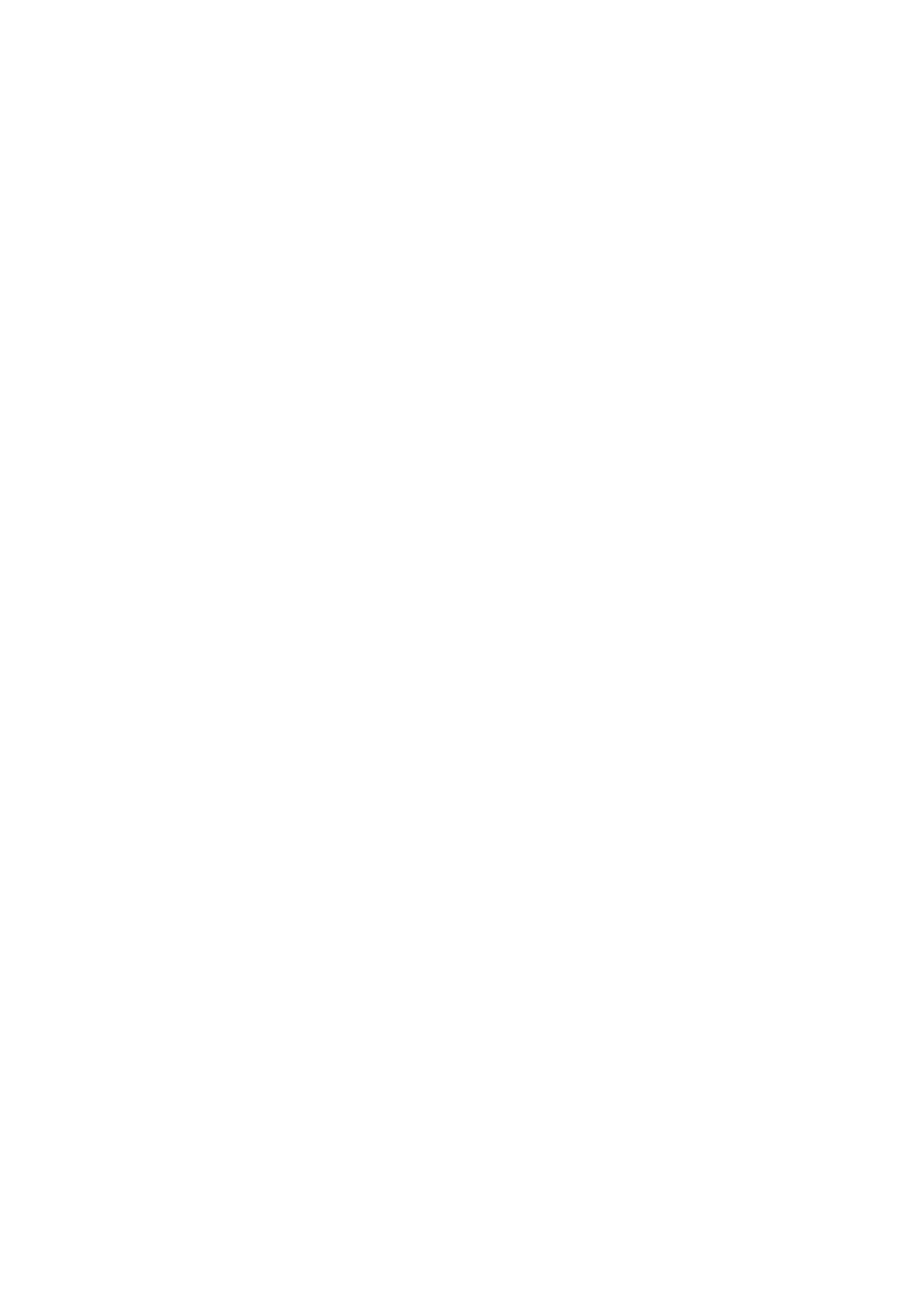Western Australia

# **Bail Act 1982**

# **CONTENTS**

# **Part I — Preliminary**

| 1.  | Short title                                         | 2              |
|-----|-----------------------------------------------------|----------------|
| 2.  | Commencement                                        | $\overline{c}$ |
| 3.  | Interpretation                                      | $\overline{c}$ |
| 4.  | Application of this Act                             | $\overline{7}$ |
|     | Part $II$ — Rights of accused in                    |                |
|     | relation to bail                                    |                |
| 5.  | Right of accused to have bail considered under this |                |
|     | Act                                                 | 8              |
| 6.  | Duty imposed on arresting officer or person         | 8              |
| 7.  | Duty imposed on judicial officers in respect of     |                |
|     | unconvicted accused                                 | 10             |
| 7A. | Bail for appeal under Criminal Procedure            |                |
|     | (Summary) Act 1902                                  | 12             |
| 8.  | Accused to be given information and prescribed      |                |
|     | forms                                               | 13             |
| 9.  | Bail decision may be deferred until further         |                |
|     | information obtained                                | 14             |
| 10. | Sections 5, 6 and 7 do not apply where accused      |                |
|     | imprisoned for other cause                          | 15             |
| 11. | Rights following grant of bail                      | 15             |
| 12. | Further limitation on rights in sections 5 and 11   | 17             |
|     | Part III — Jurisdiction to grant bail               |                |
| 13. | Jurisdiction to grant bail                          | 18             |

| As at 09 Apr 2006 | Version 05-d0-02                                                         | page i |
|-------------------|--------------------------------------------------------------------------|--------|
|                   | Extract from www.slp.wa.gov.au, see that website for further information |        |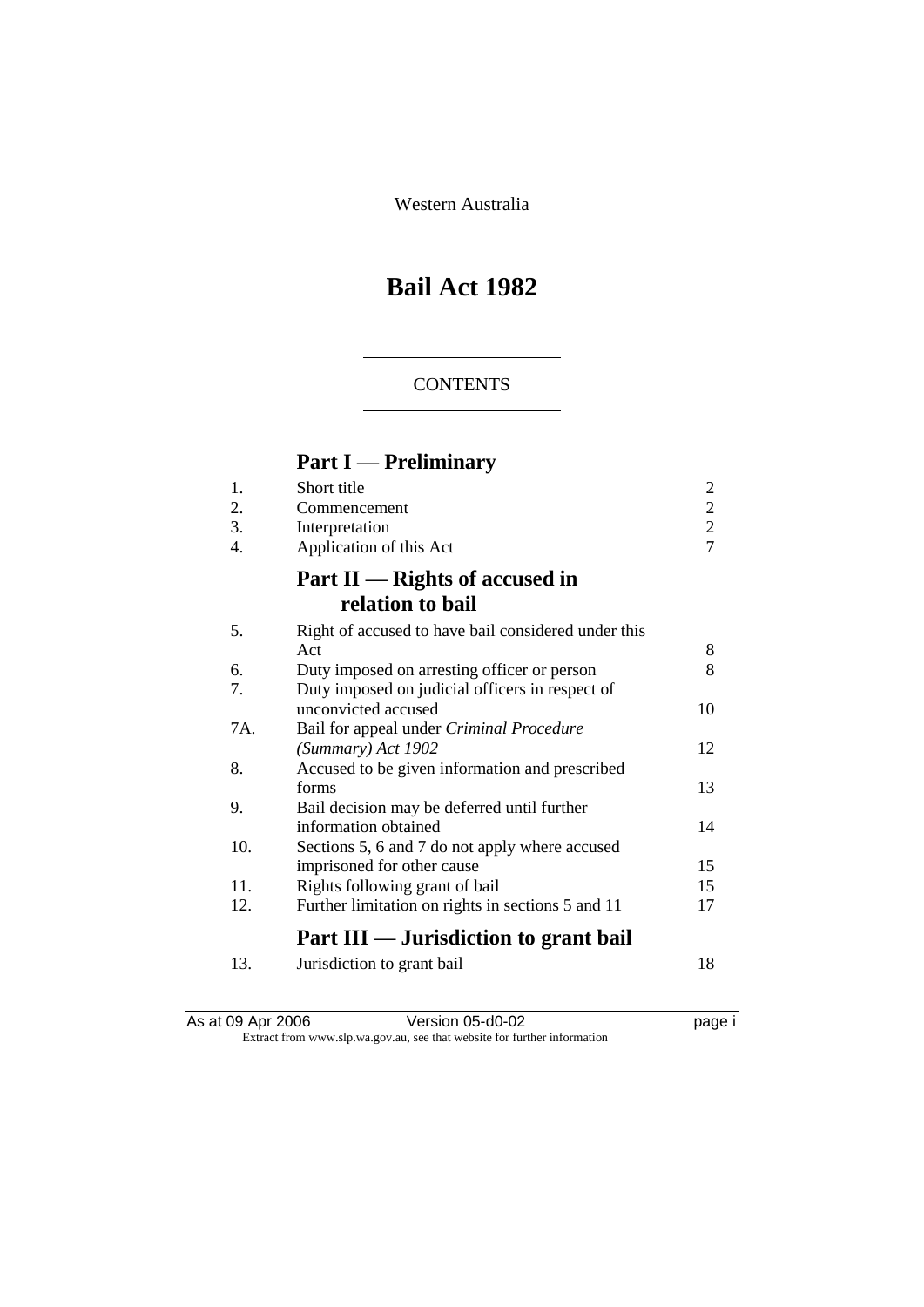| 14.<br>15. | Supreme Court Judge has jurisdiction in all cases<br>Exclusive jurisdiction of Supreme Court Judge in | 18 |
|------------|-------------------------------------------------------------------------------------------------------|----|
|            | murder cases                                                                                          | 19 |
| 16.        | Bail of person arrested on warrant                                                                    | 20 |
| 16A.       | Restrictions on powers of authorised officers and                                                     |    |
|            | justices in certain cases                                                                             | 20 |
| 17.        | Conditions which may be imposed                                                                       | 22 |
| 17A.       | Further provisions as to responsible person's                                                         |    |
|            | undertaking (Schedule 1 Part C clause 2)                                                              | 22 |
| 18.        | Police officer may dispense with bail in certain                                                      |    |
|            | cases upon deposit of cash                                                                            | 23 |
| 19.        | Return or application of deposit where bail                                                           |    |
|            | dispensed with                                                                                        | 24 |
|            | Part IV — Hearing of case for bail,                                                                   |    |
|            | parties, and evidence                                                                                 |    |
| 20.        |                                                                                                       |    |
|            | Power to consider bail in camera and to prohibit                                                      | 26 |
|            | publication<br>Parties                                                                                | 27 |
| 21.<br>22. |                                                                                                       |    |
|            | Evidence                                                                                              | 27 |
| 23.        | Accused not bound to supply information                                                               | 27 |
| 24.        | Information may be referred to police officer for                                                     |    |
|            | verification or for report                                                                            | 28 |
| 24A.       | Information may be referred to community                                                              |    |
|            | corrections officer for verification or for report                                                    | 28 |
| 25.        | Protection of accused as to information given for                                                     |    |
|            | bail purposes                                                                                         | 29 |
| 26.        | Record of decision and reasons                                                                        | 29 |
| 27.        | Transmission of relevant papers to court                                                              | 30 |
| 27A.       | Transmission of papers to CEO (Justice)                                                               | 31 |
|            | <b>Part V</b> — Bail undertakings                                                                     |    |
| 28.        | Bail undertaking                                                                                      | 32 |
| 29.        | Before whom bail undertaking may be entered into                                                      | 33 |
| 30.        | Duties of person before whom bail undertaking is                                                      |    |
|            | entered into                                                                                          | 33 |
| 31.        | Different time and place for appearance may be                                                        |    |
|            | substituted                                                                                           | 34 |
| 32.        | Giving and proof of notices under section 31                                                          | 36 |
|            |                                                                                                       |    |

| . . |  |
|-----|--|
|     |  |
|     |  |
|     |  |

page ii Version 05-d0-02 As at 09 Apr 2006 Extract from www.slp.wa.gov.au, see that website for further information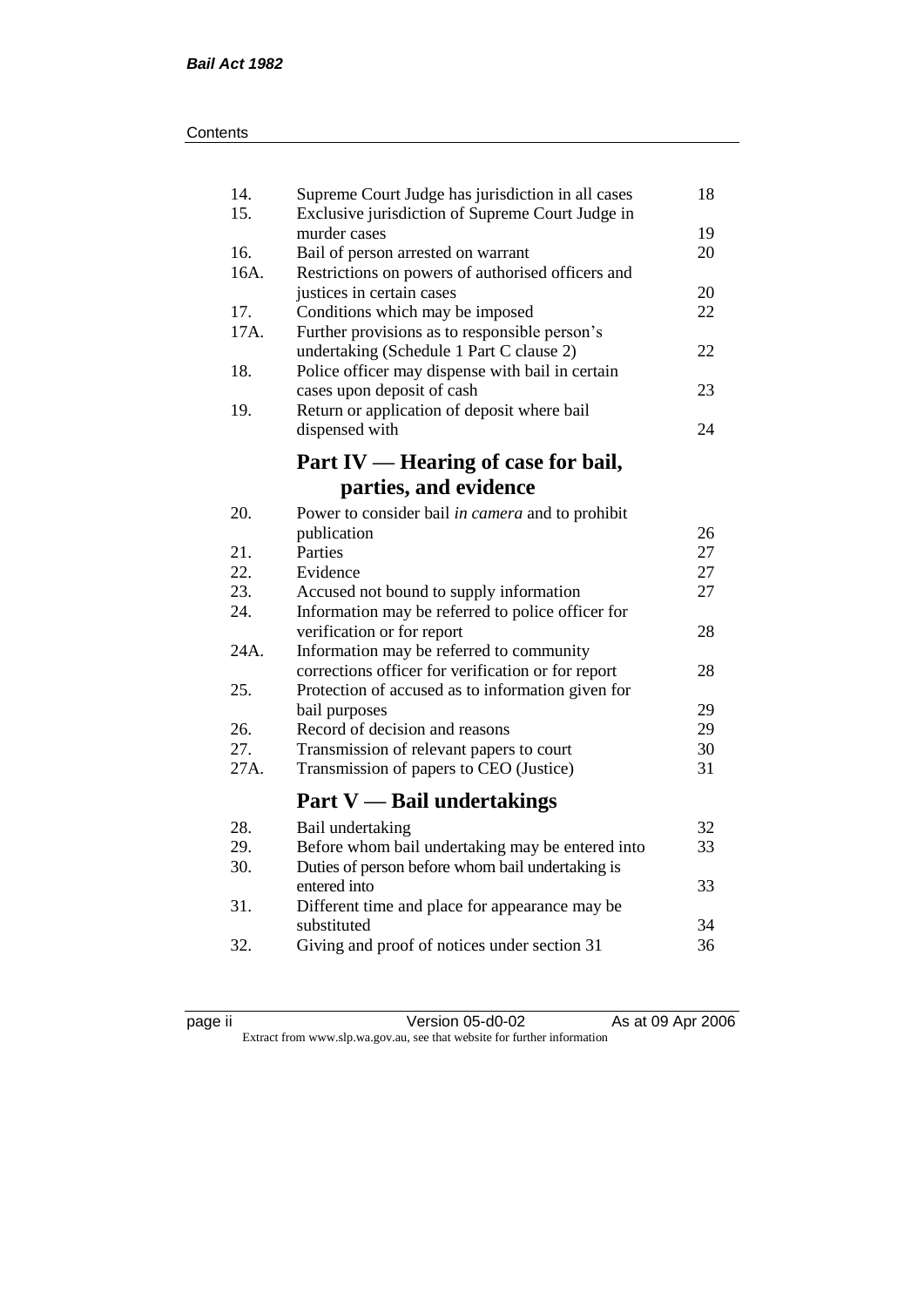| 33.  | Judicial officer may order accused to enter into bail<br>undertaking | 37 |
|------|----------------------------------------------------------------------|----|
| 34.  | Cessation and suspension of bail undertaking                         | 38 |
|      | <b>Part VI</b> — Sureties and surety                                 |    |
|      | undertakings                                                         |    |
| 35.  | Meaning of surety and surety undertaking                             | 39 |
| 36.  | Authority to approve sureties                                        | 39 |
| 37.  | Proposed surety to receive certain information and                   |    |
|      | prescribed form for completion                                       | 40 |
| 38.  | Persons disqualified from being sureties                             | 40 |
| 39.  | Matters relevant to approval of sureties                             | 41 |
| 40.  | Decision on application by proposed surety                           | 41 |
| 41.  | Finality of decision to refuse approval                              | 42 |
| 42.  | Before whom surety undertaking may be entered                        |    |
|      | into                                                                 | 42 |
| 43.  | Duties of persons before whom surety undertaking<br>is entered into  | 42 |
| 44.  |                                                                      |    |
|      | Surety undertaking extends to adjourned hearing<br>only by consent   | 43 |
| 45.  | Giving and proof of notices under section 44                         | 44 |
| 46.  | Power of surety to apprehend accused                                 | 44 |
| 47.  | Cessation and suspension of surety undertaking                       | 45 |
| 48.  | Surety may apply for cancellation of his                             |    |
|      | undertaking                                                          | 46 |
| 49.  | Forfeiture of money under surety's undertaking                       | 47 |
| 50.  | Offence to indemnify surety                                          | 49 |
|      | <b>Part VIA — Administration of home</b>                             |    |
|      | detention conditions                                                 |    |
| 50A. | Powers of CEO (Justice)                                              | 50 |
| 50C. | Powers and duties of community corrections                           |    |
|      | officers                                                             | 50 |
| 50D. | Powers of members of the Police Force                                | 52 |
| 50E. | CEO (Justice) may substitute a different place of                    |    |
|      | detention and apply conditions                                       | 52 |
| 50F. | CEO (Justice) may revoke bail                                        | 53 |
| 50G. | Procedure on arrest after revocation of bail                         | 53 |
| 50H. | Exclusion of the rules of natural justice                            | 54 |
| 50J. | Delegation by CEO (Justice)                                          | 54 |
|      |                                                                      |    |

| As at 09 Apr 2006 | Version 05-d0-02                                                         | <br>page III |
|-------------------|--------------------------------------------------------------------------|--------------|
|                   | Extract from www.slp.wa.gov.au, see that website for further information |              |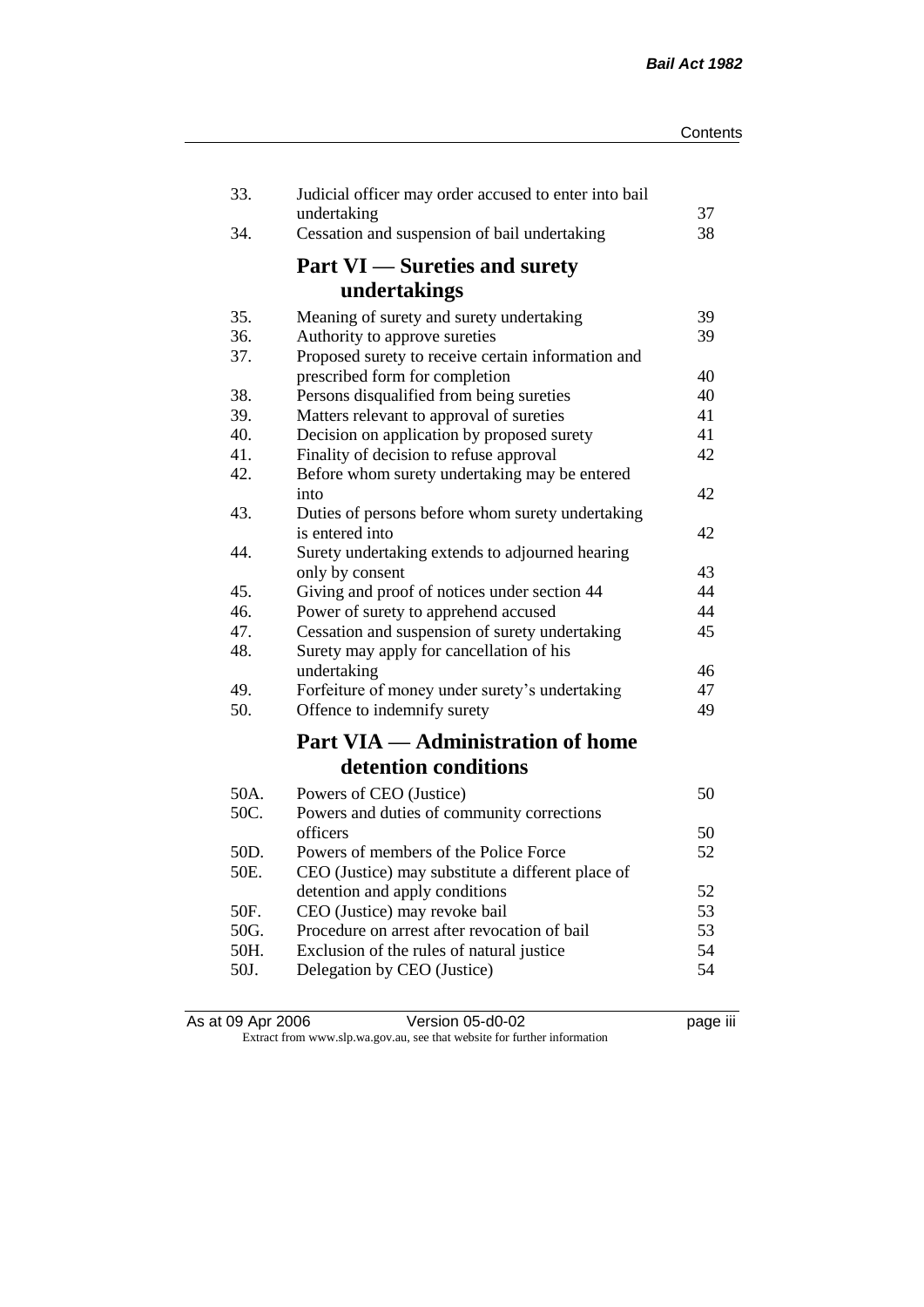| Contents |
|----------|
|----------|

| 50K.<br>50L. | Retrieval of monitoring equipment<br>Rules           | 54<br>55 |
|--------------|------------------------------------------------------|----------|
|              | <b>Part VII — Enforcement of bail</b>                |          |
|              | undertakings                                         |          |
| 51.          | Offence to fail to comply with bail undertaking      | 56       |
| 52.          | Provisions as to summary proceedings before          |          |
|              | superior courts for an offence under section 51      | 57       |
| 53.          | Appeals against decisions made under s. 52           | 58       |
| 54.          | Accused on bail may be taken before a judicial       |          |
|              | officer for variation or revocation of bail          | 59       |
| 55.          | Powers of judicial officer to revoke or vary bail    | 60       |
| 56.          | Warrant for arrest of absconding accused             | 61       |
| 57.          | Forfeiture of money under bail undertaking           | 61       |
| 58.          | Automatic forfeiture on expiration of one year after |          |
|              | absconding                                           | 62       |
|              | <b>Part VIII — Miscellaneous</b>                     |          |
| 59.          | Further power of judicial officer in relation to     |          |
|              | enforcement of undertakings                          | 64       |
| 60.          | Accused and surety to notify any change of address   | 64       |
| 61.          | Offence of failing to bring arrested person before   |          |
|              | court or person able to grant bail                   | 65       |
| 62.          | Offence to give false information for bail purposes  | 65       |
| 63.          | Protection of persons carrying out this Act          | 65       |
| 64.          | Evidence of non-appearance, etc., by an accused      | 66       |
| 65.          | Bail undertakings by minors                          | 66       |
| 66.          | Abolition of other powers to grant bail              | 66       |
| 66A.         | Delegation by registrar                              | 67       |
| 67.          | Regulations                                          | 67       |
|              | <b>Schedule 1</b>                                    |          |
|              | Part A — Jurisdiction to grant bail                  |          |
| 1.           | Initial appearance                                   | 69       |
|              | A judge of the District Court or a judge of the      |          |
|              | Supreme Court, as the case requires.                 | 69       |
| 2.           | Appearance after adjournment                         | 69       |
| 3.           | Appearance on committal to Supreme Court or          |          |
|              | <b>District Court</b>                                | 70       |
|              |                                                      |          |

4. Appearance in connection with appeal etc.  $\frac{70}{2}$ 

|     | ιv |
|-----|----|
| aae |    |
|     |    |

page iv Version 05-d0-02 As at 09 Apr 2006 Extract from www.slp.wa.gov.au, see that website for further information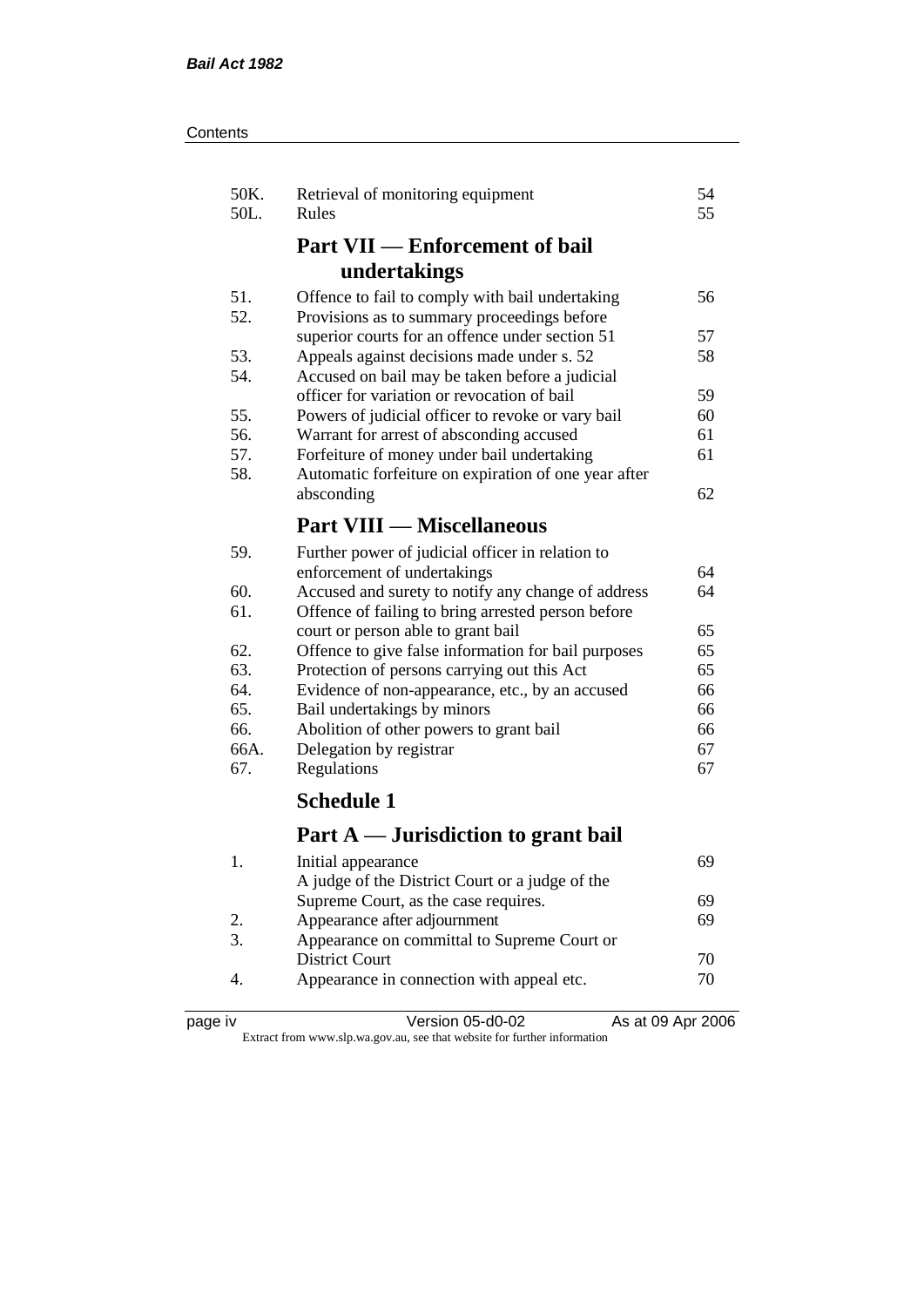| 5.<br>6.<br>7. | Appearance prescribed by regulation<br>Appearances not otherwise provided for<br>Interpretation in this Part | 71<br>71<br>71 |
|----------------|--------------------------------------------------------------------------------------------------------------|----------------|
|                | Part B — Cessation of power to grant<br>bail                                                                 |                |
| 1.             | Upon decision by Judge, power of other officers                                                              |                |
|                | ceases                                                                                                       | 71             |
| 2.             | Upon decision by judicial officer, his power and<br>that of his peers ceases                                 | 72             |
| 3.             | Upon refusal by justice power of authorised officer                                                          |                |
|                | or justice ceases                                                                                            | 72             |
| 4.             | Judicial officer's powers where accused proves                                                               |                |
|                | new facts or changed circumstances                                                                           | 72             |
|                | Part C — Manner in which                                                                                     |                |
|                | jurisdiction to be exercised                                                                                 |                |
| 1.             | Bail before conviction to be at discretion of bail                                                           |                |
|                | authority, except for a child                                                                                | 73             |
| 2.             | Child to have qualified right to bail                                                                        | 74             |
| 3.             | Matters relevant to consideration of clause 1(a)                                                             | 76             |
| 3A.            | Bail where serious offence committed while                                                                   |                |
|                | accused on bail for another serious offence                                                                  | 76             |
| 3B.            | Determination of exceptional reasons under                                                                   |                |
|                | clause $3A(1)$                                                                                               | 77             |
| 4.<br>5.       | When bail to be granted after conviction<br>Exception for bail for an appeal under the Criminal              | 79             |
|                | Procedure (Summary) Act 1902                                                                                 | 79             |
| 6.             | Bail of people on community orders, etc.                                                                     | 80             |
| 7.             | Bail for initial appearance to be for not more than                                                          |                |
|                | 7 days                                                                                                       | 80             |
| 8.             | Bail on adjournment in petty sessions to be for not                                                          |                |
|                | more than 30 days except by consent                                                                          | 80             |
| 9.             | Provision as to calculation of time                                                                          | 81             |
|                | Part D — Conditions which may be                                                                             |                |
|                | imposed on a grant of bail                                                                                   |                |
| 1.             | Conditions as to forfeiture and giving security may                                                          |                |
|                | be imposed on the accused and sureties                                                                       | 81             |
| 2.             | Other conditions which may be imposed                                                                        | 82             |
|                |                                                                                                              |                |

| As at 09 Apr 2006 | Version 05-d0-02                                                         | page v |
|-------------------|--------------------------------------------------------------------------|--------|
|                   | Extract from www.slp.wa.gov.au, see that website for further information |        |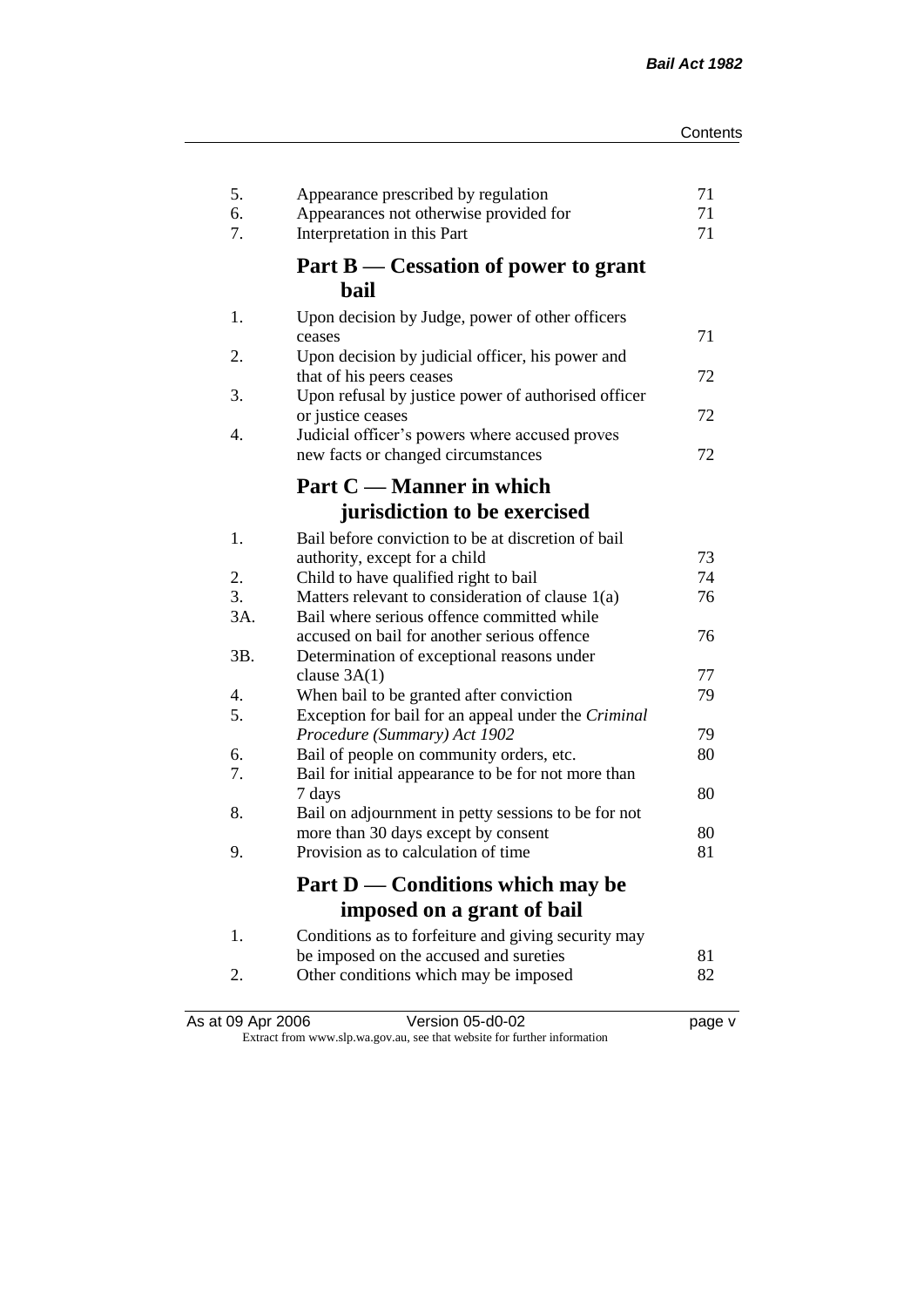#### **Contents**

| 3. | Home detention condition may be imposed      | 85. |
|----|----------------------------------------------|-----|
|    | <b>Schedule 2</b>                            |     |
|    | <b>Serious offences</b>                      |     |
|    | <b>Notes</b>                                 |     |
|    | Compilation table                            | 90  |
|    | Provisions that have not come into operation | 94  |

page vi Version 05-d0-02 As at 09 Apr 2006 Extract from www.slp.wa.gov.au, see that website for further information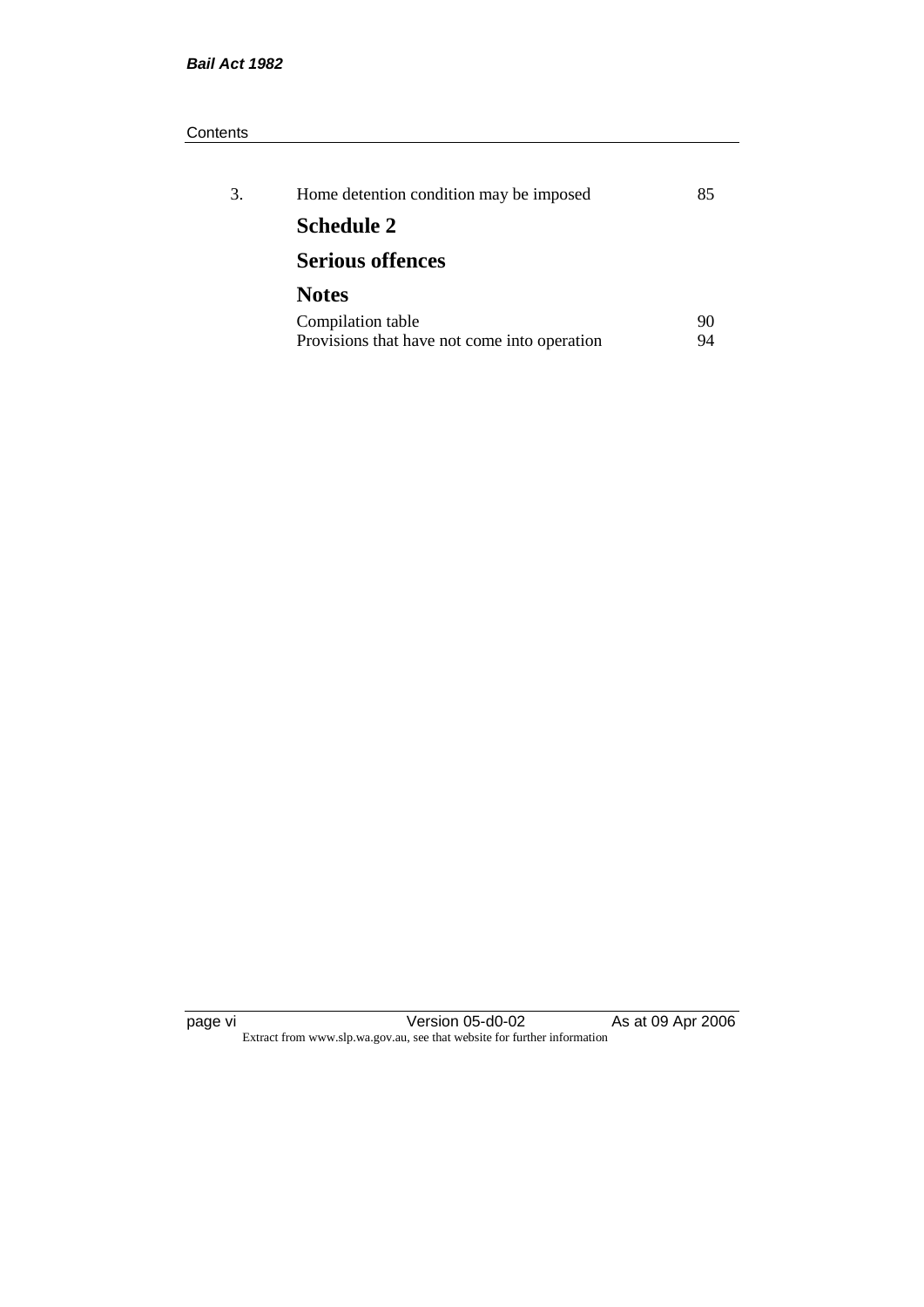Western Australia

# **Bail Act 1982**

**An Act to make better provision for bail in criminal proceedings.** 

As at 09 Apr 2006 **Version 05-d0-02 page 1** Extract from www.slp.wa.gov.au, see that website for further information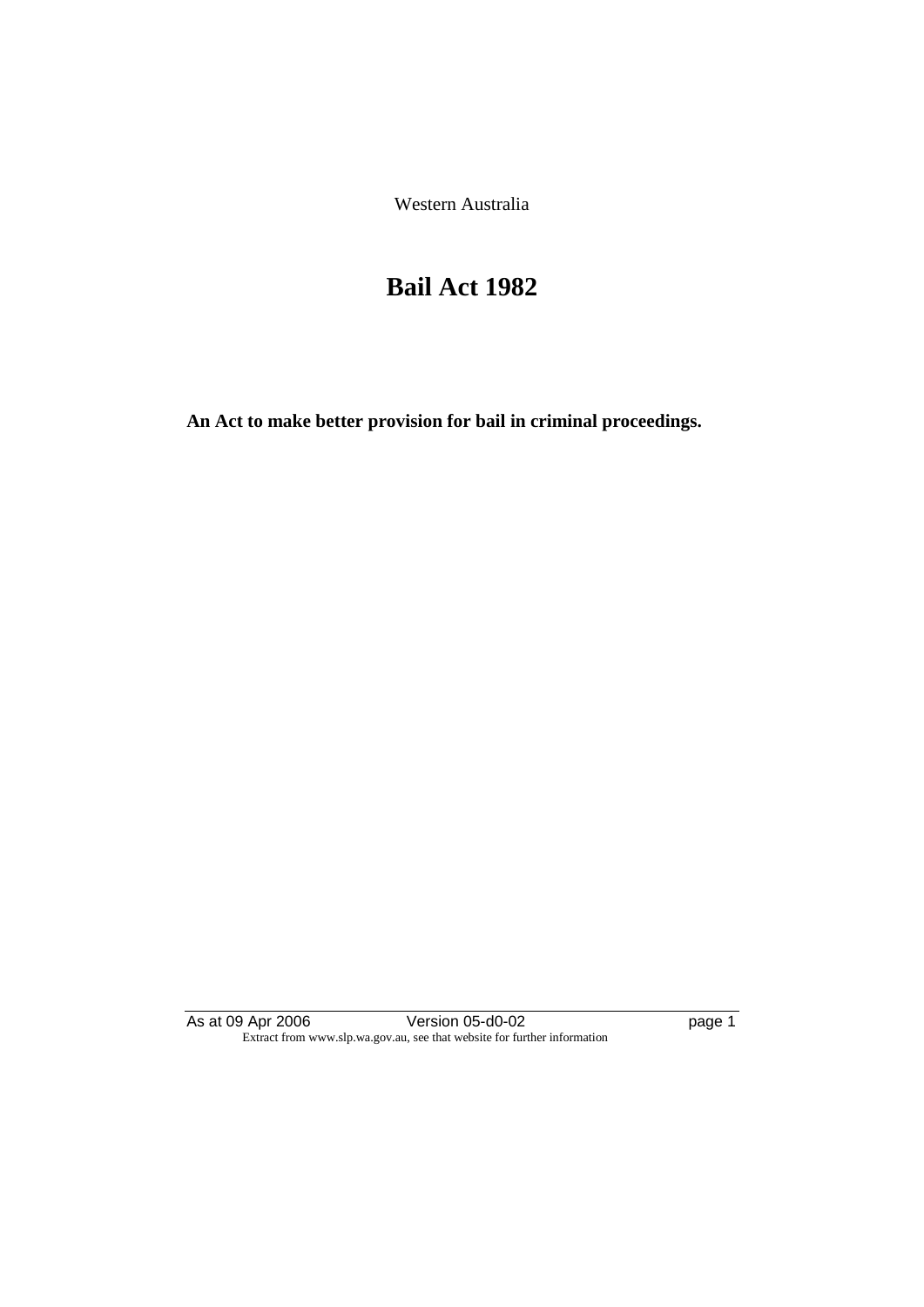# **Part I — Preliminary**

#### **1. Short title**

This Act may be cited as the *Bail Act* 1982<sup>1</sup>.

#### **2. Commencement**

This Act shall come into operation on a day to be fixed by proclamation  $<sup>1</sup>$ .</sup>

## **3. Interpretation**

(1) In this Act, unless a contrary intention appears —

**"accused"** includes —

- (a) a person charged with, convicted of, or found guilty of an offence;
- (b) a person whose conviction for an offence is stayed;
- (c) a person in respect of whom an appeal relating to an offence is pending;
- (d) a person in respect of whom a new trial for an offence has been ordered;

#### **"adjournment"**—

- (a) means any order of a court by which proceedings for an offence are postponed or interrupted or are to be held at a different time or place before the same court; and
- (b) is deemed to include any order of a court, other than a committal to the Supreme Court or District Court, by which the venue of any proceedings for an offence is changed to another court or a court at another place whether by way of a remand, referral, or recommittal of the accused or otherwise;
- **"appeal"** includes an application for leave to appeal;

page 2 **Version 05-d0-02** As at 09 Apr 2006 Extract from www.slp.wa.gov.au, see that website for further information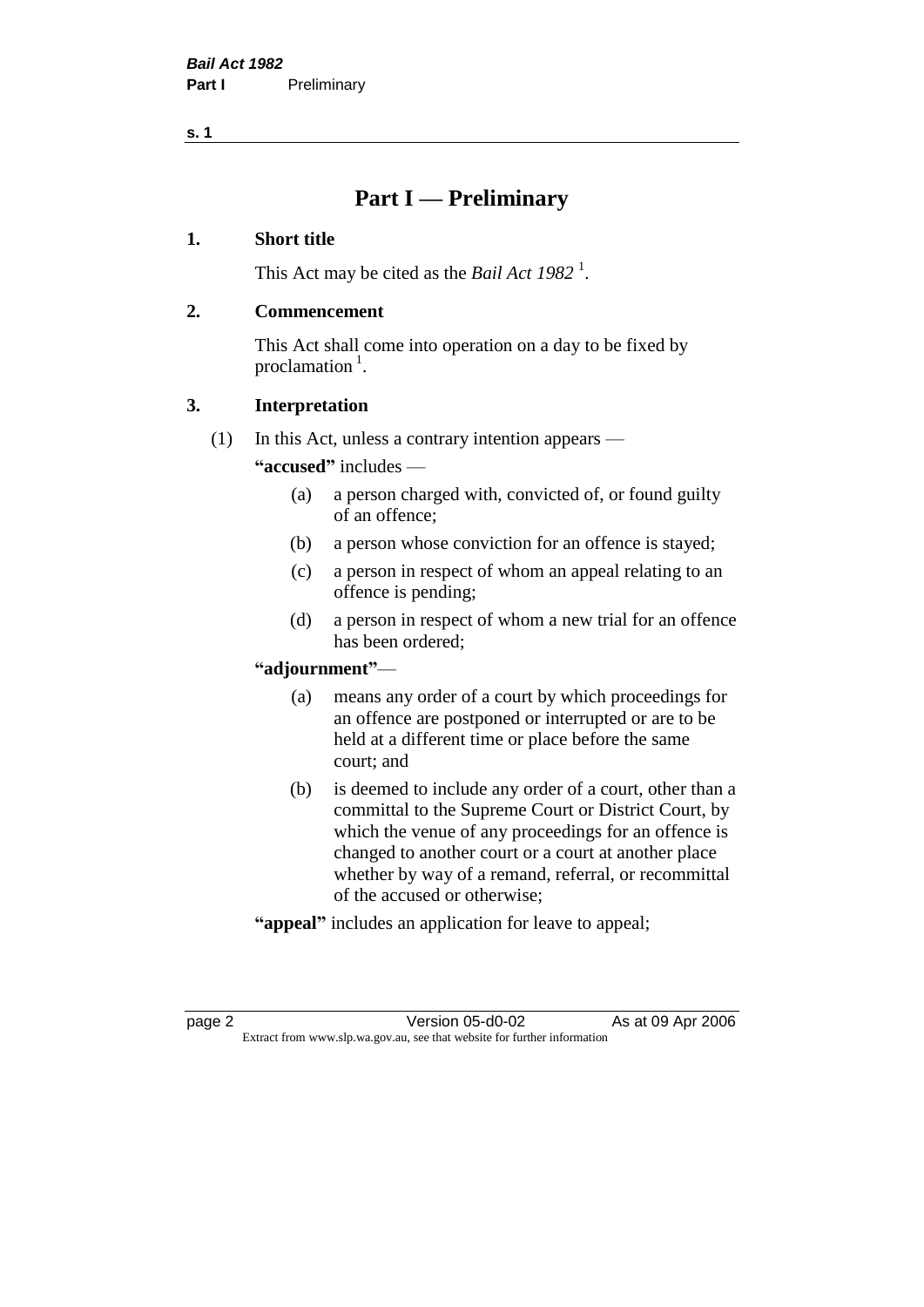#### **"appropriate judicial officer"**—

- (a) subject to paragraphs (b) and (c), means a judicial officer who is empowered to exercise jurisdiction in the court before which the accused is required to appear pursuant to his bail undertaking;
- (b) if the court is the Court of Appeal, means a judge of appeal;
- (c) except in section 49, also means a Judge of the Supreme Court or a Judge of the Children's Court in any case where —
	- (i) only a Judge of the Supreme Court or a Judge of the Children's Court has power to grant bail under section 15, or a judicial officer has exercised the power contained in section  $31(2)(d)$ ; or
	- (ii) a Judge of the Supreme Court or a Judge of the Children's Court has granted bail under section 14,

for the appearance in question;

- **"as soon as is practicable"** means as soon as is reasonably practicable;
- **"authorised community services officer"** means any of the following persons —
	- (a) the CEO (Justice) or a delegate of the CEO (Justice) under subsection (5);
	- (b) a registrar of the Children's Court;
	- (c) a superintendent of a detention centre under the *Young Offenders Act 1994*;
	- (d) the officer for the time being in charge of any detention centre under the *Young Offenders Act 1994*;
- **"authorised officer"** means an authorised police officer or an authorised community services officer;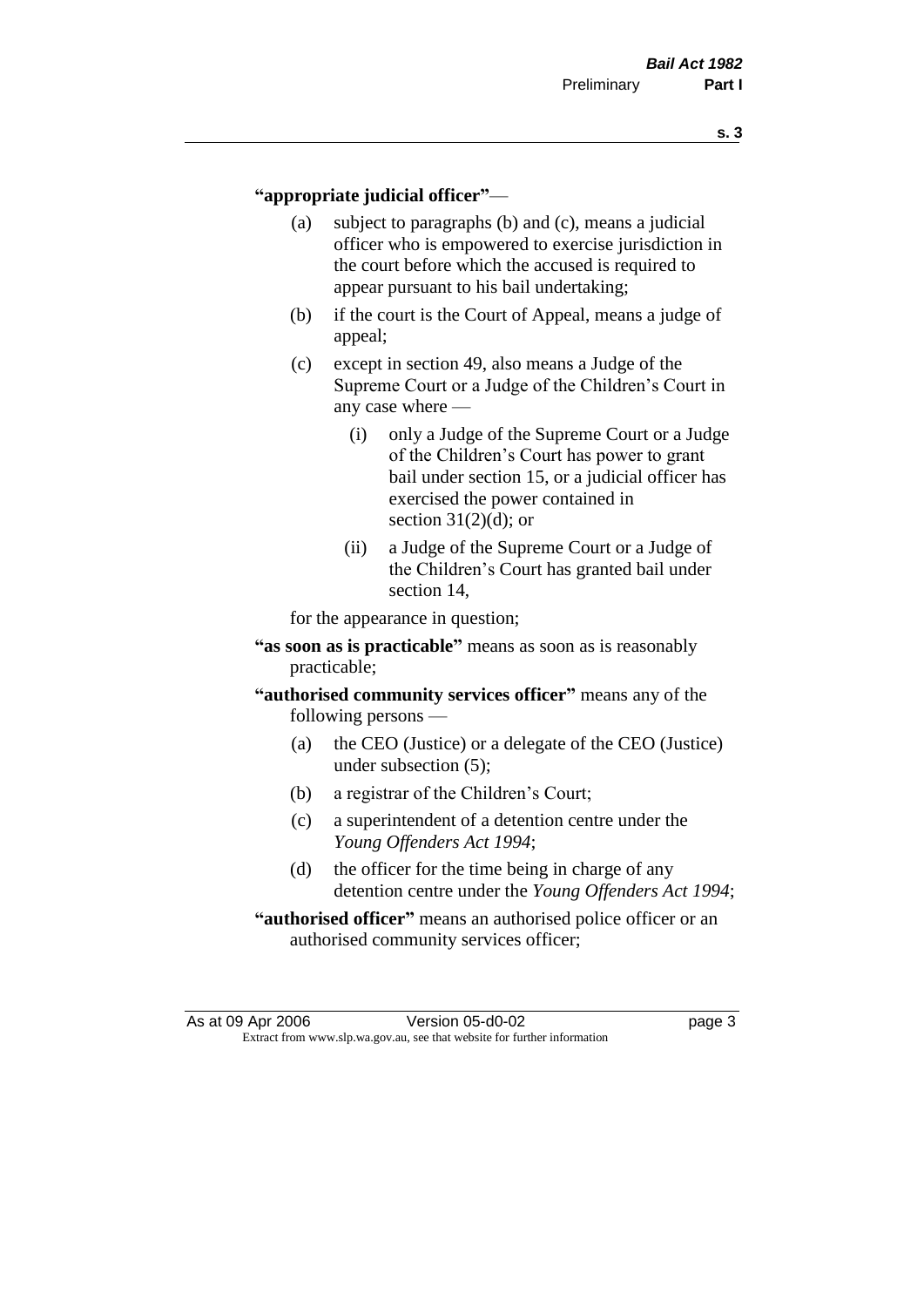| "authorised police officer" means a police officer who holds |
|--------------------------------------------------------------|
| the rank of sergeant, or a higher rank, or is for the time   |
| being in charge of a police station or lock-up;              |

- **"bail undertaking"** means an undertaking described in section 28(2);
- **"CEO (Justice)"** means the chief executive officer of the department of the Public Service principally assisting the Minister to whom the administration of the *Sentence Administration Act 2003* is for the time being committed by the Governor in the administration of that Act;
- **"child"** has the same meaning as "young person" has in the *Young Offenders Act 1994*;
- **"community corrections officer"** has the same meaning as in the *Sentence Administration Act 2003*;

**"court"** means each of the following —

- (a) the Magistrates Court;
- (b) the Children's Court;
- (c) a Coroner's Court;
- (d) the District Court;
- (e) the Supreme Court;
- (f) the Court of Appeal;
- **"early release order"** means an early release order made under the *Sentence Administration Act 1995* or *Sentence Administration Act 2003*;
- **"home detention condition"** means a home detention condition imposed under clause 3 of Part D of Schedule 1;
- **"judicial officer"** means any person empowered to exercise jurisdiction in a court whether or not he is sitting as a court, and includes a single justice;
- **"lock-up"** includes a place prescribed as a lock-up for the purposes of the *Court Security and Custodial Services Act 1999*;

page 4 Version 05-d0-02 As at 09 Apr 2006 Extract from www.slp.wa.gov.au, see that website for further information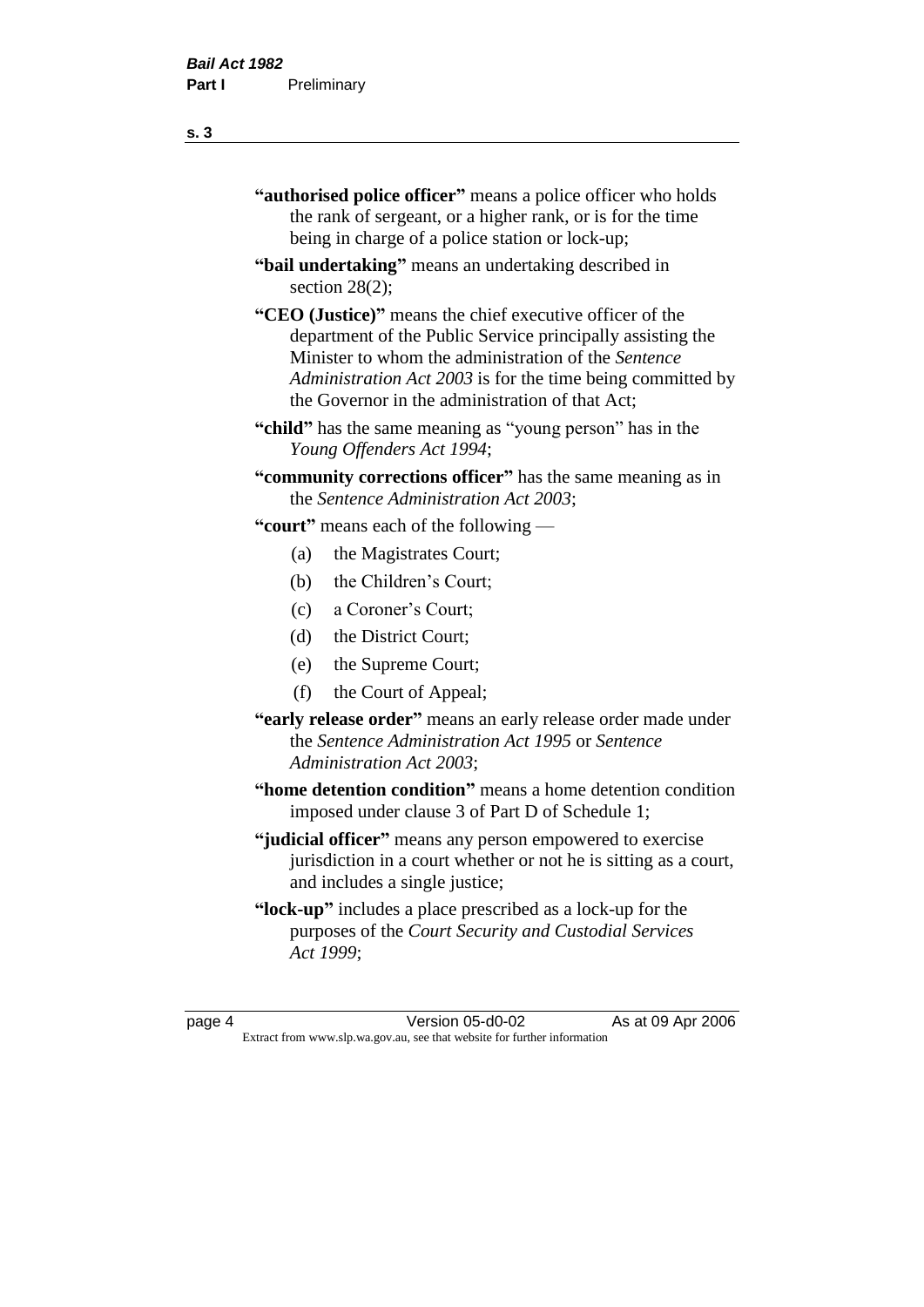- **s. 3**
- **"offence"** means any act, omission or conduct which renders the person doing the act, making the omission or engaging in the conduct liable to any punishment, and includes an alleged offence; but nothing in this definition shall limit the operation of subsection (4);
- **"police officer"** means any member of the Police Force of Western Australia;

#### **"prosecutor"** includes —

- (a) in the case of an offence charged in a prosecution notice, the prosecutor;
- (b) in the case of an offence charged in an indictment, the State or the Commonwealth, as the case may be;

#### **"serious offence"** means —

- (a) an offence against section 51(2a); and
- (b) an offence described in Schedule 2;

#### **"surety"** and **"surety undertaking"** have the meanings assigned to them by section 35;

**"trial"** means all proceedings for an offence between —

- (a) the time when the accused is called upon to plead to the prosecution notice or the indictment; and
- (b) the time when the accused is found not guilty or is sentenced.
- (2) A reference in this Act
	- (a) to a power to grant bail includes a reference to a power to refuse bail;
	- (b) to a grant of bail includes a reference to a grant of bail by the exercise of a power in section 31(2).
- (3) Where in this Act there is a reference to a requirement that an accused appear in court, the reference is to a requirement, unless a contrary intention appears, that the accused —
	- (a) surrender himself into the custody of the court or, in the case of a bail undertaking, of the court specified therein,

| As at 09 Apr 2006 | Version 05-d0-02                                                         | page 5 |
|-------------------|--------------------------------------------------------------------------|--------|
|                   | Extract from www.slp.wa.gov.au, see that website for further information |        |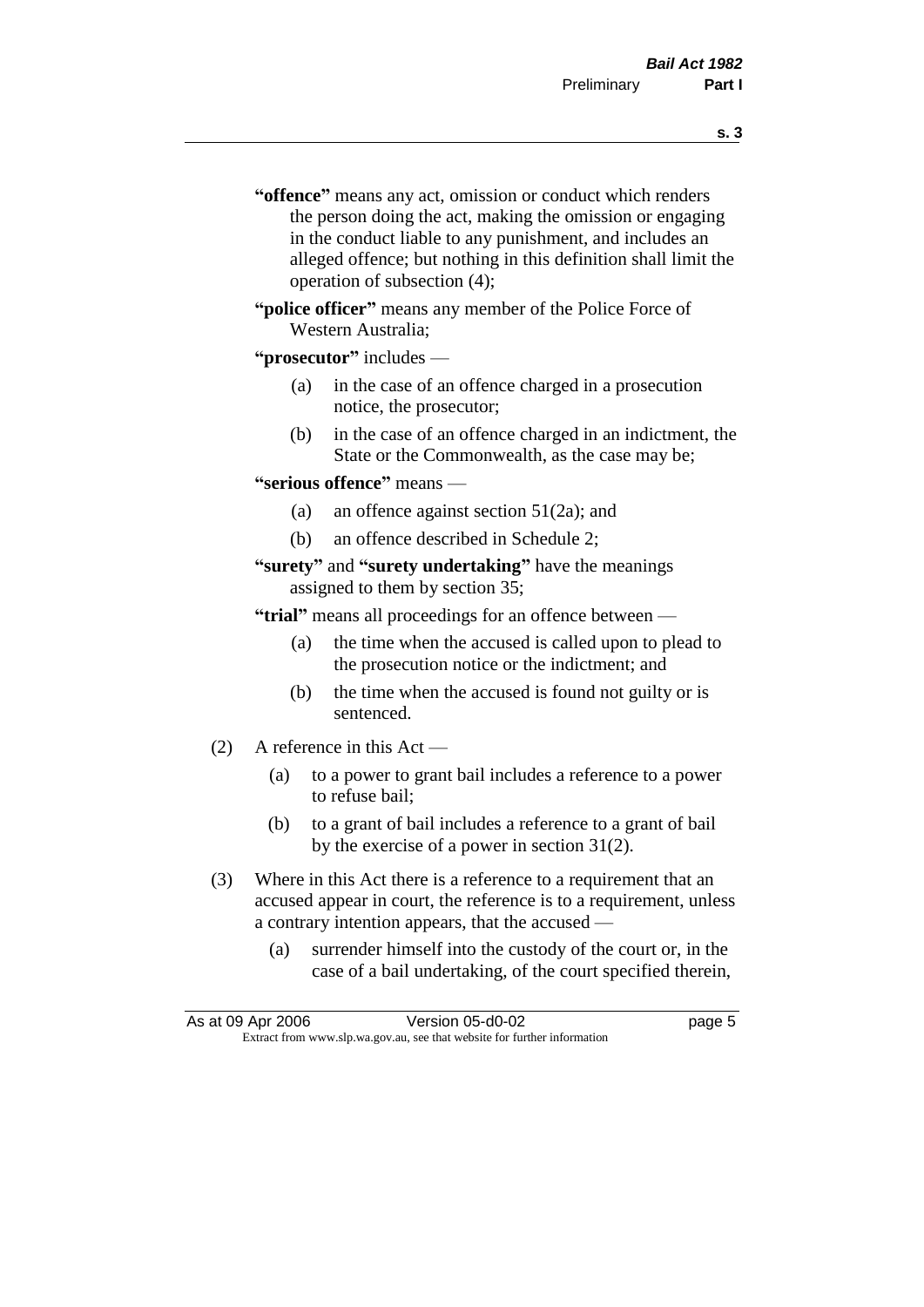or of such person as the court may direct, to be dealt with according to law;

(b) submit himself to a search of his person and any property then in his possession (which is hereby authorised) and allow to be taken from him, to be dealt with according to the relevant law and procedures, anything so found; and

(c) remain in custody until authorised to be released therefrom.

(4) If a person is arrested under a warrant issued —

- (a) under section 50, 79 or 129 of the *Sentencing Act 1995* in connection with a possible breach of a conditional release order, a sentence of suspended imprisonment, or a community order imposed under that Act; or
- (b) under section 43 of the *Young Offenders Act 1994* in respect of an alleged breach of a youth community based order, an intensive youth supervision order or a conditional release order made under that Act,

then —

- (c) the person is to be taken as having been arrested and to be in custody awaiting an appearance in court for the offence for which the sentence was imposed;
- (d) the first appearance in court after the arrest is to be taken, for the purposes of sections  $5(1)$  and  $8(1)$  and clause 1 of Part A and clause 7 of Part C of Schedule 1, to be the initial appearance for that offence; and
- (e) the proceedings following the arrest are to be taken to be proceedings for that offence and to be a trial for the purpose of the definition in subsection (1) of "trial".
- (5) The CEO (Justice) may by writing signed by him delegate to any officer of the department of which he is the chief executive officer any function he has under this Act as an authorised community services officer.

**s. 3**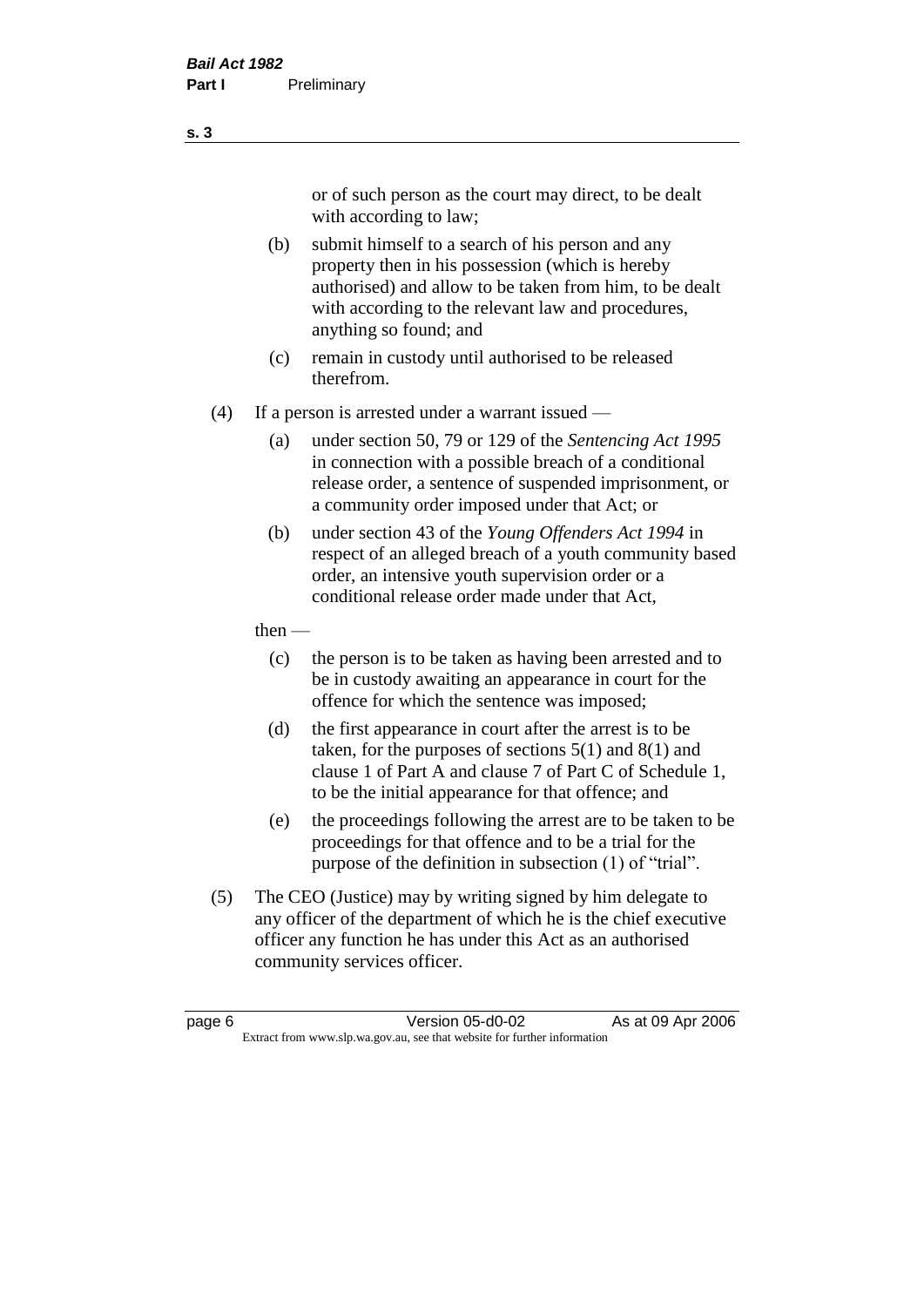*[Section 3 amended by No. 74 of 1984 s. 3; No. 15 of 1988 s. 4;* 

*No. 49 of 1988 s. 78; No. 61 of 1990 s. 4; No. 31 of 1993 s. 6; No. 45 of 1993 s. 4 and 12; No. 78 of 1995 s. 7; No. 57 of 1997 s. 21(1); No. 54 of 1998 s. 4 and 14; No. 47 of 1999 s. 7; No. 50 of 2003 s. 29(3); No. 65 of 2003 s. 121(2); No. 34 of 2004 s. 251; No. 45 of 2004 s. 28(4); No. 59 of 2004 s. 141; No. 84 of 2004 s. 11, 82 and 83(2).]* 

## **4. Application of this Act**

The operation of this Act extends to any appearance in a court for an offence —

- (a) except to the extent that in this Act, or in the law creating the offence or applicable thereto, express provision is made excluding or limiting the operation of this Act in respect of that appearance;
- (b) whether or not that law contains a reference to the granting of bail;
- (c) however any reference in that law to the granting of bail may be expressed; and
- (d) as if any reference therein to the taking of a recognizance were to a requirement that, except where bail is dispensed with under this Act, the accused enter into a bail undertaking.

*[Section 4 amended by No. 84 of 2004 s. 82.]*

**s. 4**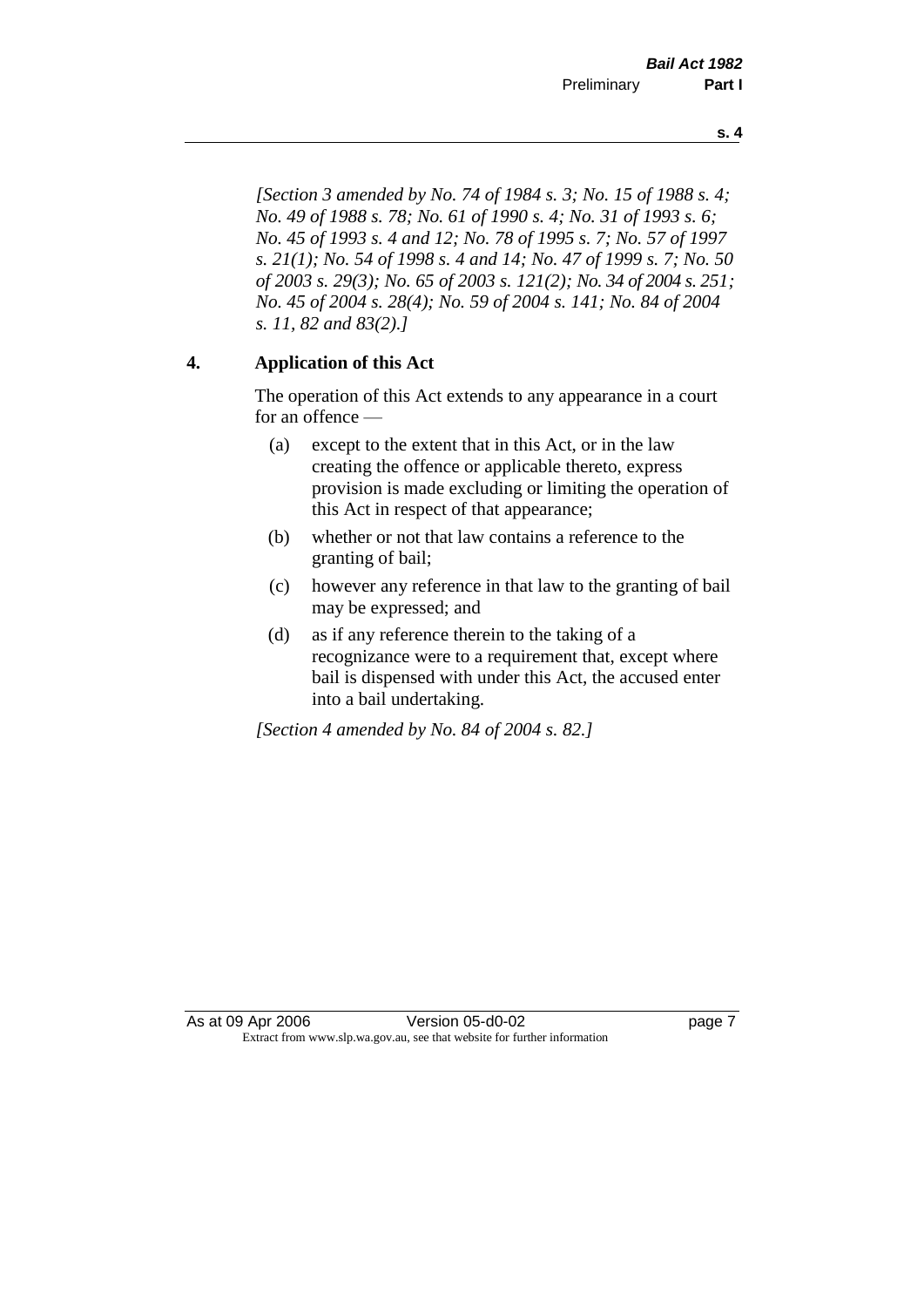# **Part II — Rights of accused in relation to bail**

*[Heading amended by No. 84 of 2004 s. 82.]* 

## **5. Right of accused to have bail considered under this Act**

- (1) An accused who is in custody for an offence awaiting his initial appearance in court therefor is entitled —
	- (a) subject to sections 9, 10, 12 and 16(2), to have his case for bail for that appearance considered under and in accordance with this Act as soon as is practicable;
	- (b) if his case is not so considered, or if he is refused bail or is not released on bail, to be brought before a court as soon as is practicable.
- (2) An accused who is in custody awaiting any appearance in court for an offence, other than an initial appearance, is entitled, subject to sections 7(3), 9 and 10, to have his case for bail for that appearance considered under and in accordance with this Act.

*[Section 5 amended by No. 74 of 1984 s. 4; No. 84 of 2004 s. 82.]* 

## **6. Duty imposed on arresting officer or person**

- (1) The police officer or other person who arrests a person for an offence has a duty —
	- (a) if he is empowered by this Act to grant bail; and
	- (b) unless, as soon as is practicable, he brings the person or causes him to be brought before a court,

to consider that person's case for bail as soon as is practicable, whether or not an application for bail is made by the person or on his behalf.

(2) If that police officer or that other person is not so empowered he shall, subject to subsections (3) and (3a) and unless he brings the person or causes him to be brought before a court as soon as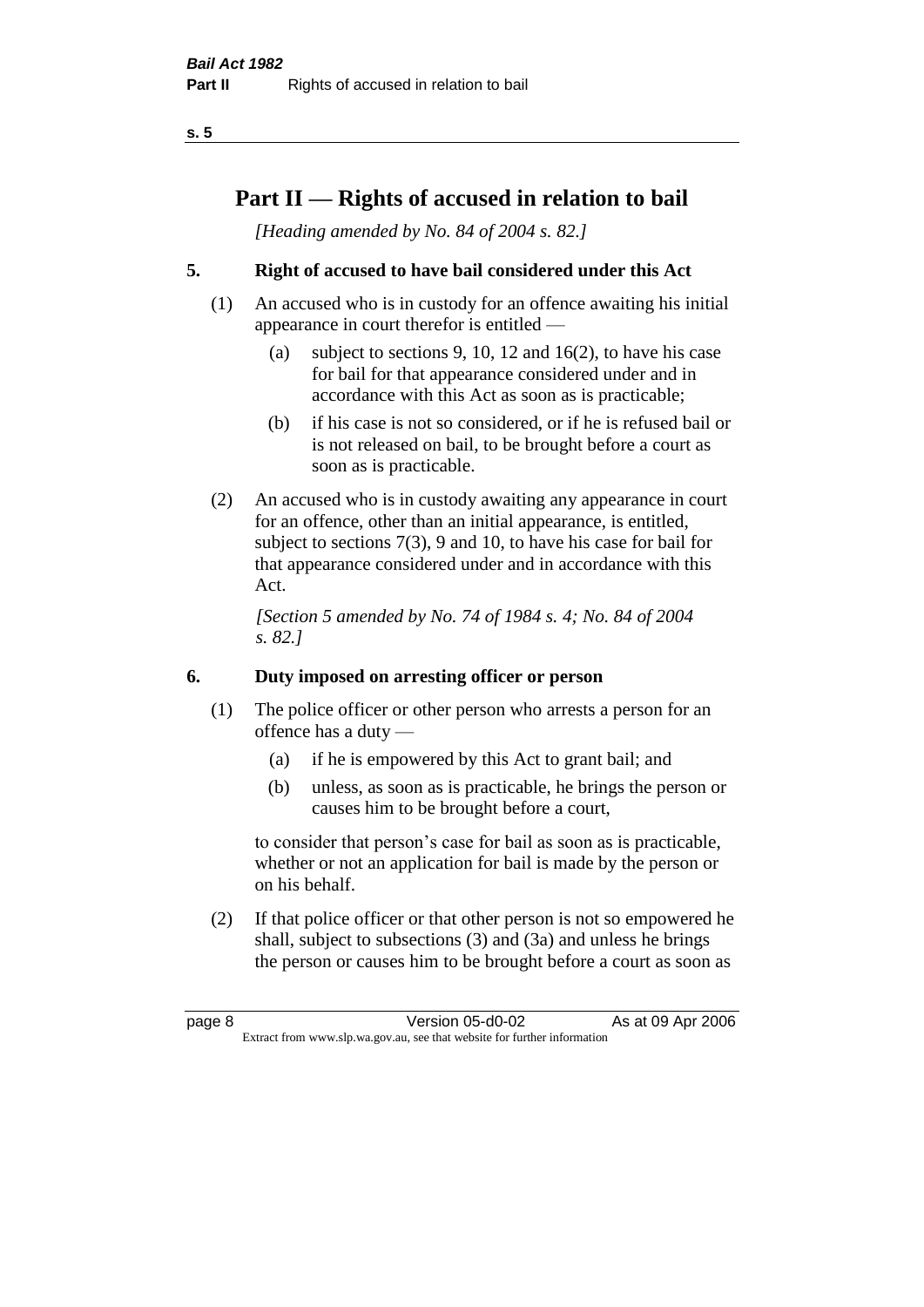is practicable, bring or cause the accused to be brought before an authorised police officer or a justice or, in the case of a child, any authorised officer or a justice, as soon as is practicable, and thereupon —

- (a) such officer is subject to the duty described in subsection (1); or
- (b) if the accused is brought before a justice, the justice is under a duty to consider the person's case for bail as soon as is practicable, whether or not an application for bail is made by the person or on his behalf.
- (2a) A police officer or other person who arrests a person for an offence may, notwithstanding that he is empowered by this Act to grant bail, instead of complying with subsection (1) comply with subsection (2) as if he were not so empowered.
- (3) Where under section 15 or 16 only a Judge of the Supreme Court, a Judge of the Children's Court or a justice has power to grant bail for an offence, the police officer or other person who arrests a person for an offence shall —
	- (a) unless, as soon as is practicable, he brings the person or causes him to be brought before a court; and
	- (b) whether or not an application for bail is made by the person or on his behalf,

bring or cause the accused to be brought as soon as is practicable —

- (c) where section 15 applies, before a Judge of the Supreme Court or a Judge of the Children's Court, as the case may require; or
- (d) where section 16 applies, before a justice,

for the purpose of having the accused's case for bail considered by the Judge, or the justice acting in terms of subsection (2)(b), as the case may be.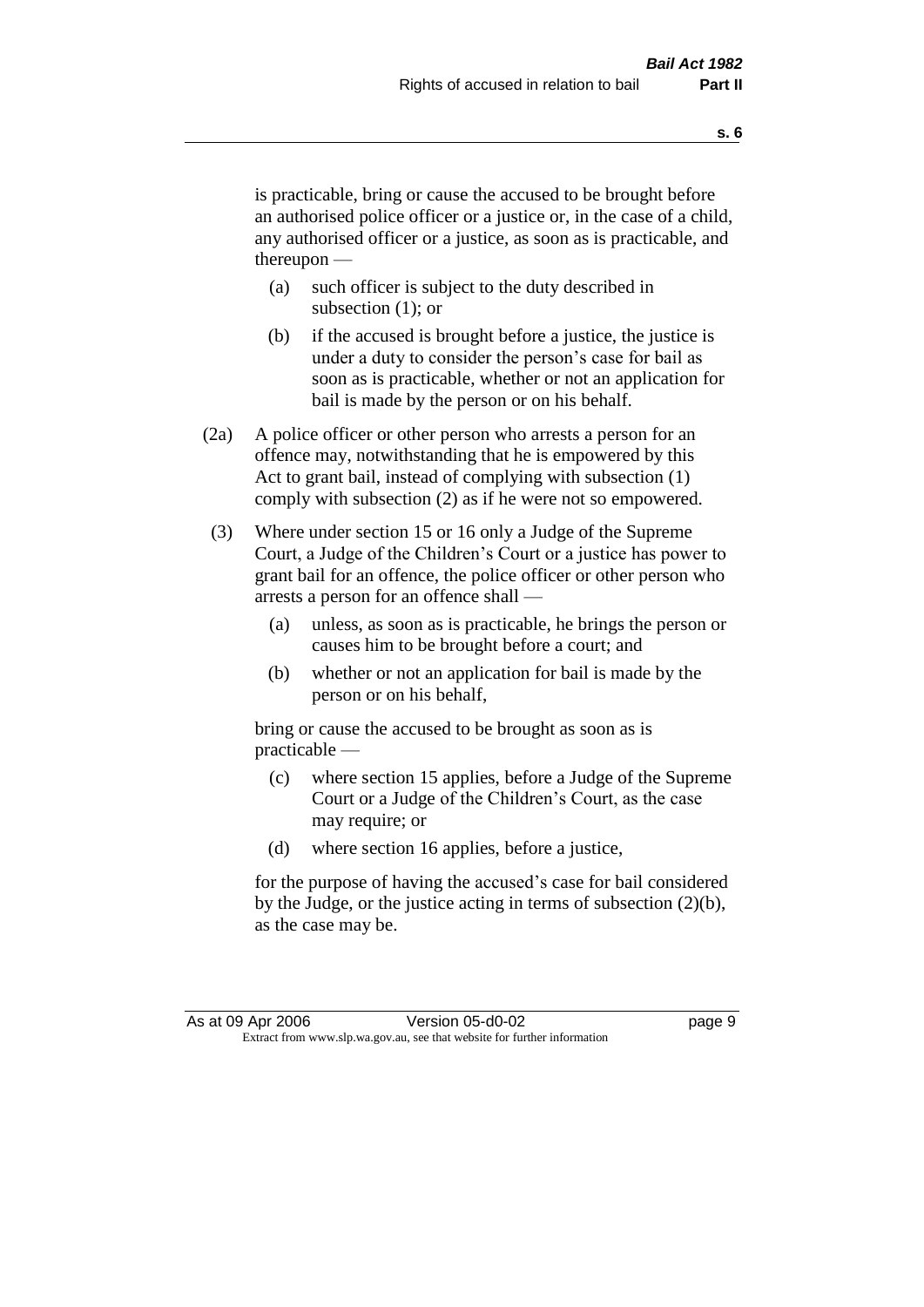- (3a) Where section 16A applies, the police officer or other person who arrests a person for an offence shall as soon as is practicable bring the accused, or cause the accused to be brought, before a court or Judge mentioned in subsection (1) of that section for the purpose of having the accused's case for bail considered by that court or Judge.
- (4) The operation of this section is subject to the exercise of the power conferred by section 9 and to the provisions of sections 10, 12 and 16(2) and clause 3A of Part C of Schedule 1.

*[Section 6 amended by No. 15 of 1988 s. 5; No. 49 of 1988 s. 79; No. 45 of 1993 s. 5; No. 54 of 1998 s. 5; No. 84 of 2004 s. 82.]* 

#### **7. Duty imposed on judicial officers in respect of unconvicted accused**

- (1) Upon and following an accused's initial appearance in court for an offence every judicial officer who may thereafter order his detention or continued detention in custody before conviction for the offence (including detention during the period of his trial) is under a duty, unless subsection (2) applies, to consider the accused's case for bail, whether or not an application for bail is made by the accused or on his behalf.
- (2) Where under section 15 only a Judge of the Supreme Court or a Judge of the Children's Court has power to grant bail for an offence, the judicial officer referred to in subsection (1), other than a Judge of the Supreme Court or a Judge of the Children's Court, shall, whether or not an application for bail is made by the person or on his behalf, cause the accused to be taken as soon as is practicable before a Judge of the Supreme Court or a Judge of the Children's Court, as the case may require for the purpose of having the accused's case for bail considered by the Judge.

#### **s. 7**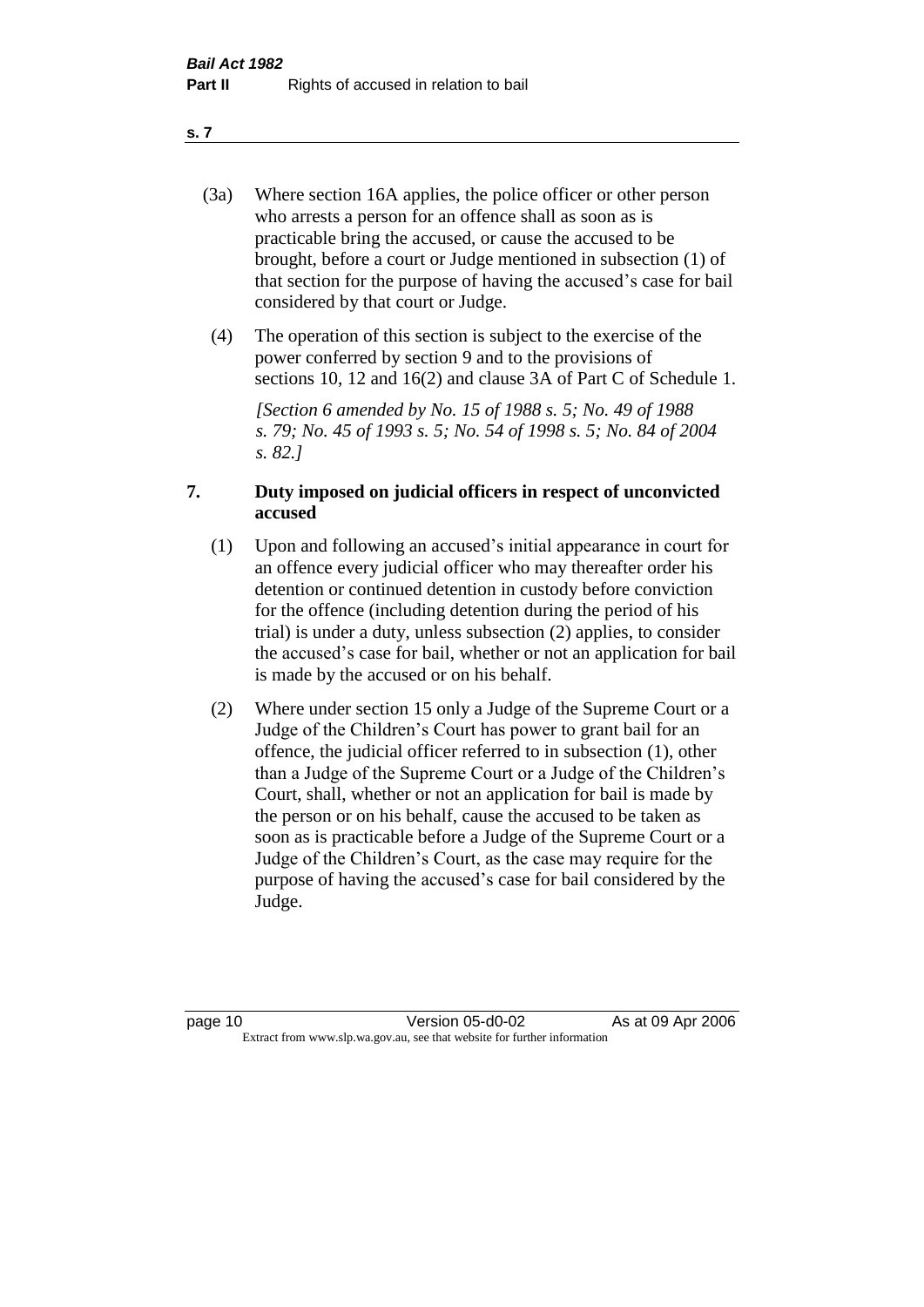- (3) Notwithstanding subsection (2), where
	- (a) the duty described in that subsection or in section  $6(3)$ has been discharged once in relation to an accused's case for bail; and
	- (b) bail has on that occasion been refused by a Judge of the Supreme Court or a Judge of the Children's Court,

the accused's case for bail need not be considered on any subsequent occasion in the same case when the accused's continued detention may be ordered unless the accused satisfies the judicial officer who may order his detention that —

- (c) new facts have been discovered, new circumstances have arisen or the circumstances have changed since bail was refused on the occasion mentioned in paragraph (b); or
- (d) he failed to adequately present his case for bail on that occasion,

but if the judicial officer is so satisfied he shall cause the accused to be taken as soon as is practicable before a Judge of the Supreme Court or a Judge of the Children's Court as the case may require for the purpose of having the accused's case for bail considered by the Judge.

- (4) Notwithstanding subsection (1), after the duty described in that subsection has been discharged once in relation to an accused's case for bail or after a Judge of the Supreme Court or a Judge of the Children's Court has considered the case under section 15, it is sufficient on any subsequent consideration of bail in the same case for a judicial officer, including a Judge of the Supreme Court or a Judge of the Children's Court acting under section 15 —
	- (a) to inquire whether any new fact has been discovered or new circumstance has arisen, or whether the circumstances have changed, since bail was previously granted or refused and whether the accused considers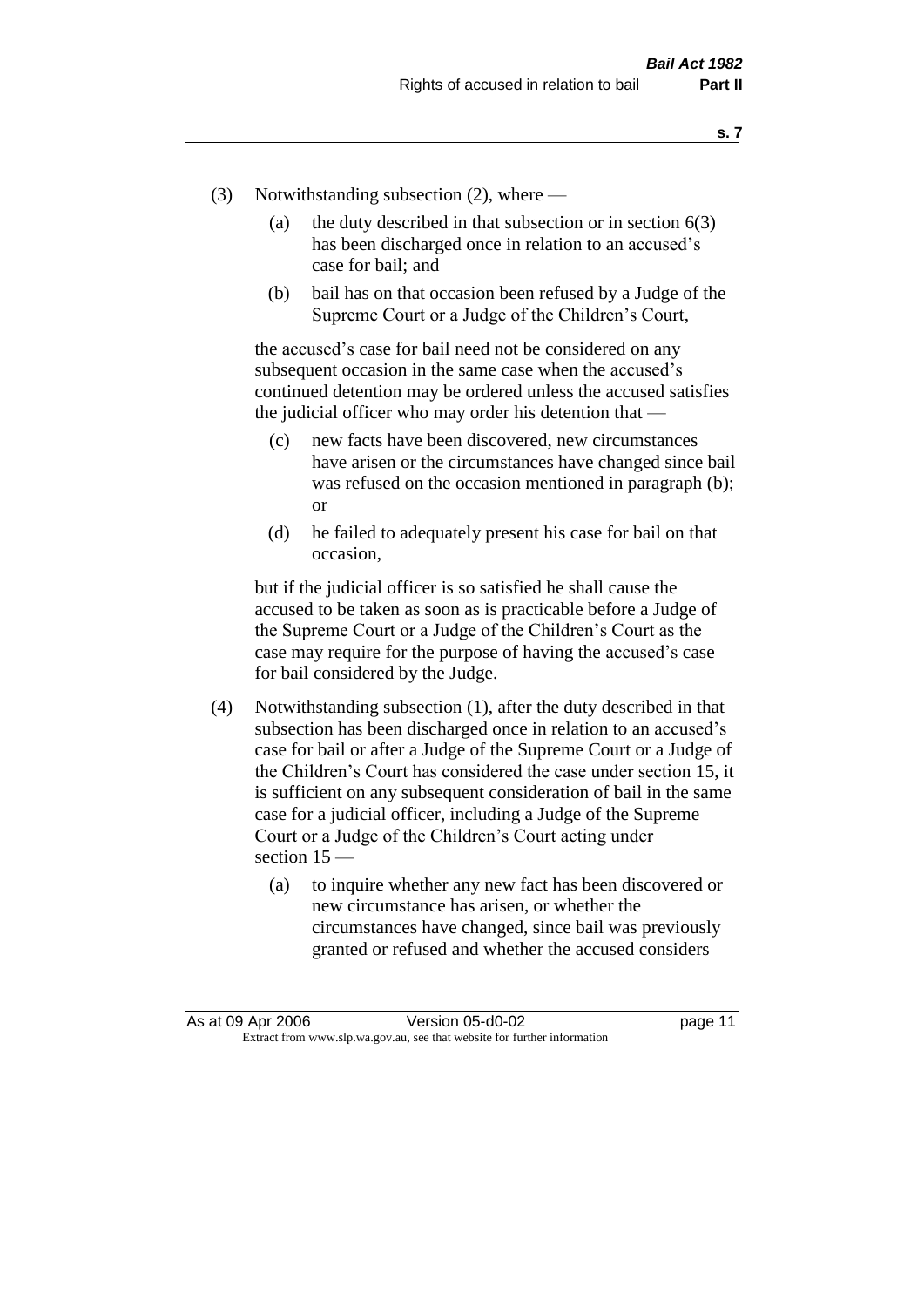#### **s. 7A**

that he failed to adequately present his case for bail on a previous occasion; and

- (b) unless he is satisfied that there is any reason of the kind mentioned in paragraph (a) for not doing so, to adopt the decision previously made in the case, but with power to make such variations of the terms and conditions of bail as he thinks fit.
- (5) The operation of this section is subject to the exercise of the power conferred by section 9 and to the provisions of sections 10, 12 and 16(2) and clause 3A of Part C of Schedule 1.

*[Section 7 amended by No. 74 of 1984 s. 5; No. 49 of 1988 s. 80; No. 45 of 1993 s. 6; No. 84 of 2004 s. 82.]* 

#### **7A. Bail for appeal under** *Criminal Procedure (Summary) Act 1902*

- (1) If a person is in custody and an appeal has been commenced under Part 2 of the *Criminal Appeals Act 2004* in connection with the decision by virtue of which the person is in custody, the person may apply for bail —
	- (a) if the appeal is to be heard and determined by the Court of Appeal or if an application has been made to the Court of Appeal for leave to appeal to the Court of Appeal — to the a judge of appeal; or
	- (b) in any other case to a Judge of the Supreme Court.
- (2) Bail shall not be granted to an applicant for bail under subsection (1) until he has given notice of his application for bail to —
	- (a) the State Solicitor; or
	- (b) the Deputy Director of Public Prosecutions (Commonwealth) in Perth,

as the case may require, and that official has been given an opportunity to be heard on the application.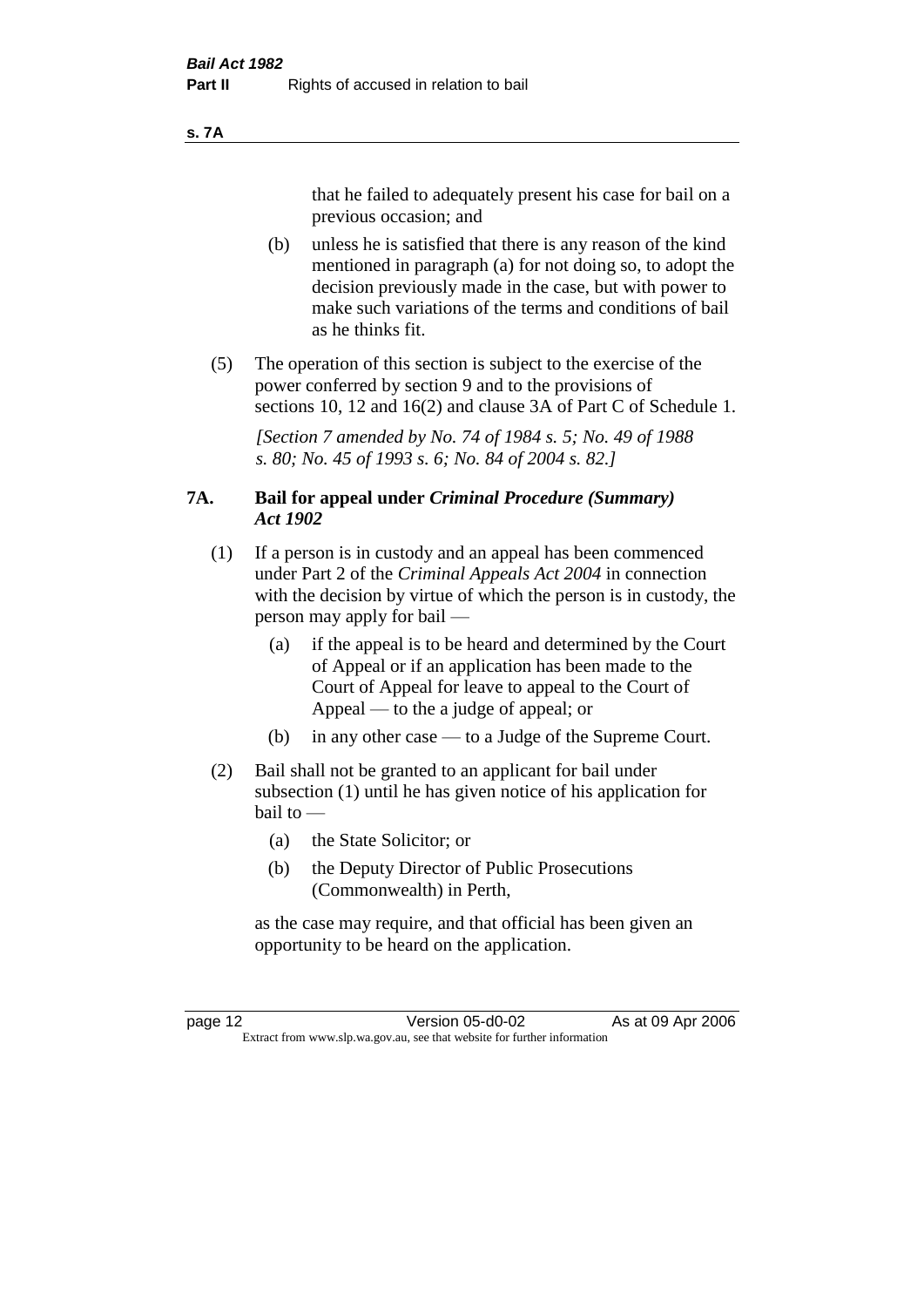*[Section 7A inserted by No. 33 of 1989 s. 18; amended by No. 65 of 2003 s. 88(2); No. 45 of 2004 s. 28(4); No. 59 of 2004 s. 141; No. 84 of 2004 s. 11.]* 

#### **8. Accused to be given information and prescribed forms**

- (1) Subject to subsection (4), a judicial officer or authorised officer who is called upon to consider an accused's case for bail, on the first occasion when it arises in relation to an offence or group of offences for which an accused is required to appear, shall ensure that the accused is, or has been, given —
	- (a) such information in writing as to the effect of this Act as is prescribed for the purposes of this paragraph;
	- (b) a prescribed form for completion, designed to disclose to the judicial officer or authorised officer all information relevant to the decision; and
	- (c) where the accused is unable or insufficiently able, to read, speak or write English, such assistance as he may reasonably require in order to have communicated to him the information mentioned in paragraph (a) and complete the form referred to in paragraph (b).
- (2) After an accused case for bail has been considered once, a judicial officer or authorised officer on any subsequent consideration of bail in the same case shall —
	- (a) comply with subsection  $(1)(a)$ ; and
	- (b) either comply with subsection (1)(b) or obtain the form previously completed for the purposes of that paragraph, if any, and ensure that —
		- (i) the form is revised in order to show any changes which he is informed have occurred since it was completed; and
		- (ii) any assistance, of the kind referred to in subsection  $(1)(c)$  is given to the accused for the purpose of completing or revising the form, as the case may be.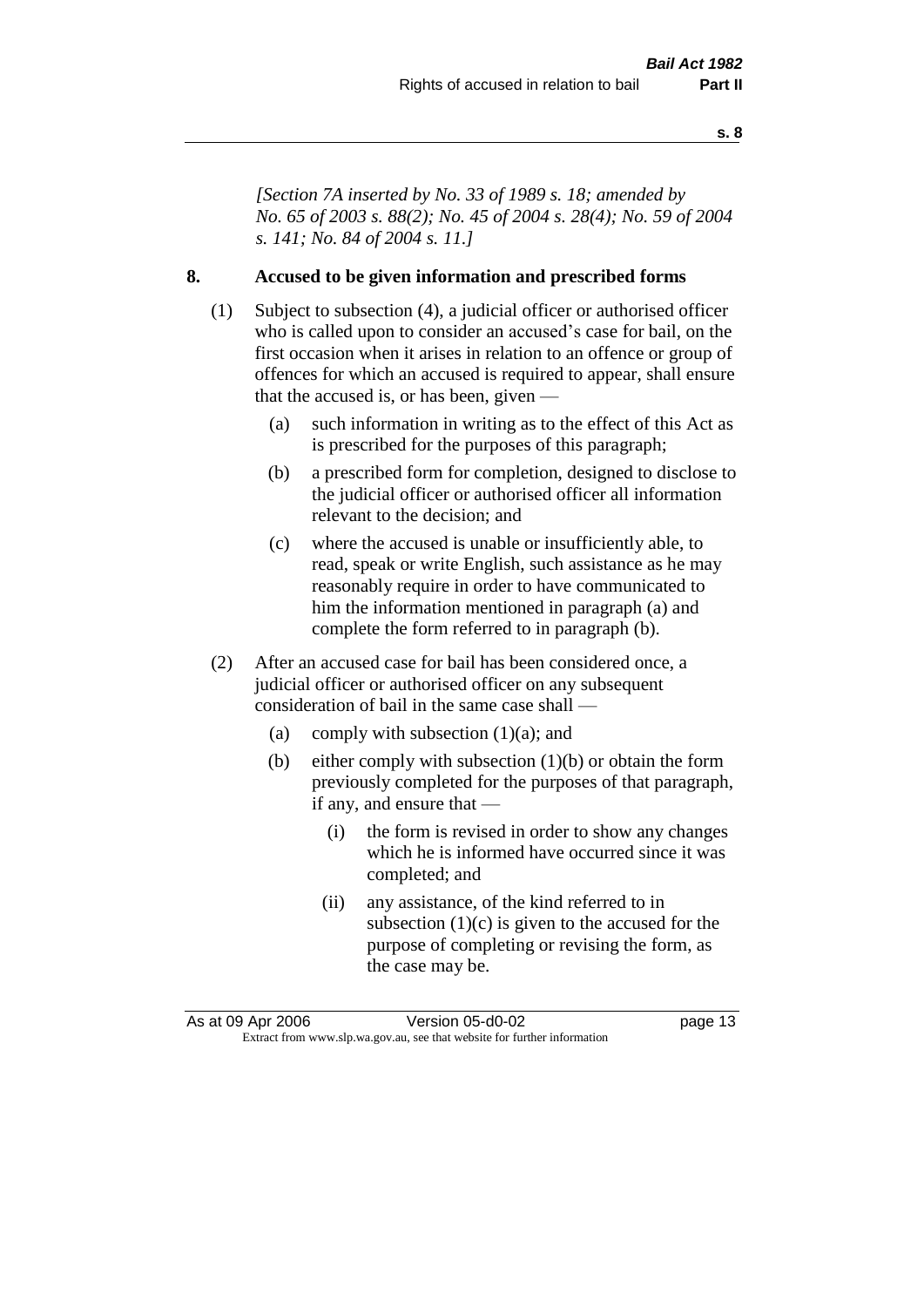- (3) Nothing in this section shall be read as limiting section 23.
- (3a) Notwithstanding subsection  $(1)(a)$  or  $(2)(a)$  a judicial officer or authorised officer need not comply with that paragraph if it appears to him that the accused's case for bail is such that bail is likely to be granted to him in accordance with this Act; but if it subsequently appears to him that bail will not be granted or that the accused is dissatisfied with any condition imposed on the grant of bail he shall then comply with that paragraph.
- (4) Notwithstanding subsection (1)(b) or (2)(b), a judicial officer or an authorised officer may dispense with completion or revision of the form referred to in those paragraphs if it appears to him  $that -$ 
	- (a) the accused's case for bail is such that bail is likely to be granted to him in accordance with this Act; and
	- (b) the information in the possession of the judicial officer or authorised officer is sufficient for his consideration of the case.
- (5) Where a person has applied for bail for an appeal as mentioned in section 7A(1), this section applies as if the consideration of bail for the appeal were a first consideration of bail for an offence.

*[Section 8 amended by No. 74 of 1984 s. 6; No. 15 of 1988 s. 6; No. 33 of 1989 s. 18; No. 84 of 2004 s. 82.]* 

#### **9. Bail decision may be deferred until further information obtained**

- (1) Subject to section 26(2) of the *Young Offenders Act 1994*, a judicial officer or authorised officer who is called upon to consider a case for bail may defer consideration of the case for a period not exceeding 30 days if he thinks it is necessary —
	- (a) to obtain more information for the purpose of making a decision in accordance with this Act; or
	- (b) to take any step authorised by section 24(1).

| page 14 | Version 05-d0-02                                                         | As at 09 Apr 2006 |
|---------|--------------------------------------------------------------------------|-------------------|
|         | Extract from www.slp.wa.gov.au, see that website for further information |                   |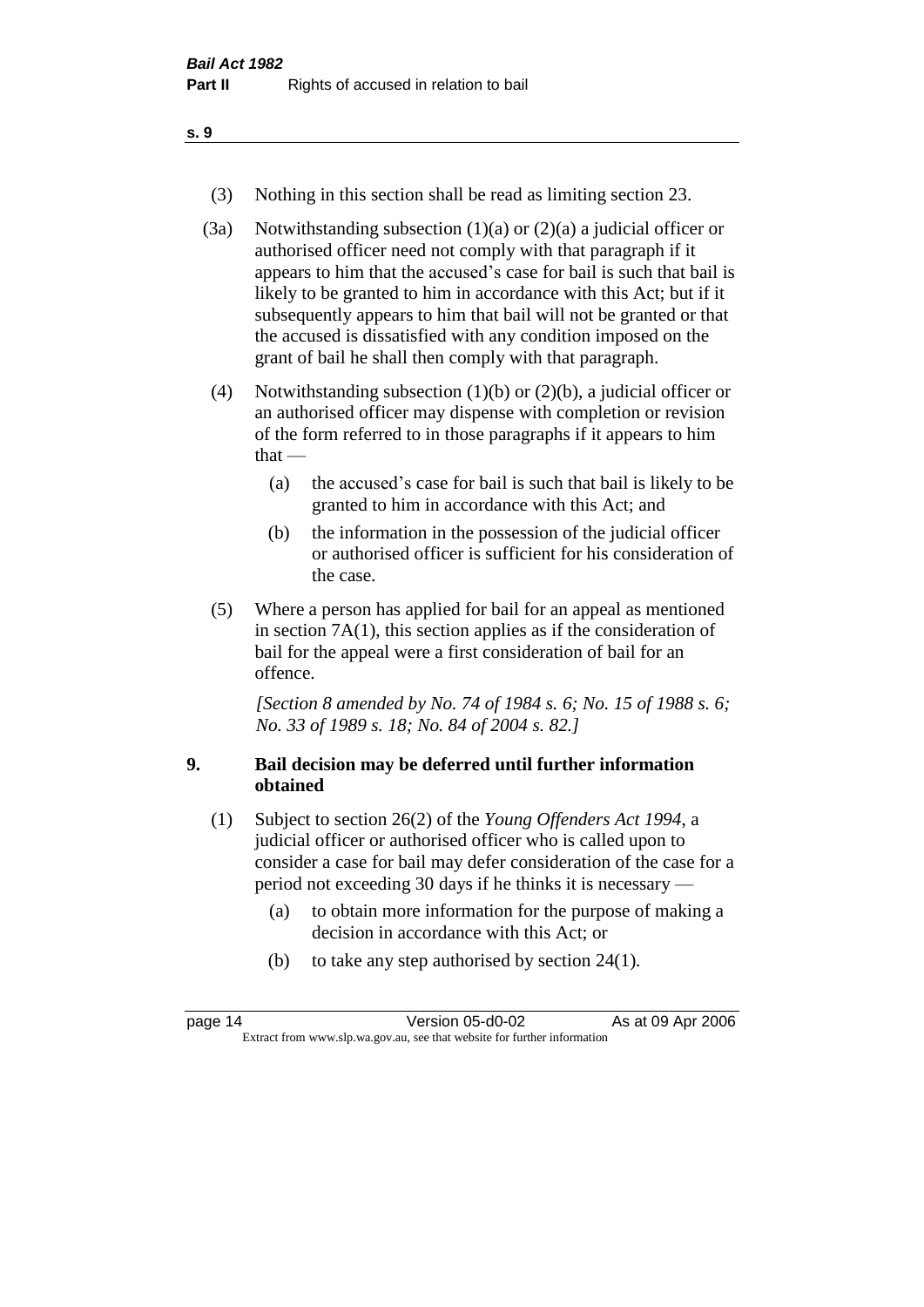(2) Nothing in this section shall be taken to limit the right of an accused to be brought before a court as soon as is practicable if he is not released on bail.

*[Section 9 amended by No. 57 of 1997 s. 21(2); No. 84 of 2004 s. 82.]*

#### **10. Sections 5, 6 and 7 do not apply where accused imprisoned for other cause**

Notwithstanding sections 5, 6 and 7, the rights conferred on an accused and the duties imposed on police officers, authorised officers and judicial officers by those sections in respect of an appearance in court for an offence do not arise where —

- (a) the accused is in custody for some other offence or reason (including the non-payment of a sum of money); and
- (b) the police officer, authorised officer or judicial officer is satisfied that the accused is likely to remain in custody for that other offence or reason until or beyond the time for the appearance for the first-mentioned offence.

*[Section 10 amended by No. 84 of 2004 s. 82.]*

#### **11. Rights following grant of bail**

- $(1)$  When
	- (a) bail has been granted to an accused for an appearance in court;
	- (b) all conditions which are to be complied with before the release of the accused have been complied with; and
	- (c) he has entered into a bail undertaking for that appearance or his bail undertaking is deemed to be amended under section 31(3),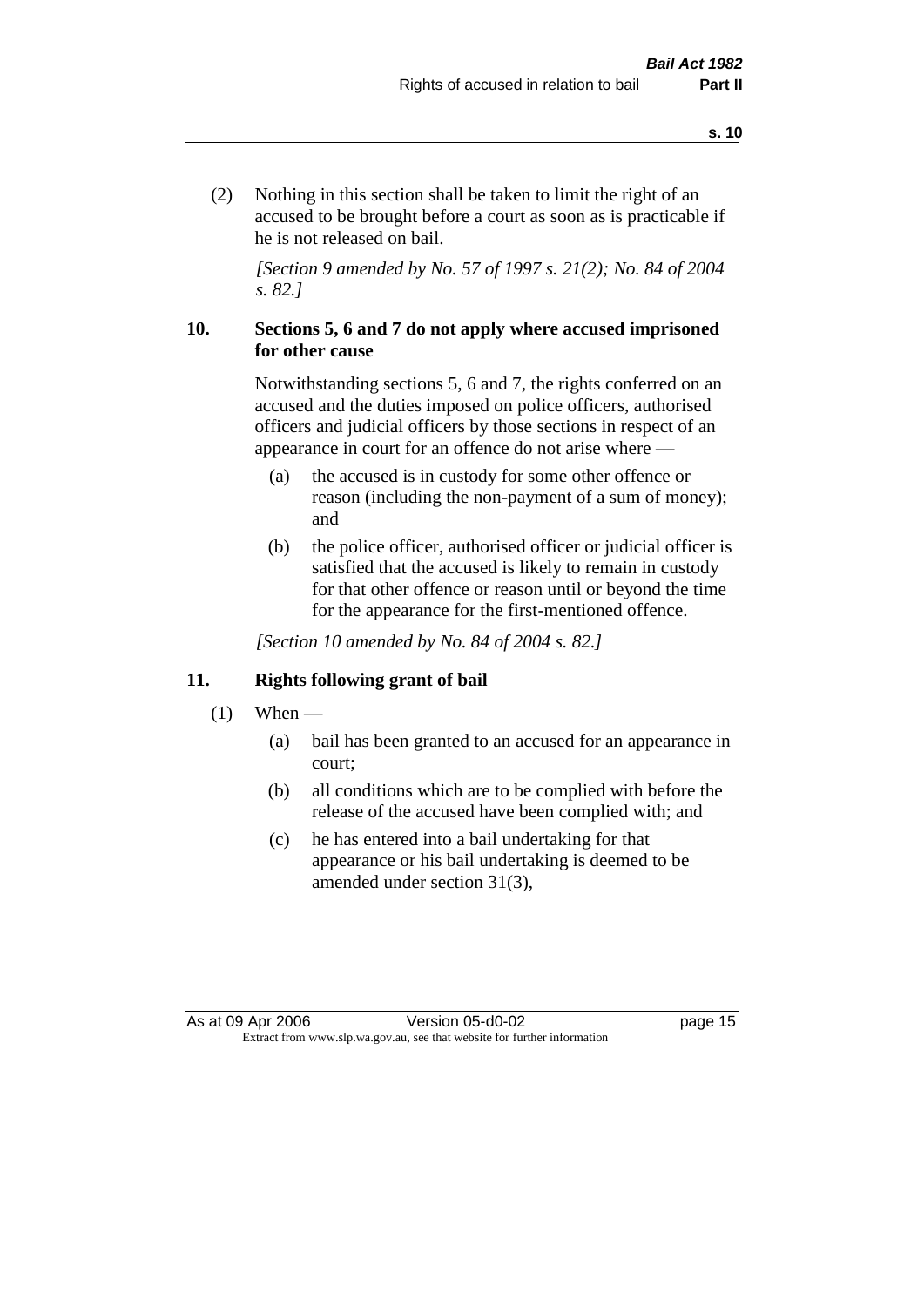the accused has a right to be at liberty until he is required to appear, or to next appear, before a court, but subject to —

- (d) any requirement that he be in custody for some other reason;
- (e) the exercise of the powers in sections 14(3), 17A, 46, 54 and 55; and
- (f) the limitation mentioned in section 12.
- (2) As soon as is practicable after an accused becomes entitled to be at liberty as provided in subsection  $(1)$  —
	- (a) an authorised officer, where bail was granted by an authorised officer;
	- (b) a justice who has granted bail otherwise than while sitting as a court;
	- (c) a Judge's associate, where bail was granted by a Judge of the District Court or the Supreme Court or the Children's Court; and
	- (d) in any other case, the registrar of the court where the judicial officer who granted bail exercises jurisdiction or a justice,

shall, where the accused is in custody in a lock-up or prison, forthwith deliver or cause to be delivered a certificate to that effect in the prescribed form to the person in charge of the lock-up or prison, and that person shall release the accused from custody as soon as is practicable after he receives the certificate.

(3) In subsection (2)(a) **"authorised officer"** does not include an authorised officer who is also the person in charge of the lock-up in which the accused is in custody.

*[Section 11 amended by No. 74 of 1984 s. 7; No. 15 of 1988 s. 7; No. 49 of 1988 s. 81; No. 45 of 1993 s. 7; No. 47 of 1999 s. 8; No. 59 of 2004 s. 141; No. 84 of 2004 s. 82.]*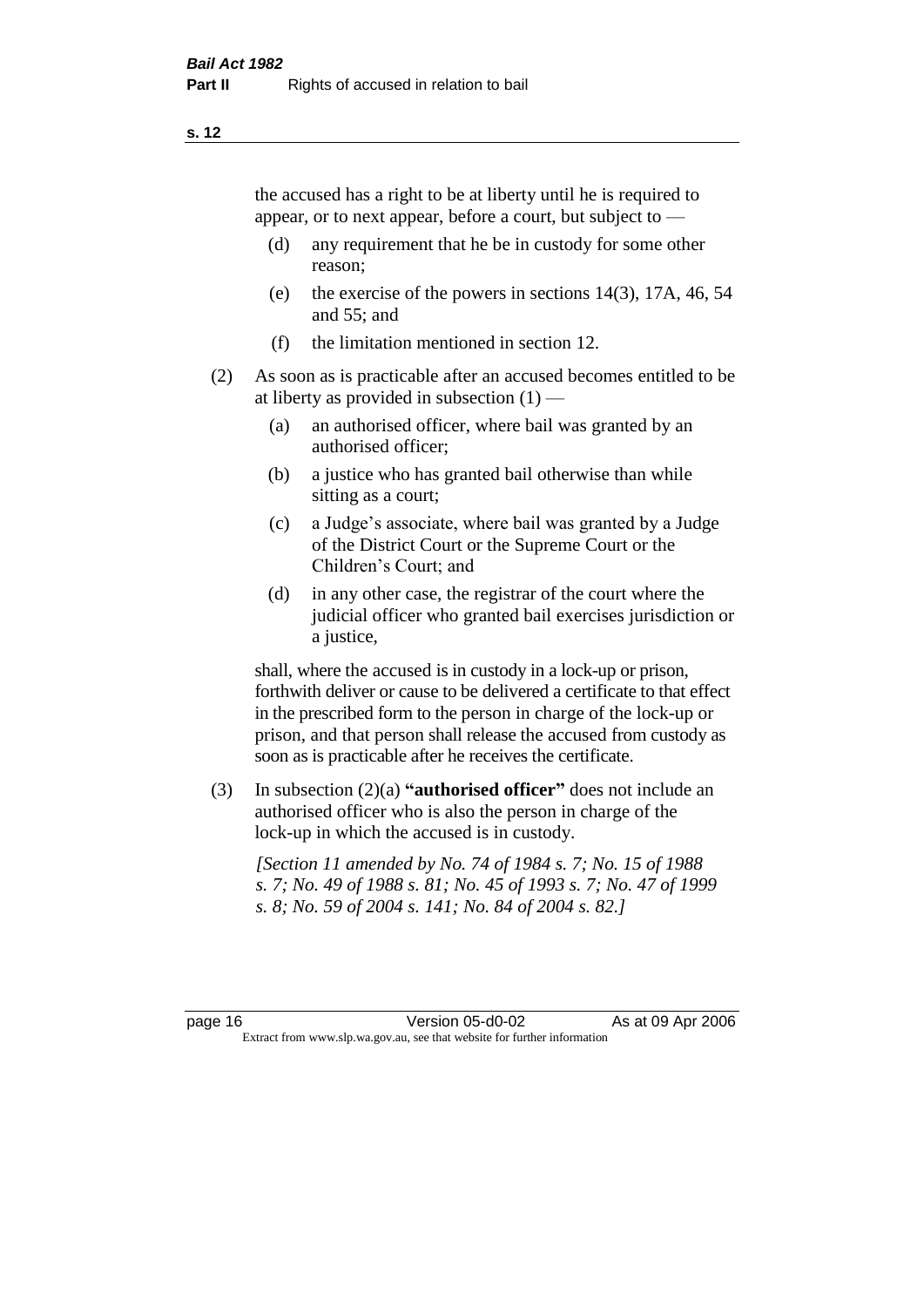#### **12. Further limitation on rights in sections 5 and 11**

The right of an accused to have his case for bail considered as soon as is practicable, his right to be at liberty as mentioned in section 11(1), and the corresponding duties created by this Part, are limited so far as is reasonably necessary for the exercise or performance by a person of any statutory power or function vested in him which requires the continued custody of the accused, including the exercise of the powers set out in section 236 of *The Criminal Code*, section 50AA of the *Police Act 1892* and Parts 6 and 7 of the *Criminal Investigation (Identifying People) Act 2002*.

*[Section 12 amended by No. 6 of 2002 s. 96; No. 84 of 2004 s. 82.]*

As at 09 Apr 2006 Version 05-d0-02 page 17 Extract from www.slp.wa.gov.au, see that website for further information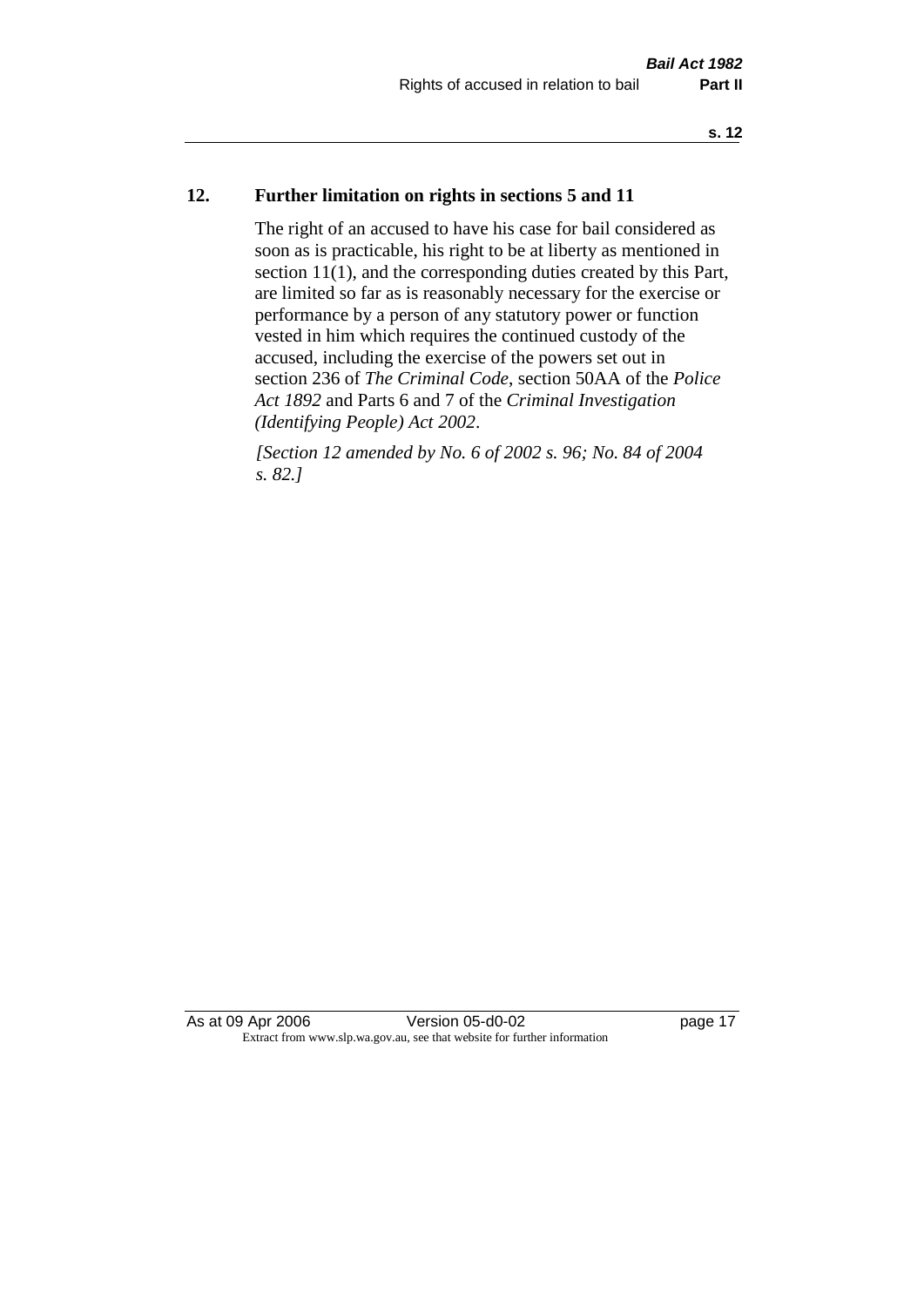# **Part III — Jurisdiction to grant bail**

## **13. Jurisdiction to grant bail**

- (1) Jurisdiction to grant bail for any appearance described in the first column of Part A of Schedule 1 is vested in the judicial officer or authorised officer specified in the second column of that Part opposite thereto and shall be exercised subject to and in accordance with this Part and the further provisions in Parts B, C and D of Schedule 1.
- (2) A home detention condition shall not be imposed as a condition of bail except by a judicial officer.

*[Section 13 amended by No. 61 of 1990 s. 5; No. 45 of 1993 s. 12.]* 

#### **14. Supreme Court Judge has jurisdiction in all cases**

- (1) A Judge of the Supreme Court may, in accordance with this  $Act -$ 
	- (a) exercise a power to grant bail which is conferred upon any other judicial officer or any authorised officer by this Act; and
	- (b) revoke or vary any bail previously granted by any other such officer.
- (2) Subject to subsection (2a), the jurisdiction of a Judge of the Supreme Court under subsection (1) in respect of an appearance by an accused may be invoked by application made by either the prosecutor or the accused, and whether or not any other judicial officer has —
	- (a) previously granted or refused bail; or
	- (b) exercised any power conferred on him by section 55,

in respect of that appearance.

(2a) After the jurisdiction under subsection (1) has been invoked once by an accused in relation to an offence or group of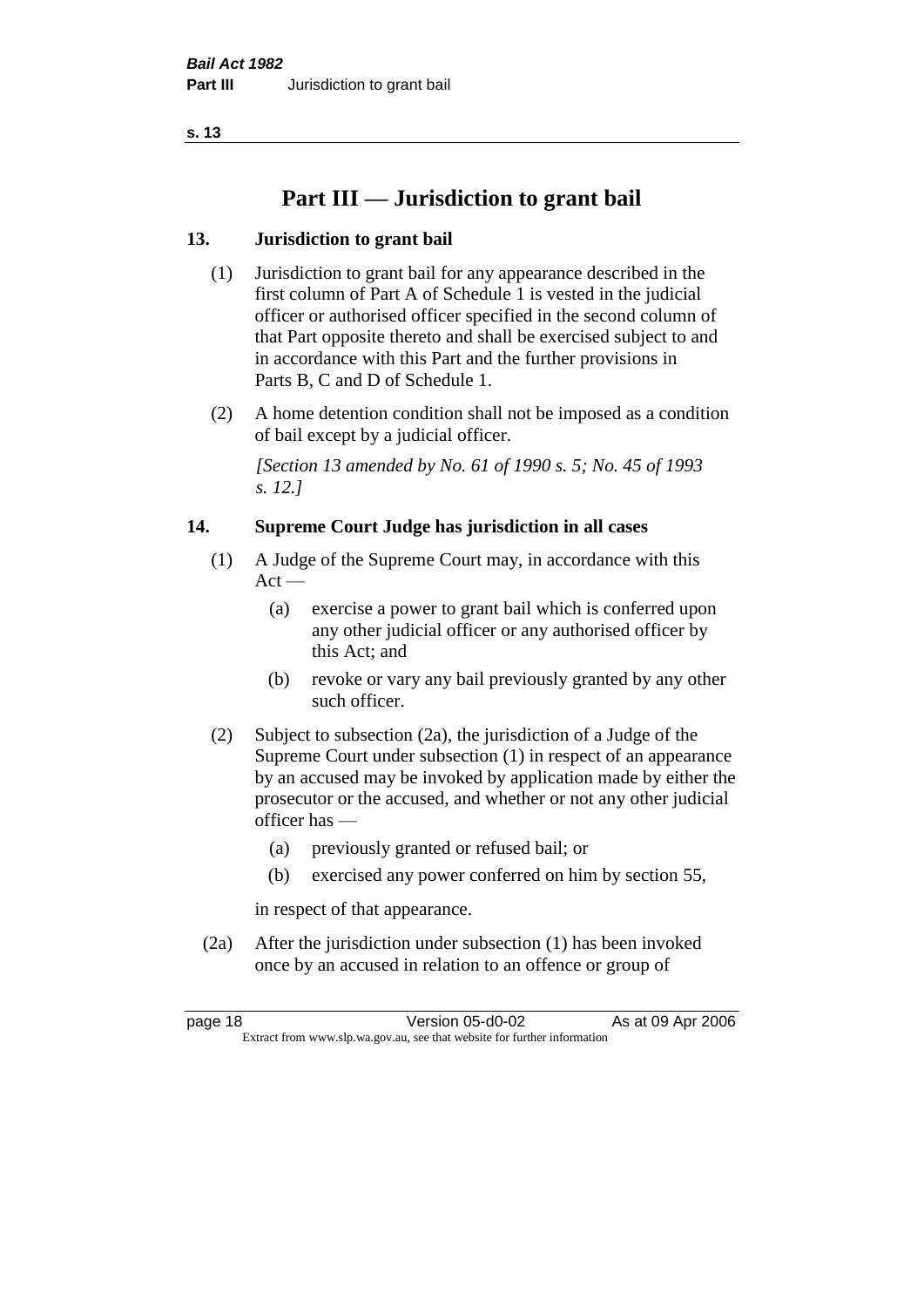offences for which he is required to appear, it may not be further invoked by that accused in relation to that offence or group of offences unless the accused satisfies a Judge of the Supreme Court that —

- (a) new facts have been discovered, new circumstances have arisen or the circumstances have changed since the occasion when the jurisdiction was invoked; or
- (b) he failed to adequately present his case for bail on that occasion.
- (3) Where under subsection (1) a Judge of the Supreme Court
	- (a) revokes the bail of an accused who is at liberty, he may order that the accused be returned to custody to await the appearance for which the bail was granted;
	- (b) varies the bail of such an accused, he may order that the accused be returned to custody until he becomes entitled to be at liberty pursuant to section 11,

and the Judge may issue any warrant which may be necessary to carry such an order into effect.

- (4) In this section **"any other judicial officer"** means any judicial officer whose jurisdiction is inferior to that of a Judge of the Supreme Court.
- (5) The powers and duties conferred on a Judge of the Supreme Court by this section may in the case of a child charged with an offence before the Children's Court also be exercised by a Judge of the Children's Court.

*[Section 14 amended by No. 74 of 1984 s. 8; No. 49 of 1988 s. 82; No. 84 of 2004 s. 82.]* 

#### **15. Exclusive jurisdiction of Supreme Court Judge in murder cases**

(1) Where an accused is in custody for wilful murder or murder, the power to grant bail shall be exercised only by a Judge of the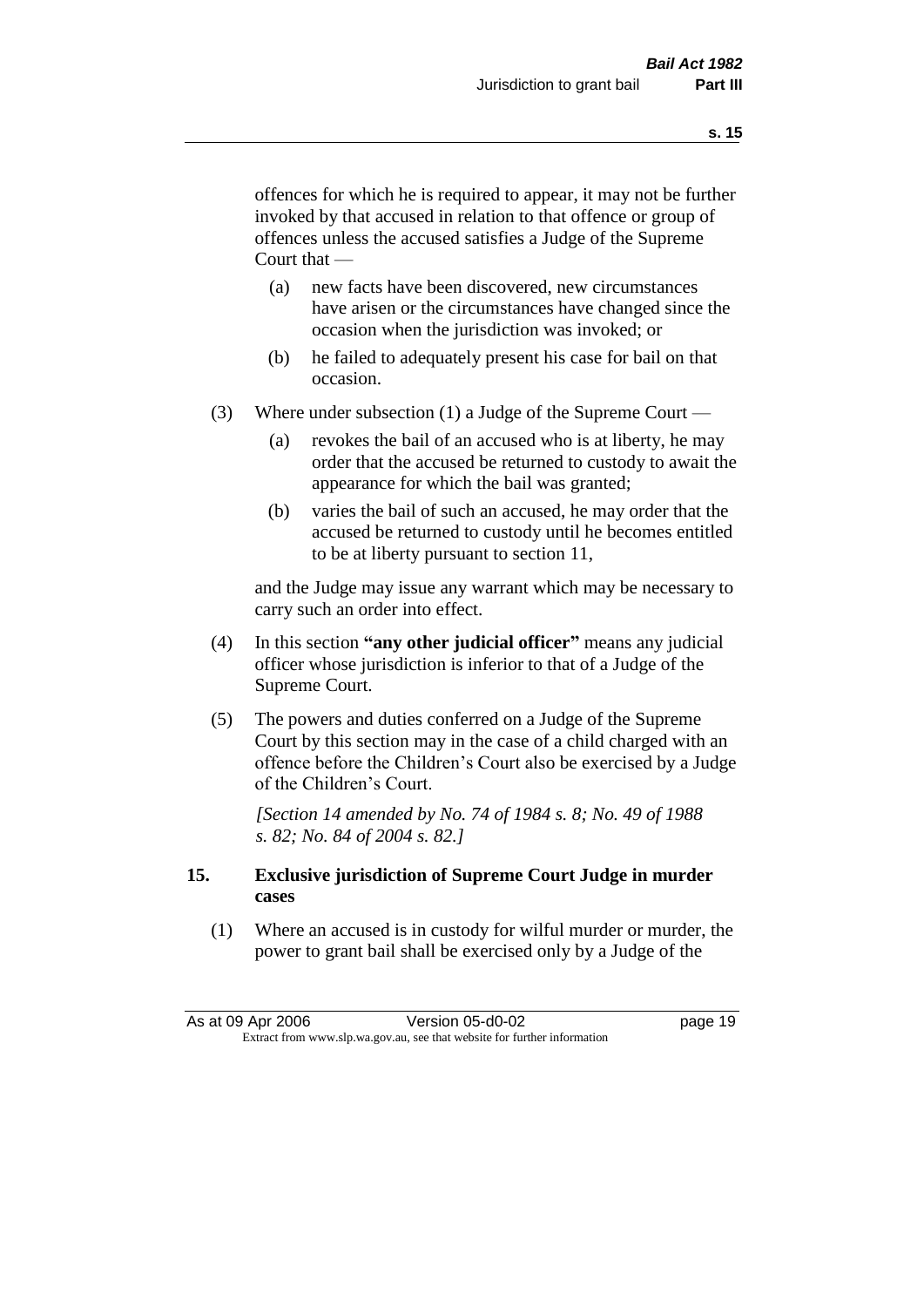Supreme Court, or in the case of an accused who is a child by a Judge of the Children's Court, except —

- (a) where section  $31(2)(d)$  applies; or
- (b) to the extent that the Court of Appeal exercises its powers under Part A of Schedule 1.
- *[(2) repealed]*

*[Section 15 amended by No. 52 of 1984 s. 35; No. 74 of 1984 s. 9; No. 49 of 1988 s. 83; No. 70 of 1988 s. 45; No. 45 of 1993 s. 12; No. 45 of 2004 s. 28(4) ; No. 84 of 2004 s. 82.]* 

#### **16. Bail of person arrested on warrant**

- (1) Subject to sections 14 and 15 where the arrest of an accused for an offence is made pursuant to a warrant he shall not be granted bail before he is brought before a court or judicial officer as commanded by the warrant, except by a justice acting in terms of section  $6(2)(b)$ .
- (2) Notwithstanding subsection (1) or any other provision of this Act, an accused who has been arrested pursuant to a warrant —
	- (a) issued under section 56; or
	- (b) issued under the *Criminal Procedure Act 2004* for an offence against section 51(1) or (2),

shall not have a right to have his case for bail considered, and shall not be granted bail, before he is brought before the court as commanded by the warrant.

*[Section 16 amended by No. 59 of 2004 s. 141; No. 84 of 2004 s. 11 and 82.]*

#### **16A. Restrictions on powers of authorised officers and justices in certain cases**

(1) Where this section applies to a person who has been arrested for an offence jurisdiction does not arise under section 13 until the person is brought before —

page 20 Version 05-d0-02 As at 09 Apr 2006 Extract from www.slp.wa.gov.au, see that website for further information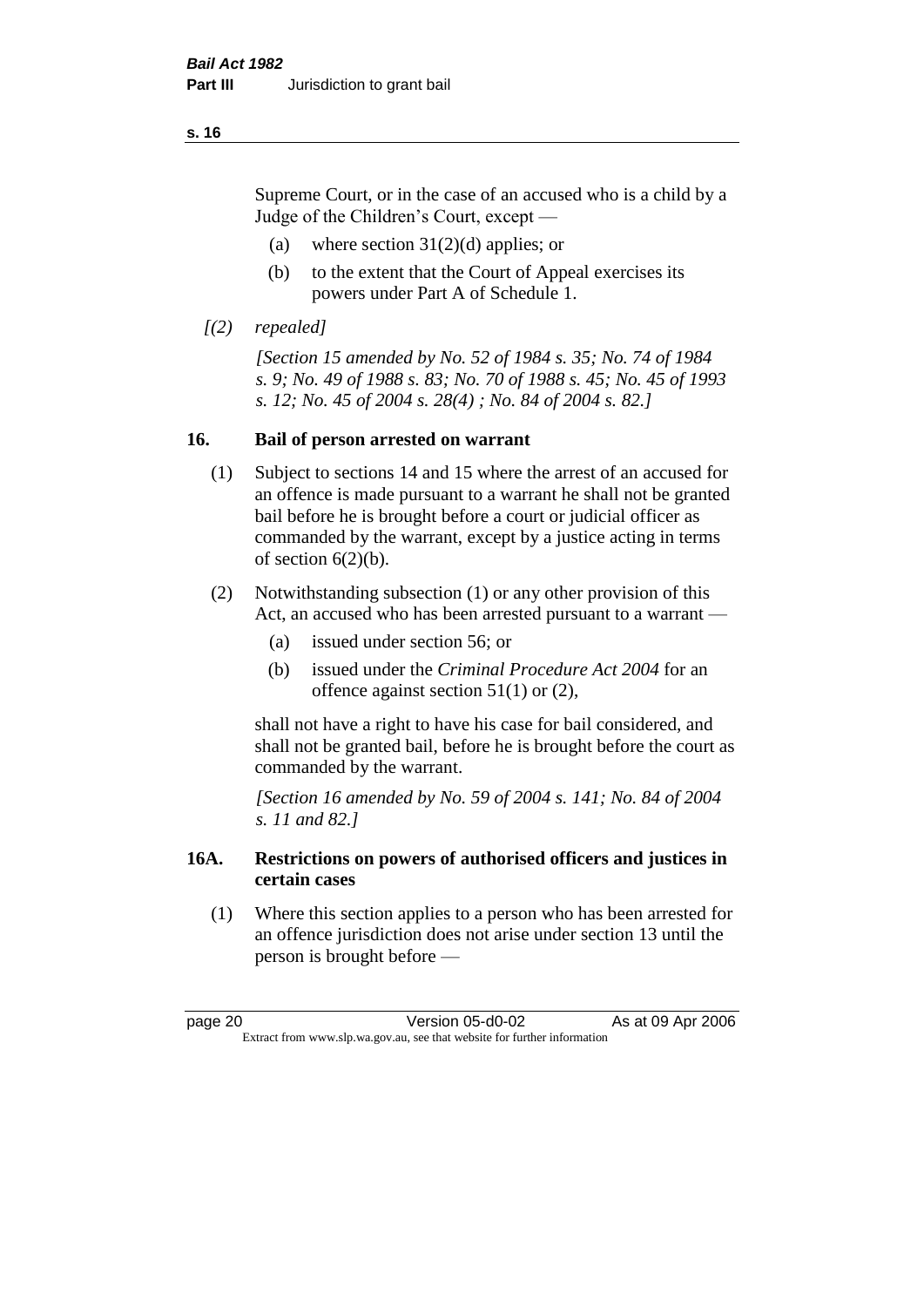- (a) a court constituted by or so as to include a magistrate; or
- (b) where section 15 applies, a Judge of the Supreme Court or a Judge of the Children's Court as the case may require.
- (2) This section applies where
	- (a) a person has been arrested in an urban area for a serious offence; and
	- (b) the serious offence is alleged to have been committed while the accused was —
		- (i) on bail for; or
		- (ii) at liberty under an early release order made in respect of,

another serious offence.

- (3) This section also applies where a person has been arrested in an urban area for an offence against section 61(1) of the *Restraining Orders Act 1997* (which creates offences for breaches of violence restraining orders).
- $(4)$  In this section —

**"urban area"** means —

- (a) the metropolitan region as defined in the *Planning and Development Act 2005* and any prescribed area that adjoins that region; and
- (b) any other prescribed area of the State, being the whole or part of, or an area adjoining, a local government district under the *Local Government Act 1995* that is designated under that Act as a city or a town.

*[Section 16A inserted by No. 54 of 1998 s. 6(1); amended by No. 38 of 2004 s. 59; No. 84 of 2004 s. 82; No. 38 of 2005 s. 15.]*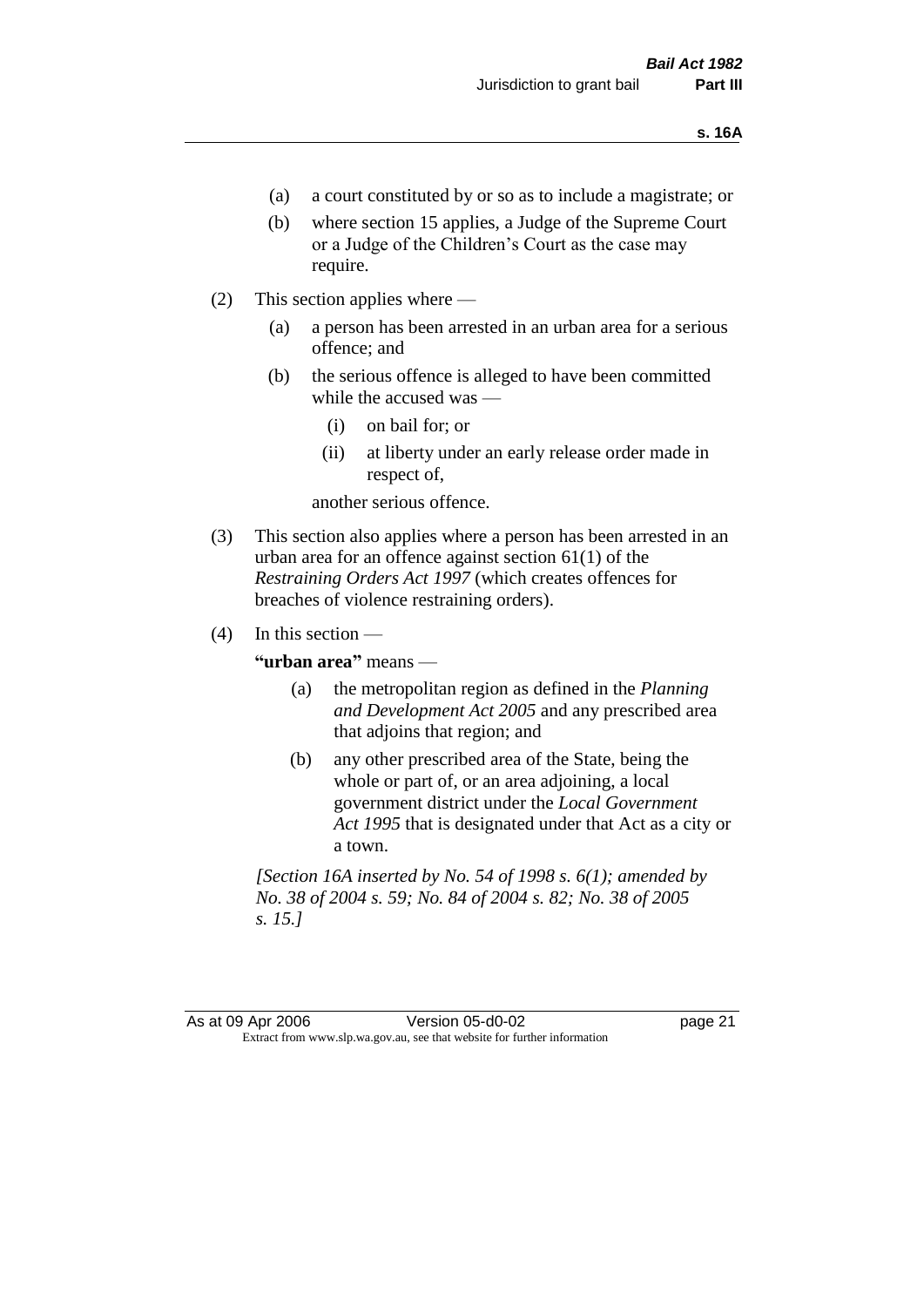#### **17. Conditions which may be imposed**

- (1) A judicial officer or authorised officer may impose conditions on a grant of bail only to the extent that he is authorised to do so by clause 2(3)(c) of Part C and Part D of Schedule 1.
- (2) Conditions imposed on a grant of bail shall not be any more onerous on the accused than the judicial officer or authorised officer considers is required in the public interest having regard to the nature of the offence for which the accused is in custody and the circumstances of the accused.

*[Section 17 amended by No. 45 of 1993 s. 8 and 12; No. 84 of 2004 s. 82.]* 

#### **17A. Further provisions as to responsible person's undertaking (Schedule 1 Part C clause 2)**

- (1) Where this section applies, an authorised police officer may
	- (a) cancel an undertaking of the kind described in clause 2(3)(c) of Part C of Schedule 1;
	- (b) approve of another person as a responsible person within the meaning in that clause; and
	- (c) detain the accused or order his detention until the person so approved enters into an undertaking of the kind mentioned in paragraph (a).
- (2) Subsection (1) applies where
	- (a) a person has entered into an undertaking referred to in paragraph (a) of that subsection;
	- (b) a judicial officer when granting bail ordered that the person may under this section be released from the undertaking by an authorised police officer; and
	- (c) the person wishes to be so released.
- (3) A police officer may, for the purpose of the exercise of the powers in subsection (1), take into custody a child accused who has been released on bail.

page 22 Version 05-d0-02 As at 09 Apr 2006 Extract from www.slp.wa.gov.au, see that website for further information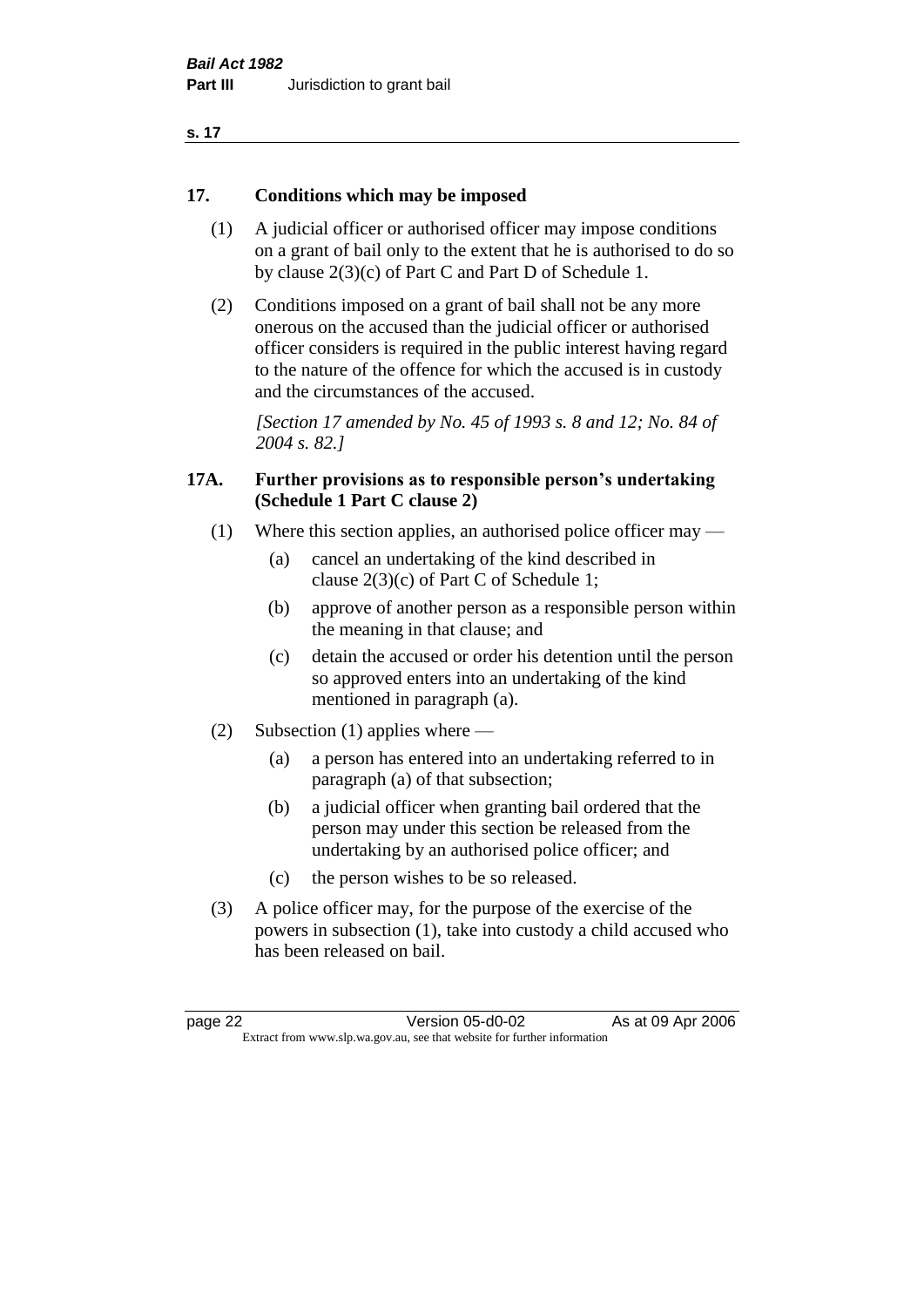- (4) If the police officer is not an authorised police officer he shall, as soon as is practicable, bring the accused before an authorised police officer for the purpose referred to in subsection (3).
- (5) After an undertaking has been entered into as mentioned in subsection  $(1)(c)$ , the accused, subject to this Act, has a right to be at liberty until he is required to appear before a court.

*[Section 17A inserted by No. 45 of 1993 s. 9; amended by No. 84 of 2004 s. 82.]* 

### **18. Police officer may dispense with bail in certain cases upon deposit of cash**

- (1) Except where section 16 applies, an authorised police officer may, in accordance with this section, dispense with the requirement for bail for an appearance in court by an accused for a prescribed simple offence.
- (2) Before an authorised police officer dispenses with the requirement for bail under this section, he shall —
	- (a) give to the accused a notice in the prescribed form specifying the time and place at which he is to appear to be dealt with for the offence and setting out the effect of section  $19(1)$  and  $(2)$ ;
	- (b) fix an amount in cash, not exceeding the amount prescribed for that offence, which the accused shall deposit as security for his appearance at that time and place; and
	- (c) receive the amount of such deposit and an acknowledgment from the accused that he has been given the notice provided for by paragraph (a).
- (3) Where the requirement for bail is dispensed with under this section, the accused has a right to be at liberty, subject to any requirement that he be in custody for some other offence or reason, until he is required to appear before a court for the offence.
- (4) In any proceedings production of a document purporting to be the acknowledgment referred to in subsection  $(2)(c)$  and of a

|                                                                          | As at 09 Apr 2006 | Version 05-d0-02 | page 23 |
|--------------------------------------------------------------------------|-------------------|------------------|---------|
| Extract from www.slp.wa.gov.au, see that website for further information |                   |                  |         |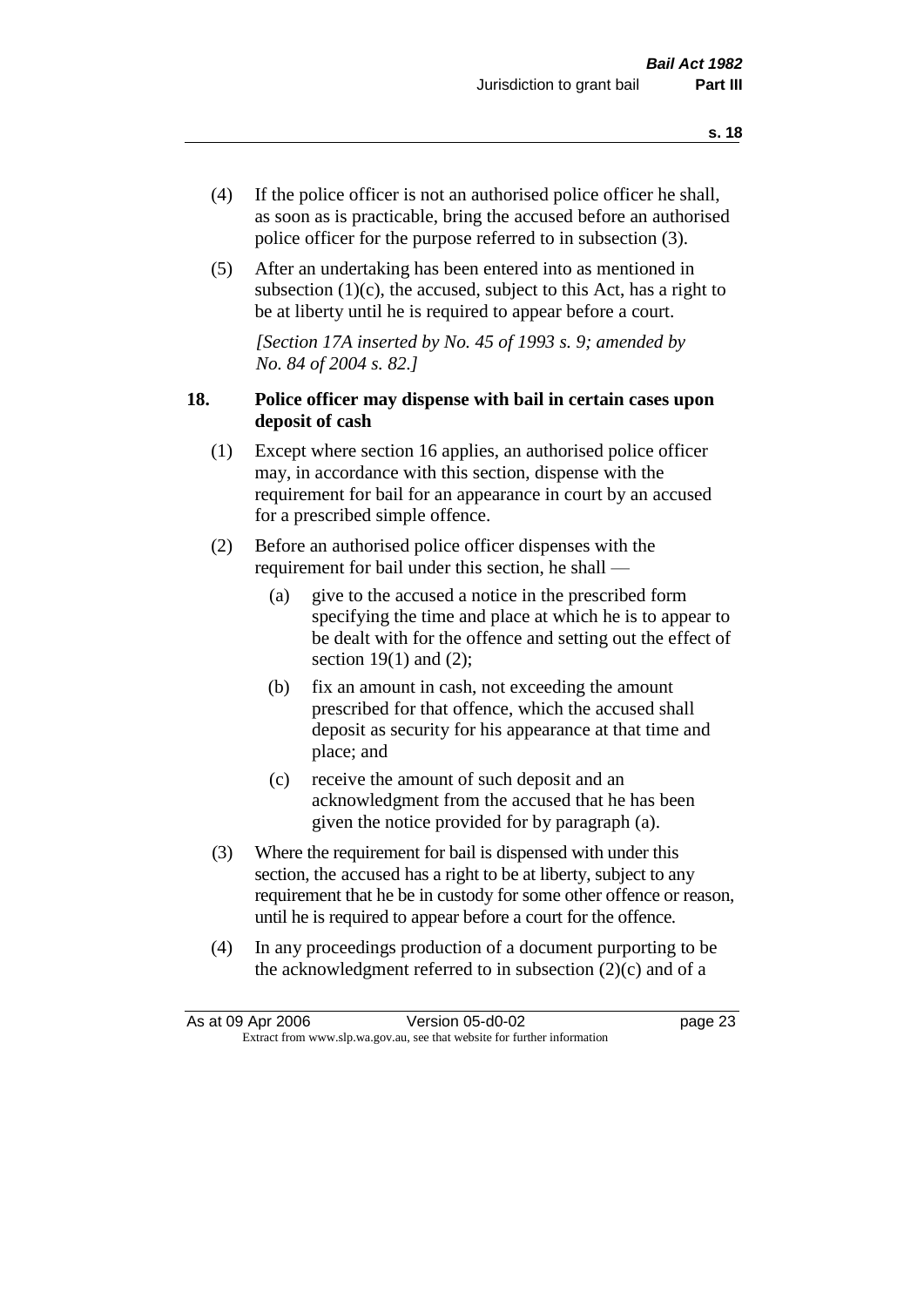copy of the notice referred to in subsection (2)(a) shall be evidence that subsection (2) has been complied with and of the contents of such notice.

*[Section 18 amended by No. 15 of 1988 s. 8; No. 84 of 2004 s. 82.]* 

#### **19. Return or application of deposit where bail dispensed with**

- (1) If an accused appears at the time and place notified to him under section  $18(2)(a)$ , or at a time to which the proceedings are adjourned as mentioned in subsection (3), he is entitled to have his deposit refunded to him, but, notwithstanding the foregoing, the court may order that the deposit be applied wholly or partly in or towards payment of any sum of money ordered to be paid in respect of the commission of the offence, or may direct that it be retained as mentioned in subsection (3).
- (2) If an accused fails to appear as mentioned in subsection (1), he does not commit an offence against section 51 but the court shall, if it is satisfied that section 18(2)(a) has been complied with, and whether or not the accused is convicted of the offence for which the appearance was required, order —
	- (a) that the deposit be applied wholly or partly in or towards payment of any sum of money ordered to be paid in respect of the commission of that offence (but without prejudice to the recovery of any balance remaining unpaid); and
	- (b) subject to subsection (3), that so much (if any) of the deposit as is not thereby disposed of be paid to the State.
- (3) If at the time notified to the accused under section 18(2)(a) the proceedings are adjourned or are thereafter further adjourned, whether or not the accused appears, the court may, instead of granting bail to him, from time to time so long as the accused remains unconvicted dispense with the requirement for bail as provided in section 18(1) and (2) and, notwithstanding section  $18(2)(c)$  or subsection  $(2)(b)$ , direct that the amount

#### **s. 19**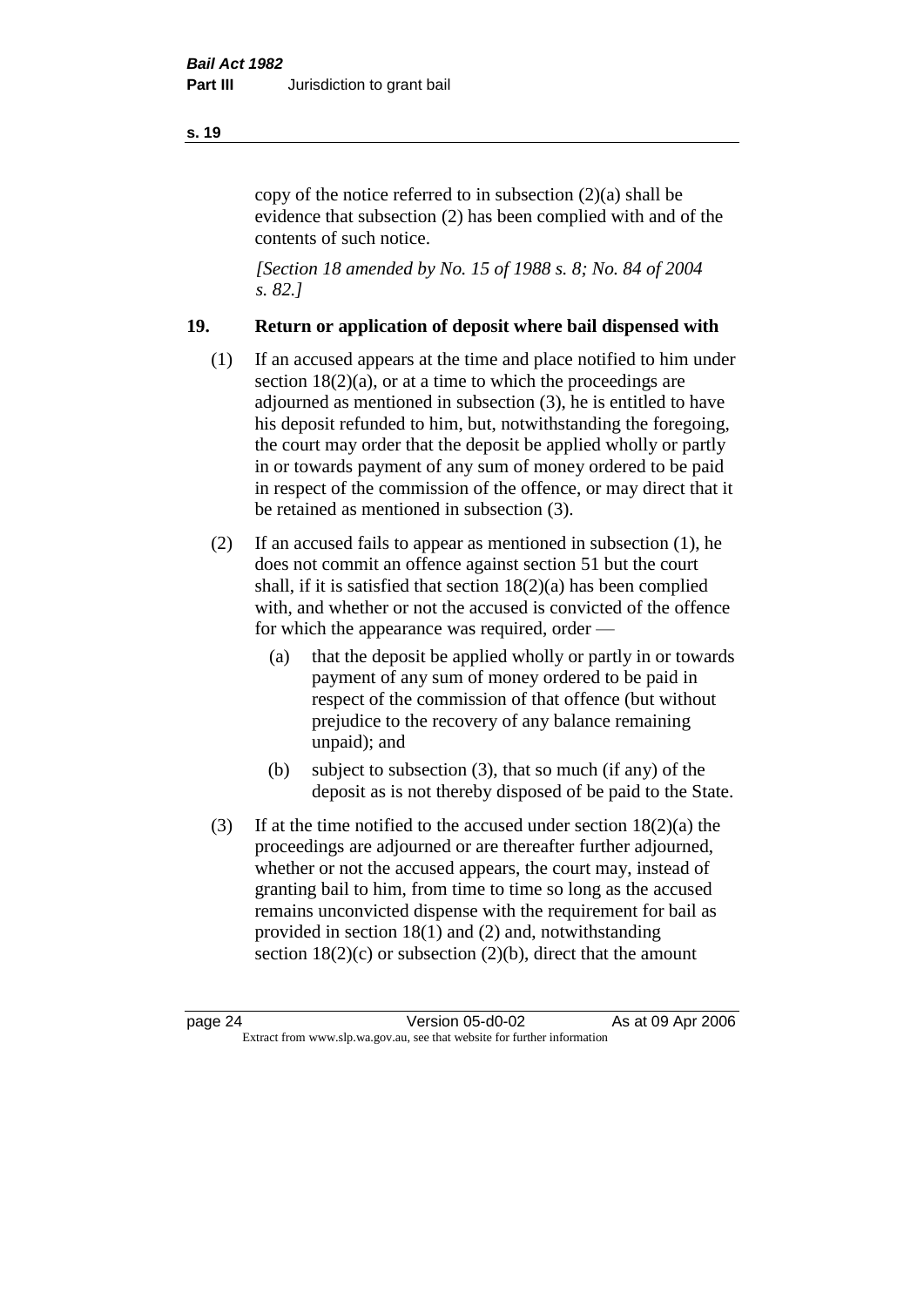already deposited be retained as security for any further appearance.

(4) Where under subsection (3) proceedings are adjourned in the absence of the accused, the notice required by section 18(2)(a) may, notwithstanding that paragraph, be sent to the accused by the registrar of the court, and section  $32(1)$ ,  $(2)$  and  $(3)$  shall apply to the notice and proof of receipt thereof.

*[Section 19 amended by No. 65 of 2003 s. 121(3); No. 59 of 2004 s. 141; No. 84 of 2004 s. 82.]*

As at 09 Apr 2006 Version 05-d0-02 Page 25 Extract from www.slp.wa.gov.au, see that website for further information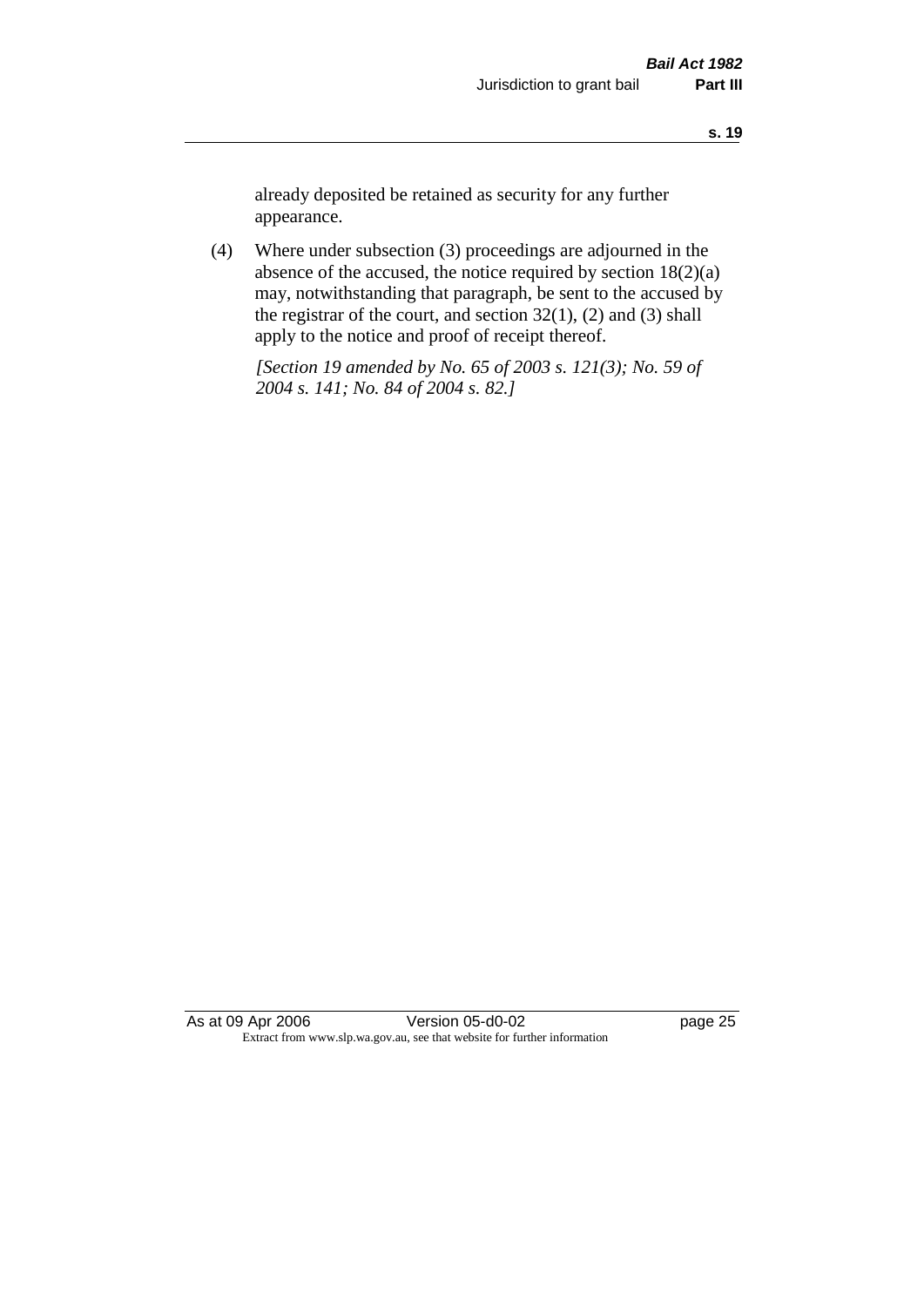# **Part IV — Hearing of case for bail, parties, and evidence**

## **20. Power to consider bail** *in camera* **and to prohibit publication**

- (1) On the consideration by a judicial officer of a case for bail of an accused who is charged with an offence triable by jury, the judicial officer may, to avoid prejudice to either party, exercise the powers described in subsection (2), but shall only exercise the power in paragraph (b) thereof if he considers that the exercise of the power in paragraph (a) is not, on its own, likely to be sufficient to avoid prejudice.
- (2) The powers referred to in subsection (1) are to order
	- (a) that no report, or summary, of any statement, or of any specified statement, made or furnished at the hearing shall be published by any means;
	- (b) that the bail application be heard *in camera*.
- (3) Where an order is made under subsection (2)(a), no report, or summary, of any statement referred to in that paragraph shall be published by any means —
	- (a) if the offence is one that may be tried on indictment, before a court decides that it is to be tried on indictment;
	- (b) if the accused is discharged from further proceedings upon the prosecution notice or indictment brought against him for the offence, before he is so discharged; or
	- (c) if the accused is tried on indictment for the offence, before the trial is ended.
- (4) A person who, except with lawful excuse, fails to comply with an order made under this section commits an offence.

Penalty: \$1 000.

*[Section 20 amended by No. 50 of 2003 s. 37(2); No. 4 of 2004 s. 58; No. 84 of 2004 s. 11 and 82.]*

page 26 Version 05-d0-02 As at 09 Apr 2006 Extract from www.slp.wa.gov.au, see that website for further information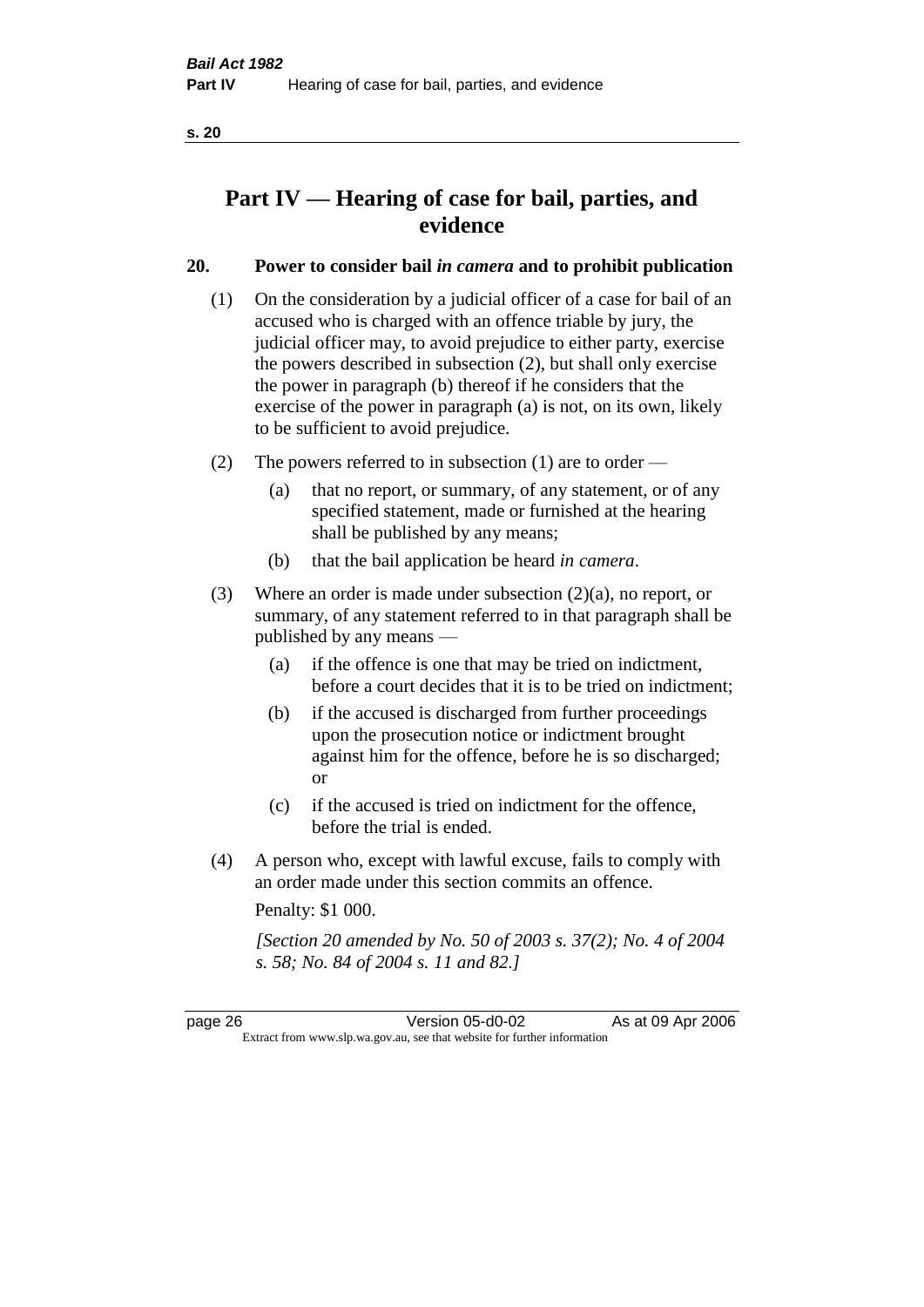### **21. Parties**

- (1) The parties to proceedings on a case for bail are the prosecutor and the accused and, subject to subsection (2), no other person shall be a party to, or be represented at, the proceedings.
- (2) Nothing in subsection (1) affects the right of
	- (a) the Attorney General to apply for leave, or be an appellant, under Part 2 of the *Criminal Appeals Act 2004*;
	- (b) the State Solicitor or the Deputy Director of Public Prosecutions (Commonwealth) to receive notice and be heard under section 7A(2); or
	- (c) an officer referred to in section 33 of the *Children's Court of Western Australia Act 1988* to be present at and participate in proceedings concerning a child under that section.

*[Section 21 amended by No. 15 of 1988 s. 9; No. 49 of 1988 s. 84; No. 33 of 1989 s. 18; No. 31 of 1993 s. 7; No. 65 of 2003 s. 88(3); No. 59 of 2004 s. 141; No. 84 of 2004 s. 11 and 82.]* 

#### **22. Evidence**

A judicial officer or authorised person may in considering any case for bail receive and take into account such information as he thinks fit whether or not the same would normally be admissible in a court of law.

#### **23. Accused not bound to supply information**

An accused is not obliged to complete, or furnish information for, the prescribed form referred to in section  $8(1)(b)$ , or for any revision thereof, or to furnish any information, whether on oath or otherwise, for the purpose of having his case for bail considered.

*[Section 21 amended by No. 84 of 2004 s. 82.]*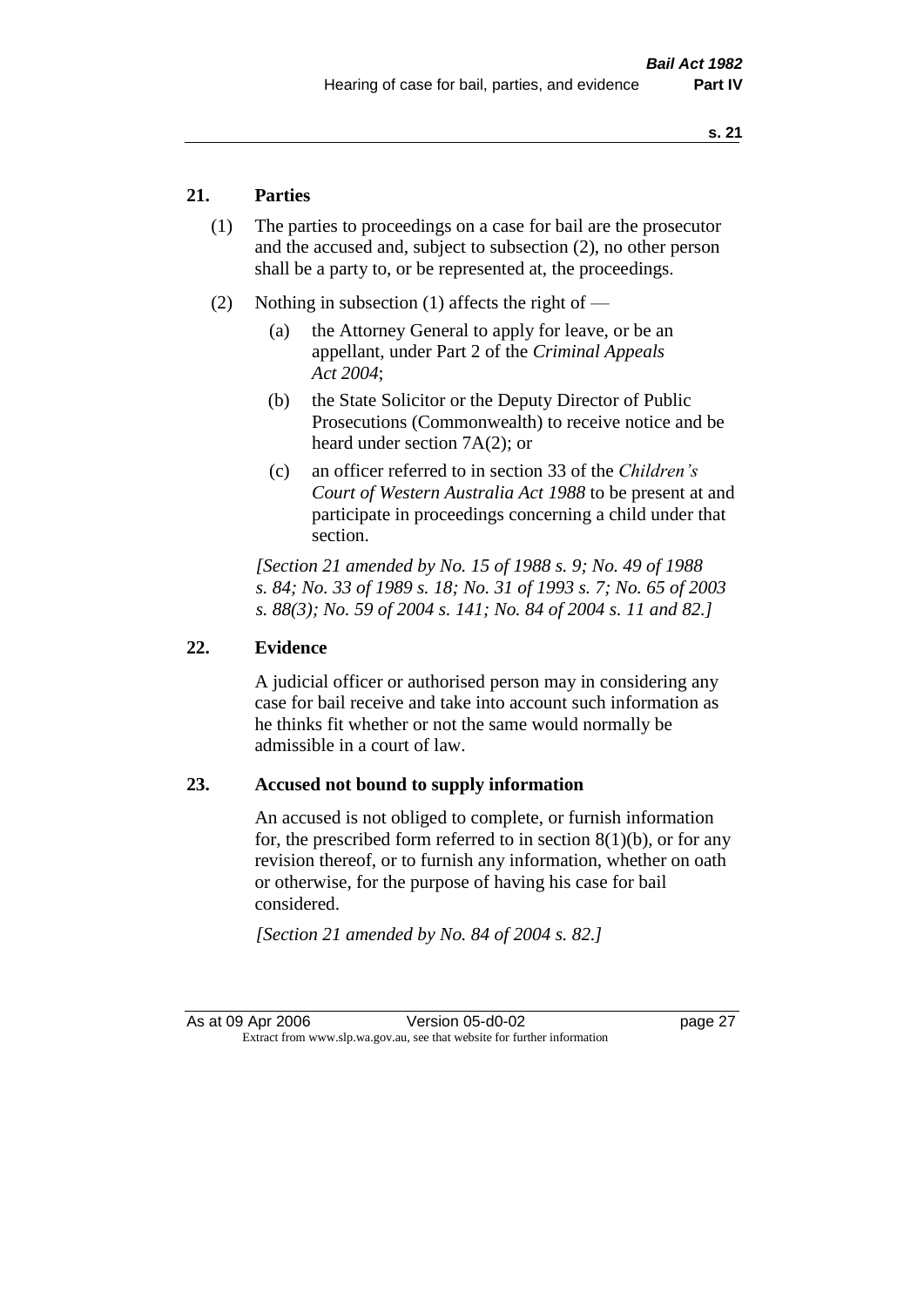| ۰, |  |
|----|--|
|    |  |

### **24. Information may be referred to police officer for verification or for report**

- (1) A judicial officer or authorised officer who is called upon to consider a case for bail may —
	- (a) request that any information placed before the judicial officer or authorised officer by the accused for the purposes of the case be verified by a police officer, and to that end may refer to a police officer the prescribed form mentioned in section 8(1)(b), after it has been completed or revised;
	- (b) request that a report on any matter mentioned in Part C of Schedule 1, so far as it applies to an accused whose case is being or to be considered, be made by a police officer.
- (2) Where a reference or request is made under subsection (1) a police officer shall, as soon as is practicable —
	- (a) make a report to the judicial officer or the authorised officer accordingly; and
	- (b) furnish a copy of the report to the accused or his solicitor or counsel.

*[Section 24 inserted by No. 61 of 1990 s. 6; amended by No. 45 of 1993 s. 12; No. 84 of 2004 s. 11 and 82.]* 

#### **24A. Information may be referred to community corrections officer for verification or for report**

- (1) A judicial officer who is called upon to consider a case for bail may refer to a community corrections officer any matter referred to in section 24(1) and may request a community corrections officer to do any matter referred to in that section.
- (2) A judicial officer who is called upon to consider a case for bail and who desires to impose a home detention condition as a condition on a grant of bail, shall request that a report be made

#### **s. 24**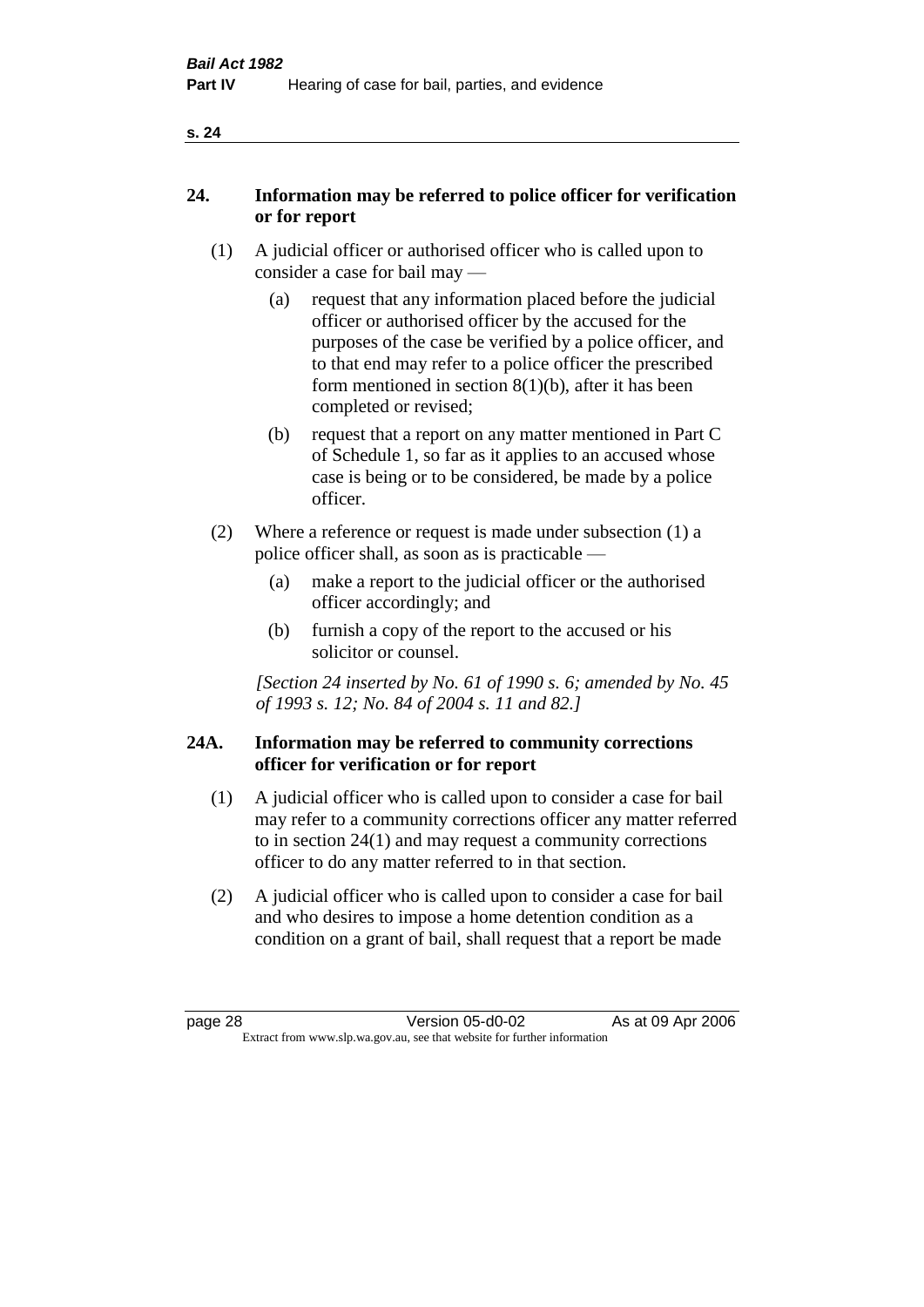by a community corrections officer about the suitability of the accused to be subject to a home detention condition.

- (3) Where a reference or a request is made under subsection (1) or a report is requested under subsection (2) a community corrections officer shall, as soon as is practicable, make a report to the judicial officer and, at the discretion of the judicial officer, copies may be made available to the prosecution or to the accused or his solicitor or counsel.
- (4) Where a community corrections officer makes a report that an accused is suitable to be subject to a home detention condition, the officer shall annex to the report and provide to the accused or his solicitor or counsel, a list of those conditions in rules made under section 50L that may be applied to the accused by the CEO (Justice) while the accused is subject to the home detention condition.

*[Section 24A inserted by No. 61 of 1990 s. 7; amended by No. 31 of 1993 s. 9; No. 84 of 2004 s. 11 and 82.]* 

## **25. Protection of accused as to information given for bail purposes**

A statement made by an accused to a judicial officer or authorised officer for the purpose of a decision whether bail should be granted to him for any appearance in court for an offence shall not be admissible in evidence against him at his trial for that offence.

*[Section 25 amended by No. 84 of 2004 s. 82.]* 

# **26. Record of decision and reasons**

- (1) A bail record form shall be completed by an authorised officer or a justice if he —
	- (a) refuses to grant bail to an accused;
	- (b) grants bail to an accused in the circumstances referred to in clause 3 of Part B of Schedule 1; or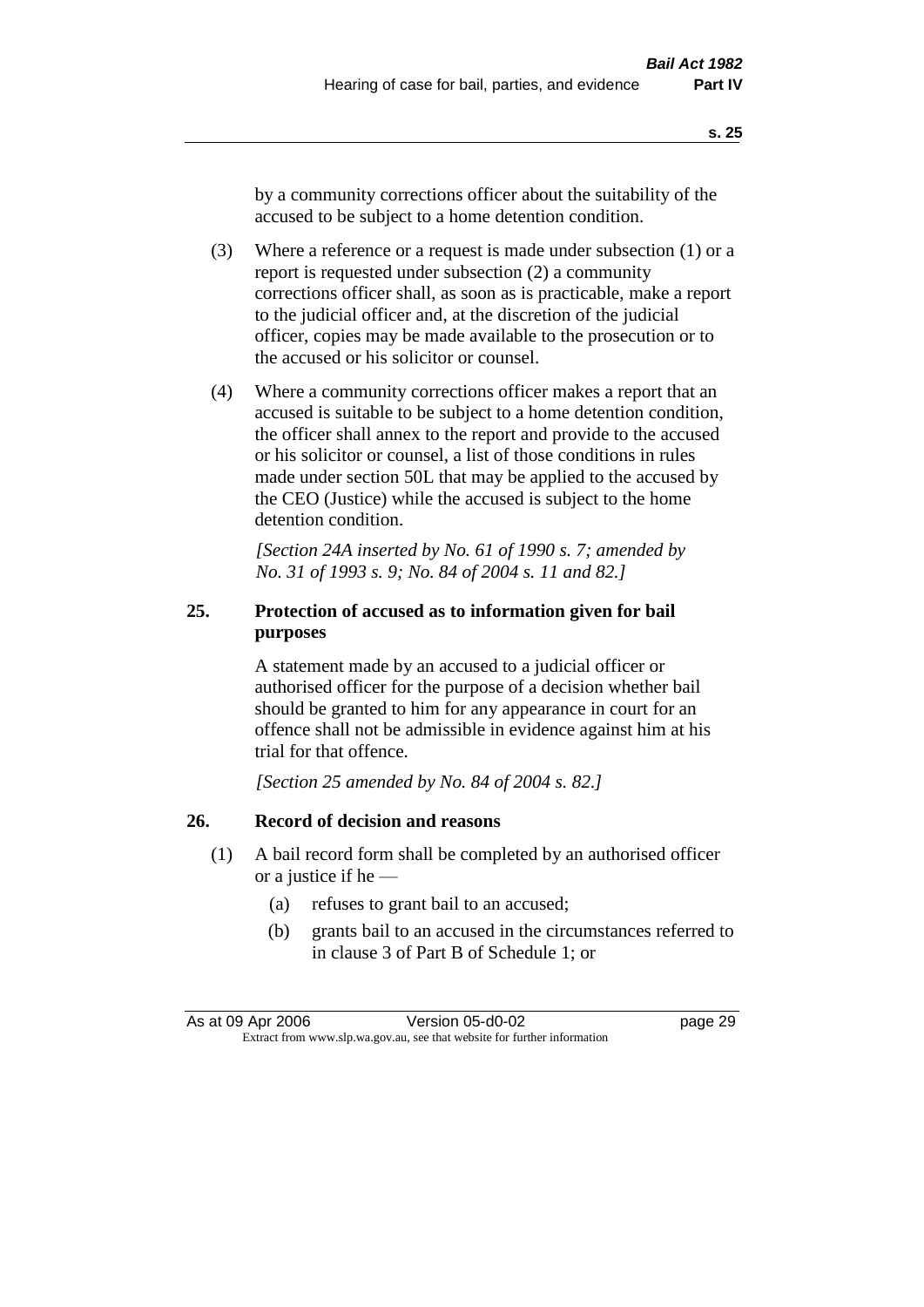**s. 27**

- (c) imposes any condition on a grant of bail and it appears to him that the accused is dissatisfied with the condition.
- (2) Where a judicial officer, other than a justice
	- (a) refuses to grant bail to an accused; or
	- (b) imposes any condition on a grant of bail and it appears to him that the accused is dissatisfied with the condition,

a record of the decision and of the reasons therefor shall be made.

- (3) The accused, the prosecutor or an intending prosecutor shall be entitled, upon request, to be furnished with a copy of the bail record form or, where subsection (2) applies, of the record made.
- (4) For the purposes of this section
	- (a) references to a justice do not include a magistrate or a Judge of the District Court or the Supreme Court or the Children's Court who is a justice; and
	- (b) a bail record form is a prescribed form designed to contain a summary of the matters relevant to the decision as to the bail of an accused, including those matters set out in Part C of Schedule 1, the decision made, and the reasons for the decision.

*[Section 26 inserted by No. 15 of 1988 s. 10; amended by No. 49 of 1988 s. 85; No. 45 of 1993 s. 12; No. 59 of 2004 s. 141; No. 84 of 2004 s. 82.]* 

# **27. Transmission of relevant papers to court**

(1) An authorised officer and a judicial officer who consider an accused's case for bail for an appearance for an offence, an authorised police officer who dispenses with bail under section 18, and a person before whom a bail undertaking or a surety undertaking is entered into shall ensure that the relevant papers are sent as soon as is practicable, to the court before which the accused is required to appear.

| page 30 | Version 05-d0-02                                                         | As at 09 Apr 2006 |
|---------|--------------------------------------------------------------------------|-------------------|
|         | Extract from www.slp.wa.gov.au, see that website for further information |                   |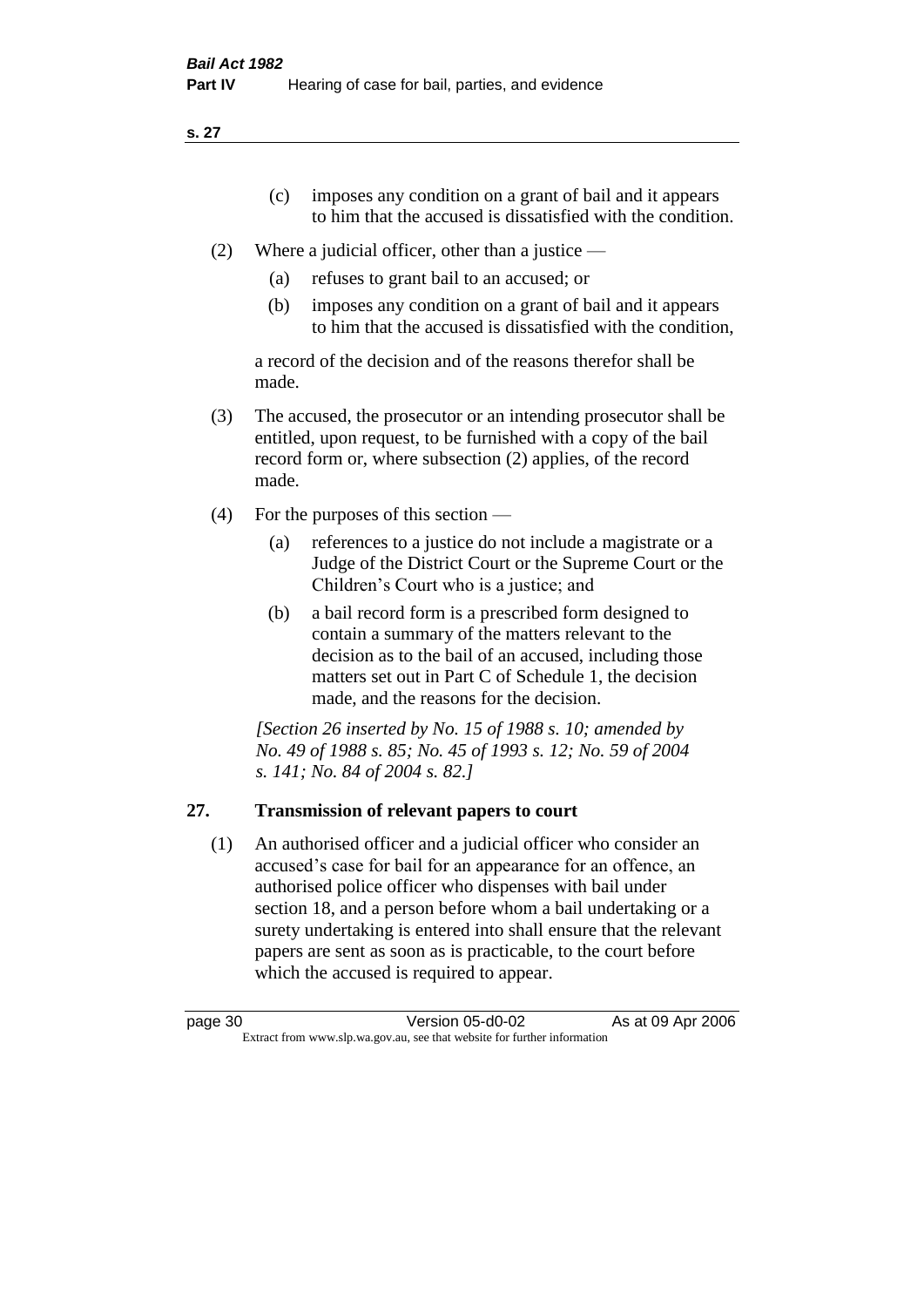(2) In subsection (1) **"the relevant papers"** in relation to any particular officer or person means such papers as are prescribed to be sent by that officer or person.

*[Section 27 amended by No. 84 of 2004 s. 82.]* 

## **27A. Transmission of papers to CEO (Justice)**

A judicial officer who grants bail subject to a home detention condition shall ensure that a copy of the bail record form and of the bail undertaking are sent as soon as is practicable to the CEO (Justice).

*[Section 27A inserted by No. 61 of 1990 s. 8; amended by No. 31 of 1993 s. 9.]* 

As at 09 Apr 2006 Version 05-d0-02 Page 31 Extract from www.slp.wa.gov.au, see that website for further information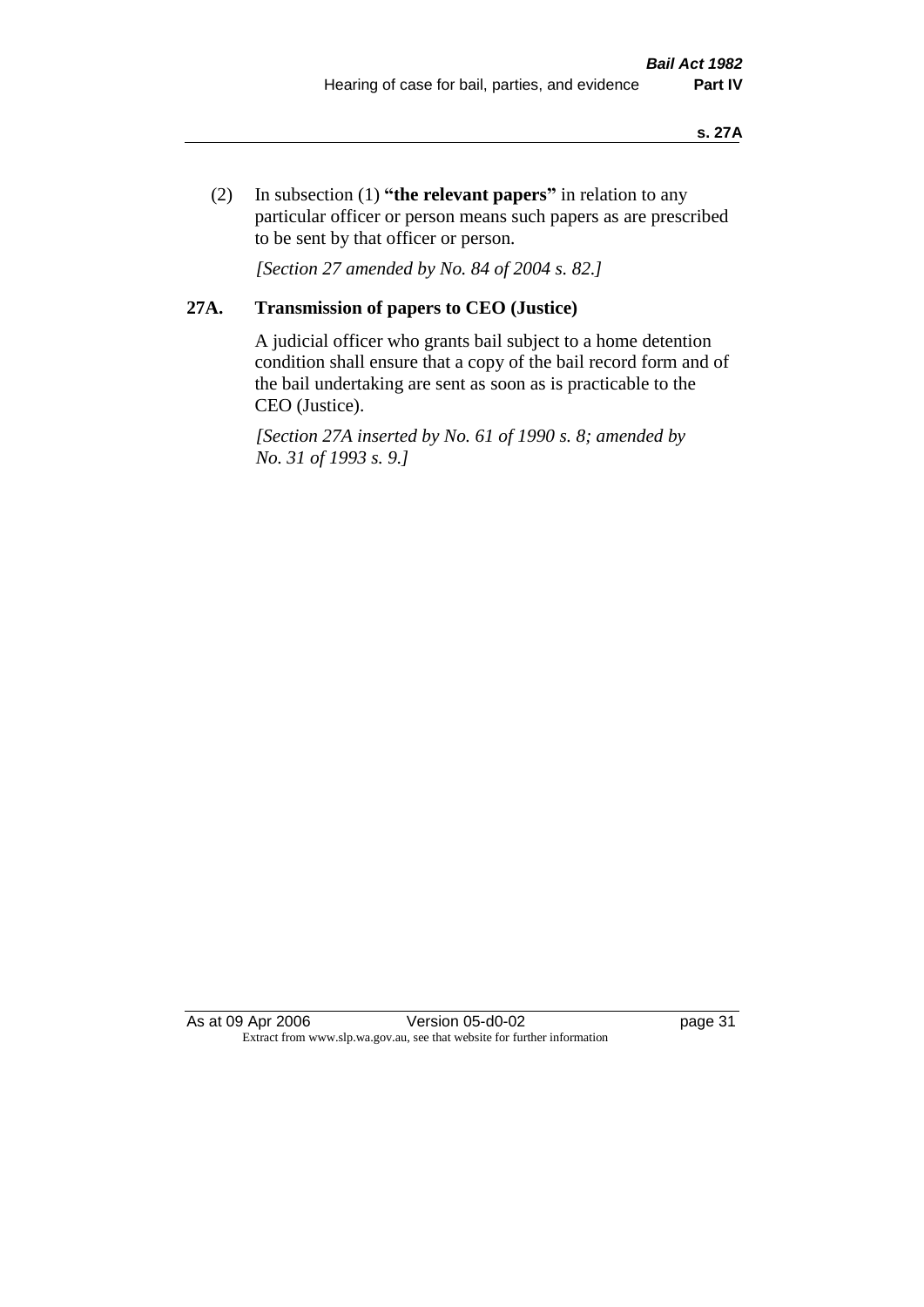**s. 28**

# **Part V — Bail undertakings**

## **28. Bail undertaking**

- (1) A person shall not be released on bail for an appearance in court unless he has entered into a bail undertaking for that appearance or is deemed to have done so under section 31(3).
- (2) A bail undertaking is an undertaking in writing by an accused in the prescribed form —
	- (a) that he will appear at a time and place specified, or deemed by section 31(3) to be specified, in the undertaking;
	- (b) that if he fails to appear at that time and place he will as soon as is practicable —
		- (i) notify the registrar of the court at which he is required to appear of the cause of his failure; and
		- (ii) appear at that court when the court is sitting;
	- (c) that he will comply with such conditions as may be imposed on him under clause 2 of Part D of Schedule 1;
	- (d) that he will comply with any home detention condition which may be imposed as a condition on a grant of bail to him pursuant to clause 3 of Part D of Schedule 1,

and containing any agreement as to forfeiture of money by the accused which may be required pursuant to clause 1 of that Part.

- (3) A bail undertaking for any appearance may be entered into in respect of more than one offence.
- (4) The undertakings mentioned in subsection  $(2)(a)$  and (b) are, subject to section 34, enforceable under sections 51, 57 and 58.

*[Section 28 amended by No. 61 of 1990 s. 9; No. 45 of 1993 s. 12; No. 59 of 2004 s. 141; No. 84 of 2004 s. 82.]*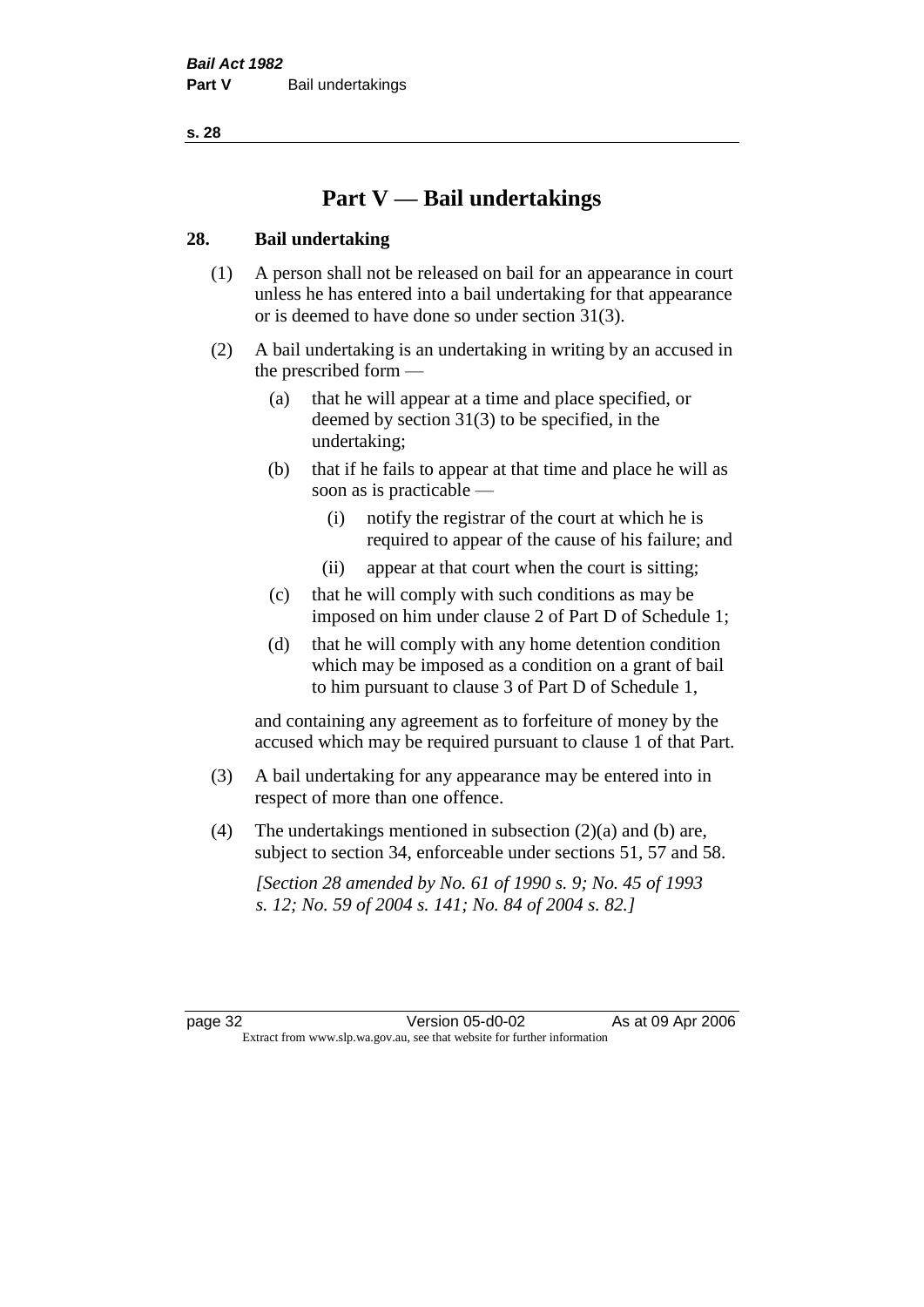### **29. Before whom bail undertaking may be entered into**

A bail undertaking need not be entered into before the judicial officer or authorised officer who granted bail but may be entered into before any of the following persons —

- (a) a judicial officer;
- (b) the Principal Registrar or a Registrar of the Supreme Court;
- (c) the Registrar or a Deputy Registrar of the District Court;
- (d) a registrar of the Magistrates Court;
- (da) a registrar of the Children's Court;
- (e) a coroner's registrar within the meaning of the *Coroners Act 1996*;
- (f) an authorised police officer;
- (g) an associate of a Judge of the Supreme Court or of the District Court or of the Children's Court;
- (h) where the accused is in prison, any person for the time being in charge of the prison;
- (i) where the accused is a child, any authorised community services officer.

*[Section 29 amended by No. 15 of 1988 s. 11; No. 49 of 1988 s. 86; No. 2 of 1996 s. 61; No. 59 of 2004 s. 141; No. 84 of 2004 s. 82.]* 

## **30. Duties of person before whom bail undertaking is entered into**

- (1) The person before whom a bail undertaking is to be entered into by an accused shall before it is entered into —
	- (a) (i) read the undertaking to the accused; or
		- (ii) be informed by the accused that the accused has read it; or
		- (iii) if necessary, have the undertaking translated to the accused;
		- and

As at 09 Apr 2006 Version 05-d0-02 page 33 Extract from www.slp.wa.gov.au, see that website for further information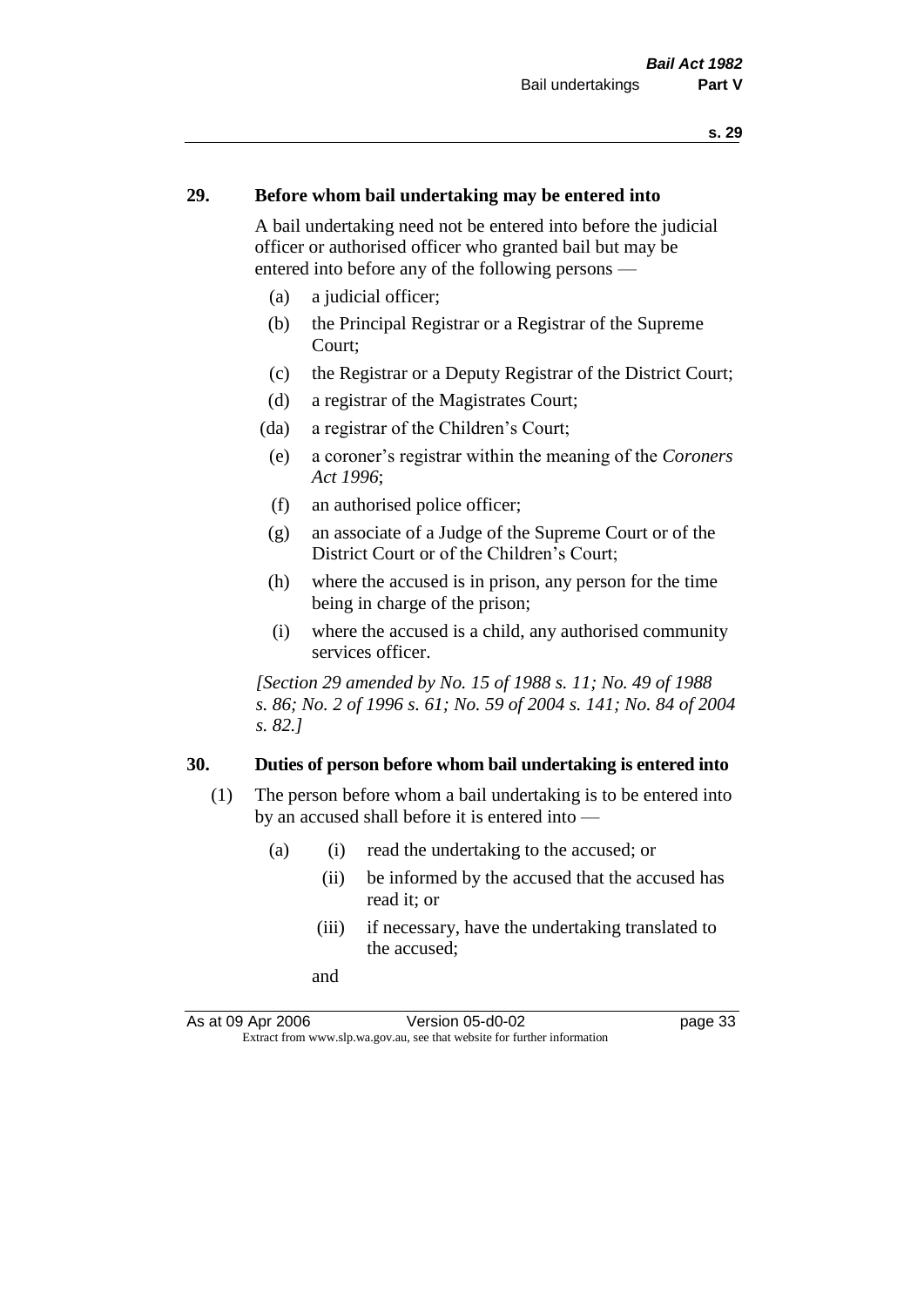(b) ensure that all conditions which are to be complied with before the release of the accused have been complied with.

- (2) The person before whom a bail undertaking is entered into by an accused shall give to him, or cause to be given to him —
	- (a) a copy of the bail undertaking as duly completed; and
	- (b) a notice in writing in the prescribed form showing
		- (i) his obligations pursuant to the undertaking; and
		- (ii) the consequences of his failure to comply with them.
- (3) The person before whom a bail undertaking is entered into by an accused shall enquire of the accused whether he requires the notice referred to in subsection (2)(b) to be read or translated to him and shall take such steps as are necessary to comply with any such requirement of the accused.

*[Section 30 inserted by No. 15 of 1988 s. 12; amended by No. 84 of 2004 s. 82.]* 

## **31. Different time and place for appearance may be substituted**

- (1) A different time or a different time and place may be substituted in accordance with this section for the time and place for appearance specified, or deemed by this section to be specified, in a bail undertaking.
- (2) A different time, or a different time and place, for the appearance by the accused may be substituted as mentioned in subsection  $(1)$  —
	- (a) upon an adjournment of proceedings at which the accused is present, by the judicial officer, if he has power to grant bail for that appearance, fixing a time and place for the resumed proceedings and notifying the accused orally thereof;
	- (b) upon an adjournment of proceedings from which the accused is absent for reasonable cause, by the judicial

**s. 31**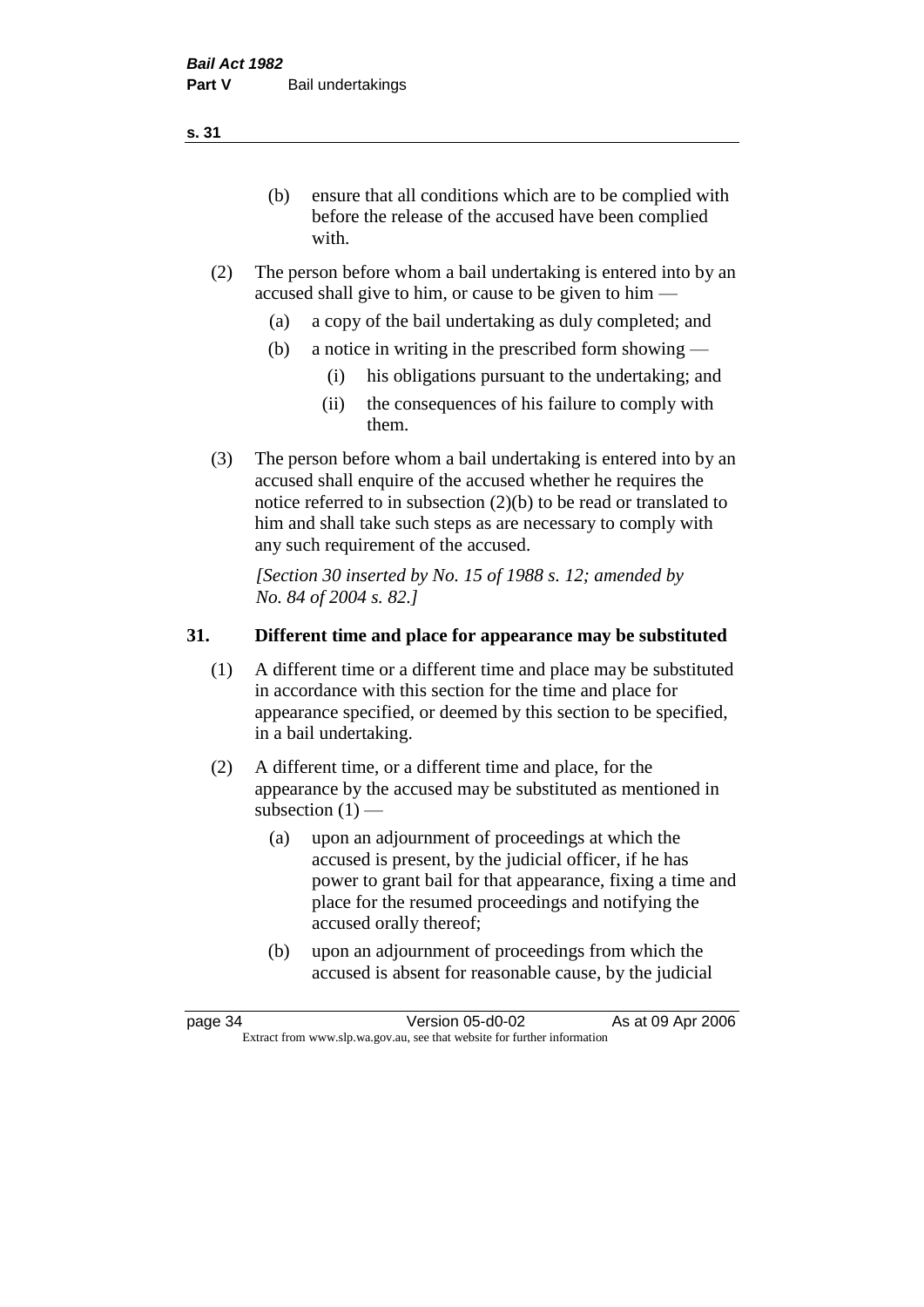officer, if he has power to grant bail for that appearance, fixing a time and place for the resumed proceedings and directing the registrar of the court to give written notice thereof to the accused;

- $(c)$  where
	- (i) a Judge of the Supreme Court or a Judge of the Children's Court has granted bail to an accused under section 15; and
	- (ii) a judicial officer, other than such a Judge, has committed the accused to the Supreme Court,

by a Judge of the Supreme Court notifying the accused orally, or directing the registrar of the court to give written notice to the accused of the time or time and place for the proceedings;

- $(d)$  where
	- (i) a Judge of the Supreme Court or a Judge of the Children's Court has granted bail to an accused under section 15;
	- *[(ii) deleted]*
	- (iii) the judicial officer is satisfied that there has been no material change in the facts or circumstances which applied on the grant of bail,

by the judicial officer notifying the accused orally, or directing the registrar of the court to give written notice to the accused, of the time or time and place for the resumed proceedings;

- (e) upon a committal to the Supreme Court or District Court, by a judicial officer, if he has power to grant bail for that appearance, fixing a specified day in a specified sitting or session of that court and directing the registrar of the court to give written notice thereof to the accused;
- (f) where an accused has been committed for trial in the Supreme Court or the District Court in a specified sitting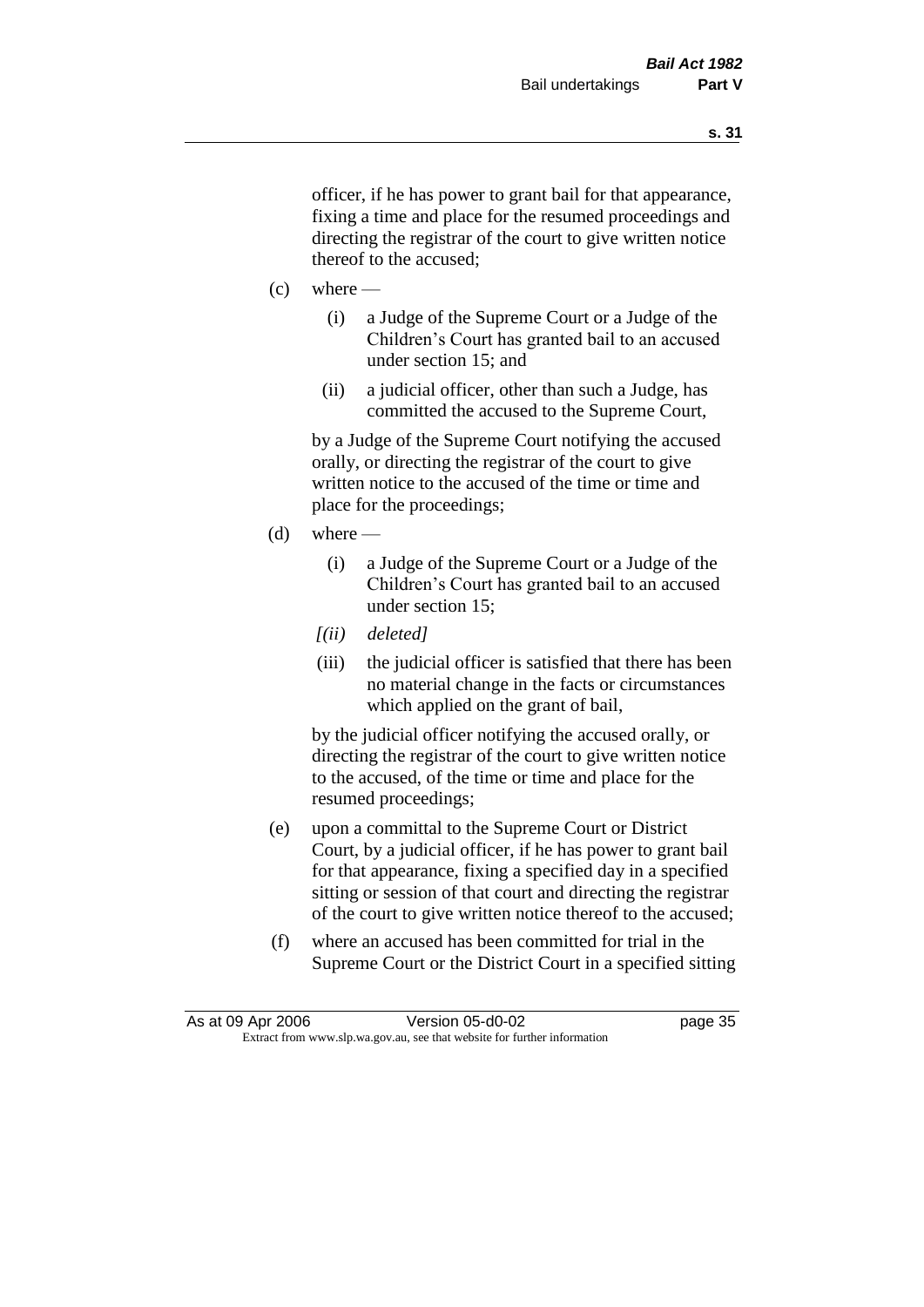or session thereof or on a specified day in a specified sitting or session thereof, by an officer of the court fixing a time for the trial in that sitting or session and giving written notice thereof to the accused;

- (g) if the parties agree to a different time or a different time and place for the proceedings, by an officer of the court giving written notice thereof to the accused.
- (3) Where a different time or a different time and place is notified to an accused pursuant to subsection (2) the bail undertaking shall be deemed to be amended to specify that time or that time and place for appearance, and the terms and conditions thereof shall continue to apply as so amended as if the accused had entered into the bail undertaking in that form.
- (4) Where the power in subsection (2)(b) is exercised upon an adjournment of proceedings the right of the accused to be at liberty under section 11(1) does not lapse by reason only that there is an interval between the adjournment of the proceedings and the time when he is notified of the time and place for the resumed proceedings.

*[Section 31 amended by No. 15 of 1988 s. 13; No. 49 of 1988 s. 87; No. 27 of 2002 s. 21; No. 59 of 2004 s. 141; No. 84 of 2004 s. 82.]* 

# **32. Giving and proof of notices under section 31**

- (1) A written notice to an accused under section 31(2), shall be given to him personally or sent to him by registered post or telegram at his address appearing in his bail undertaking or notified under section 60.
- (2) Without limiting section 75(2) of the *Interpretation Act 1984*, **"registered post"** in subsection (1) includes any method of post whereby an acknowledgment of receipt is obtained from the person to whom a letter is addressed; and if a notice is sent to a person by that method, production of an acknowledgment

**s. 32**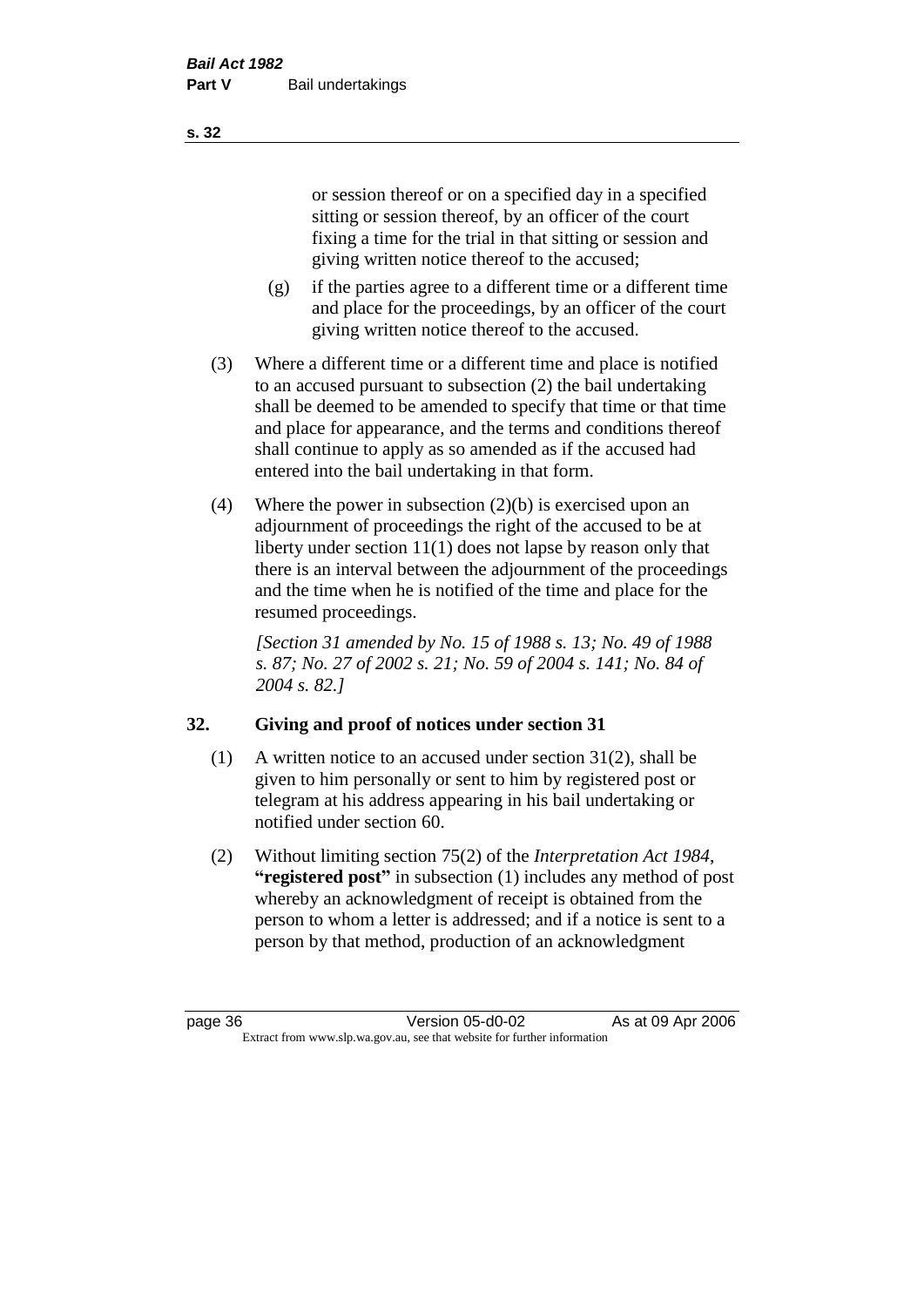purporting to be signed by that person shall be evidence of his receipt of the same.

- (3) If notice is sent by registered post (otherwise than as mentioned in subsection (2)) or by telegram it shall be presumed, unless the contrary is shown, to have been received and at the time when, in the ordinary course of events, the letter or telegram would have been delivered.
- (4) The judicial officer who under section  $31(2)(a)$  notifies an accused of the time and place for resumed proceedings shall endorse on the accused's bail undertaking a certificate showing details of such time and place and that he notified the accused thereof.
- (5) In any proceedings
	- (a) a document purporting to be a copy of a notice referred to in subsection (1) shall be evidence of the terms of the notice;
	- (b) an endorsement on a bail undertaking purporting to be a certificate referred to in subsection (4) shall be evidence of the matters appearing therein without proof of the signature of the judicial officer who made it.

*[Section 32 amended by No. 74 of 1984 s. 12; No. 84 of 2004 s. 82.]* 

## **33. Judicial officer may order accused to enter into bail undertaking**

- (1) Where bail is granted to an accused by a judicial officer, whether with or without any condition being attached thereto, and the accused fails or refuses to enter into a bail undertaking in terms of the grant, the judicial officer who granted bail may, subject to subsection (3), order that the accused enter into the bail undertaking within such time as he may specify.
- (2) If an accused does not comply with an order under subsection (1), the judicial officer may, subject to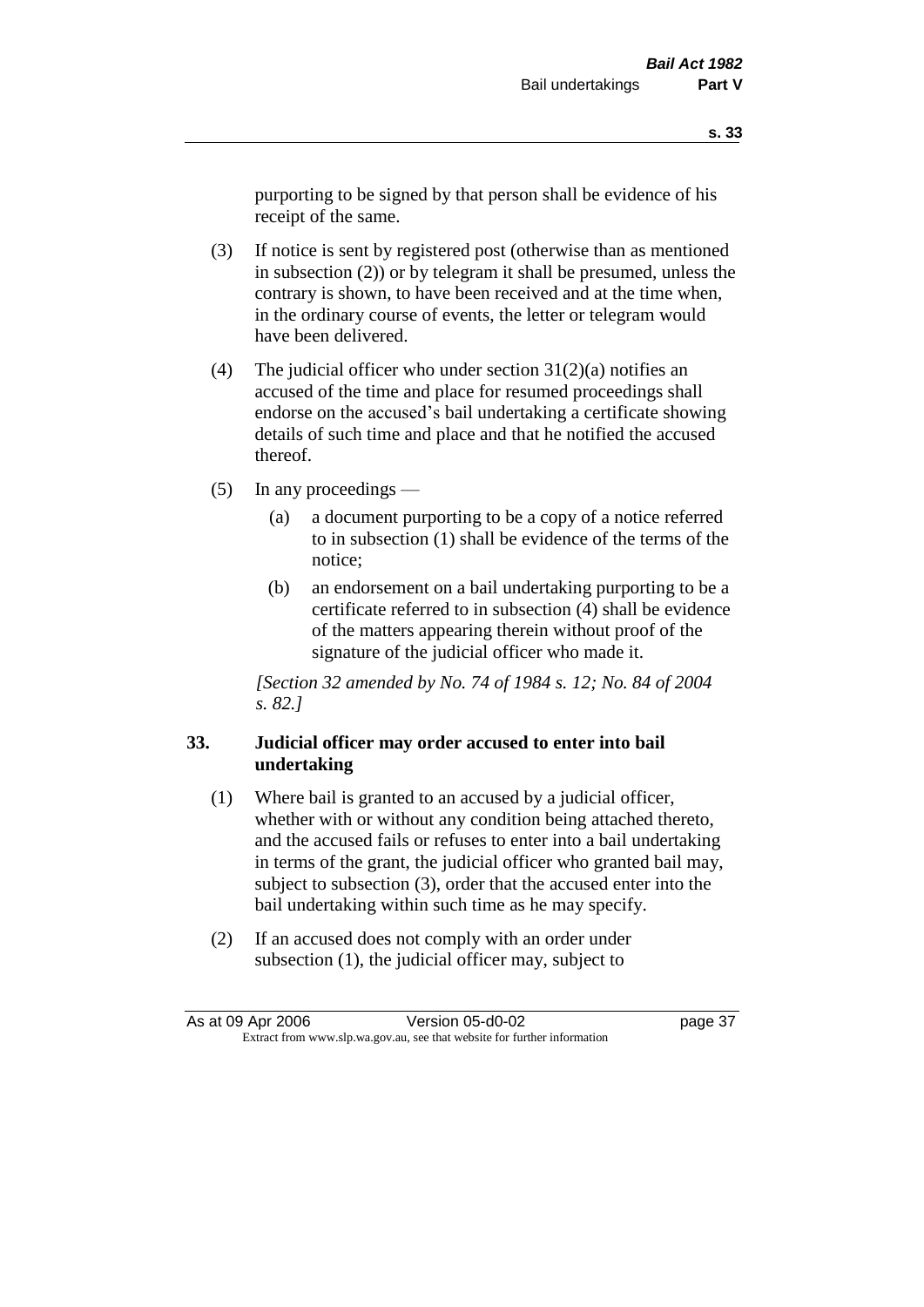subsection (3), further order that a bail undertaking, in such form as the judicial officer may approve, shall be deemed to have been entered into by the accused on the date of such further order, and thereupon that undertaking shall be treated as if it had been duly entered into by the accused for the purposes of this Act.

- (3) A judicial officer shall not
	- (a) make an order under subsection (2) unless he has personally informed the accused of the terms and effect of the order made under subsection (1);
	- (b) exercise any of the powers conferred on him by this section unless he is satisfied that the accused has the capacity to enter into and comply with the undertaking.

*[Section 33 amended by No. 84 of 2004 s. 82.]* 

### **34. Cessation and suspension of bail undertaking**

A bail undertaking ceases to have effect —

- (a) upon the revocation of bail under section 55;
- (b) upon the death of the accused, but only if no order has been made under section 57;
- (c) subject to section 31, upon the appearance in court by the accused as required by his bail undertaking;
- (d) upon the discharge of the accused according to law from any further proceedings for the offence, or all of the offences, to which the bail undertaking relates;
- (e) during any period before the time at which the accused is required to appear in court when he is in custody for any other offence or reason.

*[Section 34 amended by No. 84 of 2004 s. 82.]* 

page 38 Version 05-d0-02 As at 09 Apr 2006 Extract from www.slp.wa.gov.au, see that website for further information

**s. 34**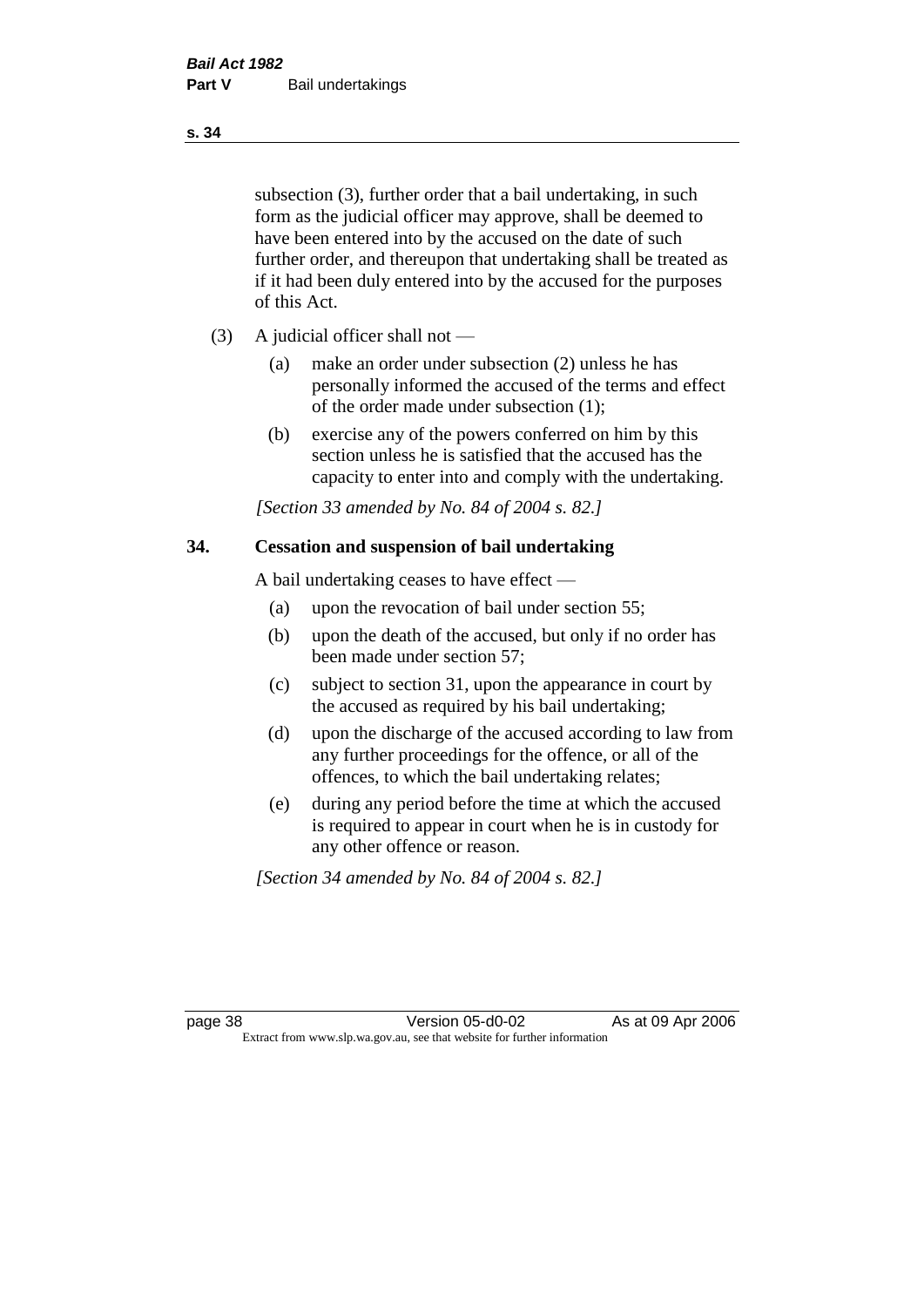# **Part VI — Sureties and surety undertakings**

## **35. Meaning of surety and surety undertaking**

- (1) A surety is a person who, as a condition of the grant of bail to an accused, enters into a surety undertaking, that is to say, undertakes in writing that he will, subject to this Act, forfeit a specified amount of money if the accused fails to comply with any requirement of his bail undertaking mentioned in section  $28(2)(a)$  and  $(b)(ii)$ .
- (2) A surety is required to be approved under section 40.
- (3) A forfeiture of money by a surety as mentioned in subsection (1) is enforceable as provided in section 49 but not otherwise.

*[Section 35 amended by No. 84 of 2004 s. 82.]* 

### **36. Authority to approve sureties**

- (1) The decision whether an applicant should be approved as a surety in any case shall be made, on notice to the prosecutor in the prescribed manner —
	- (a) where a judicial officer imposed the requirement for a surety in that case, by that judicial officer or by a judicial officer whose jurisdiction is co-extensive with that judicial officer's;
	- (b) where an authorised officer imposed the requirement for a surety in that case, by that or any other authorised officer; or
	- (c) where subsection (2) applies, by an officer of the court authorised under that subsection.
- (2) A judicial officer when granting bail to an accused subject to a requirement for a surety or sureties may authorise a justice, a registrar of any court or an associate of a Judge of the Supreme Court or of the District Court or of the Children's Court, by name or office, to decide whether any applicant should be approved as a surety in that case.

As at 09 Apr 2006 Version 05-d0-02 Page 39 Extract from www.slp.wa.gov.au, see that website for further information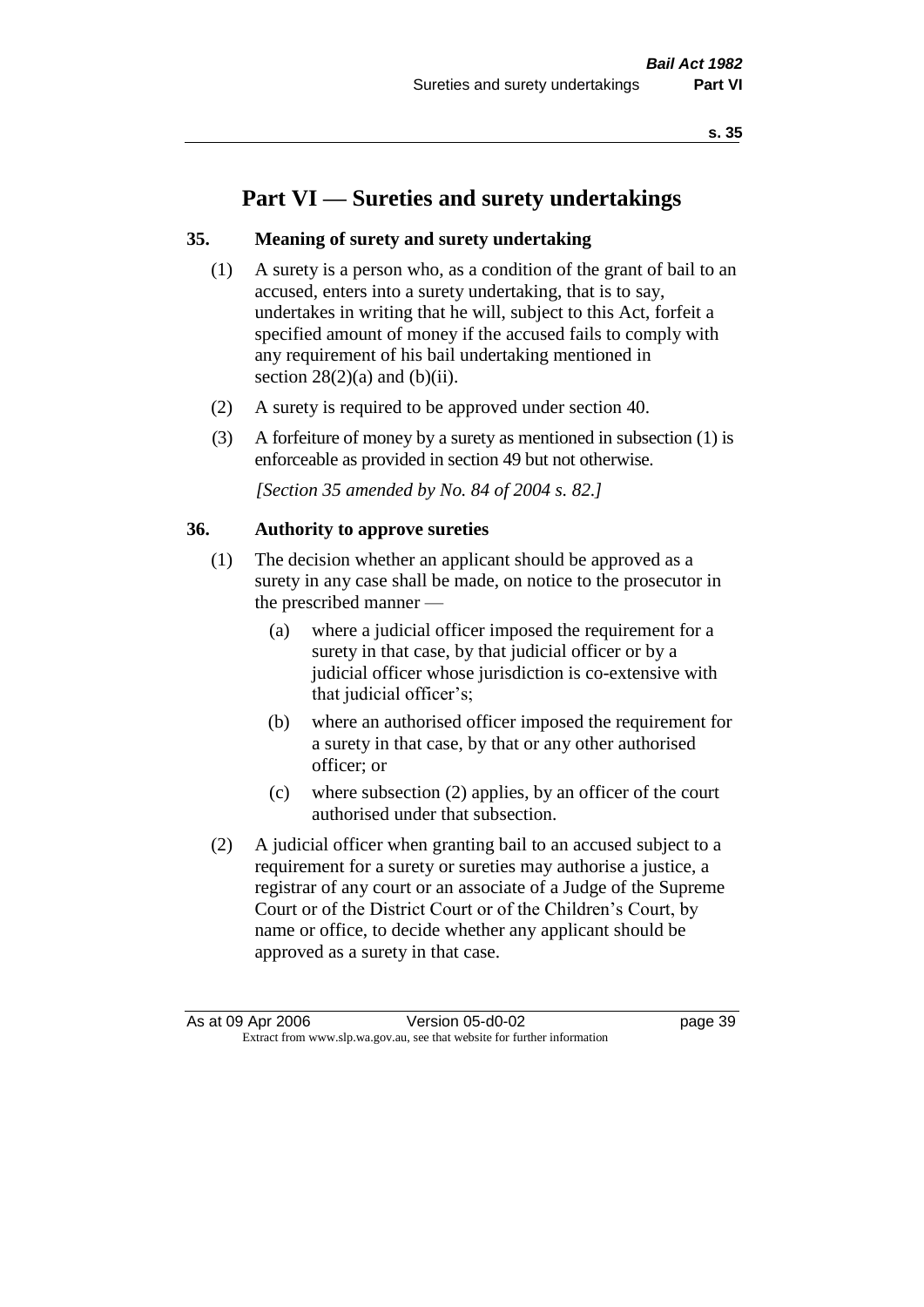#### **s. 37**

*[Section 36 amended by No. 15 of 1988 s. 14; No. 49 of 1988 s. 88; No. 59 of 2004 s. 141; No. 84 of 2004 s. 82.]* 

## **37. Proposed surety to receive certain information and prescribed form for completion**

- (1) Whenever an officer referred to in section 36(1) is called upon to decide whether an applicant should be approved as a surety, he shall ensure that the applicant is, or has been, given —
	- (a) a duly completed notice in the prescribed form showing details of the terms and conditions on which bail has been granted to the accused in whose case the surety is required;
	- (b) such information in writing as to the effect of this Act in relation to the rights, obligations and liabilities of sureties as is prescribed for the purposes of this paragraph; and
	- (c) a prescribed form of declaration for completion designed to disclose to the officer all information relevant to the decision.
- (2) Before he makes his decision, the officer shall ensure that the applicant furnishes to him the declaration referred to in subsection (1)(c) duly completed.

*[Section 37 amended by No. 84 of 2004 s. 82.]* 

## **38. Persons disqualified from being sureties**

- (1) A person is not qualified to be approved as a surety if  $-$ 
	- (a) he is under 18 years of age; or
	- (b) subject to subsection (2), the value of his assets, after provision is made for his debts and liabilities, is less than the amount which he might become liable to forfeit under his proposed surety undertaking; or
	- (c) there are reasonable grounds for believing that he has been, or will be, indemnified by any person against any forfeiture referred to in paragraph (b).

page 40 Version 05-d0-02 As at 09 Apr 2006 Extract from www.slp.wa.gov.au, see that website for further information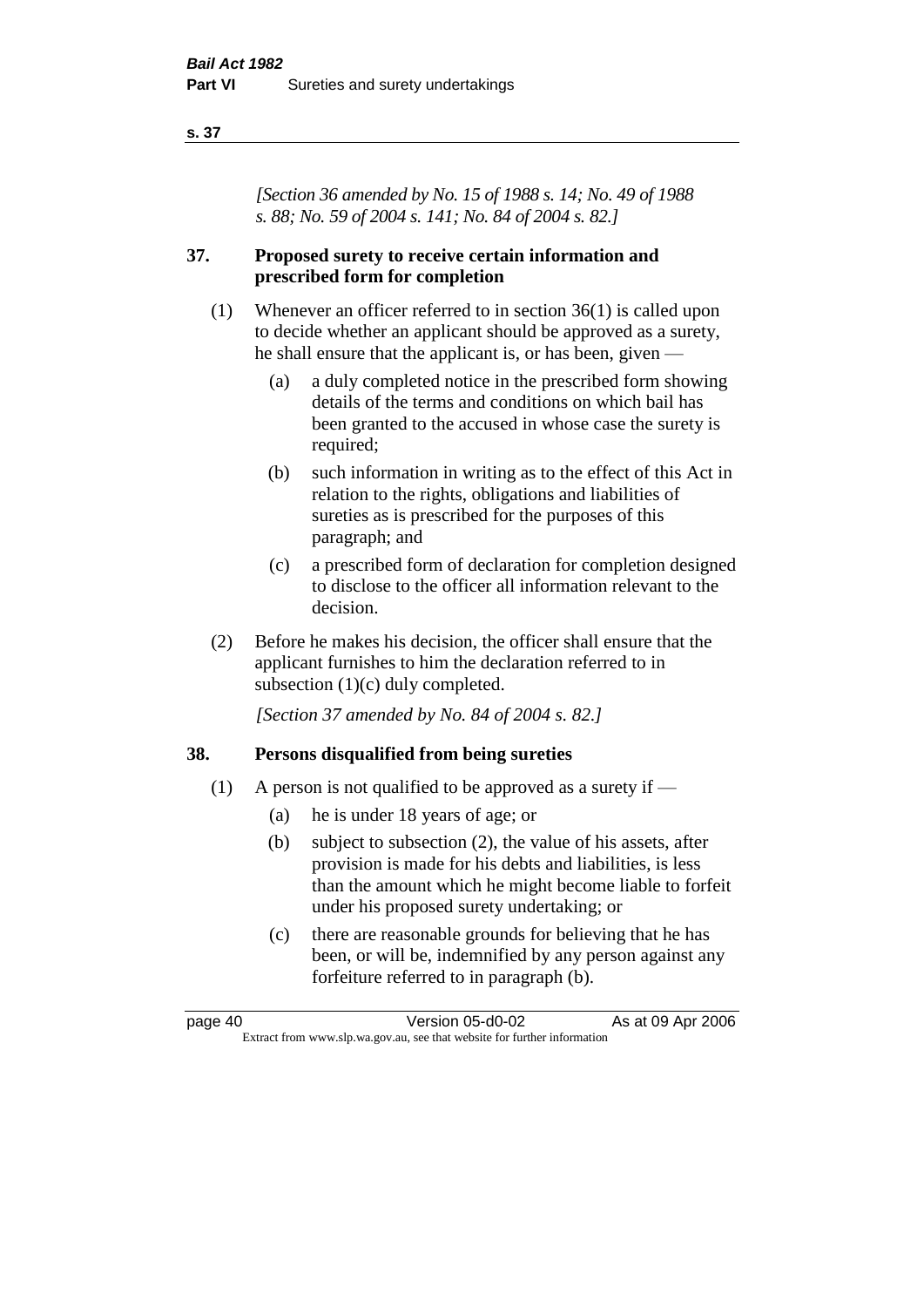(2) Subsection (1)(b) does not apply where the applicant for approval is required to give security sufficient to cover the amount which he might become liable to forfeit.

## **39. Matters relevant to approval of sureties**

In determining whether an applicant is suitable to be a surety an officer referred to in section 36(1) shall have regard to all matters which appear to him to be relevant including, as well as any others, the following —

- (a) the character and antecedents of the applicant;
- (b) his proximity to or connection with the accused, whether by kinship, place of residence or otherwise; and
- (c) his ability to pay, or give security for, the amount which he might become liable to forfeit under his proposed surety undertaking, without excessive hardship to himself or his dependants.

*[Section 39 amended by No. 84 of 2004 s. 82.]* 

## **40. Decision on application by proposed surety**

- (1) Upon receipt of the duly completed declaration referred to in section  $37(1)(c)$ , the officer shall, after making any enquiries which he thinks desirable, make a decision, as soon as is practicable, either to approve or not to approve of the applicant as a surety in that case.
- (2) If the officer does not approve of the applicant as a surety he shall record the reasons for his doing so and inform the applicant and the accused thereof, or cause them to be so informed.

*[Section 40 amended by No. 15 of 1988 s. 15; No. 84 of 2004 s. 82.]* 

As at 09 Apr 2006 Version 05-d0-02 page 41 Extract from www.slp.wa.gov.au, see that website for further information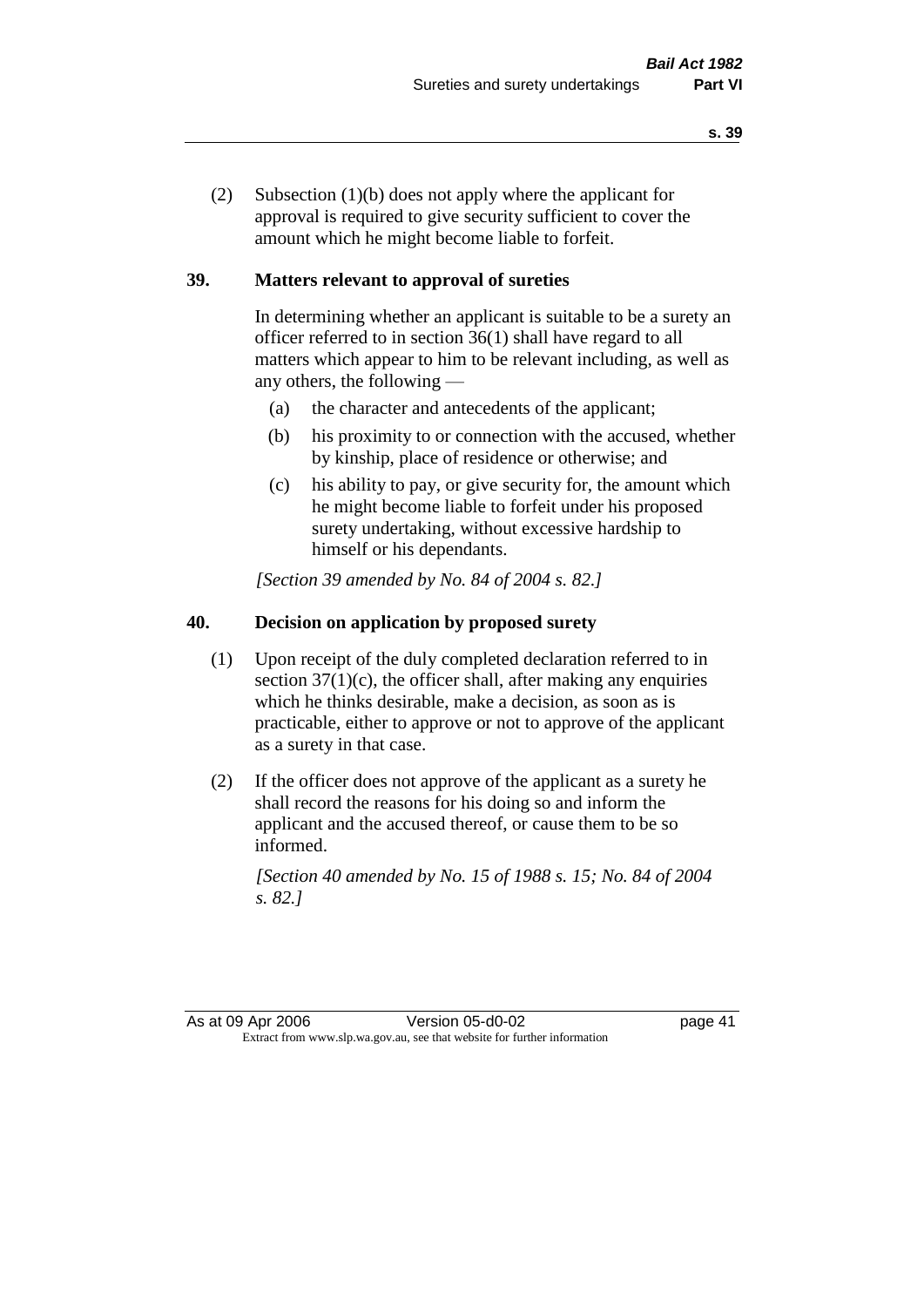#### **s. 41**

### **41. Finality of decision to refuse approval**

- (1) A decision by an officer referred to in section 36(1) not to approve of the applicant as a surety is final unless the applicant becomes entitled to re-apply under subsection (2).
- (2) An applicant who is refused approval as a surety may re-apply for approval to the officer who made that decision, or if he is absent or unavailable to another officer acting in his position, on the ground that —
	- (a) new facts have been discovered, new circumstances have arisen or the circumstances have changed since he was refused approval; or
	- (b) he failed to adequately present his case for approval on his previous application,

and the provisions of this Act, except section 37, shall, with necessary modifications, apply to any such further application and the decision thereon.

### **42. Before whom surety undertaking may be entered into**

A surety undertaking need not be entered into before the officer who approved the surety but may be entered into before any person before whom the accused for whose appearance the surety is approved might enter into his bail undertaking under section 29.

*[Section 42 amended by No. 84 of 2004 s. 82.]* 

### **43. Duties of persons before whom surety undertaking is entered into**

A person before whom a surety undertaking is to be entered  $into -$ 

- $(a)$  shall
	- (i) read to the surety;
	- (ii) be informed by the surety that he has read; or

page 42 Version 05-d0-02 As at 09 Apr 2006 Extract from www.slp.wa.gov.au, see that website for further information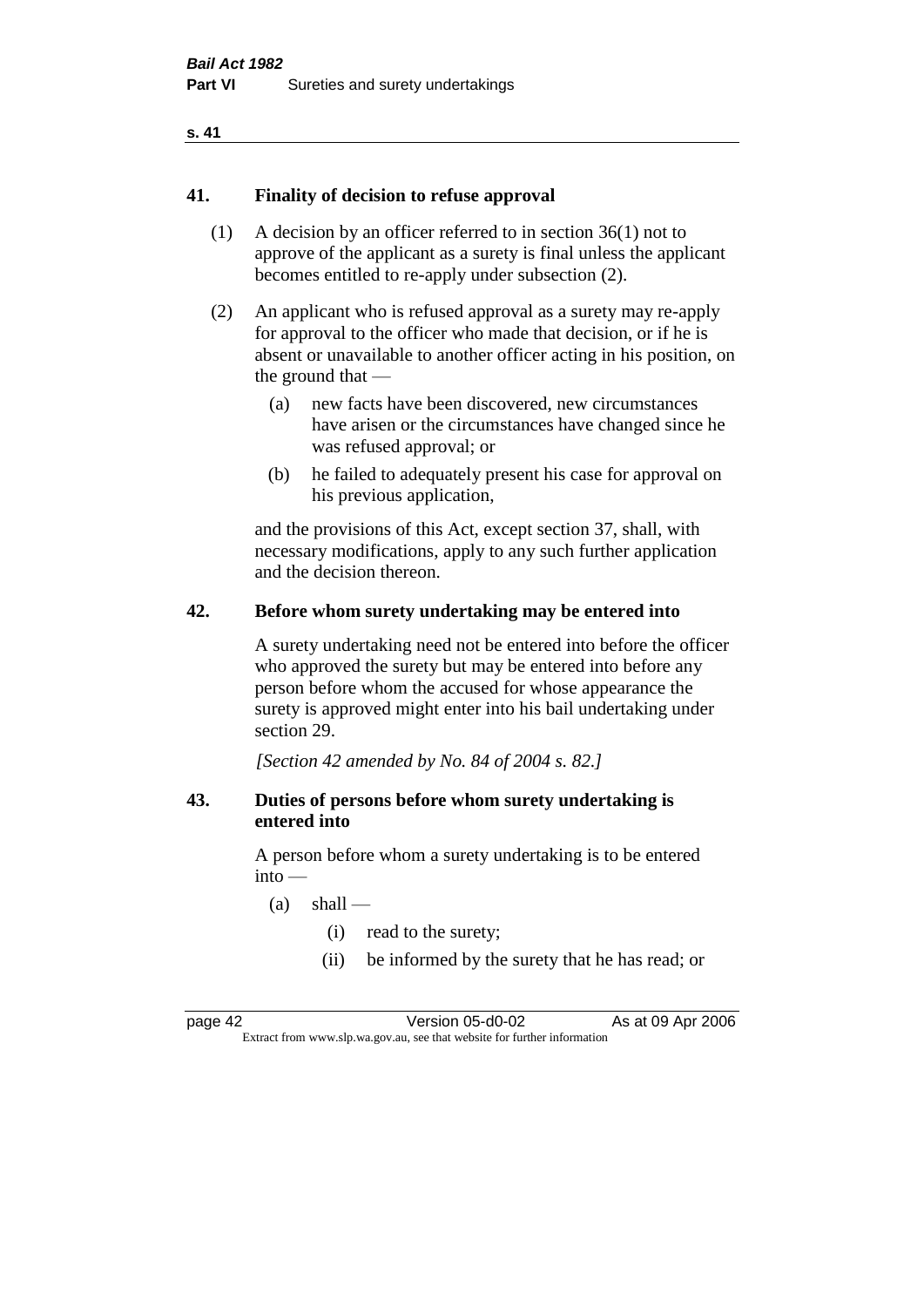(iii) if necessary, have translated to the surety,

the documents described in section  $37(1)(a)$  and (b), and the surety undertaking, before the surety enters into the undertaking;

- (b) shall ensure that all conditions which are to be complied with by the surety have been complied with before the surety enters into his undertaking; and
- (c) shall give to the surety a copy of his surety undertaking as duly completed.

*[Section 43 amended by No. 74 of 1984 s. 13.]* 

## **44. Surety undertaking extends to adjourned hearing only by consent**

- (1) A surety undertaking does not extend to the failure by the accused to appear at a different time or a different time and place pursuant to section 31 unless —
	- (a) his surety undertaking contains a provision that it does so extend; and
	- (b) where applicable, pursuant to subsection (2), he has received notice as mentioned in that subsection.
- (2) A surety undertaking may, at the option of the surety, also contain a provision that, where a different time or a different time and place for the accused's appearance is substituted pursuant to section 31, the surety's liability shall only arise if he is given notice, as soon as is practicable, of the different time or the different time and place.

*[Section 44 amended by No. 74 of 1984 s. 14; No. 84 of 2004 s. 82.]* 

As at 09 Apr 2006 Version 05-d0-02 page 43 Extract from www.slp.wa.gov.au, see that website for further information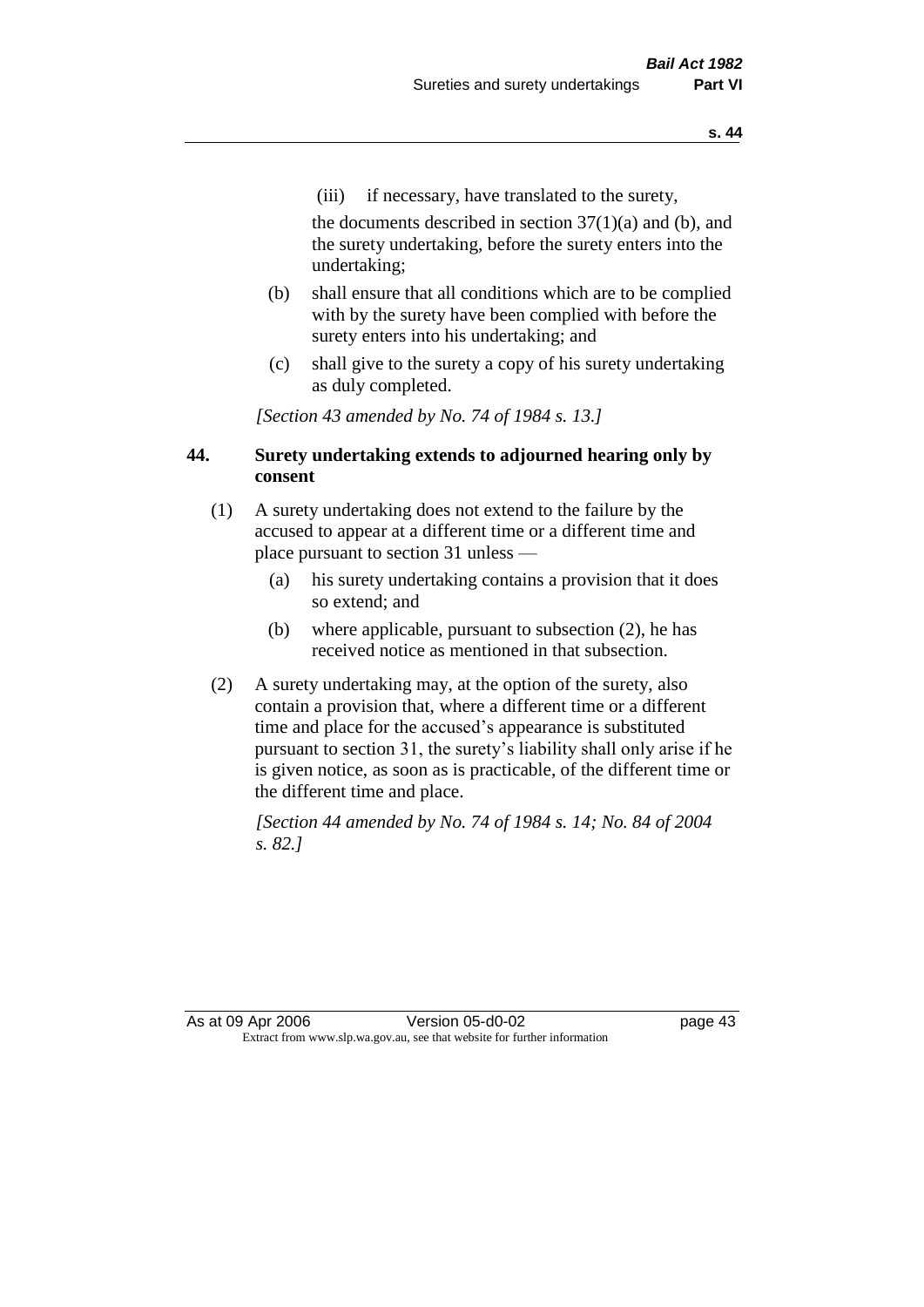### **s. 45**

## **45. Giving and proof of notices under section 44**

- (1) For the purposes of section 44(2) notice to a surety may be given —
	- (a) orally to the surety by the judicial officer when he fixes a time and place for the proceedings or the resumed proceedings;
	- (b) in the prescribed form to the surety personally; or
	- (c) by the registrar of the court sending the prescribed form by registered post or telegram to him at his address appearing in his undertaking or notified under section 60.
- (2) Section 32(2) and (3) shall apply to the service and proof of service of a notice under subsection  $(1)(c)$ .
- (3) A judicial officer who, under subsection  $(1)(a)$ , notifies a surety of the time and place for the proceedings or the resumed proceedings shall endorse on the surety's undertaking a certificate showing details of such time and place and that he notified the surety thereof.
- (4) In any proceedings
	- (a) a document purporting to be a copy of a notice referred to in section 44(2) shall be evidence of the terms of the notice;
	- (b) an endorsement on a surety undertaking purporting to be a certificate referred to in subsection (3) shall be evidence of the matters appearing therein without proof of the signature of the judicial officer who made it.

*[Section 45 amended by No. 74 of 1984 s. 15; No. 59 of 2004 s. 141.]* 

# **46. Power of surety to apprehend accused**

(1) A surety may arrest an accused for whose appearance in court he has entered into a surety undertaking if the surety has reasonable grounds to believe that —

page 44 Version 05-d0-02 As at 09 Apr 2006 Extract from www.slp.wa.gov.au, see that website for further information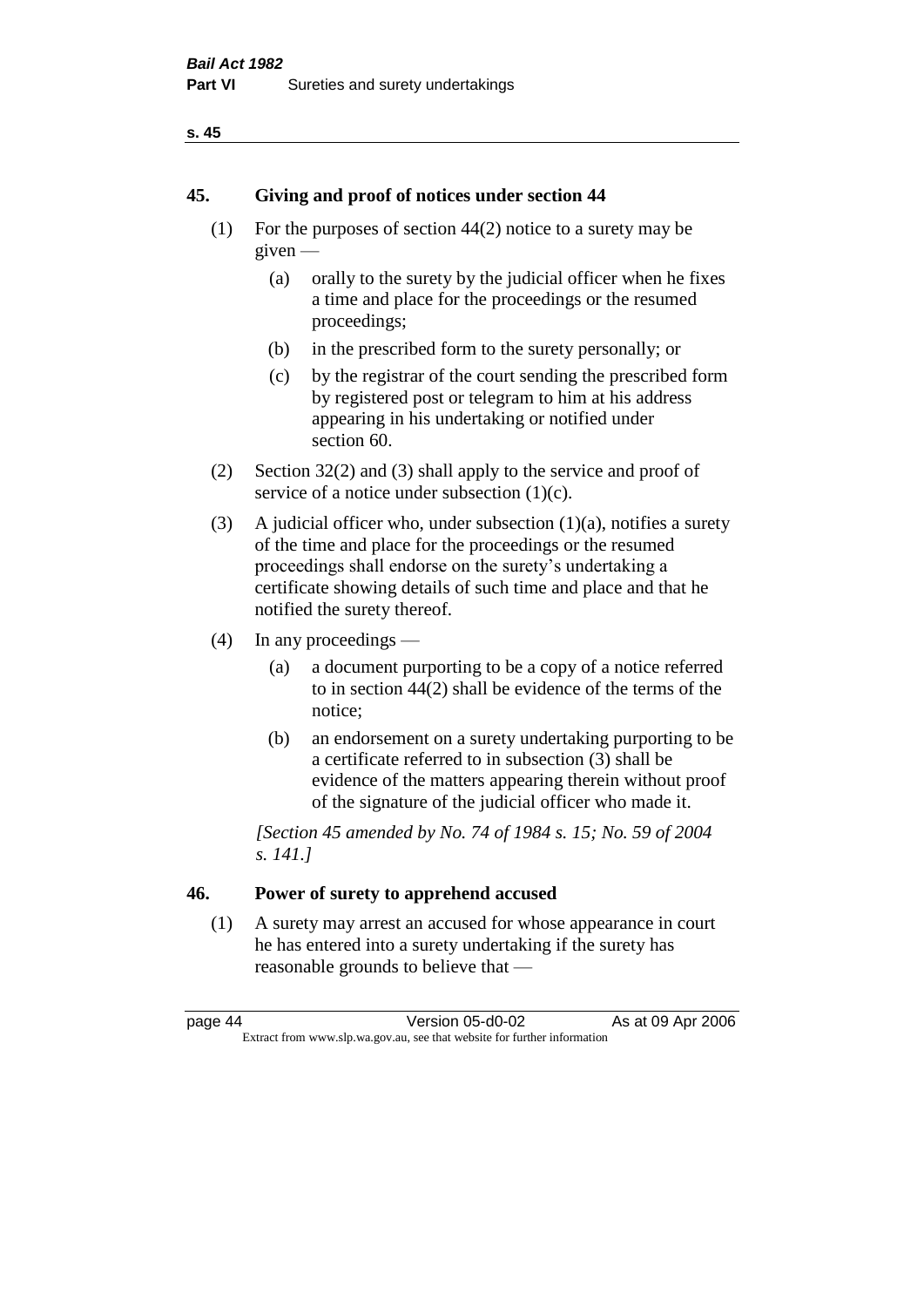- (a) the accused
	- (i) is not likely to comply with the requirements of his bail undertaking mentioned in section  $28(2)(a)$  or (b):
	- (ii) is, or has been, in breach of any condition of his bail undertaking mentioned in section 28(2)(c); or
	- (iii) is, or has been, in breach of a home detention condition mentioned in section 28(2)(d);

and

- (b) it is not expedient to invoke the assistance of a police officer under section 54(1) because the delay occasioned by doing so would defeat the purpose of that section.
- (2) A surety who arrests an accused under subsection (1) shall, as soon as is practicable, deliver him into the custody of a police officer and thereafter he shall be dealt with under section 54(4) and section 55, and those provisions shall apply, as if he had been arrested by a police officer under section 54(2).

*[Section 46 amended by No. 74 of 1984 s. 16; No. 61 of 1990 s. 10; No. 84 of 2004 s. 82.]* 

### **47. Cessation and suspension of surety undertaking**

A surety undertaking ceases to have effect —

- (a) upon the revocation of bail under section  $55(1)$ ;
- (b) upon the release of an accused under section 55(2) if the surety does not consent to the continuance in force of his surety undertaking;
- (c) upon its being cancelled under section 48(4) (and as from the time fixed therefor) by an appropriate judicial officer;
- (d) upon the death of the surety, but only if no order under section 49(1) has been made before then;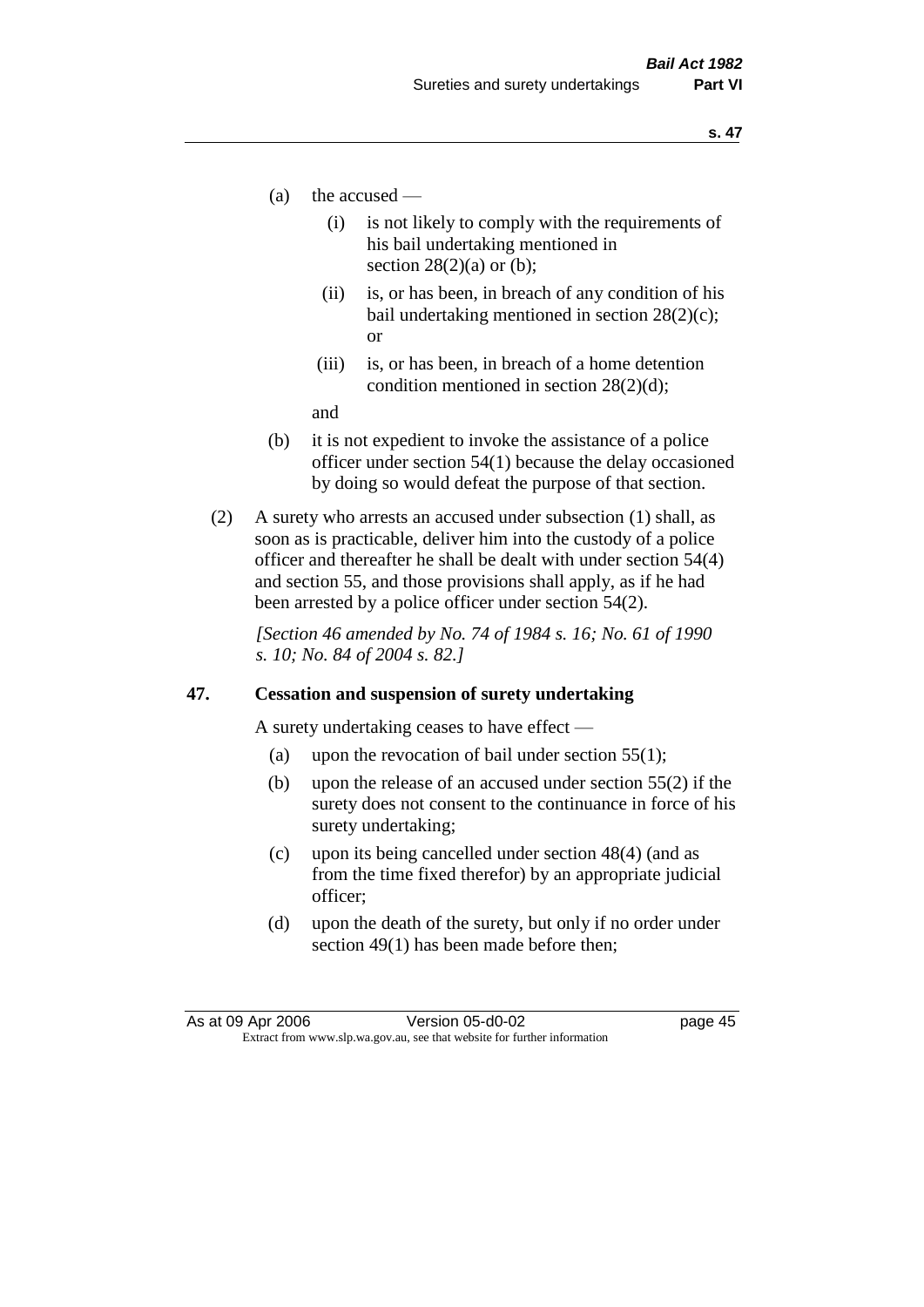- (e) subject to sections 31 and 44, upon the appearance in court by the accused as required by his bail undertaking;
- (f) upon the discharge of the accused according to law from any further proceedings for the offence, or all of the offences, to which the surety undertaking relates; or
- (g) during any period before the time at which the accused is required to appear in court when he is in custody for any other offence or reason.

*[Section 47 amended by No. 84 of 2004 s. 82.]* 

## **48. Surety may apply for cancellation of his undertaking**

- (1) A surety may apply to an appropriate judicial officer for cancellation of his undertaking.
- (2) An application under subsection (1) may be made at any time before that specified, or deemed by section 31(3) to be specified, in the accused's bail undertaking for his appearance in court.
- (3) Upon an application being made under subsection (1) an appropriate judicial officer shall cause the accused to appear before him or another such officer and may issue a warrant or summons for that purpose.
- (4) Upon the appearance of the accused before the time mentioned in subsection (2) an appropriate judicial officer shall —
	- (a) cancel the surety undertaking; and
	- (b) exercise one of the powers set out in section  $55(1)(d)$ or (e).
- (5) An application under subsection (1) must be made, and proceedings on it are to be conducted —
	- (a) in a court of summary jurisdiction in accordance with regulations made under the *Criminal Procedure Act 2004*;

page 46 Version 05-d0-02 As at 09 Apr 2006 Extract from www.slp.wa.gov.au, see that website for further information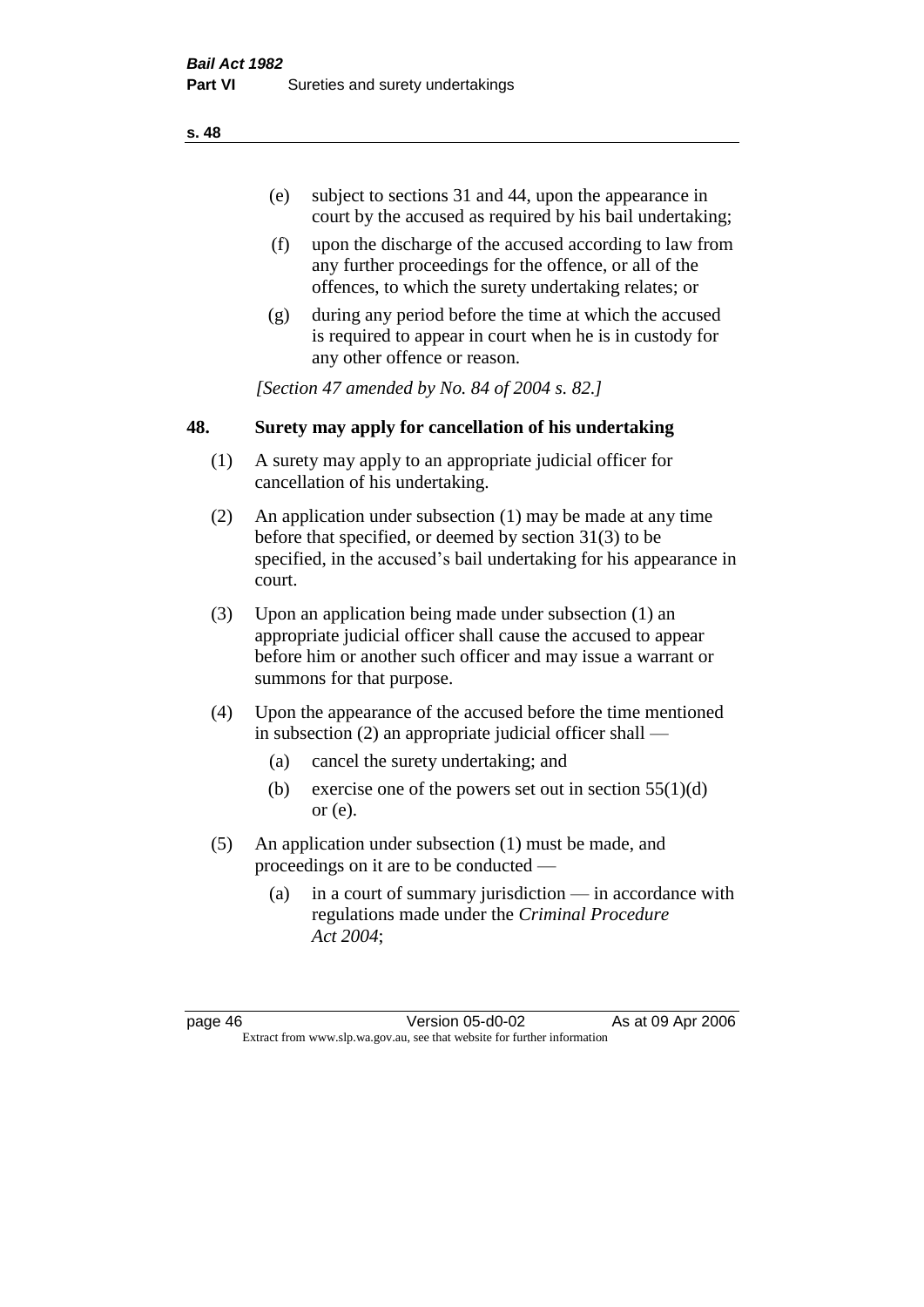(b) in the Supreme Court or the District Court  $-\text{in}$ accordance with rules of court made under the *Criminal Procedure Act 2004*.

*[Section 48 amended by No. 59 of 2004 s. 141; No. 84 of 2004 s. 7 and 82.]* 

## **49. Forfeiture of money under surety's undertaking**

- (1) Where an accused has failed to comply with any requirement of his bail undertaking mentioned in section 28(2)(a) or (b)(ii) the following provisions of this section apply for the purpose of enforcing payment to the State of any sum thereupon payable by a surety in terms of his surety undertaking —
	- (a) the registrar of the court before which the accused failed to appear may apply to an appropriate judicial officer for an order that the sum be paid;
	- (b) that judicial officer shall summon the surety to appear before the court in which the judicial officer exercises jurisdiction to show cause why an order of forfeiture should not be made under this section;
	- (c) on the hearing of the application and upon proof of the surety's liability in terms of his undertaking, the judicial officer shall order forfeiture of the full amount specified in the undertaking unless the surety attends at the hearing and shows to the satisfaction of the judicial officer that there was reasonable cause for the failure of the accused to comply with the requirement to which the application relates;
	- (d) notwithstanding paragraph (c), the judicial officer may decline to make an order under that paragraph or may order forfeiture in part only where the surety attends and shows to the satisfaction of the judicial officer —
		- (i) that, by reason of a change of circumstances since the undertaking was entered into, an order for forfeiture, or for forfeiture in full (as the case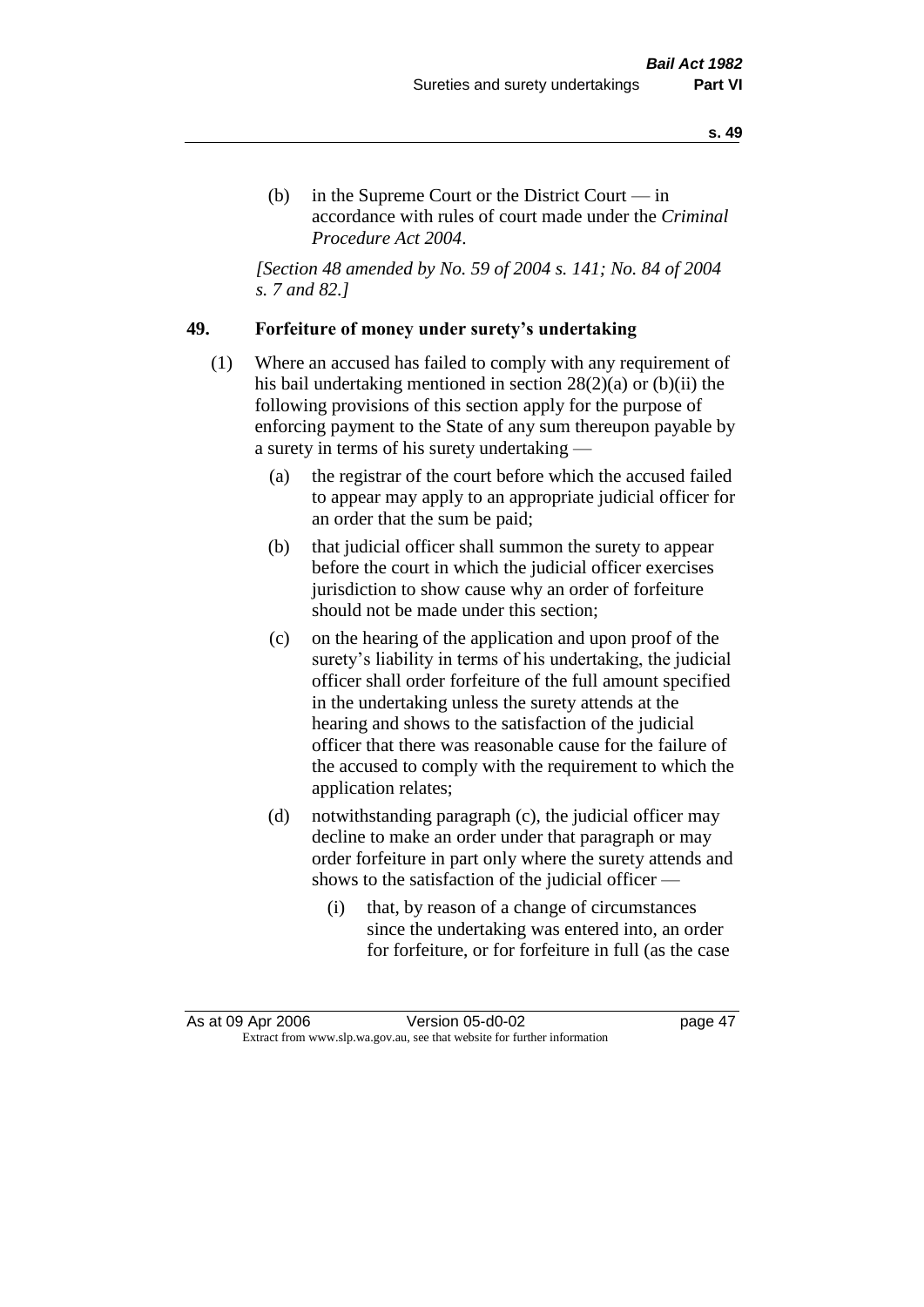may be), would cause excessive hardship to the surety or his dependants; and

- (ii) that such hardship would not be relieved by the exercise of one or more of the powers conferred by section 59;
- (e) an order may be made under this section whether or not the accused has been convicted of an offence against section 51(1) or (2) but if, after an order has been made, the surety satisfies the Governor that new facts have been discovered or new circumstances have arisen which show that there was reasonable cause for the failure of the accused as mentioned in paragraph (c), the Governor may exercise the power in section 139 of the *Sentencing Act 1995* as if the forfeiture were one to which that section applied.
- (2) An application under subsection (1) must be made, and proceedings on it are to be conducted —
	- (a) in a court of summary jurisdiction in accordance with regulations made under the *Criminal Procedure Act 2004*;
	- (b) in the Supreme Court or the District Court  $-\text{in}$ accordance with rules of court made under the *Criminal Procedure Act 2004*.
- (3) Without prejudice to the recovery of such an amount as a civil debt due to the State, any amount to be paid under an order made under this section is to be paid, and its payment may be enforced under Part 5 of the *Fines, Penalties and Infringement Notices Enforcement Act 1994*, unless an order has been made under subsection (4).
- (4) If under this section the Supreme Court or the District Court makes an order requiring the payment of money, the court may make an order under section 59 of the *Sentencing Act 1995* in respect of the amount payable and for that purpose that section,

**s. 49**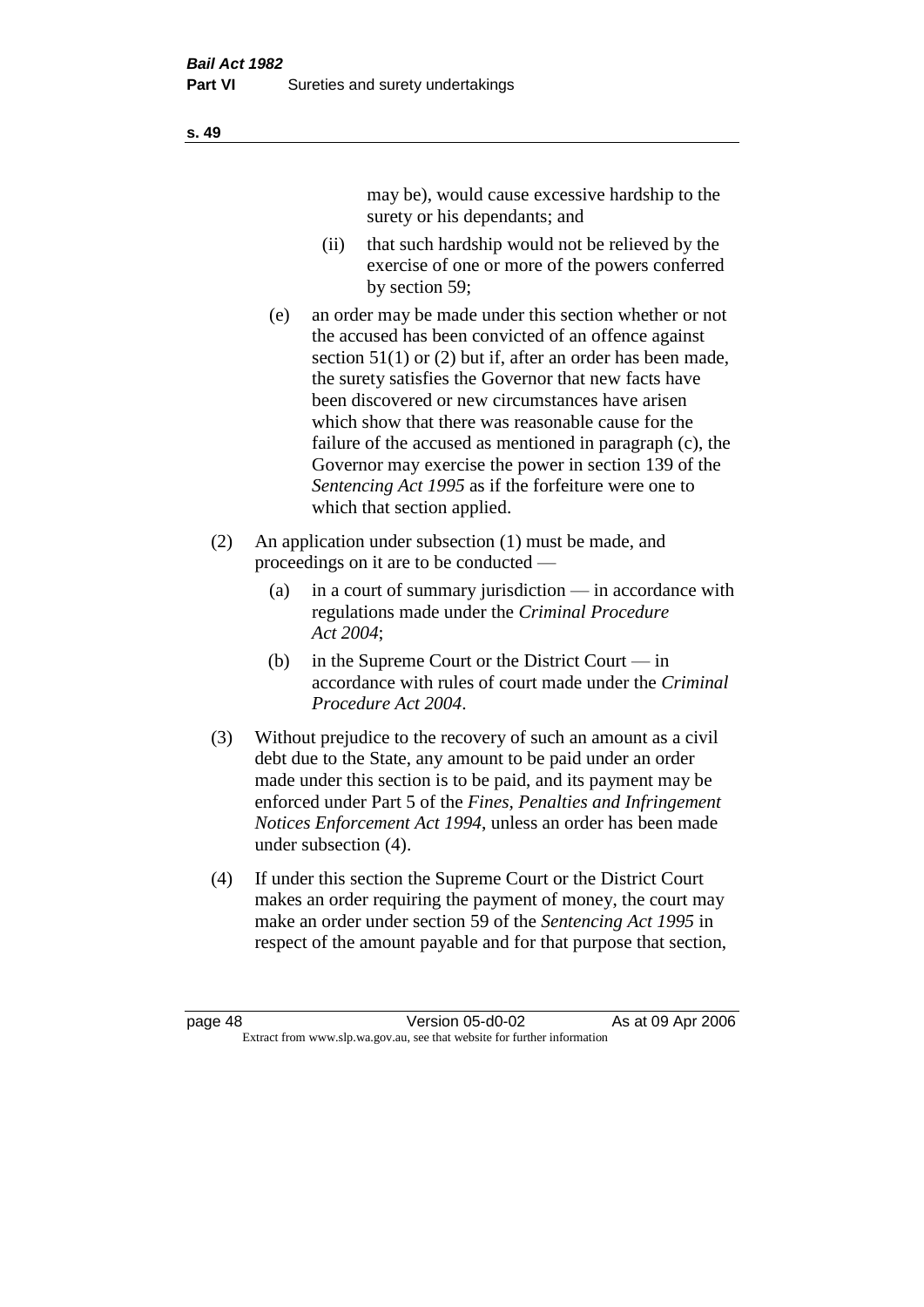with any necessary changes, applies as if the amount were a fine imposed on the surety.

*[Section 49 amended by No. 74 of 1984 s. 17; No. 92 of 1994 s. 5; No. 78 of 1995 s. 8; No. 65 of 2003 s. 121(3); No. 74 of 2003 s. 29; No. 59 of 2004 s. 141; No. 84 of 2004 s. 8, 11 and 82.]* 

## **50. Offence to indemnify surety**

(1) If a person indemnifies, or agrees to indemnify, a surety or proposed surety against any liability which the surety or proposed surety may incur under this Act (including this section) he and the surety or proposed surety and any person with whom he agrees as aforesaid each commits an offence.

Penalty: \$1 000 or imprisonment for 12 months or both.

- (2) An offence is committed under subsection  $(1)$ 
	- (a) whether the agreement is made before or after the surety undertaking is entered into and whether or not a proposed surety actually becomes a surety; and
	- (b) whether the compensation is to be in money or in money's worth.
- (3) An offence is not committed under subsection (1) by a surety or proposed surety if he shows —
	- (a) that he had no knowledge of an agreement within the meaning of subsection (1) proposed to be entered into between 2 other persons; or
	- (b) that having such knowledge he took all steps reasonably available to him to prevent the agreement being entered into.

*[Section 50 amended by No. 74 of 1984 s. 18.]*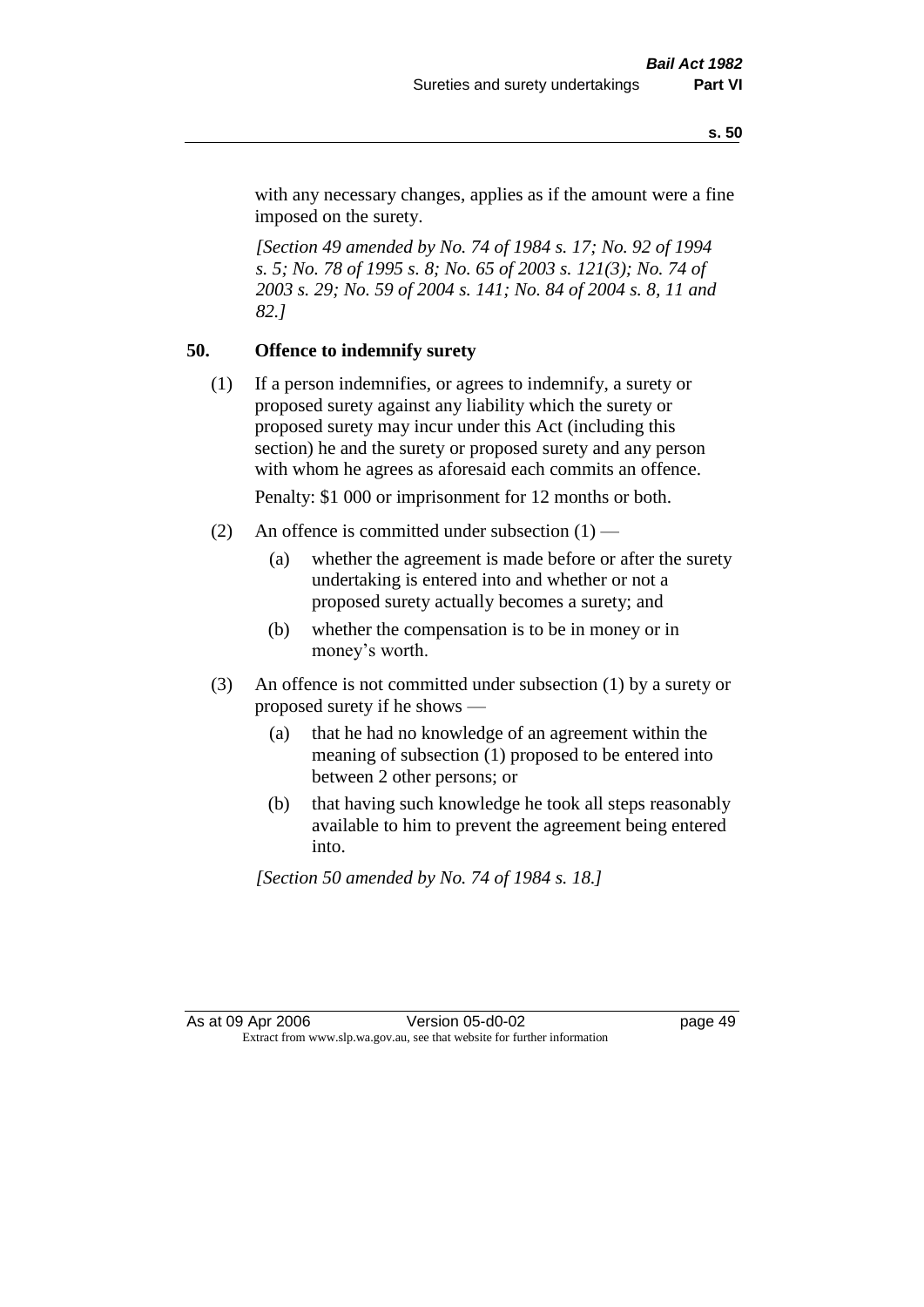**s. 50A**

# **Part VIA — Administration of home detention conditions**

*[Heading inserted by No. 61 of 1990 s. 11.]* 

## **50A. Powers of CEO (Justice)**

The CEO (Justice) has all of the powers conferred under this Act on a community corrections officer and may review, vary, or rescind a direction given by a community corrections officer.

*[Section 50A inserted by No. 61 of 1990 s. 11; amended by No. 31 of 1993 s. 9.]* 

*[50B. Repealed by No. 78 of 1995 s. 8.]* 

## **50C. Powers and duties of community corrections officers**

- (1) A community corrections officer may give such reasonable directions to an accused subject to a home detention condition as are necessary for the proper administration of the condition and any other condition imposed on the grant of bail to the accused including, without limiting the generality of the foregoing, directions as to —
	- (a) when the accused may leave the place where he is required by the home detention condition to remain;
	- (b) the period of any authorised absence from the place where he is required by the home detention condition to remain;
	- (c) when the accused shall return to the place where he is required by the home detention condition to remain;
	- (d) the method of travel to be used by the accused during any absence from the place where he is required by the home detention condition to remain; and
	- (e) the manner in which the accused shall report his whereabouts.

page 50 Version 05-d0-02 As at 09 Apr 2006 Extract from www.slp.wa.gov.au, see that website for further information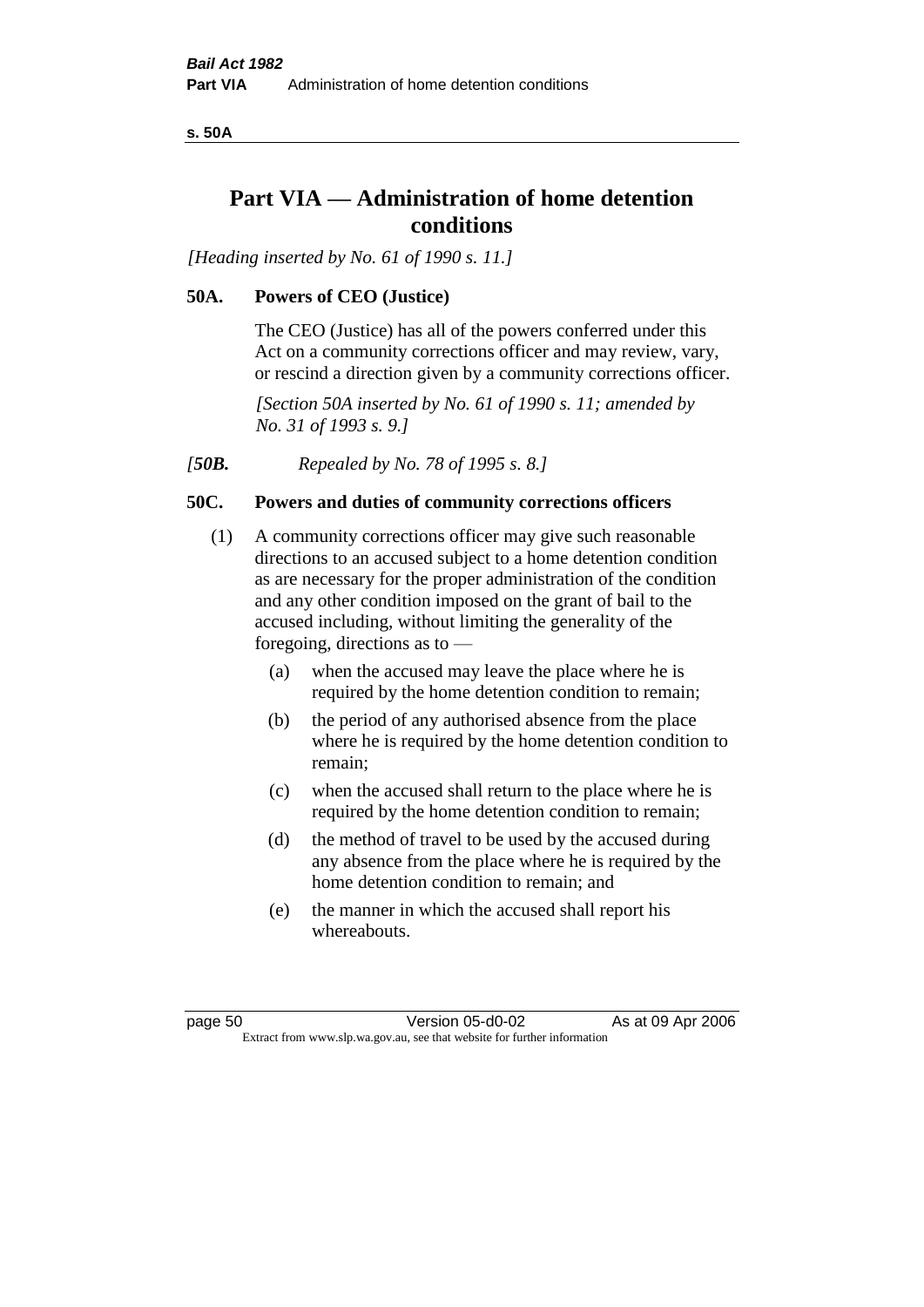- (2) For the purpose of ascertaining whether or not an accused is complying with a home detention condition or any direction given pursuant to subsection (1), a community corrections officer may, at any time —
	- (a) enter or telephone the place where the accused is required by a home detention condition to remain;
	- (b) enter or telephone the accused's place of employment or any other place where the accused is permitted or required to attend; or
	- (c) question any person at any place referred to in paragraph (a) or (b).
- $(3)$  A person who
	- (a) hinders a person exercising powers under subsection (2); or
	- (b) fails to answer a question put pursuant to subsection  $(2)(c)$  or gives an answer that the person knows is false or misleading in a material particular,

commits an offence.

Penalty: \$2 000 and imprisonment for 12 months.

- (4) A community corrections officer
	- (a) shall keep such records and make such returns and reports in relation to accused persons subject to home detention conditions as the CEO (Justice) directs; and
	- (b) shall make any records relating to a defendant subject to a home detention condition available on the request of the CEO (Justice) to him.

*[Section 50C inserted by No. 61 of 1990 s. 11; amended by No. 31 of 1993 s. 9; No. 50 of 2003 s. 37(3); No. 84 of 2004 s. 82, 83(3).]*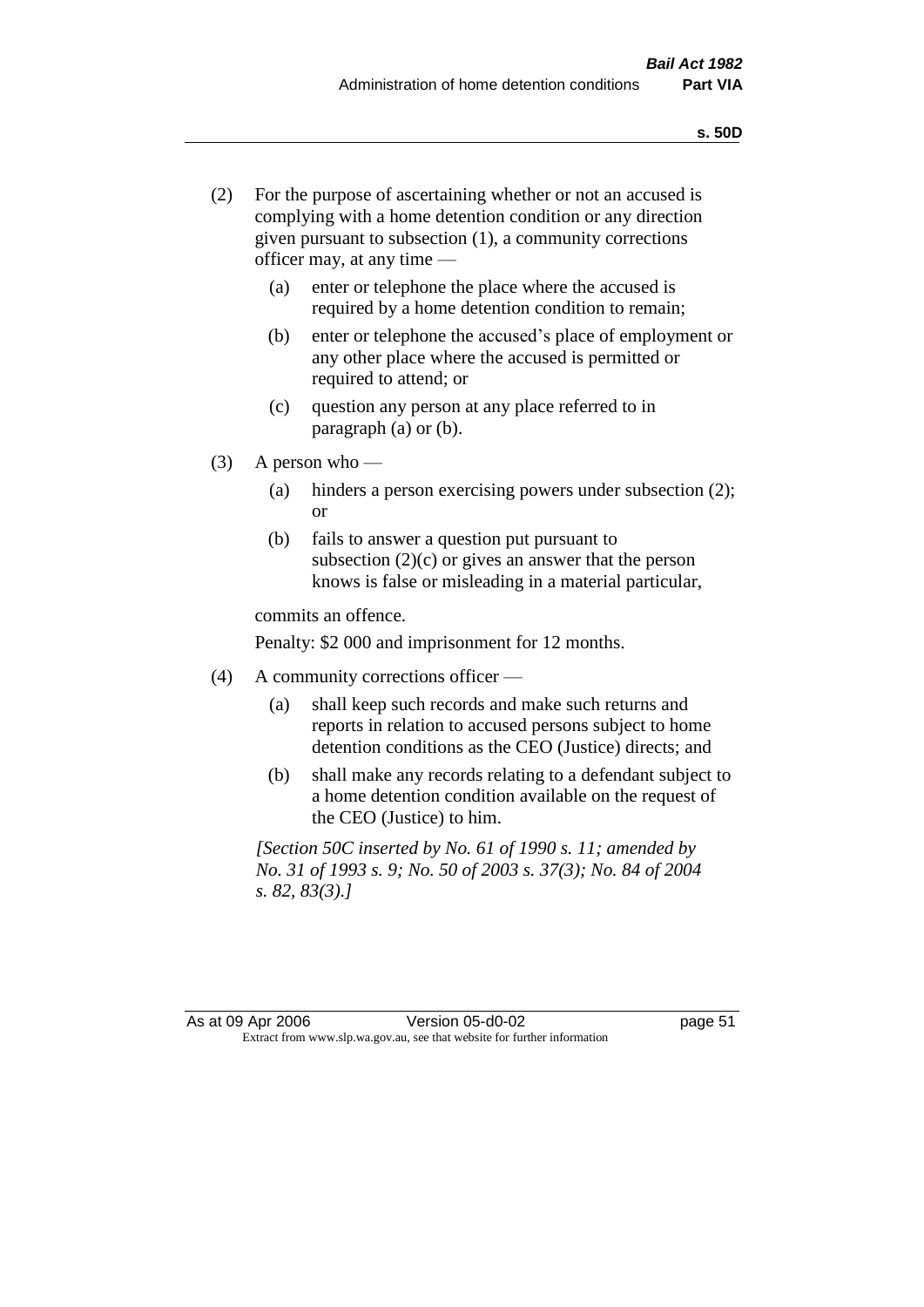| v<br>۰,<br>×<br>۰.<br>× |  |
|-------------------------|--|
|-------------------------|--|

### **50D. Powers of members of the Police Force**

- (1) For the purpose of ascertaining whether or not an accused is complying with a home detention condition, a member of the Police Force may —
	- (a) require the accused to produce a copy of his bail undertaking and any notice by the CEO (Justice) under section 50E(a) for inspection; and
	- (b) require the accused to explain why he is absent from the place where he is required by the home detention condition to remain.
- (2) An accused who fails to comply with subsection  $(1)(a)$  or who fails to explain when required to do so under subsection (1)(b) or who gives an explanation that the accused knows is false or misleading in a material particular, commits an offence.

Penalty: \$2 000.

*[Section 50D inserted by No. 61 of 1990 s. 11; amended by No. 31 of 1993 s. 9; No. 50 of 2003 s. 37(4) ; No. 84 of 2004 s. 82.]* 

## **50E. CEO (Justice) may substitute a different place of detention and apply conditions**

The CEO (Justice) may, at any time, by notice in writing given to an accused granted bail subject to a home detention condition —

- (a) substitute a different place for the place where an accused is required by a home detention condition to remain;
- (b) require the accused to comply with such of the conditions specified in the list provided to the accused under section 24A(4) as are specified in the notice.

*[Section 50E inserted by No. 61 of 1990 s. 11; amended by No. 31 of 1993 s. 9; No. 84 of 2004 s. 82.]* 

page 52 Version 05-d0-02 As at 09 Apr 2006 Extract from www.slp.wa.gov.au, see that website for further information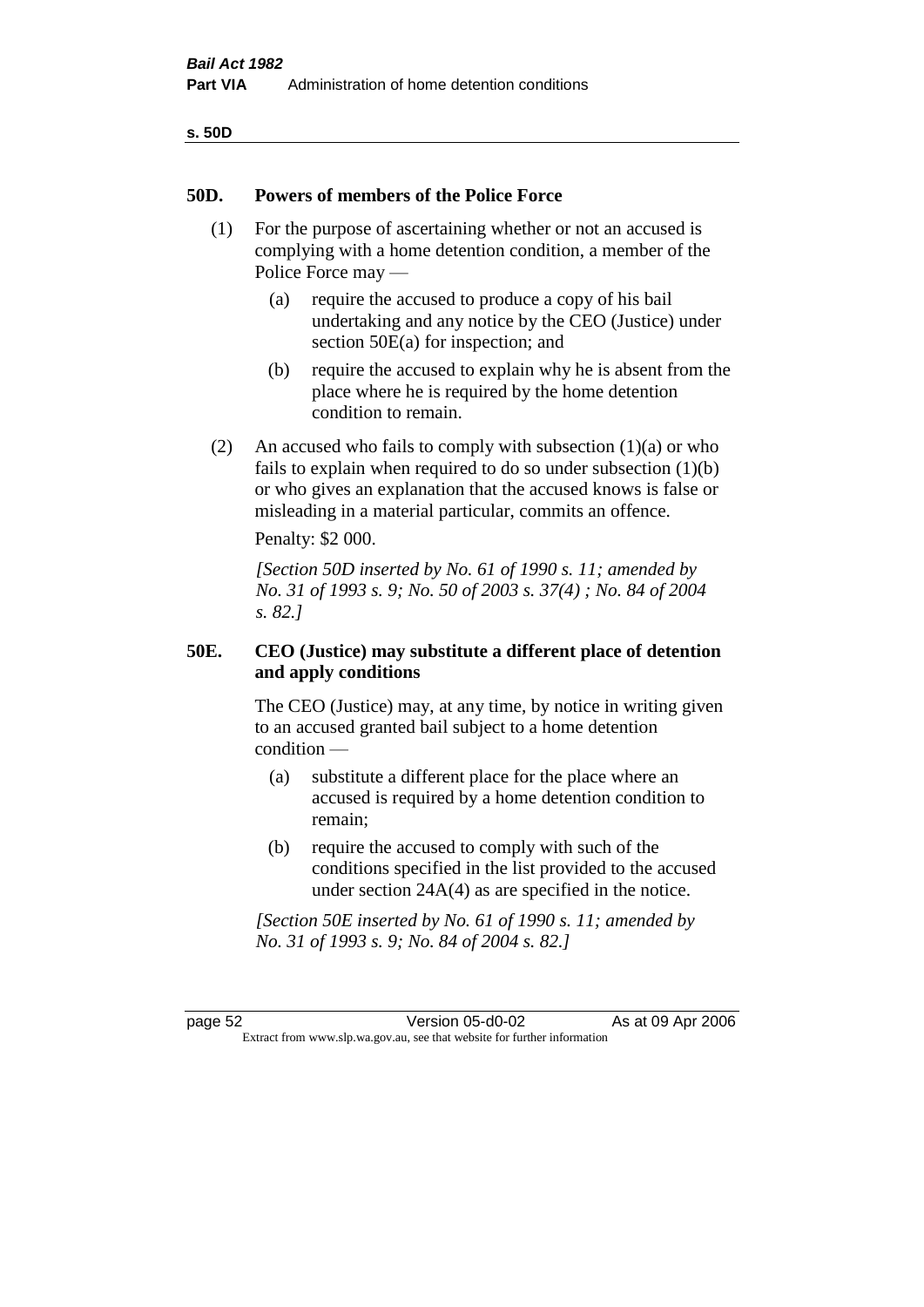### **50F. CEO (Justice) may revoke bail**

- (1) Where a home detention condition has been imposed as a condition on a grant of bail to an accused the CEO (Justice) may, in his absolute discretion, by instrument signed by him and if practicable, given to the accused, revoke the bail.
- (2) Without limiting the generality of subsection (1), the power to revoke bail may be exercised where the accused —
	- (a) is not likely to comply with any requirement of his bail undertaking mentioned in section  $28(2)(a)$  or (b); or
	- (b) is, or has been, or is likely to be in breach of any condition of his bail undertaking mentioned in section  $28(2)(c)$ .
- (3) Subject to subsection (4), where the CEO (Justice) revokes bail he shall include a statement of his reasons for the cancellation in the instrument cancelling the bail.
- (4) Where the CEO (Justice) is of the opinion that it would be in the interest of the accused or any other person, or the public, to withhold from the accused any or all of the reasons referred to in subsection (3), the CEO (Justice) may so withhold the reason or reasons.
- (5) Where the CEO (Justice) revokes bail, he may, whenever necessary, issue a warrant directed to all members of the Police Force to have the accused arrested and brought before an appropriate judicial officer.

*[Section 50F inserted by No. 61 of 1990 s. 11; amended by No. 31 of 1993 s. 9; No. 84 of 2004 s. 82.]* 

#### **50G. Procedure on arrest after revocation of bail**

(1) An accused arrested pursuant to a warrant issued under section 50F shall be taken as soon as is practicable before an appropriate judicial officer unless he is arrested less than 24 hours before the time at which he is due to appear in

As at 09 Apr 2006 Version 05-d0-02 Page 53 Extract from www.slp.wa.gov.au, see that website for further information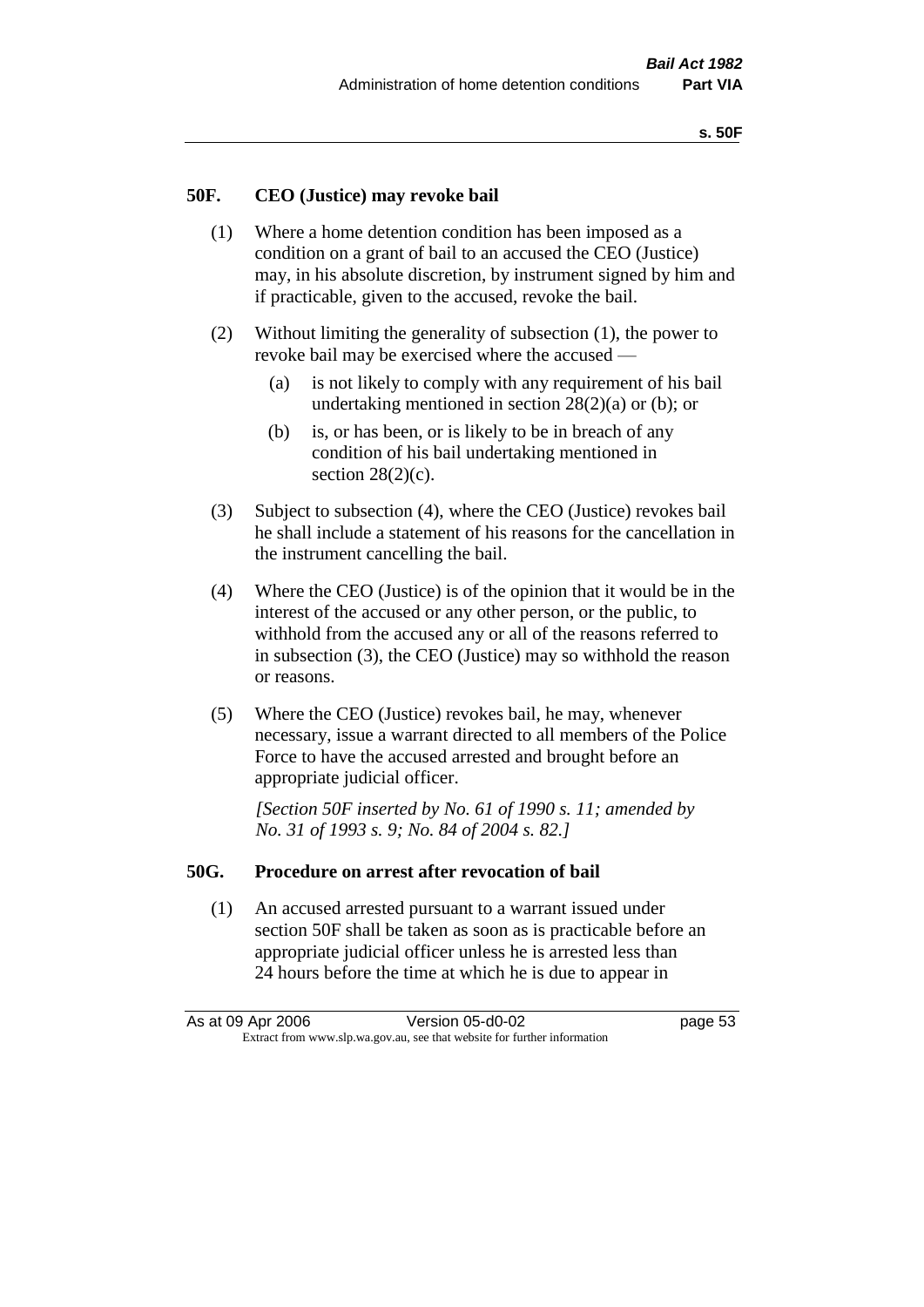accordance with his bail undertaking, in which case he shall be held in custody and brought before an appropriate judicial officer at that time.

- (2) The judicial officer before whom an accused appears under this section may —
	- (a) remand the accused in custody to appear at the time and place specified, or deemed by section 31(3) to be specified, in his bail undertaking; or
	- (b) grant fresh bail to the accused in accordance with this Act, other than clause 2 of Part B of Schedule 1.

*[Section 50G inserted by No. 61 of 1990 s. 11; amended by No. 45 of 1993 s. 12; No. 84 of 2004 s. 82.]* 

## **50H. Exclusion of the rules of natural justice**

The rules known as the rules of natural justice (including any duty of procedural fairness) do not apply to or in relation to the doing or omission of any act, matter or thing under this Part by the CEO (Justice).

*[Section 50H inserted by No. 61 of 1990 s. 11; amended by No. 31 of 1993 s. 9.]* 

### **50J. Delegation by CEO (Justice)**

The CEO (Justice) may, either generally or as otherwise provided by the instrument of delegation, by writing signed by him, delegate to any person any power or duty under this Part, other than this power of delegation.

*[Section 50J inserted by No. 61 of 1990 s. 11; amended by No. 31 of 1993 s. 9.]* 

### **50K. Retrieval of monitoring equipment**

If under rules made under section 50L any device or equipment has been installed at the place where an accused is required by a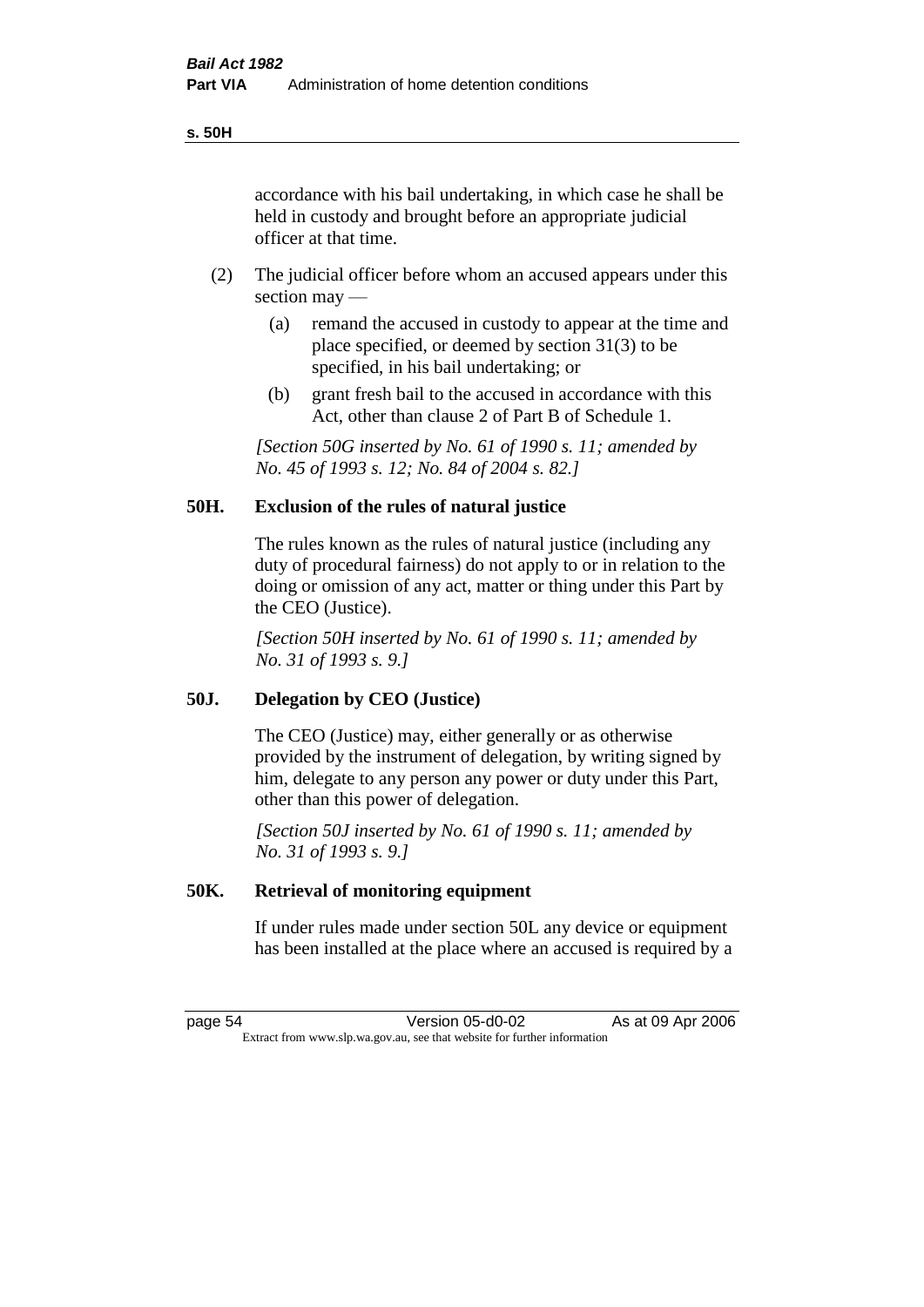#### **s. 50L**

home detention condition to remain, section 118 of the *Sentence Administration Act 2003* applies.

*[Section 50K inserted by No. 78 of 1995 s. 8; amended by No. 50 of 2003 s. 29(3); No. 84 of 2004 s. 82.]* 

## **50L. Rules**

- (1) The CEO (Justice) may, with the approval of the Minister, make rules for the purposes of this Part which may provide for the manner of ensuring that accused persons are complying with home detention conditions and for conditions to be applied to accused persons granted bail subject to home detention conditions including conditions —
	- (a) requiring a defendant to wear any device;
	- (b) requiring a defendant to permit the CEO (Justice) to install any device or equipment at the place where the defendant is required by a home detention condition to remain.
- (2) Rules made under this section may confer a discretionary authority on any person or class of persons.
- (3) Sections 41 and 42 of the *Interpretation Act 1984* do not apply to rules made under this section.

*[Section 50L inserted by No. 61 of 1990 s. 11; amended by No. 31 of 1993 s. 9; No. 84 of 2004 s. 82 and 83(3).]*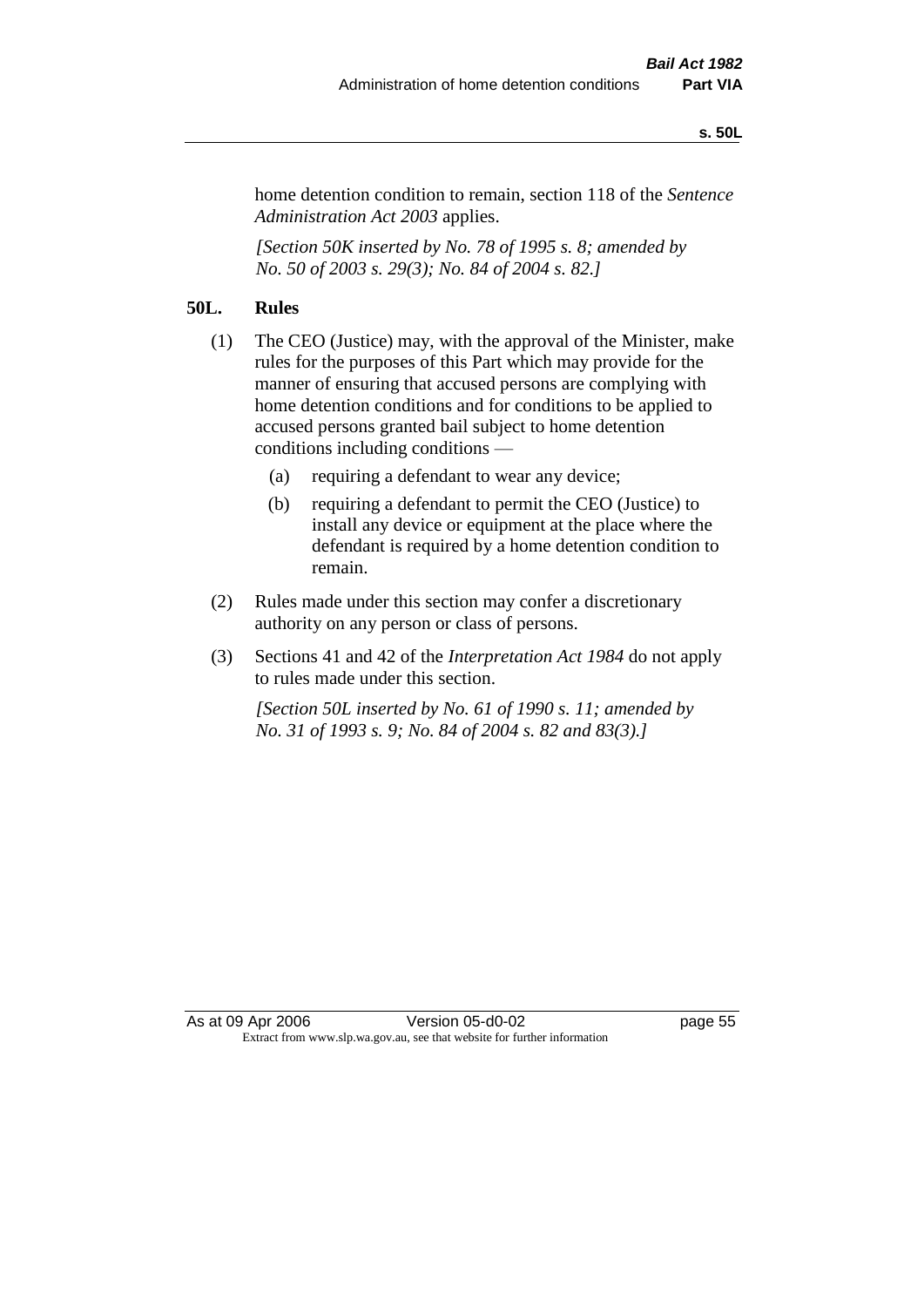**s. 51**

# **Part VII — Enforcement of bail undertakings**

## **51. Offence to fail to comply with bail undertaking**

- (1) An accused who, without reasonable cause, fails to comply with the requirement of his bail undertaking mentioned in section 28(2)(a) commits an offence.
- (2) An accused who fails to comply with the requirement of his bail undertaking mentioned in section  $28(2)(b)(ii)$  commits an offence.
- $(2a)$  An accused
	- (a) whose bail undertaking includes any condition imposed for a purpose mentioned in clause  $2(2)(c)$  or (d) of Part D of Schedule 1; and
	- (b) who fails to comply with the condition,

commits an offence.

- (3) An accused shall not be convicted in his absence of an offence against this section.
- (4) An accused who is charged with an offence against subsection (1) or (2) may be convicted of the other of those offences if that other offence is proved by the evidence.
- (5) A prosecution for an offence against subsection (1), (2) or (2a) may be brought at any time.
- (6) A person who is convicted of an offence against subsection (1), (2) or (2a) is liable to a fine not exceeding \$10 000 or imprisonment for a term not exceeding 3 years, or both.
- (7) A court which convicts an accused of an offence against this section may, in addition to any penalty which it may impose, order that the accused pay such sum as it may fix in or towards defraying the costs and expenses of and consequent upon his apprehension following the failure to comply with his bail undertaking for which he was convicted.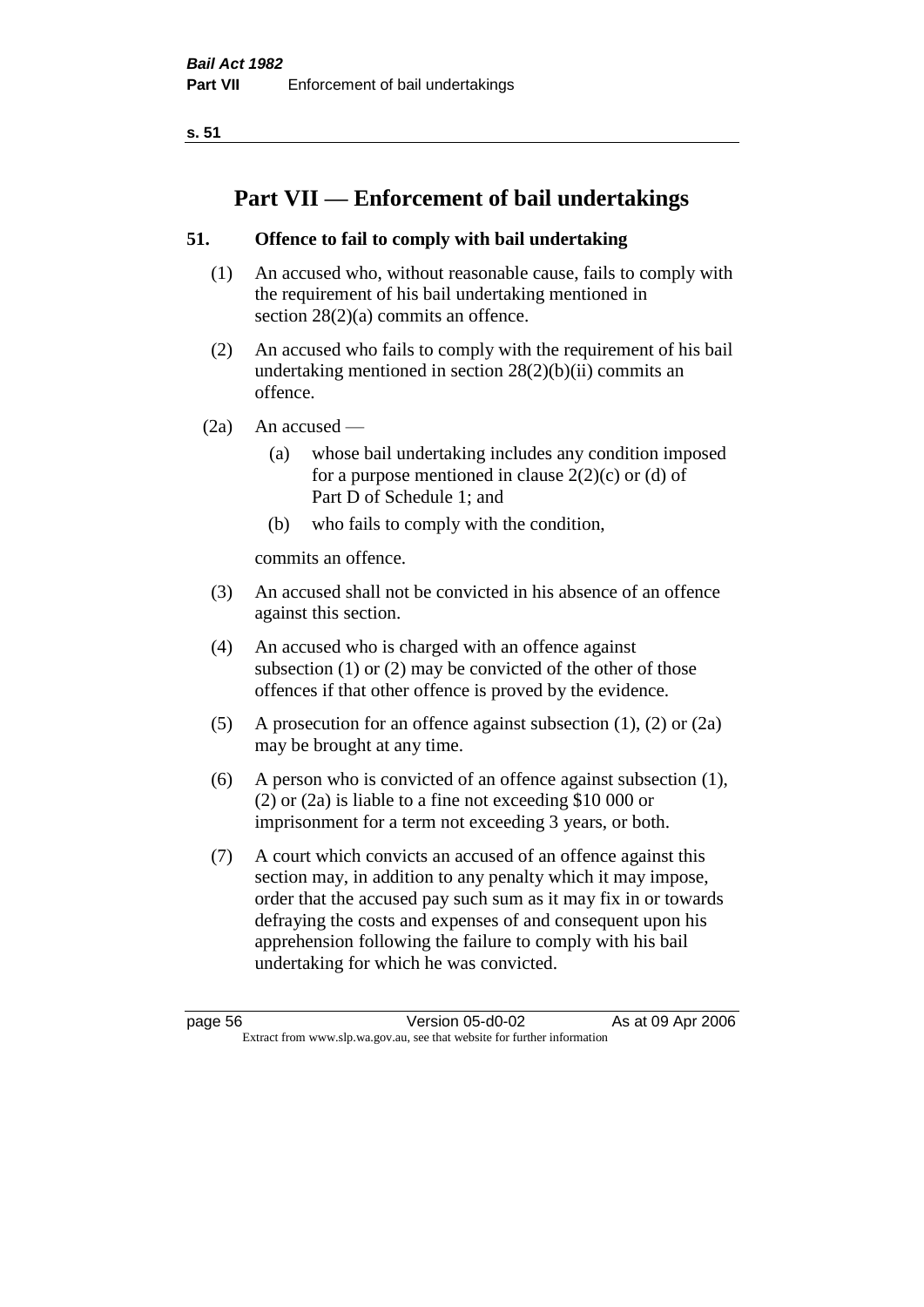- (8) An order made under subsection (7)
	- (a) shall specify to whom and in what manner the sum shall be paid; and
	- (b) may be enforced as though the sum were a penalty imposed under this section.

*[Section 51 amended by No. 54 of 1998 s. 9; No. 59 of 2004 s. 141; No. 84 of 2004 s. 11 and 82.]*

## **52. Provisions as to summary proceedings before superior courts for an offence under section 51**

- (1) This section applies, notwithstanding any other Act, for the purpose of prosecuting an offence against section 51(1), (2) or (2a) where the court before which the accused is bound to appear at the time when he fails to comply with his bail undertaking is the Supreme Court or the District Court.
- (2) Where this section applies, the accused shall be dealt with summarily for the offence and shall be so dealt with —
	- (a) by a judge of the Supreme Court in any case where the accused was bound to appear before the General Division of the Supreme Court;
	- (ab) by a judge of appeal in any case where the accused was bound to appear before the Court of Appeal;
	- (b) by a Judge of the District Court in any case where the accused was bound to appear before that Court.
- (3) A prosecution for an offence which is to be dealt with under this section shall be commenced by the authorised officer (as defined in section 80 of the *Criminal Procedure Act 2004*) who was conducting the proceedings in which the accused failed to comply with his bail undertaking —
	- (a) where subsection  $(2)(a)$  or (ab) applies, in the Supreme Court; and
	- (b) where subsection (2)(b) applies, in the District Court.

As at 09 Apr 2006 Version 05-d0-02 Page 57 Extract from www.slp.wa.gov.au, see that website for further information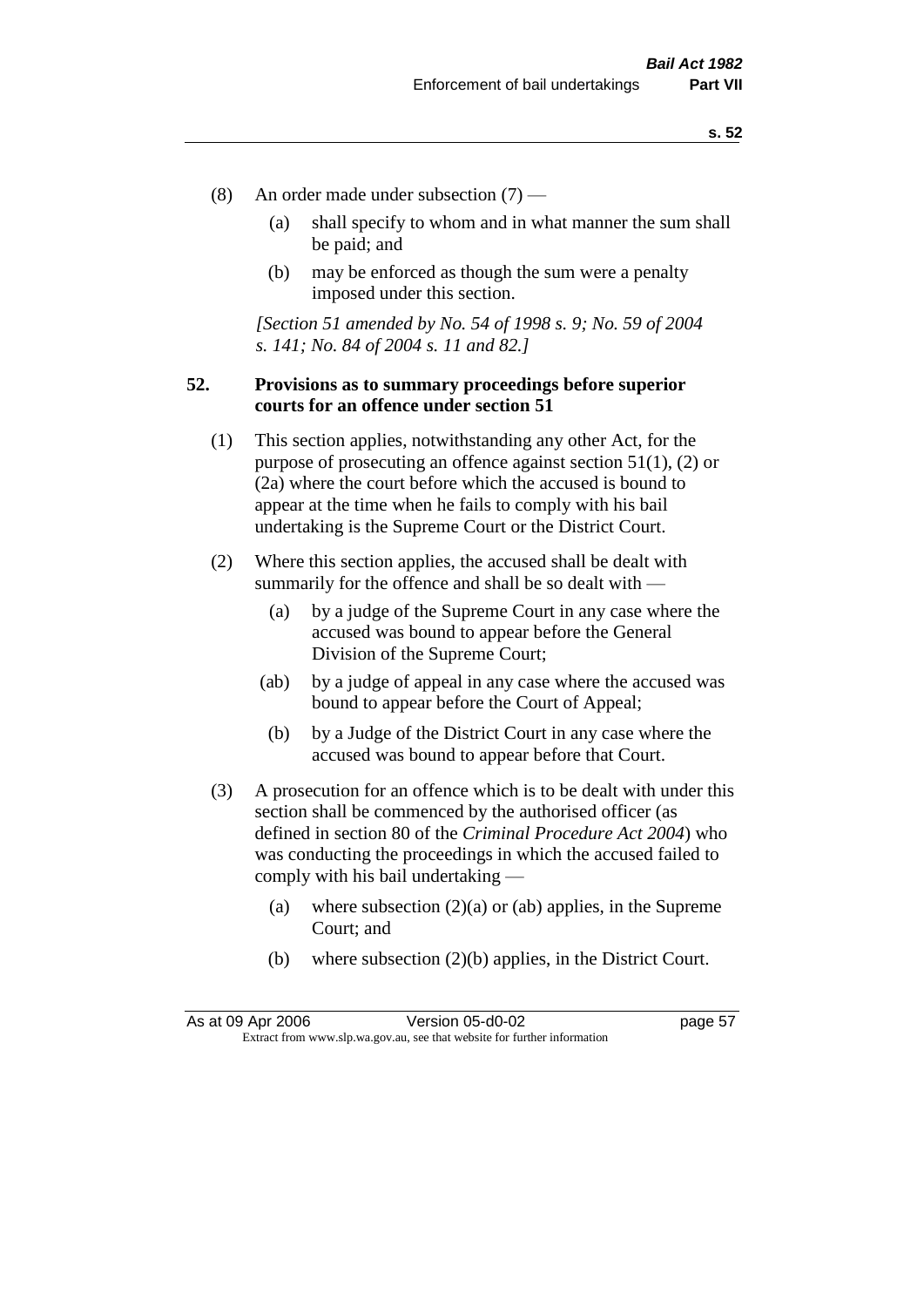- (4) Subject to section 51(3) and (5), a prosecution for an offence which is to be dealt with under this section is to be commenced and conducted under the *Criminal Procedure Act 2004* as if it were a prosecution of a simple offence in a court of summary jurisdiction.
- (5) If under section 51(6) or (7) the Supreme Court or the District Court imposes a pecuniary penalty the court may make an order under section 59 of the *Sentencing Act 1995* in respect of the amount payable.

*[Section 52 amended by No. 92 of 1994 s. 6; No. 78 of 1995 s. 8; No. 54 of 1998 s. 10; No. 45 of 2004 s. 28(2) and (4); No. 59 of 2004 s. 141; No. 84 of 2004 s. 11 and 82.]* 

## **53. Appeals against decisions made under s. 52**

- (1) A person who is dissatisfied with a decision (as defined in section 6 of the *Criminal Appeals Act 2004*) made under section 52 may, with the leave of the Court of Appeal, appeal against it.
- (2) For the purposes of subsection (1), Part 2 of the *Criminal Appeals Act 2004*, with any necessary changes, applies as if —
	- (a) the decision referred to in subsection (1) were a decision of a court of summary jurisdiction;
	- (b) a reference in that Part to a court of summary jurisdiction were a reference to the court that made the decision referred to in subsection (1); and
	- (c) a reference in that Part to commencing an appeal were a reference to applying for leave to appeal.
- (3) Despite section 13(1) of the *Criminal Appeals Act 2004*, the appeal is to be dealt with by the Court of Appeal.

*[Section 53 inserted by No. 45 of 2004 s. 28(3); amended by No. 84 of 2004 s. 11 and 82.]*

page 58 Version 05-d0-02 As at 09 Apr 2006 Extract from www.slp.wa.gov.au, see that website for further information

#### **s. 53**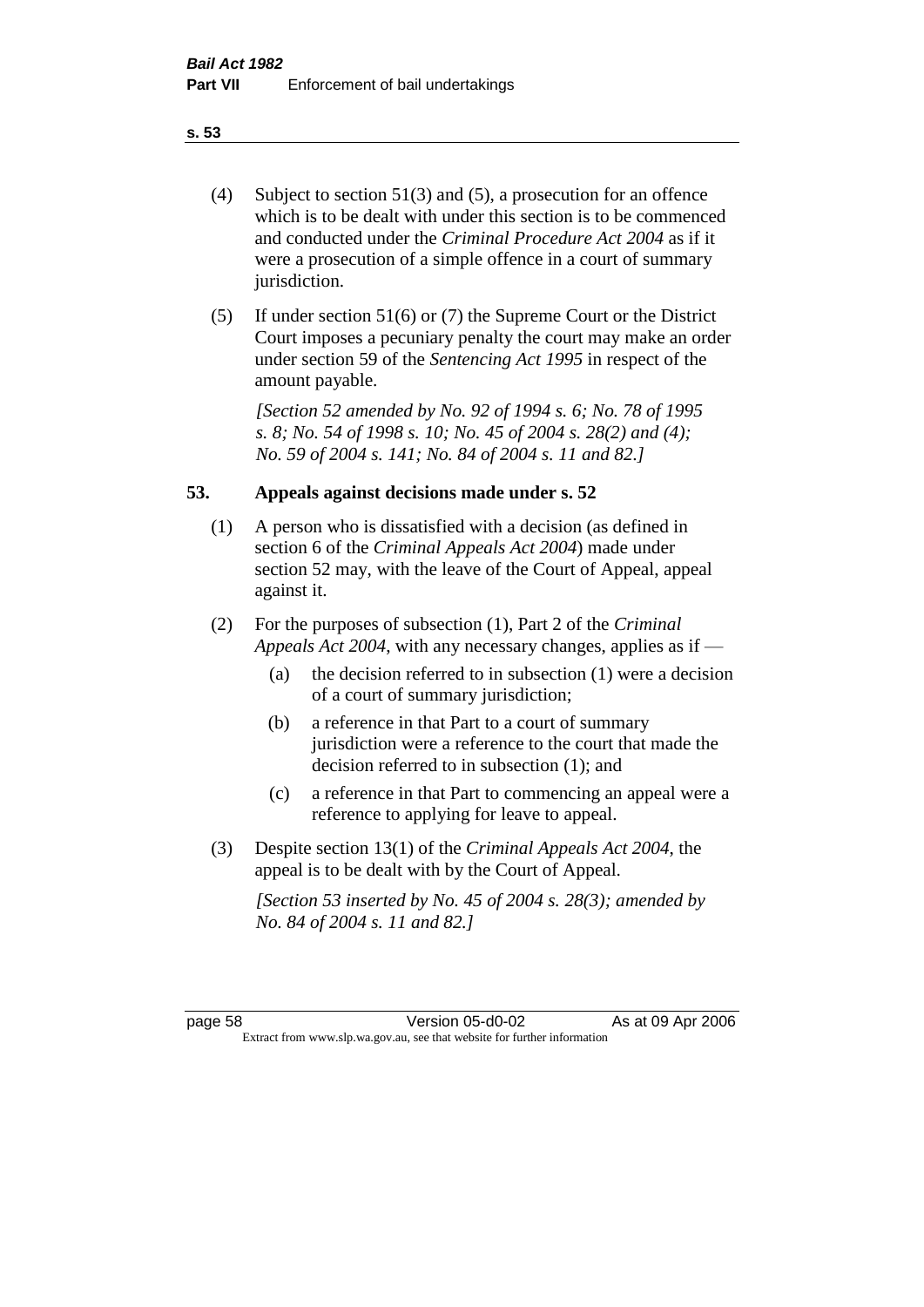## **54. Accused on bail may be taken before a judicial officer for variation or revocation of bail**

- (1) A police officer may cause an accused who has been released on bail to appear before an appropriate judicial officer to show cause why his bail should not be varied or revoked if the police officer —
	- (a) has reasonable grounds to believe, or is notified in writing by a surety for the accused that the surety has reasonable grounds to believe, that the accused —
		- (i) is not likely to comply with any requirement of his bail undertaking mentioned in section  $28(2)(a)$  or (b);
		- (ii) is, or has been, or is likely to be in breach of any condition of his bail undertaking mentioned in section  $28(2)(c)$ ; or
		- (iii) is, or has been, in breach of a home detention condition mentioned in section 28(2)(d);
	- (b) has reasonable grounds to believe that
		- (i) any surety for the accused's appearance is no longer suitable under section 39 to be a surety, or is dead;
		- (ii) for any reason any security required under Part D of Schedule 1 is no longer sufficient; or
		- (iii) in a case where the accused has been granted bail for the purposes of an appeal, the accused has discontinued the appeal or has not prosecuted it with all due diligence.
- (2) For the purpose of causing an accused to appear before an appropriate judicial officer as provided in subsection (1) a police officer may —
	- (a) arrest the accused without warrant and bring him before an appropriate judicial officer; or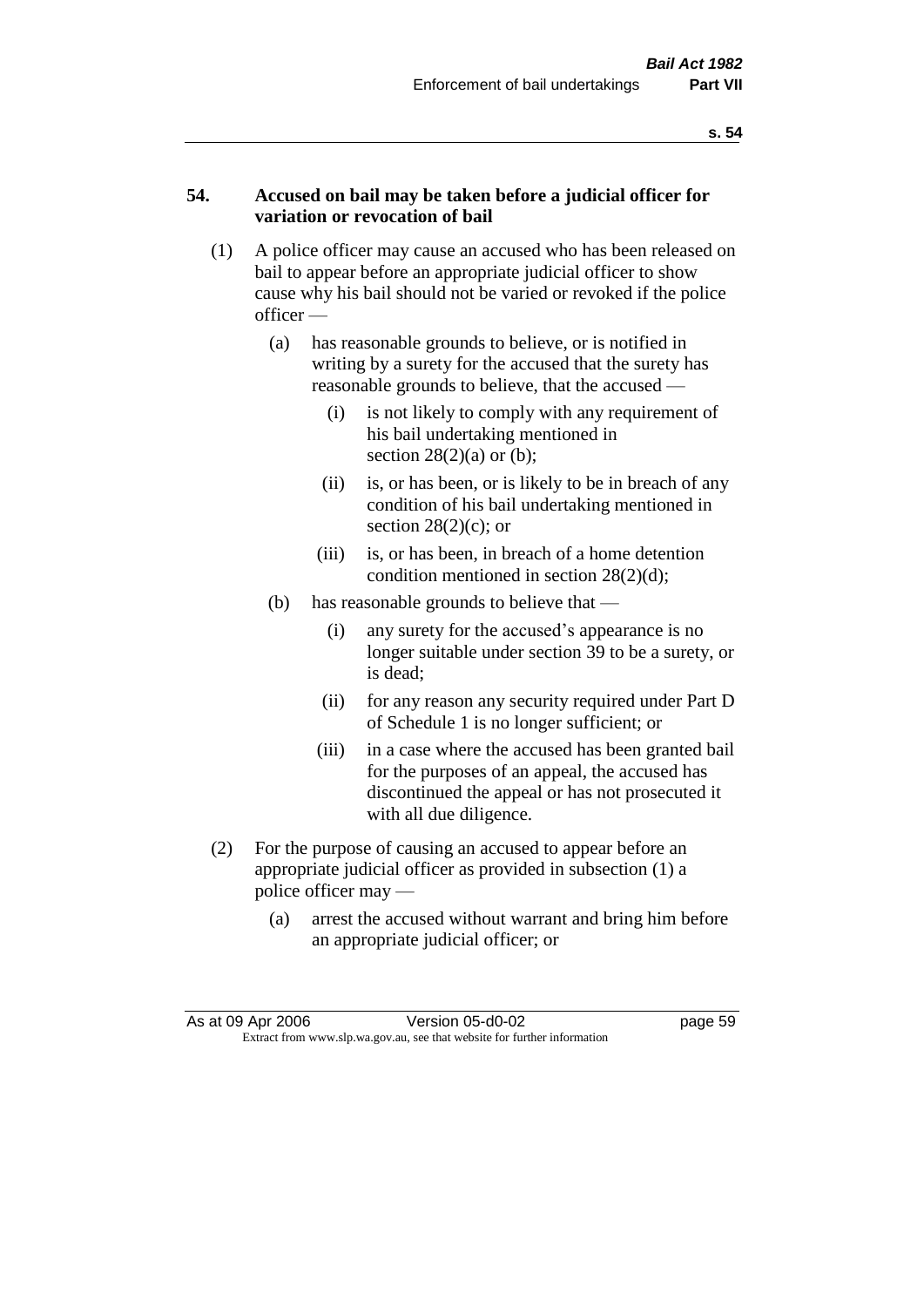- (3) An application under subsection (2)(b) must be made, and proceedings on it are to be conducted —
	- (a) in a court of summary jurisdiction in accordance with regulations made under the *Criminal Procedure Act 2004*;
	- (b) in the Supreme Court or the District Court  $-\text{in}$ accordance with rules of court made under the *Criminal Procedure Act 2004*.
- (4) An accused arrested under this section shall be taken as soon as is practicable before an appropriate judicial officer unless he is arrested less than 24 hours before the time at which he is due to appear in accordance with his bail undertaking, in which case he shall be held in custody and brought before an appropriate judicial officer at that time.
- *[(5) repealed]*

*[Section 54 amended by No. 33 of 1989 s. 18; No. 61 of 1990 s. 12; No. 45 of 1993 s. 12; No. 59 of 2004 s. 141; No. 84 of 2004 s. 9, 11 and 82.]* 

# **55. Powers of judicial officer to revoke or vary bail**

- (1) If the judicial officer before whom an accused appears under section 54 is satisfied that —
	- (a) the accused is not likely to comply with any requirement of his bail undertaking mentioned in section 28(2)(a) or (b);
	- (b) he is, or has been, or is likely to be, in breach of any condition of his bail undertaking mentioned in section  $28(2)(c)$ ;
	- (ba) he is, or has been, in breach of a home detention condition mentioned in section 28(2)(d); or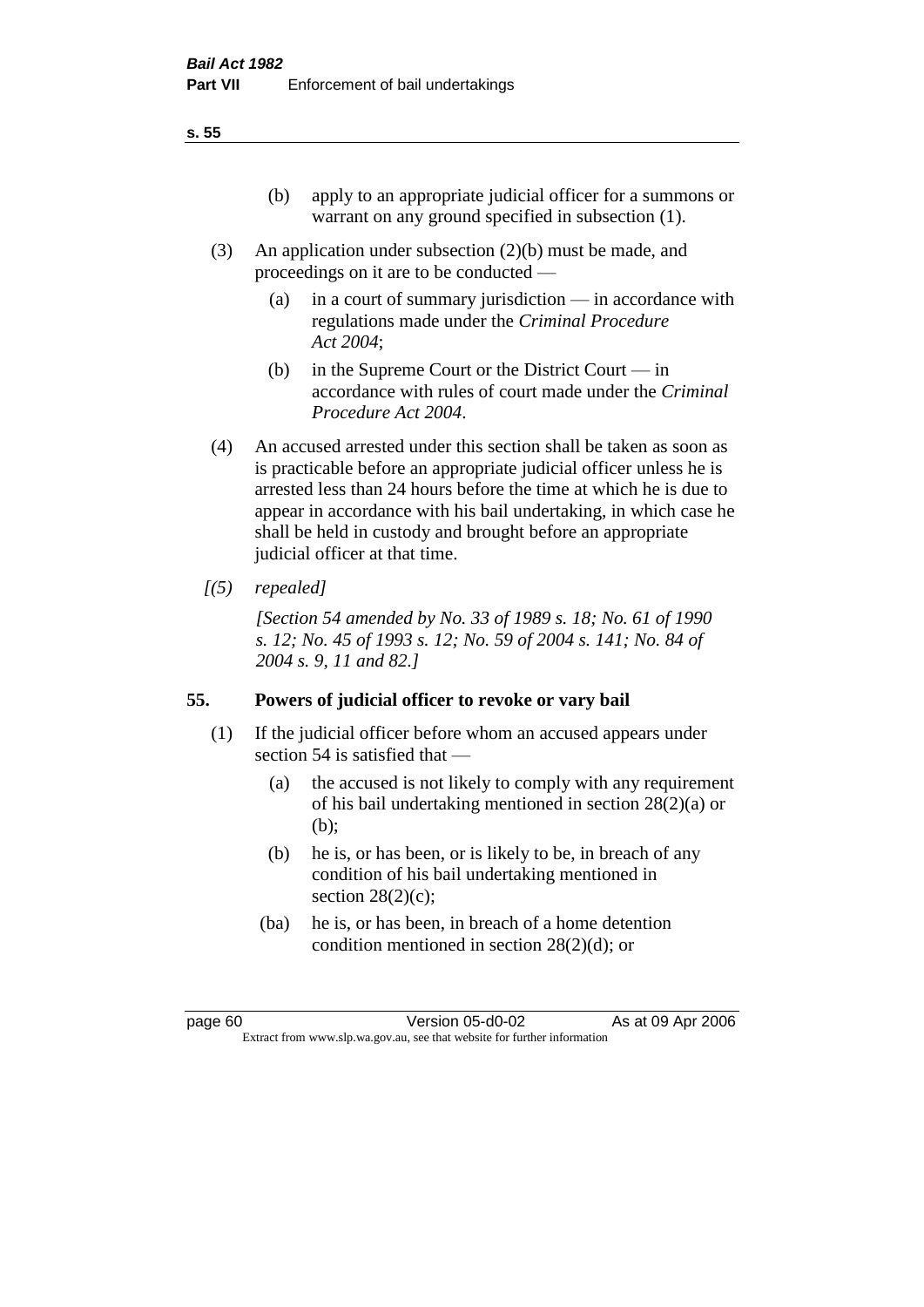(c) any of the grounds set out in section  $54(1)(b)$  has been established,

### he may —

- (d) revoke the bail and remand the accused in custody to appear at the time and place specified, or deemed by section 31(3) to be specified, in his bail undertaking; or
- (e) revoke the bail and grant fresh bail to the accused in accordance with this Act, other than clause 2 of Part B of Schedule 1.
- (2) If the judicial officer before whom the accused so appears is not satisfied as to any of the matters mentioned in subsection  $(1)(a)$ , (b), or (c) he shall release the accused on his existing bail undertaking and, with the consent in writing of the surety, on any existing surety undertaking.

*[Section 55 amended by No. 61 of 1990 s. 13; No. 45 of 1993 s. 12; No. 84 of 2004 s. 82.]* 

## **56. Warrant for arrest of absconding accused**

Where at any time after that specified in his bail undertaking for his appearance an accused has failed to comply with the requirements of his bail undertaking mentioned in section  $28(2)(a)$  or (b), the court before which he was required to appear may issue a warrant to arrest the accused and bring him before that court or a court of like jurisdiction.

*[Section 56 amended by No. 15 of 1988 s. 16; No. 84 of 2004 s. 82.]* 

### **57. Forfeiture of money under bail undertaking**

(1) Where an accused is convicted of an offence against section  $51(1)$ ,  $(2)$  or  $(2a)$ , the court by which he is convicted shall, whether or not an application is made therefor by the prosecutor, order that the full amount agreed to be forfeited, in the accused's bail undertaking, be forfeited to the State.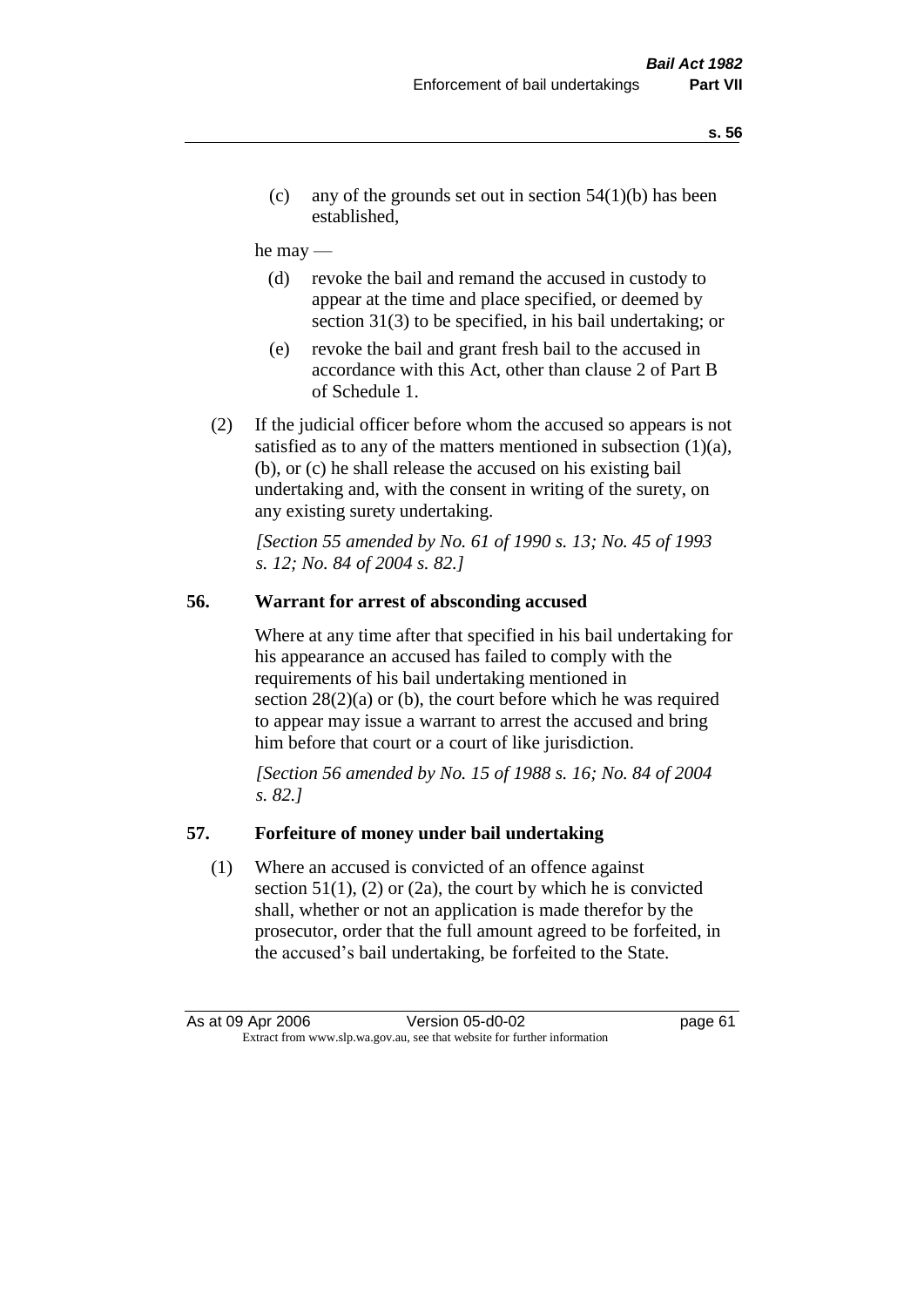- (2) Notwithstanding subsection (1), the court may decline to make an order thereunder or may order forfeiture in part only where the accused shows to the satisfaction of the judicial officer —
	- (a) that, by reason of a change of circumstances since the bail undertaking was entered into, an order for forfeiture, or for forfeiture in full (as the case may be), would cause excessive hardship to the accused or his dependants; and
	- (b) that such hardship would not be relieved by the exercise of one of the powers conferred by section 59.
- (3) Without prejudice to the recovery of such an amount as a civil debt due to the State, any amount to be paid under an order made under this section is to be paid, and its payment may be enforced under Part 5 of the *Fines, Penalties and Infringement Notices Enforcement Act 1994*, unless an order has been made under subsection (4).
- (4) If under this section the Supreme Court or the District Court makes an order requiring the payment of money, the court may make an order under section 59 of the *Sentencing Act 1995* in respect of the amount payable and for that purpose that section, with any necessary changes, applies as if the amount were a fine imposed on the accused.

*[Section 57 amended by No. 74 of 1984 s. 19; No. 92 of 1994 s. 7; No. 78 of 1995 s. 8; No. 54 of 1998 s. 11; No. 65 of 2003 s. 121(3) ; No. 84 of 2004 s. 82.]* 

## **58. Automatic forfeiture on expiration of one year after absconding**

- (1) If after the expiration of one year from the day on which the accused is required to appear in court in accordance with the requirement of his bail undertaking mentioned in section  $28(2)(a)$  he has not —
	- (a) been arrested under section 56; or
	- (b) appeared in court in accordance with the requirement of his bail undertaking mentioned in section 28(2)(b)(ii); or

| page 62 | Version 05-d0-02                                                         | As at 09 Apr 2006 |
|---------|--------------------------------------------------------------------------|-------------------|
|         | Extract from www.slp.wa.gov.au, see that website for further information |                   |

### **s. 58**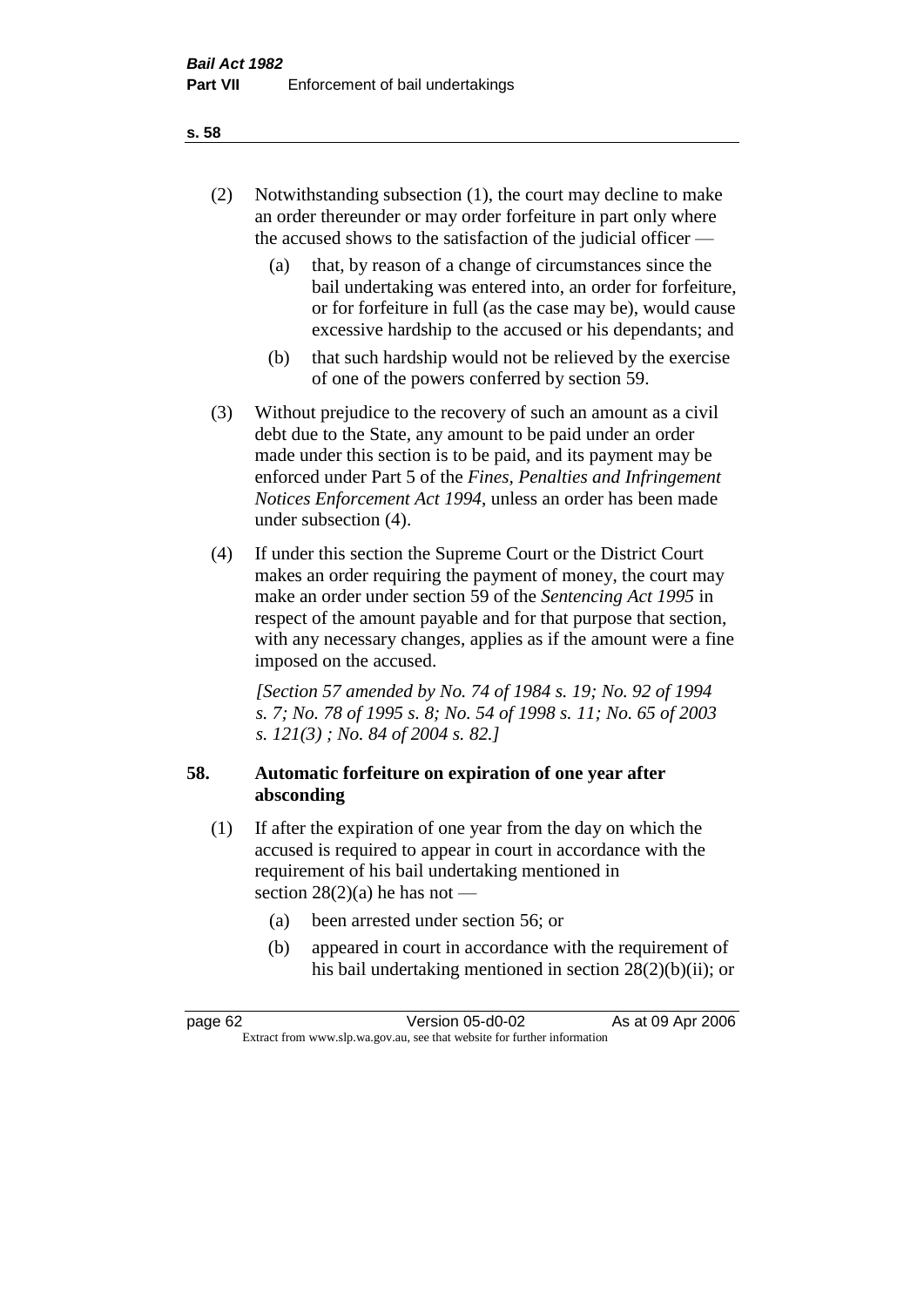(c) otherwise surrendered himself or been taken into custody to be dealt with on the charge or charges for which the bail undertaking was entered into,

the full amount specified in the bail undertaking shall, on the expiration of the said period, be forfeited to the State by virtue of this section without any order of the court or other formality.

(2) Upon the occurrence of a forfeiture under subsection (1) any security given by the accused may be resorted to by the State as if an order of forfeiture had been made under section 57(1).

*[Section 58 amended by No. 65 of 2003 s. 121(3); No. 84 of 2004 s. 82.]*

As at 09 Apr 2006 Version 05-d0-02 Page 63 Extract from www.slp.wa.gov.au, see that website for further information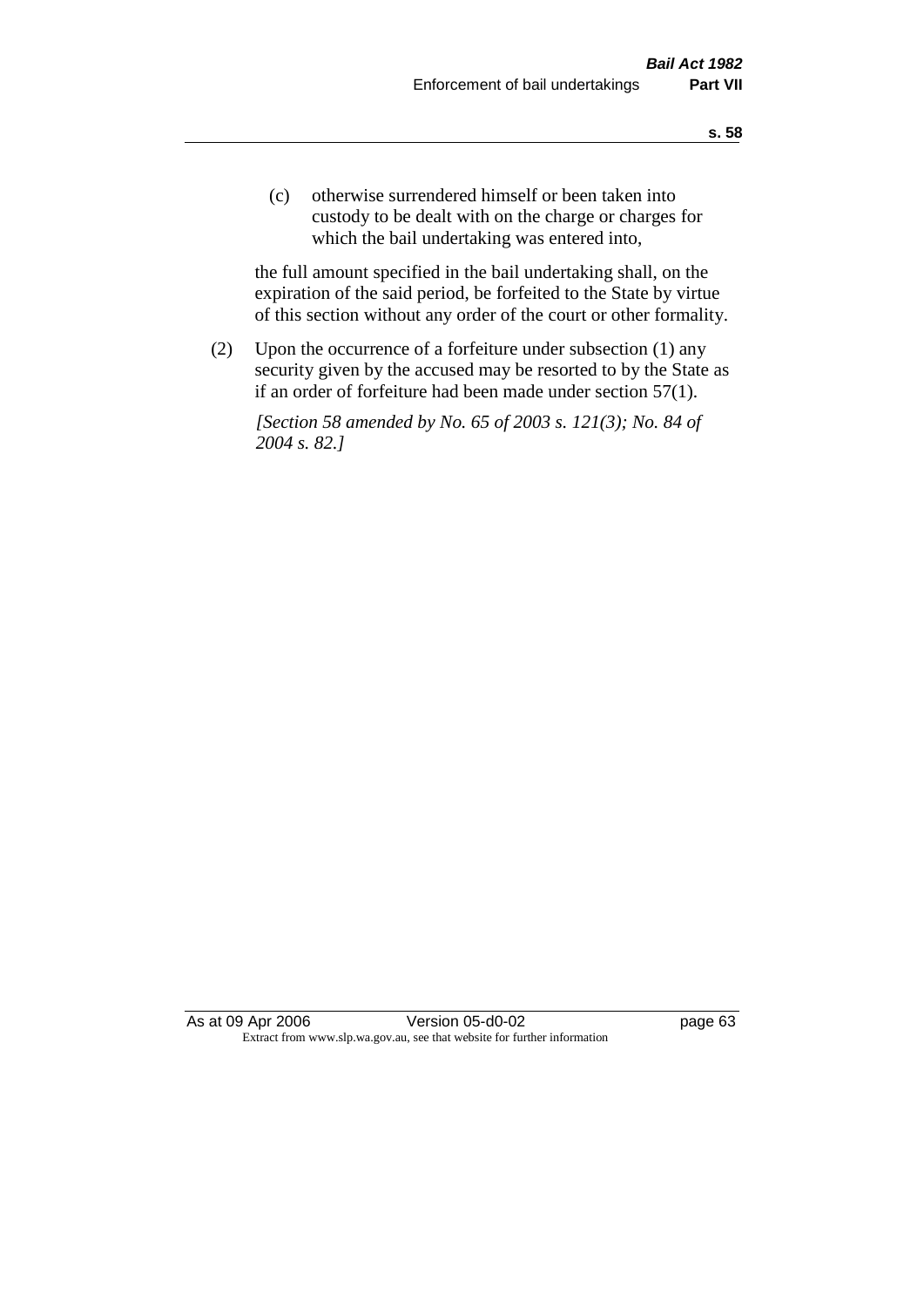**s. 59**

# **Part VIII — Miscellaneous**

## **59. Further power of judicial officer in relation to enforcement of undertakings**

A court or an appropriate judicial officer who makes an order for forfeiture under section 49 or 57 may, when doing so, or at any time thereafter, further order —

- (a) that payment of any sum be made by specified instalments or be postponed to a specified date;
- (b) that any security given be applied in or towards payment of the sum forfeited; or
- (c) that the accused or the surety, as the case may be, do all such things and execute all such documents as may be necessary, or as may be specified in the order, for the purpose of vesting any security in the State or enabling the State to realize the same or to resort thereto to recover the sum forfeited,

and the court or an appropriate judicial officer may at any time vary or revoke an order made under paragraph (a), (b), or (c).

*[Section 59 amended by No. 65 of 2003 s. 121(3); No. 84 of 2004 s. 82.]*

# **60. Accused and surety to notify any change of address**

Where —

- (a) an accused who has been released on bail; or
- (b) a surety,

changes his place of residence, employment, or business from that appearing on his bail undertaking or surety undertaking he shall forthwith, in writing, notify details of the change to the registrar of the court before which, at the time when the change occurs, the accused is required to appear, and if without reasonable cause he fails to do so he commits an offence.

Penalty: \$1 000.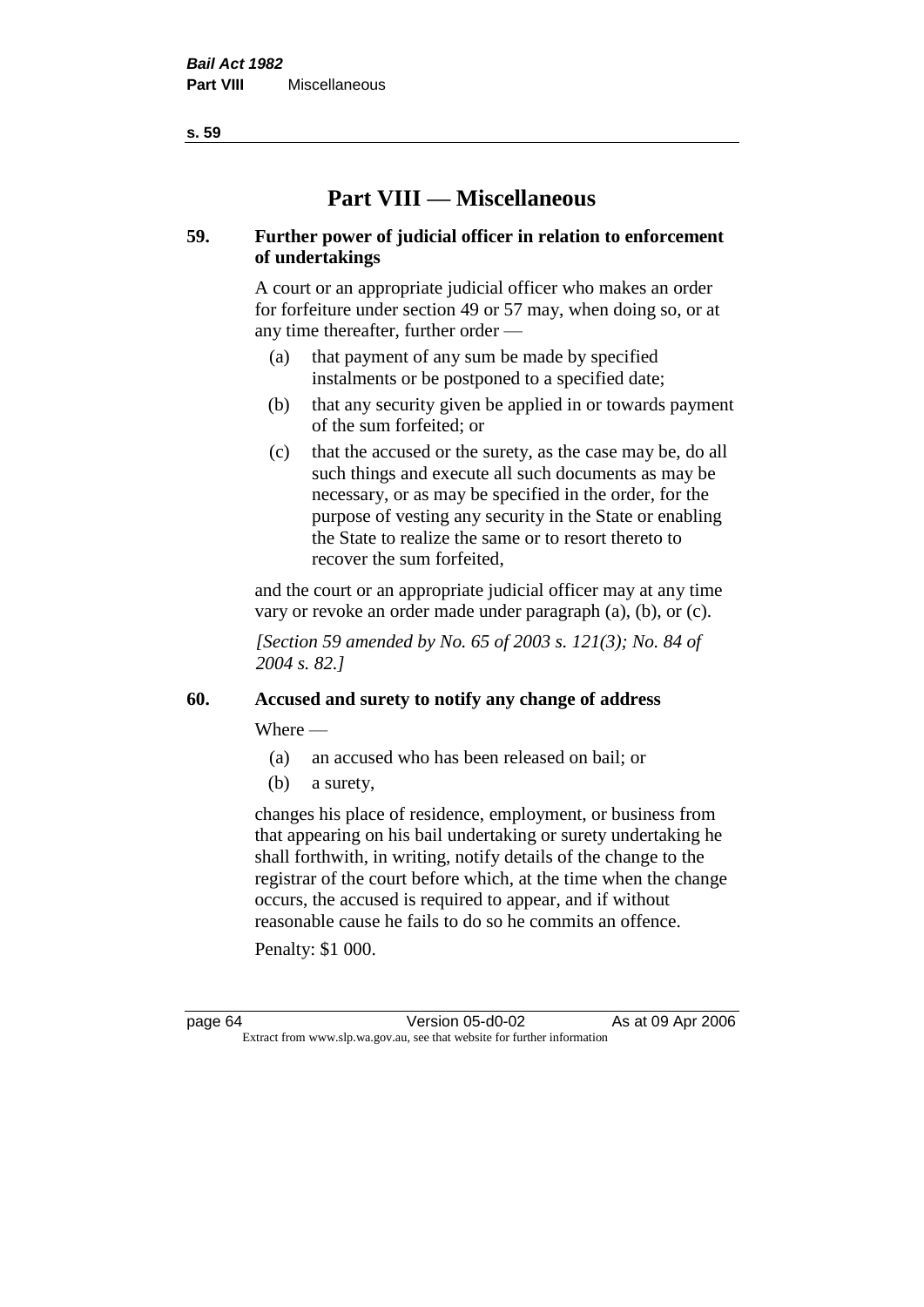*[Section 60 amended by No. 50 of 2003 s. 37(5); No. 59 of 2004 s. 141; No. 84 of 2004 s. 82.]*

# **61. Offence of failing to bring arrested person before court or person able to grant bail**

- (1) A person to whom this section applies commits an offence if, having arrested another for an offence, he wilfully and without reasonable excuse fails to take that other person, or cause him to be taken, as soon as is practicable —
	- (a) before an authorised officer or judicial officer empowered by this Act to grant bail for that offence; or
	- (b) before a court.

Penalty: \$1 000 or imprisonment for 12 months or both.

- (2) This section applies to a person who
	- (a) is not empowered by this Act to grant bail for the offence or by reason of section 16; or
	- (b) being so empowered, elects to act under section 6(2a).

*[Section 61 amended by No. 15 of 1988 s. 17.]* 

# **62. Offence to give false information for bail purposes**

A person who for the purpose of obtaining —

- (a) a grant of bail for himself or a variation of the terms and conditions thereof; or
- (b) approval of himself as a surety,

makes any statement which he knows is false in a material particular, or recklessly makes any statement which is false in a material particular, commits an offence.

Penalty: \$1 000 or imprisonment for 12 months or both.

# **63. Protection of persons carrying out this Act**

A person shall not be liable in civil proceedings on account of anything done, or omitted to be done, by him in good faith in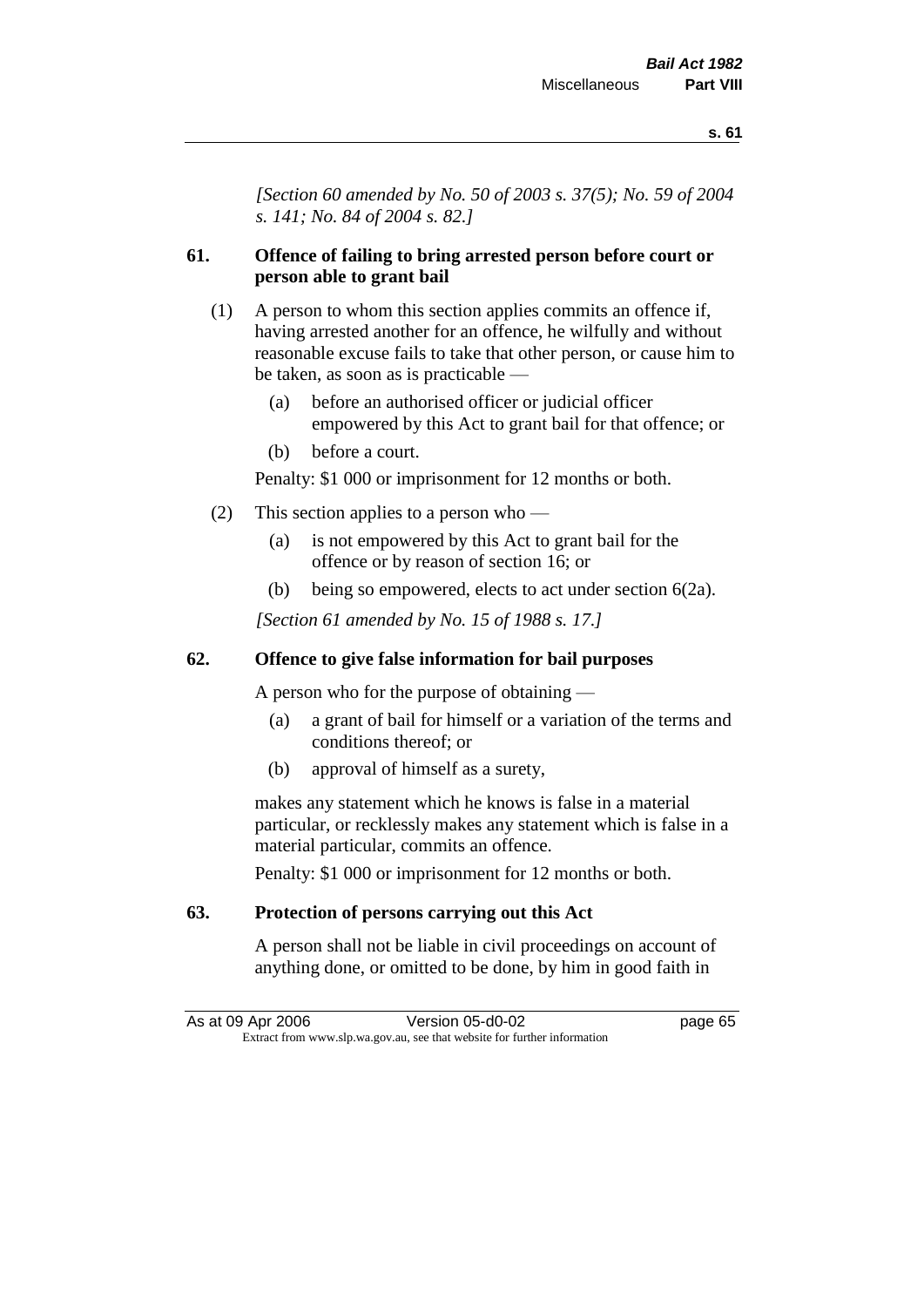the course of carrying out any provision of this Act, or purporting to be so done or omitted; but the liability (if any) of any other person (including the State or the Commonwealth) as his employer is not affected by this section and shall be determined as if it had not been passed.

*[Section 63 amended by No. 65 of 2003 s. 121(4).]*

## **64. Evidence of non-appearance, etc., by an accused**

Where it is required for the purposes of this Act to prove —

- (a) that an accused did not appear before a particular court, at a particular place, on a particular day, at a particular time or during a particular period; or
- (b) the day, time or period when or during which an accused did appear before a particular court at a particular place,

a certificate as to any such matter, purporting to be signed by a judicial officer or registrar of the court before which the accused was required to appear, shall be evidence of the matter so certified.

*[Section 64 amended by No. 59 of 2004 s. 141; No. 84 of 2004 s. 82.]* 

# **65. Bail undertakings by minors**

A bail undertaking entered into by a person who is under the age of 18 years shall bind him as if he were of full age.

## **66. Abolition of other powers to grant bail**

- (1) Any power or duty that, at the commencement of this Act, exists apart from statute to grant bail to an accused awaiting an appearance in court for an offence, is abolished.
- (2) Subsection (1) has effect notwithstanding anything in section 16 of the *Supreme Court Act 1935*.
- (3) In subsection (1) **"statute"** means an Act of the Parliament of Western Australia, other than the *Supreme Court Act 1935*.

page 66 Version 05-d0-02 As at 09 Apr 2006 Extract from www.slp.wa.gov.au, see that website for further information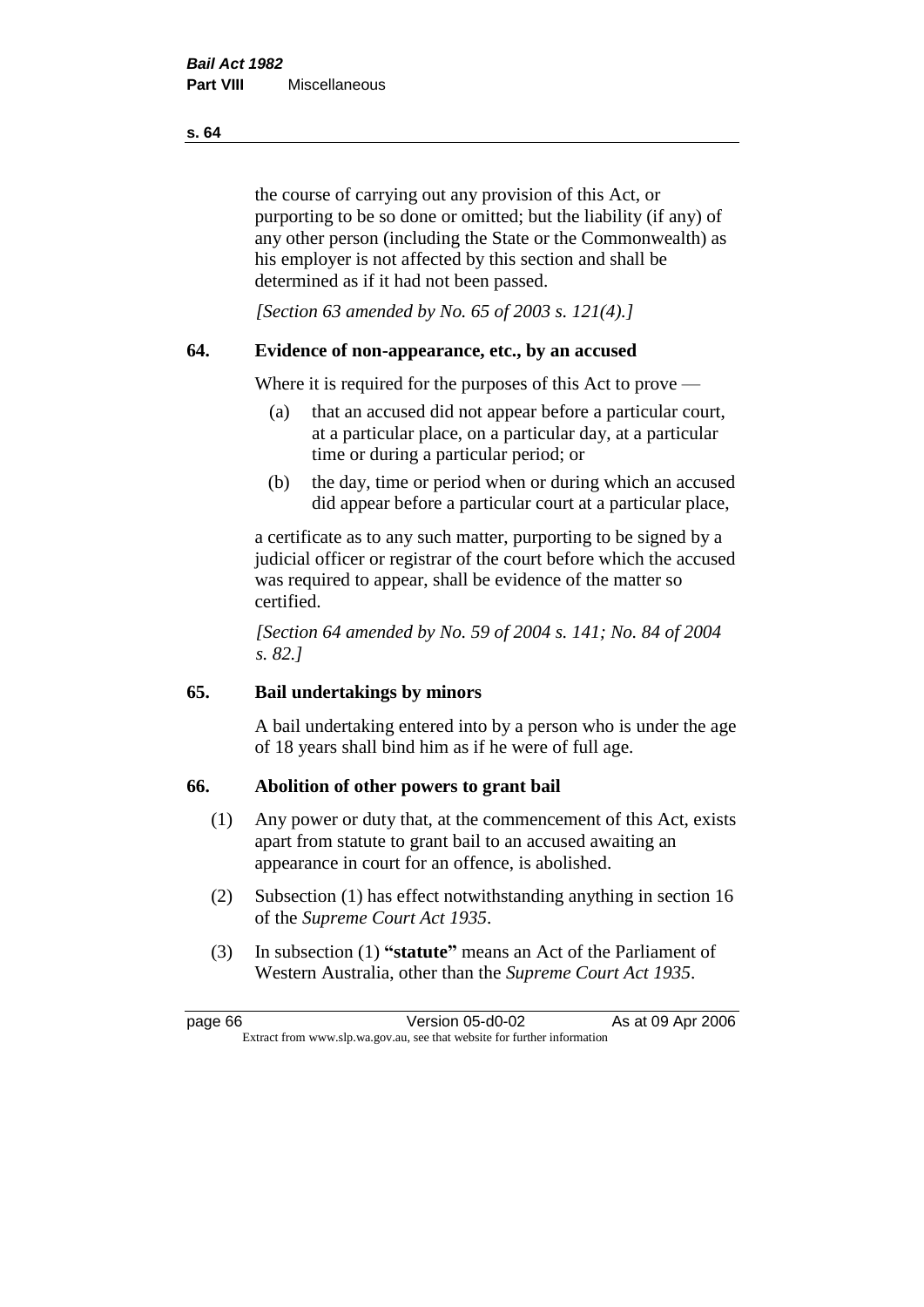*[Section 66 amended by No. 84 of 2004 s. 82.]*

# **66A. Delegation by registrar**

- (1) The registrar of a court may, either generally or as otherwise provided by the instrument of delegation, by instrument signed by him, delegate to an officer of that court any function conferred on him by or under this Act other than —
	- (a) this power of delegation; or
	- (b) any function that a judicial officer has required him to perform personally.
- (2) The superintendent of a detention centre may, either generally or as otherwise provided by the instrument of delegation, by instrument signed by him, delegate to an officer of the department of which the CEO (Justice) is the chief executive officer any function conferred on him by or under this Act, other than this power of delegation.

*[Section 66A inserted by No. 15 of 1988 s. 18; amended by No. 49 of 1988 s. 89; No. 31 of 1993 s. 8; No. 59 of 2004 s. 141.]* 

# **67. Regulations**

- (1) The Governor may make regulations, not inconsistent with this Act, prescribing such things as are required or permitted by this Act to be prescribed or as it is necessary or expedient to prescribe for the purposes thereof.
- (2) Without limiting the generality of subsection (1) regulations  $\text{max}$  —
	- (a) make provision for or with respect to the making of applications —
		- (i) for or in relation to bail;
		- (ii) for the approval of sureties;
		- (iii) for the approval of security to be given by accused persons and sureties;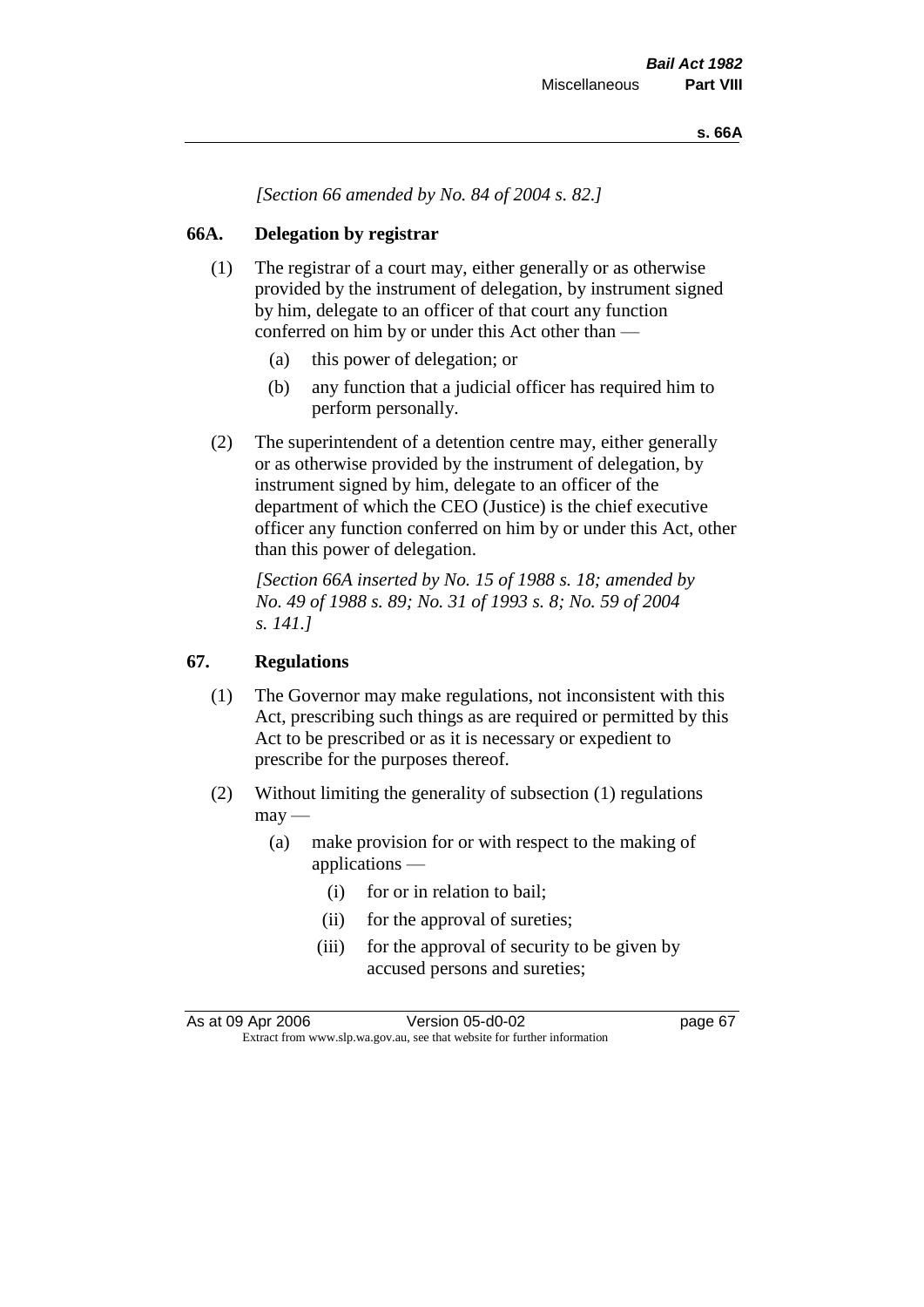| ×<br>v | ۰. |
|--------|----|
|        |    |

(iv) for the cancellation of a surety undertaking,

and for the manner in which such applications are to be made and the procedure to be followed on such applications;

- (b) for the purposes of clause 5 of Part A of Schedule 1, prescribe the officer or officers who may grant bail for any prescribed appearance or class of appearance in court by a defendant who is in custody;
- (c) make provision for, or with respect to the management, control, supervision and good order of premises established for the accommodation of persons to whom bail has been granted.
- (3) Regulations made under this section may provide that a contravention or failure to comply with a regulation constitutes an offence and may provide for penalties not exceeding a fine of \$500 for offences against the regulations.

*[Section 67 amended by No. 45 of 1993 s. 12; No. 84 of 2004 s. 83(3).]* 

*[68. Omitted under the Reprints Act 1984 s. 7(4)(g).]*

page 68 Version 05-d0-02 As at 09 Apr 2006 Extract from www.slp.wa.gov.au, see that website for further information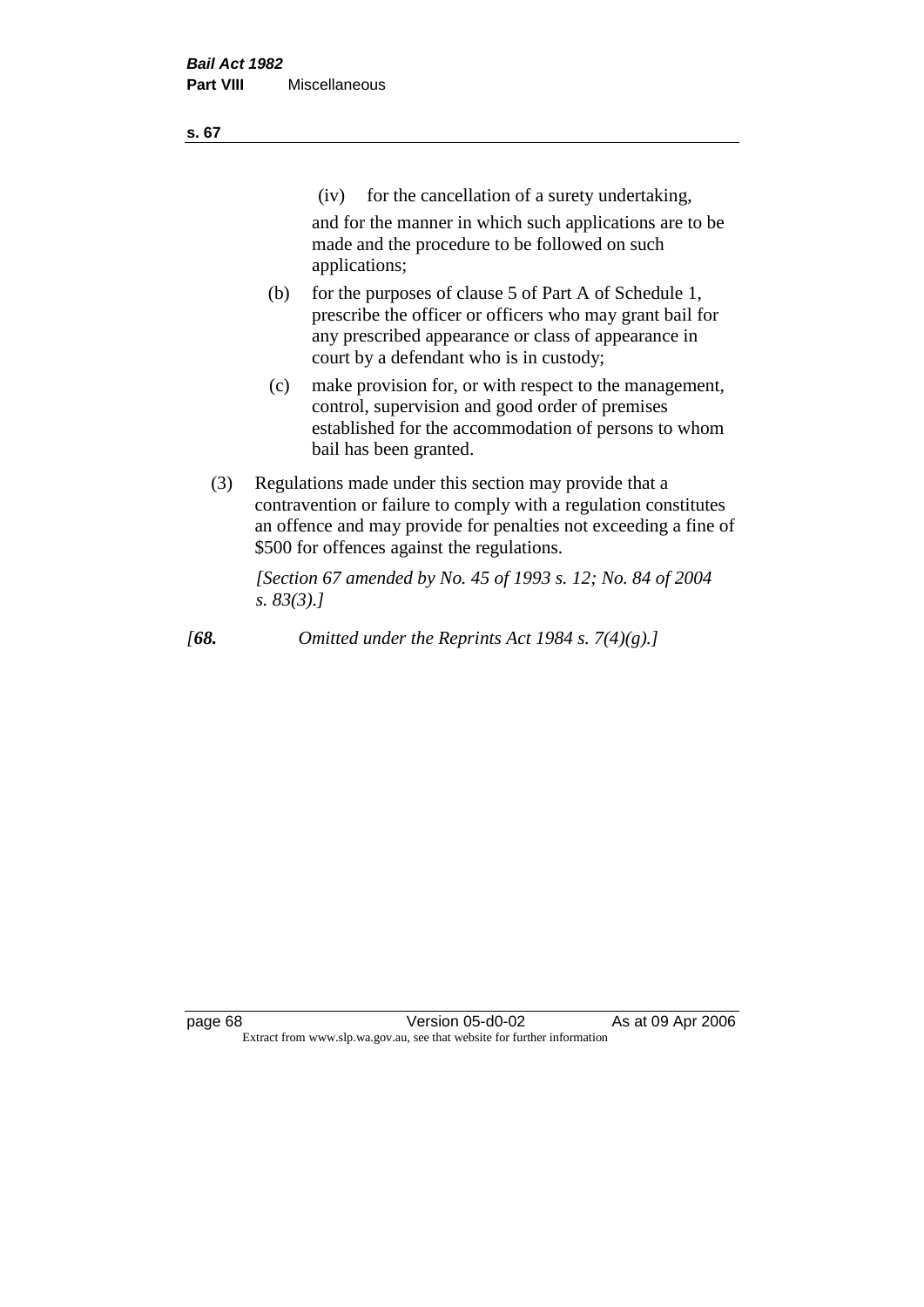*[Heading amended by No. 45 of 1993 s. 10(1).]*

[Sections 13 and 17]

# **Part A — Jurisdiction to grant bail**

| <b>First Column</b>           | <b>Second Column</b> |
|-------------------------------|----------------------|
| Appearances in court referred | By whom bail may be  |
| to in section 13              | granted              |

## **1. Initial appearance**

| (1) | The initial appearance in a<br>court of summary<br>jurisdiction or the Children's<br>Court by an accused in, or in<br>connection with,<br>proceedings for an offence. | In any case $-$<br>a justice; or<br>(a)<br>an authorised police<br>(b)<br>officer; and<br>in addition, in the case of a child,<br>an authorised community |
|-----|-----------------------------------------------------------------------------------------------------------------------------------------------------------------------|-----------------------------------------------------------------------------------------------------------------------------------------------------------|
| (2) | The initial appearance in the<br>District Court or the<br>Supreme Court, not being<br>the initial appearance to<br>which clause 3 applies.                            | services officer.<br>A judge of the District Court or a<br>judge of the Supreme Court, as<br>the case requires.                                           |

*[Clause 1 amended by No. 15 of 1988 s. 19; No. 49 of 1988 s. 90(a)(i); No. 59 of 2004 s. 141; No. 84 of 2004 s. 10(1) and 82.]*

**2. Appearance after adjournment** Appearance in any court or before a judicial officer by an accused after any adjournment of proceedings for an offence, not being a committal under clause 3. The judicial officer who orders the adjournment. *[Clause 2 amended by No. 84 of 2004 s. 82.]*

As at 09 Apr 2006 Version 05-d0-02 page 69 Extract from www.slp.wa.gov.au, see that website for further information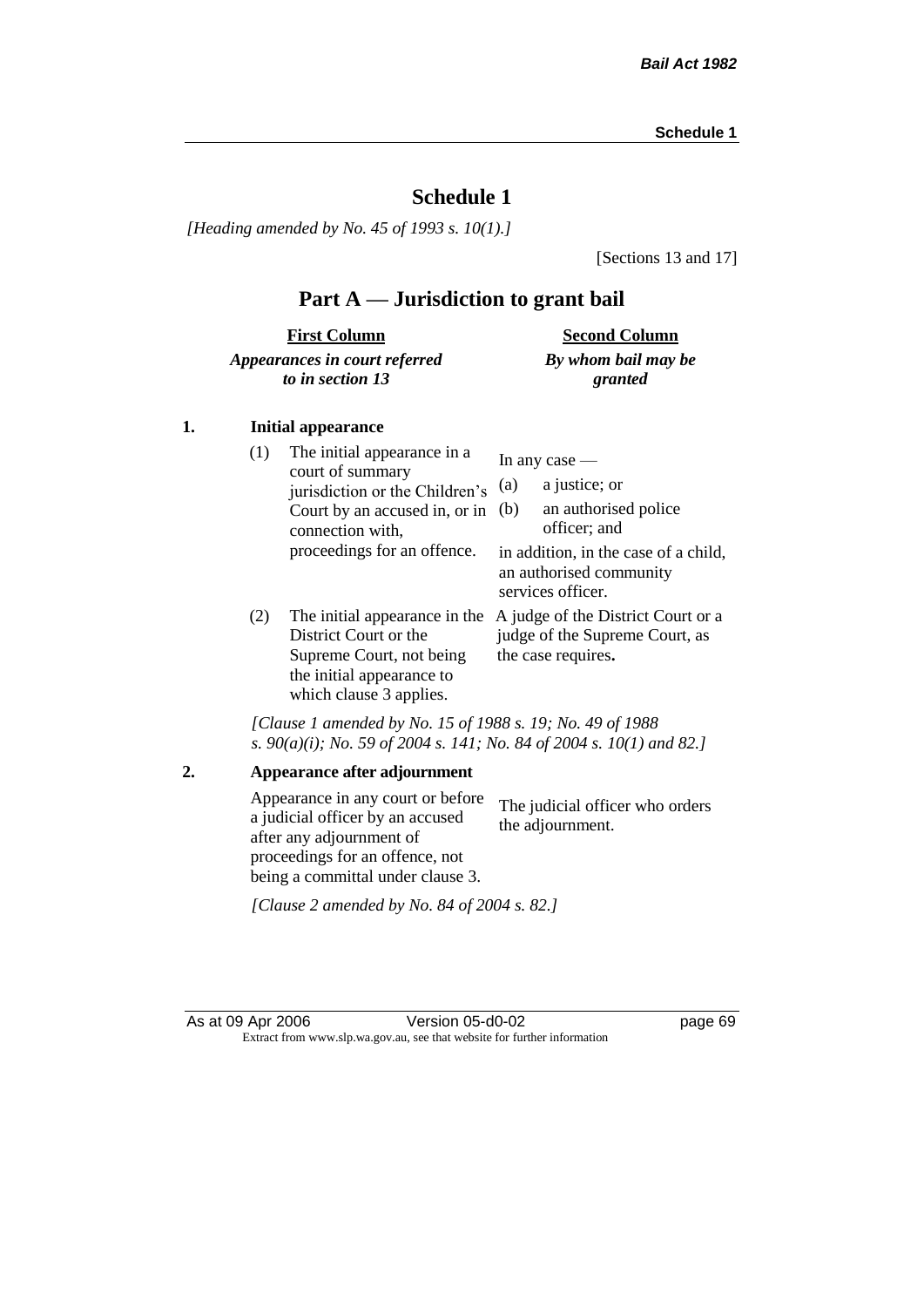| <b>First Column</b>           | <b>Second Column</b> |
|-------------------------------|----------------------|
| Appearances in court referred | By whom bail may be  |
| to in section 13              | granted              |
|                               |                      |

## **3. Appearance on committal to Supreme Court or District Court**

The initial appearance by an accused in the Supreme Court or District Court after he has been committed thereto under any Act to be tried or sentenced or otherwise dealt with. The judicial officer who orders the committal.

*[Clause 3 amended by No. 84 of 2004 s. 82.]*

# **4. Appearance in connection with appeal etc.**

| (1) | Appearance in connection<br>with an application or appeal<br>made under the Criminal<br><i>Appeals Act 2004</i> or with                                        | If the appeal is being determined<br>by a single judge of the Supreme<br>Court, a single judge of the<br>Supreme Court; |
|-----|----------------------------------------------------------------------------------------------------------------------------------------------------------------|-------------------------------------------------------------------------------------------------------------------------|
|     | any order made in<br>determining the application<br>or appeal.                                                                                                 | If the appeal is being determined<br>by the Court of Appeal, the Court<br>of Appeal or a single judge of<br>appeal.     |
| (2) | Appearance in connection<br>with a rehearing of<br>proceedings ordered under<br>section 28 of the <i>Children's</i><br>Court of Western Australia<br>Act 1988. | The Children's Court.                                                                                                   |
| (3) | Appearance in connection<br>with the reconsideration of<br>an order under section 40 of<br>the Children's Court of<br>Western Australia Act 1988.              | The Children's Court constituted<br>by the President.                                                                   |
|     | [Clause 4 inserted by No. 84 of 2004 s. 10(2).]                                                                                                                |                                                                                                                         |

page 70 Version 05-d0-02 As at 09 Apr 2006 Extract from www.slp.wa.gov.au, see that website for further information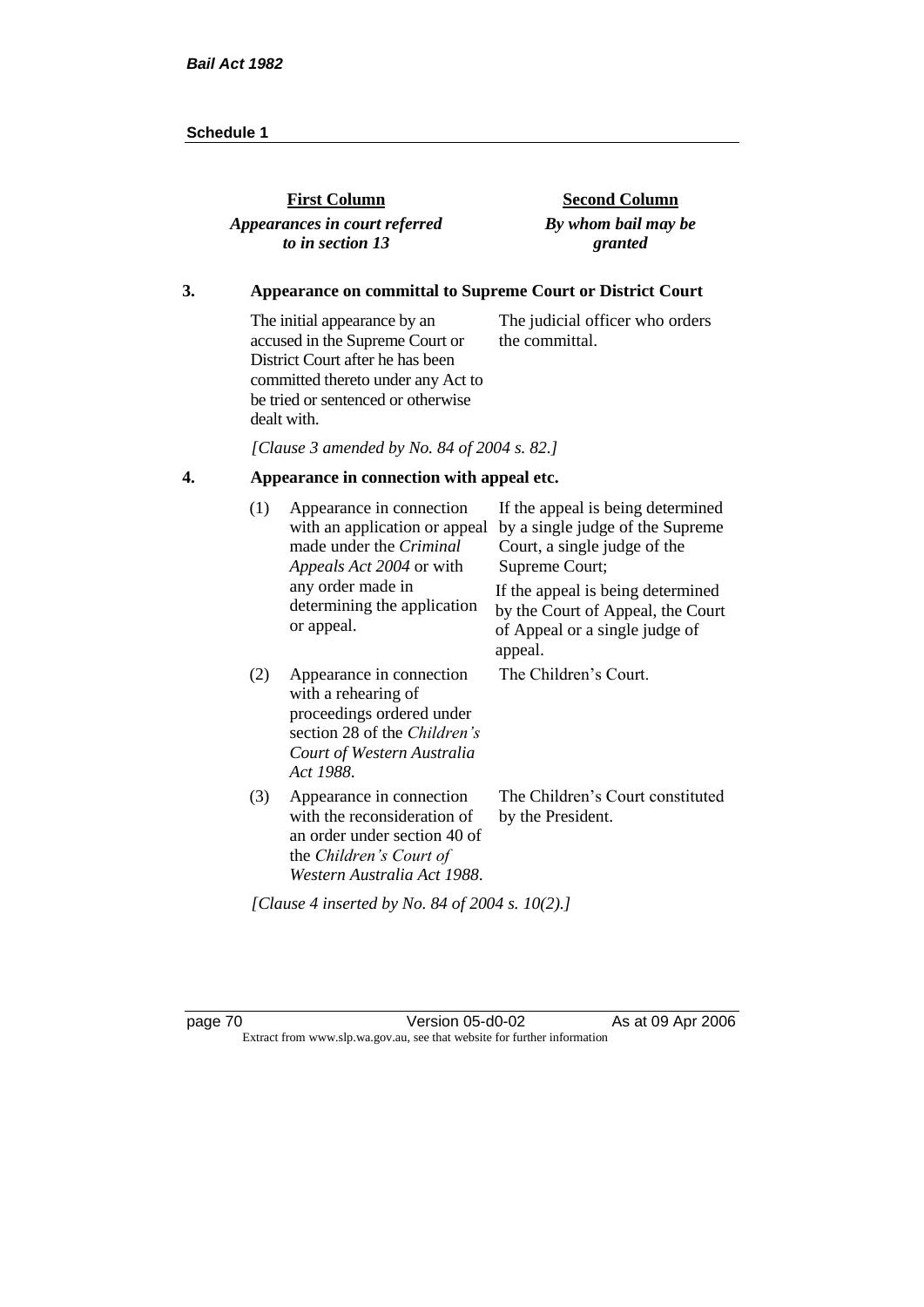| <b>First Column</b>           | <b>Second Column</b> |
|-------------------------------|----------------------|
| Appearances in court referred | By whom bail may be  |
| to in section 13              | granted              |

#### **5. Appearance prescribed by regulation**

Appearance in a court for any other purpose or following any prescribed by such regulations. other occurrence prescribed by regulations under this Act. The judicial or other officer

#### **6. Appearances not otherwise provided for**

Any appearance in a court not otherwise provided for in this Part or by regulations under this Act. The judicial officer who, or court which, orders the appearance.

#### **7. Interpretation in this Part**

In this Part, unless the contrary intention appears —

**"proceedings for an offence"** in clause 2 (but not in clause 1) includes any of the following proceedings relating to that offence —

- (a) appeal proceedings;
- (b) proceedings on a writ of *habeas corpus*; and
- (c) proceedings on the re-appearance of an offender under section 50 of the *Sentencing Act 1995*.

*[Clause 7 inserted by No. 84 of 2004 s. 10(3).]*

# **Part B — Cessation of power to grant bail**

#### **1. Upon decision by Judge, power of other officers ceases**

After a Judge of the Supreme Court has granted or refused bail for an appearance by an accused the power to grant bail for that appearance ceases to be vested in any judicial officer whose jurisdiction is inferior to that of such Judge or in any authorised officer.

*[Clause 1 amended by No. 84 of 2004 s. 82.]*

As at 09 Apr 2006 Version 05-d0-02 page 71 Extract from www.slp.wa.gov.au, see that website for further information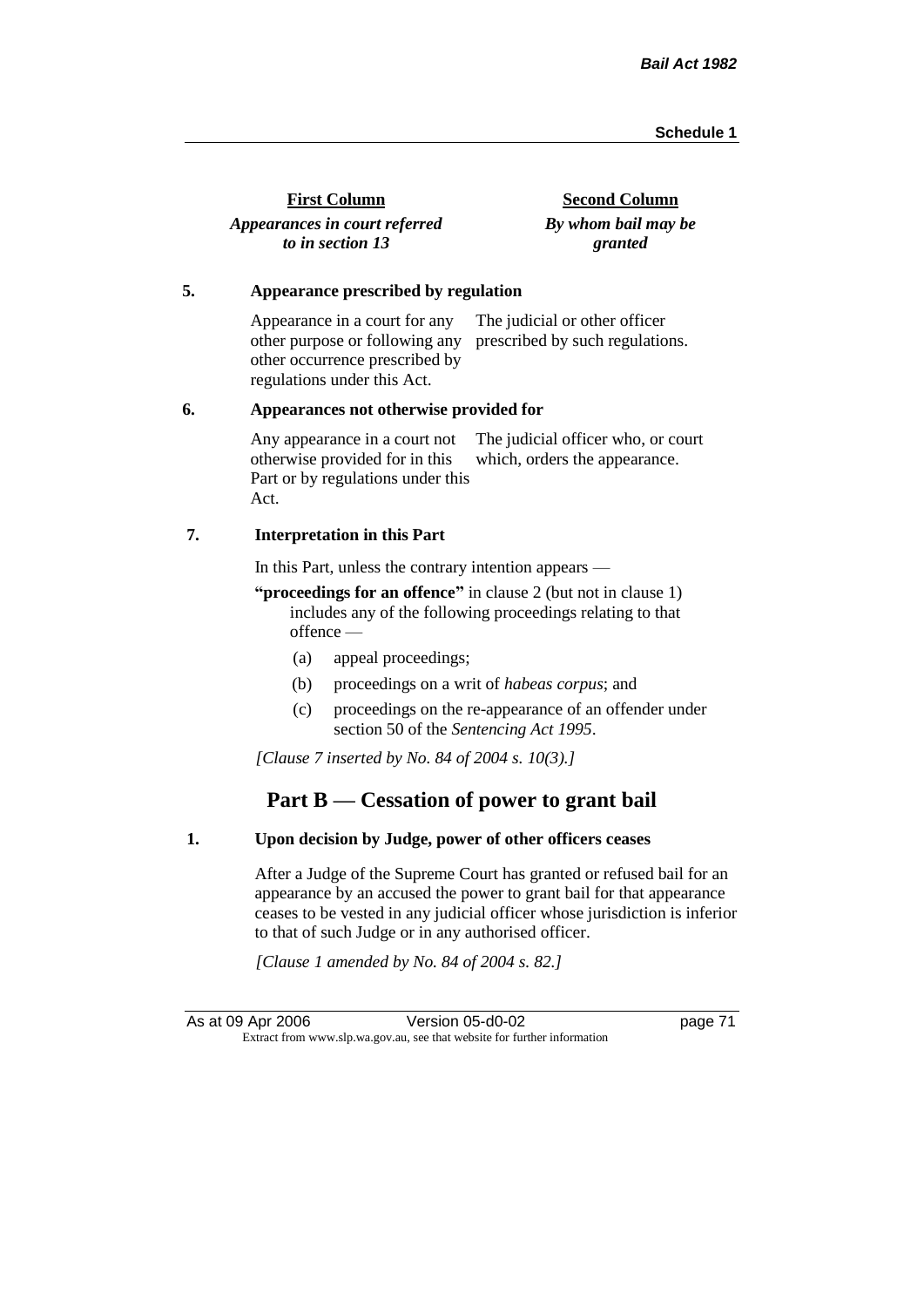## **2. Upon decision by judicial officer, his power and that of his peers ceases**

Except where clause 4 applies, the power to grant bail for an appearance by an accused ceases to be vested in any judicial officer (including a Judge of the Supreme Court) after he, or another judicial officer whose jurisdiction is co-extensive with his, has granted or refused bail for that appearance.

*[Clause 2 amended by No. 84 of 2004 s. 82.]*

## **3. Upon refusal by justice power of authorised officer or justice ceases**

After a justice has refused bail for an initial appearance by an accused, the power to grant bail for that appearance ceases to be vested in an authorised officer or another justice, but an authorised officer or a justice may grant bail for an initial appearance notwithstanding that one or more other authorised officers have previously refused bail for that appearance.

*[Clause 3 amended by No. 34 of 1988 s. 90(b); No. 59 of 2004 s. 141; No. 84 of 2004 s. 82.]*

#### **4. Judicial officer's powers where accused proves new facts or changed circumstances**

Notwithstanding clause 2, where an accused has been refused bail for an appearance or has been granted bail therefor on terms or conditions with which he is unable or unwilling to comply, the judicial officer who granted or refused bail or another judicial officer whose jurisdiction is co-extensive with his has power to grant bail for that appearance or to vary the terms or conditions of bail previously granted therefor if the accused makes application and satisfies him  $that -$ 

- (a) new facts have been discovered, new circumstances have arisen or the circumstances have changed since bail was previously granted or refused for that appearance;
- (b) he failed to adequately present his case for bail on the previous occasion when it was considered; or
- (c) where bail was granted subject to a home detention condition, he has, since the previous occasion when his case for bail was

| page 72 | Version 05-d0-02                                                         | As at 09 Apr 2006 |
|---------|--------------------------------------------------------------------------|-------------------|
|         | Extract from www.slp.wa.gov.au, see that website for further information |                   |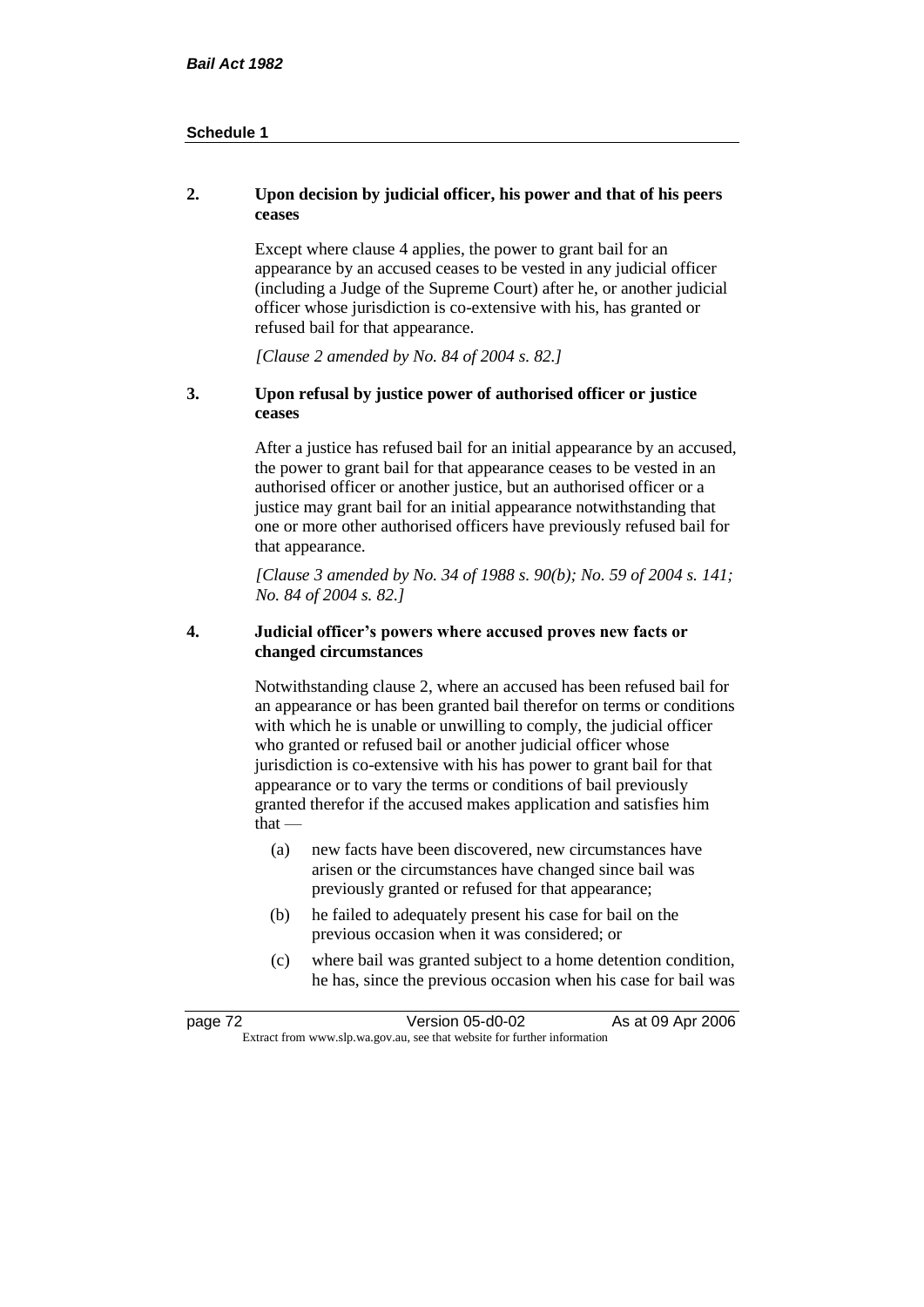considered, complied with the home detention condition for a period of one month or more.

*[Clause 4 amended by No. 61 of 1990 s. 14; No. 84 of 2004 s. 82.]*

# **Part C — Manner in which jurisdiction to be exercised**

Principles governing grant or refusal of bail

## **1. Bail before conviction to be at discretion of bail authority, except for a child**

Subject to clause 3A, the grant or refusal of bail to an accused, other than a child, who is in custody awaiting an appearance in court before conviction for an offence shall be at the discretion of the judicial officer or authorised officer in whom jurisdiction is vested, and that discretion shall be exercised having regard to the following questions as well as to any others which he considers relevant —

- (a) whether, if the accused is not kept in custody, he may
	- (i) fail to appear in court in accordance with his bail undertaking;
	- (ii) commit an offence;
	- (iii) endanger the safety, welfare, or property of any person; or
	- (iv) interfere with witnesses or otherwise obstruct the course of justice, whether in relation to himself or any other person;
- (b) whether the accused needs to be held in custody for his own protection;
- (c) whether the prosecutor has put forward grounds for opposing the grant of bail;
- (d) whether, as regards the period when the accused is on trial, there are grounds for believing that, if he is not kept in custody, the proper conduct of the trial may be prejudiced;
- (e) whether there is any condition which could reasonably be imposed under Part D which would —
	- (i) sufficiently remove the possibility referred to in paragraphs (a) and (d);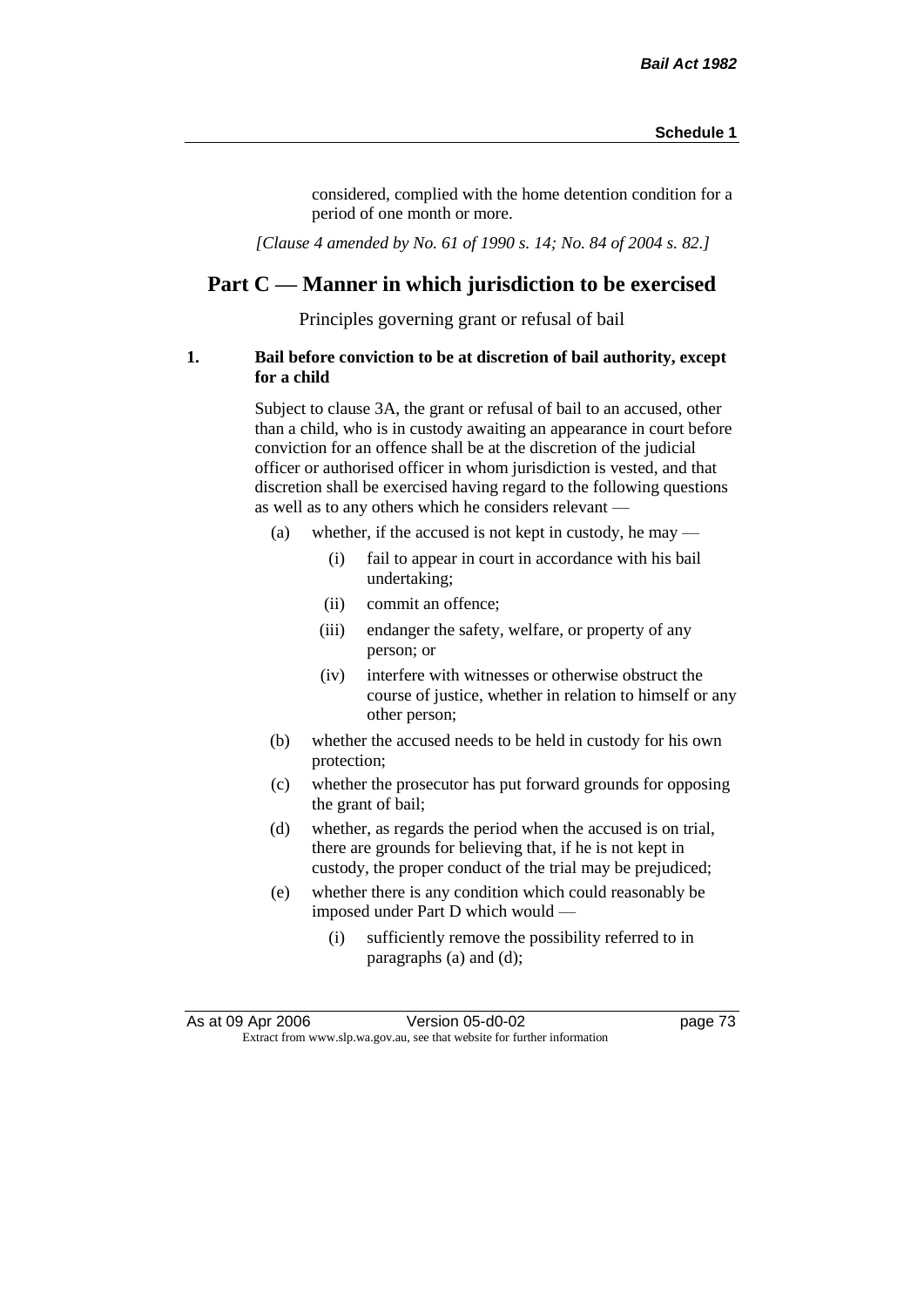- (ii) obviate the need referred to in paragraph (b); or
- (iii) remove the grounds for opposition referred to in paragraph (c);
- (f) where the accused is charged with an offence that is alleged to have been committed in respect of a child, whether a condition should be imposed under Part D requiring the accused to reside at a place other than the place where the child resides;
- (g) whether the alleged circumstances of the offence or offences amount to wrongdoing of such a serious nature as to make a grant of bail inappropriate.

*[Clause 1 amended by No. 14 of 1992 s. 11; No. 45 of 1993 s. 10(2)(a); No. 54 of 1998 s. 8(a) and (b); No. 84 of 2004 s. 82.]*

## **2. Child to have qualified right to bail**

- (1) In this clause
	- **"responsible person"** means a parent, relative, employer or other person who, in the opinion of the judicial officer or authorised officer, is in a position to both influence the conduct of the child and provide the child with support and direction.
- (2) Subject to subclause (3), a child accused who is in custody awaiting an appearance in court before conviction for an offence has a right to be granted bail unless —
	- (a) in the opinion of the judicial officer or authorised officer in whom jurisdiction is vested —
		- (i) one or more of the questions set out in clause 1(a), (b), (d) and (g) must be answered in the affirmative; and
		- (ii) there is no condition which he could reasonably impose under Part D which would satisfy the relevant provision of clause 1(e);
		- or
	- (b) there is no responsible person willing to enter into an undertaking of the kind described in subclause (3)(c),

and if the child is refused bail he shall be dealt with in accordance with section 19(2) of the *Young Offenders Act 1994*.

page 74 Version 05-d0-02 As at 09 Apr 2006 Extract from www.slp.wa.gov.au, see that website for further information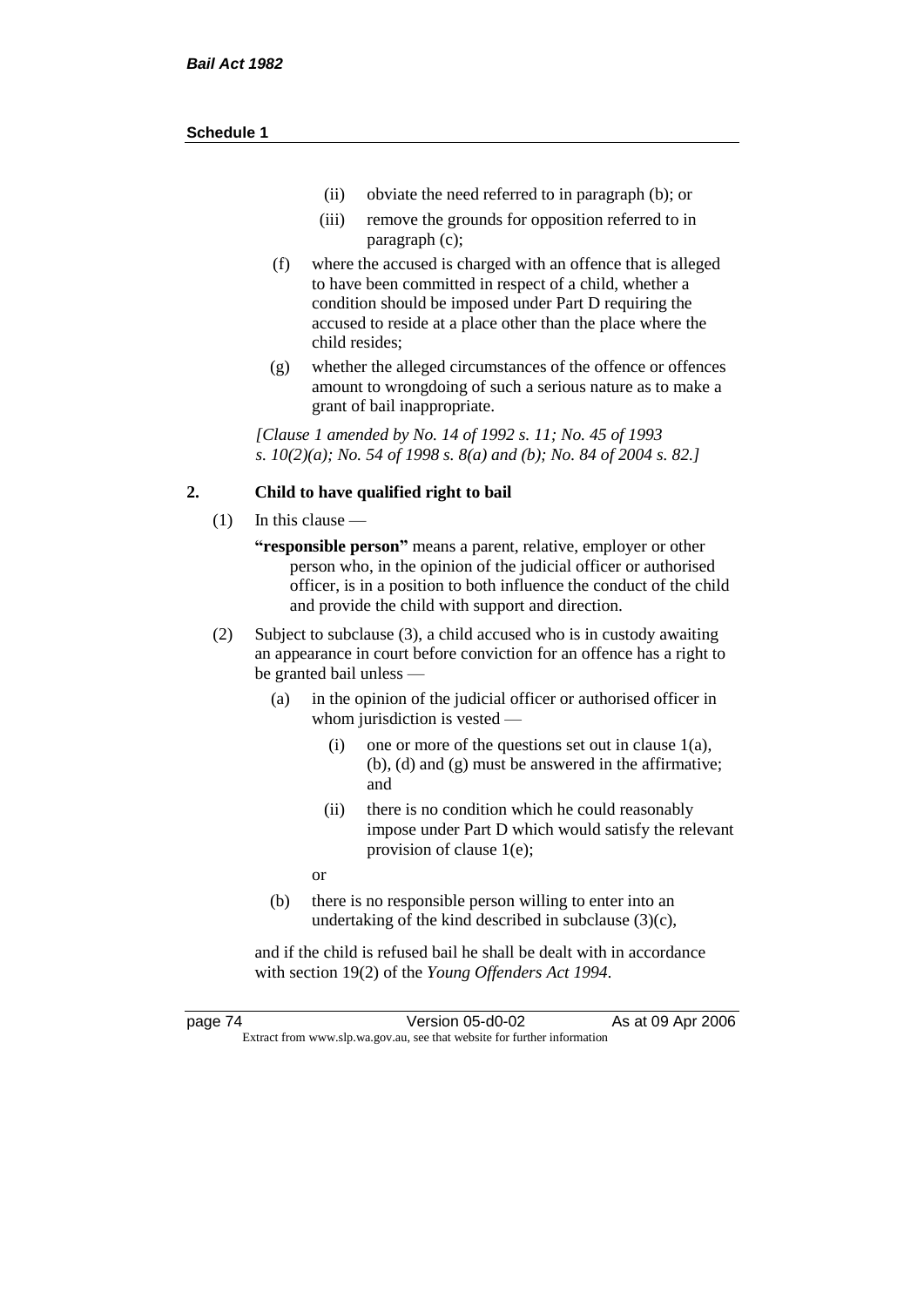".

- (3) The right of a child accused under subclause (2) is subject to  $-$ 
	- (a) clause 3A; and
	- *[(b) deleted]*
		- (c) there being imposed as a condition on the grant of bail a requirement that before the release of the child on bail a responsible person undertakes in writing in the prescribed form to ensure that the child complies with any requirement of his bail undertaking mentioned in section 28(2)(a), (b), (c) and (d).
- (4) Subclauses (2)(b) and (3)(c) do not apply to a child accused if it appears to the judicial officer or authorised officer that the accused —
	- (a) is over the age of 17 years; and
	- (b) has sufficient maturity to live independently without the guidance or control of a parent or guardian.
- (5) For the purposes of this clause, the provisions of sections 46, 47, 48, 54, 55(2), 60 and  $67(2)(a)(iv)$  apply with all necessary changes as  $if -$ 
	- (a) references in those provisions to a surety and a surety undertaking were references to a responsible person and to an undertaking referred to in subclause  $(3)(c)$  respectively; and
	- (b) section  $54(1)(b)(i)$  read as follows
		- "
- (i) a person who has entered into an undertaking referred to in clause 2(3)(c) of Part C of Schedule 1 should no longer be regarded as a responsible person for the purposes of that clause, or is dead;
- (6) Where a child accused is released on bail his right to be at liberty is subject to the exercise of the powers in section 17A.

*[Clause 2 inserted by No. 45 of 1993 s. 10(2)(b); amended by No. 57 of 1997 s. 21(3)(a); No. 54 of 1998 s. 8(c); No. 34 of 2004 s. 251; No. 84 of 2004 s. 82.]*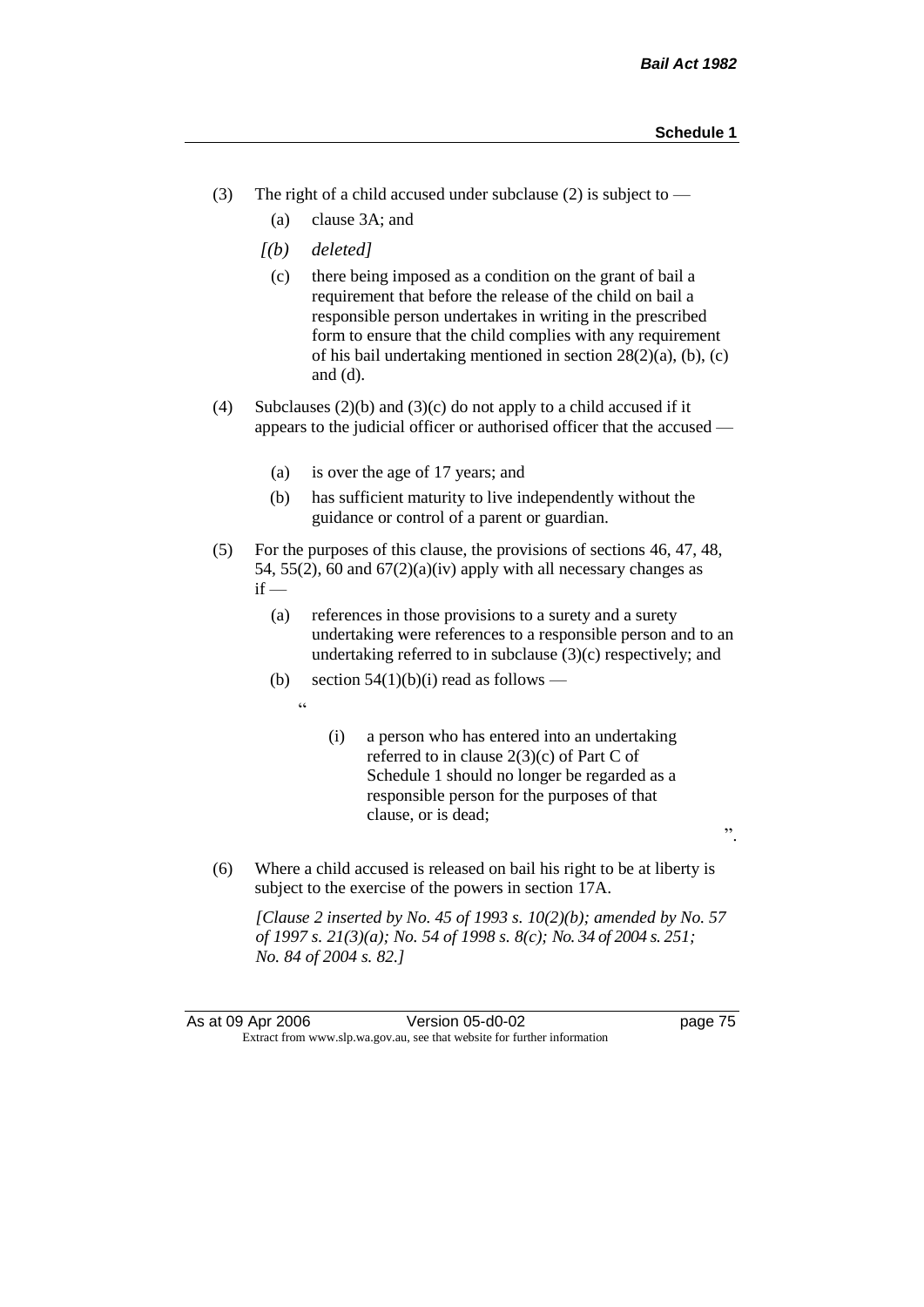## **3. Matters relevant to consideration of clause 1(a)**

In considering whether an accused may do any of the things mentioned in clause 1(a), the judicial officer or authorised officer shall have regard to the following matters, as well as to any others which he considers relevant —

- (a) the nature and seriousness of the offence or offences (including any other offence or offences for which he is awaiting trial) and the probable method of dealing with the accused for it or them, if he is convicted;
- (b) the character, previous convictions, antecedents, associations, home environment, background, place of residence, and financial position of the accused;
- (c) the history of any previous grants of bail to him; and
- (d) the strength of the evidence against him.

*[Clause 3 amended by No. 84 of 2004 s. 82.]*

## **3A. Bail where serious offence committed while accused on bail for another serious offence**

- (1) Notwithstanding clause 1 or 2 or any other provision of this Act, where —
	- (a) an accused is in custody awaiting an appearance in court before conviction for a serious offence; and
	- (b) the serious offence is alleged to have been committed while the accused was —
		- (i) on bail for; or
		- (ii) at liberty under an early release order made in respect of,

another serious offence,

the judicial officer or (if section 16A does not apply) the authorised officer in whom jurisdiction is vested shall refuse to grant bail for the serious offence referred to in paragraph (a) unless the judicial officer or authorised officer —

(c) is satisfied that there are exceptional reasons why the accused should not be kept in custody and, if clause 3B applies, is so satisfied only after complying with that clause; and

| page 76                                                                  | Version 05-d0-02 | As at 09 Apr 2006 |
|--------------------------------------------------------------------------|------------------|-------------------|
| Extract from www.slp.wa.gov.au, see that website for further information |                  |                   |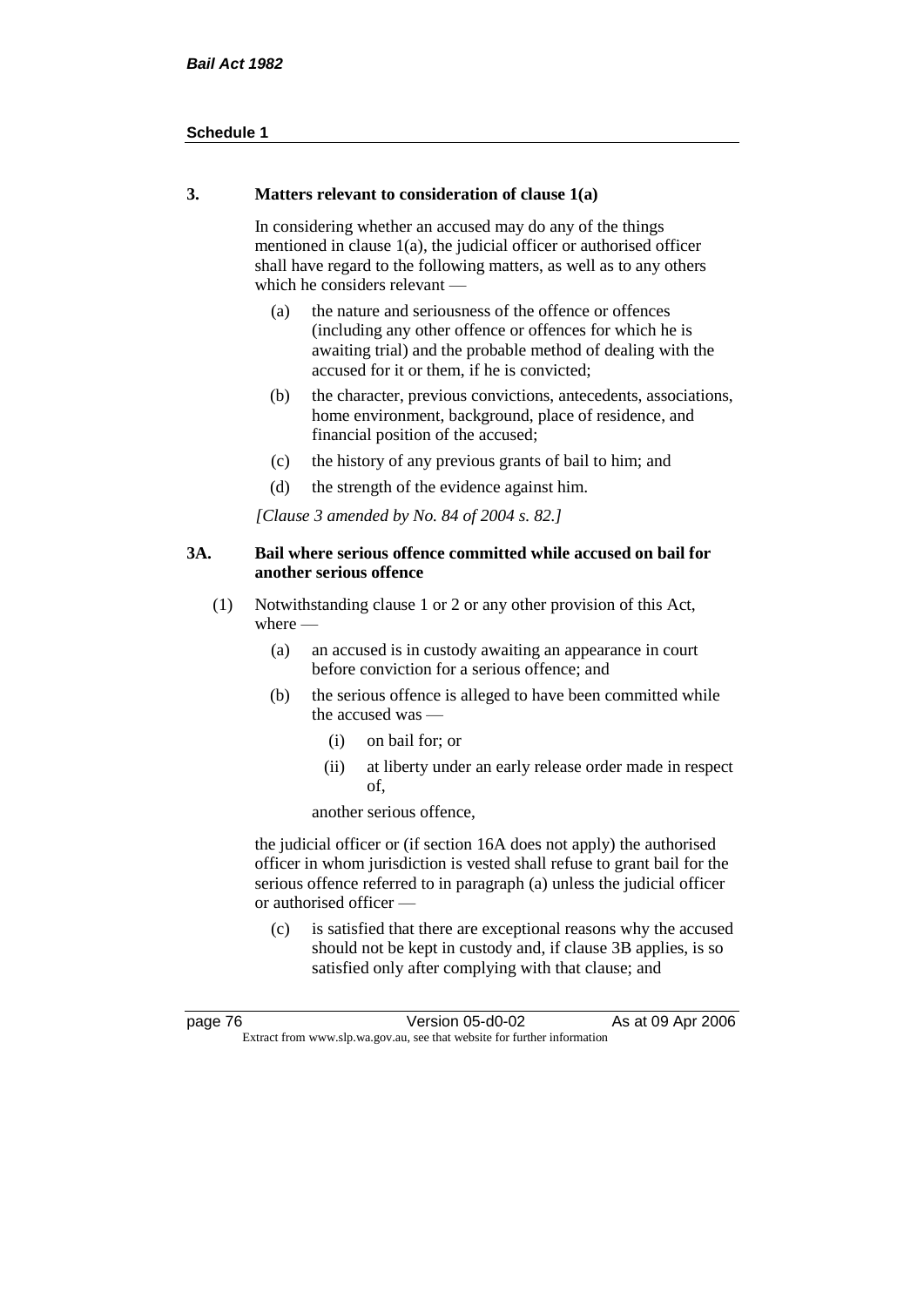- (d) is also satisfied that bail may properly be granted having regard to the provisions of clauses 1 and 3 or, in the case of a child accused, clauses 2 and 3.
- (2) Notwithstanding section 7(1), where an accused is refused bail under subclause (1) for an appearance for a serious offence his case for bail need not be considered again under that subsection for an appearance for that offence unless he satisfies the judicial officer who may order his detention that —
	- (a) new facts have been discovered, new circumstances have arisen or the circumstances have changed since bail was refused; or
	- (b) he failed to adequately present his case for bail on the occasion of that refusal.
- (3) Where a child accused is refused bail under subclause (1) he shall be dealt with in accordance with section 19(2) of the *Young Offenders Act 1994*.

*[Clause 3A inserted by No. 45 of 1993 s. 10(2)(c); amended by No. 57 of 1997 s. 21(3)(b); No. 54 of 1998 s. 7 and 13(1); No.84 of 2004 s. 82.]*

#### **3B. Determination of exceptional reasons under clause 3A(1)**

- (1) This clause applies where it appears to the judicial officer or (if section 16A does not apply) the authorised officer that all or any of the acts alleged to constitute a serious offence referred to in clause 3A(1)(b) would, if proved in the appropriate proceedings, amount to a breach by the accused of a protective condition or order.
- (2) The judicial officer or authorised officer shall, before making a decision that there are exceptional reasons for the purposes of clause  $3A(1)(c)$ , make enquiry, or cause enquiry to be made, whether there has already been -
	- (a) any breach by the accused of the protective condition or order that has been proved in proceedings;
	- (b) any alleged breach by the accused of the protective condition or order that has not been so proved, including an allegation that has not been the subject of a prosecution or any other communication to any relevant official; or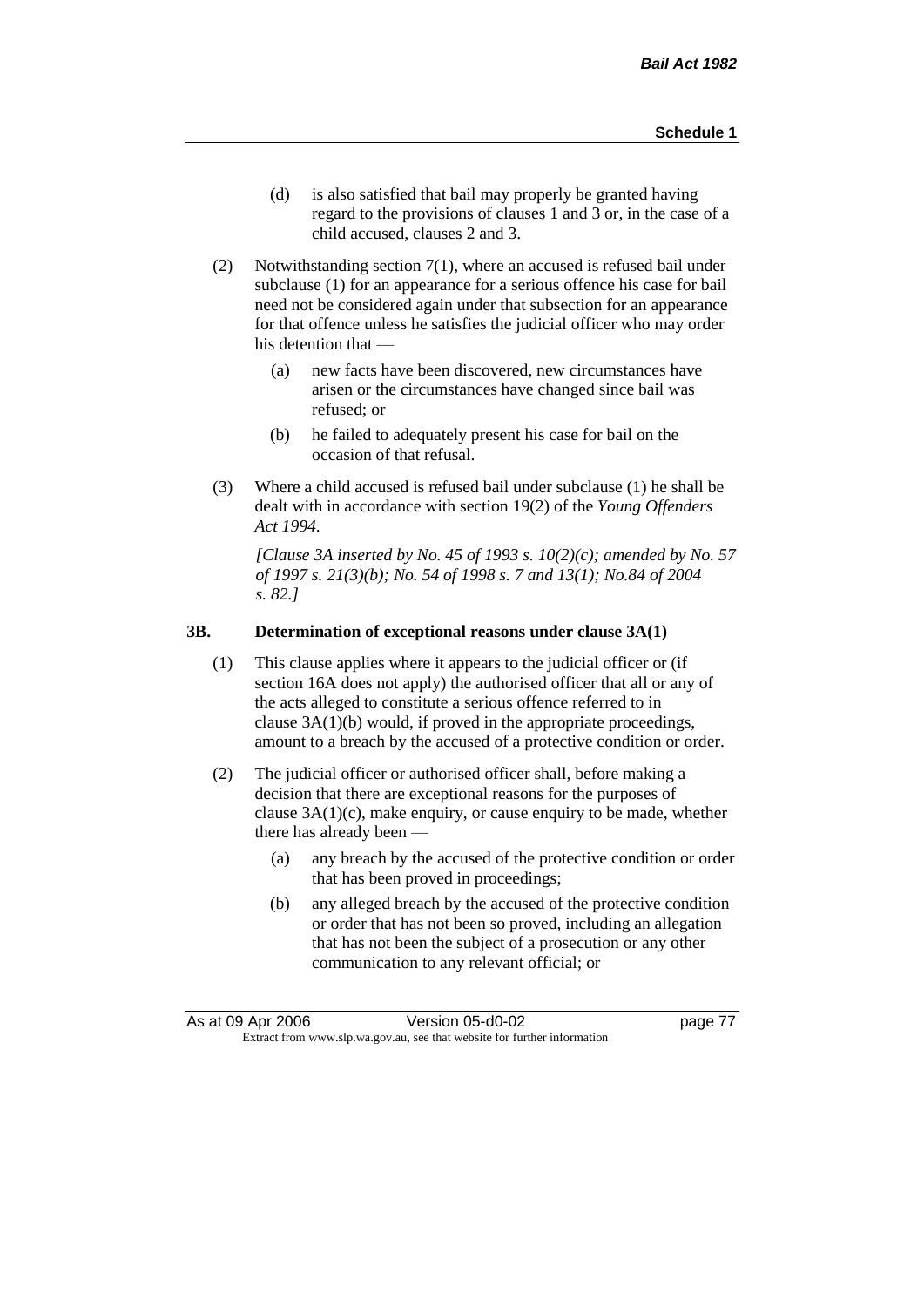- (c) any alleged breach by the accused of any other protective condition or order that has been the subject of a prosecution.
- (3) On becoming aware of any such alleged breach, the judicial officer or authorised officer shall give each person for whose protection a protective condition or order referred to in subclause (2) was imposed or made (a **"relevant person"**) a reasonable opportunity to give evidence by affidavit on matters relating to that protective condition or order.
- (4) The judicial officer or authorised officer shall in making any decision for the purposes of clause  $3A(1)(c)$  —
	- (a) give due weight to  $-$ 
		- (i) any evidence given under subclause (3);
		- (ii) any adverse effect that a grant of bail to the accused would have on a relevant person; and
		- (iii) any difficulty that a relevant person might have in proving any future breach of a protective condition or order;
	- (b) consider whether it would be appropriate to refuse bail and make a hospital order under section 5 of the *Criminal Law (Mentally Impaired Accused) Act 1996*;
	- (c) in the case of a condition imposed for a purpose mentioned in clause  $2(2)(c)$  or (d) of Part D, treat any alleged breach of the condition as a serious matter even if the conduct alleged to amount to the breach in itself appears to be trivial; and
	- (d) consider whether any alleged breach of a protective condition or order that has occurred shows that the purpose of the condition or order has not been achieved and that the accused should be kept in custody.
- (5) The provisions of this clause do not limit the matters that the judicial officer or authorised officer may take into account for the purposes of clause  $3A(1)(c)$ .
- $(6)$  In this clause —

**"protective condition or order"** means —

(a) a condition imposed for a purpose mentioned in clause  $2(2)(c)$  or (d) of Part D;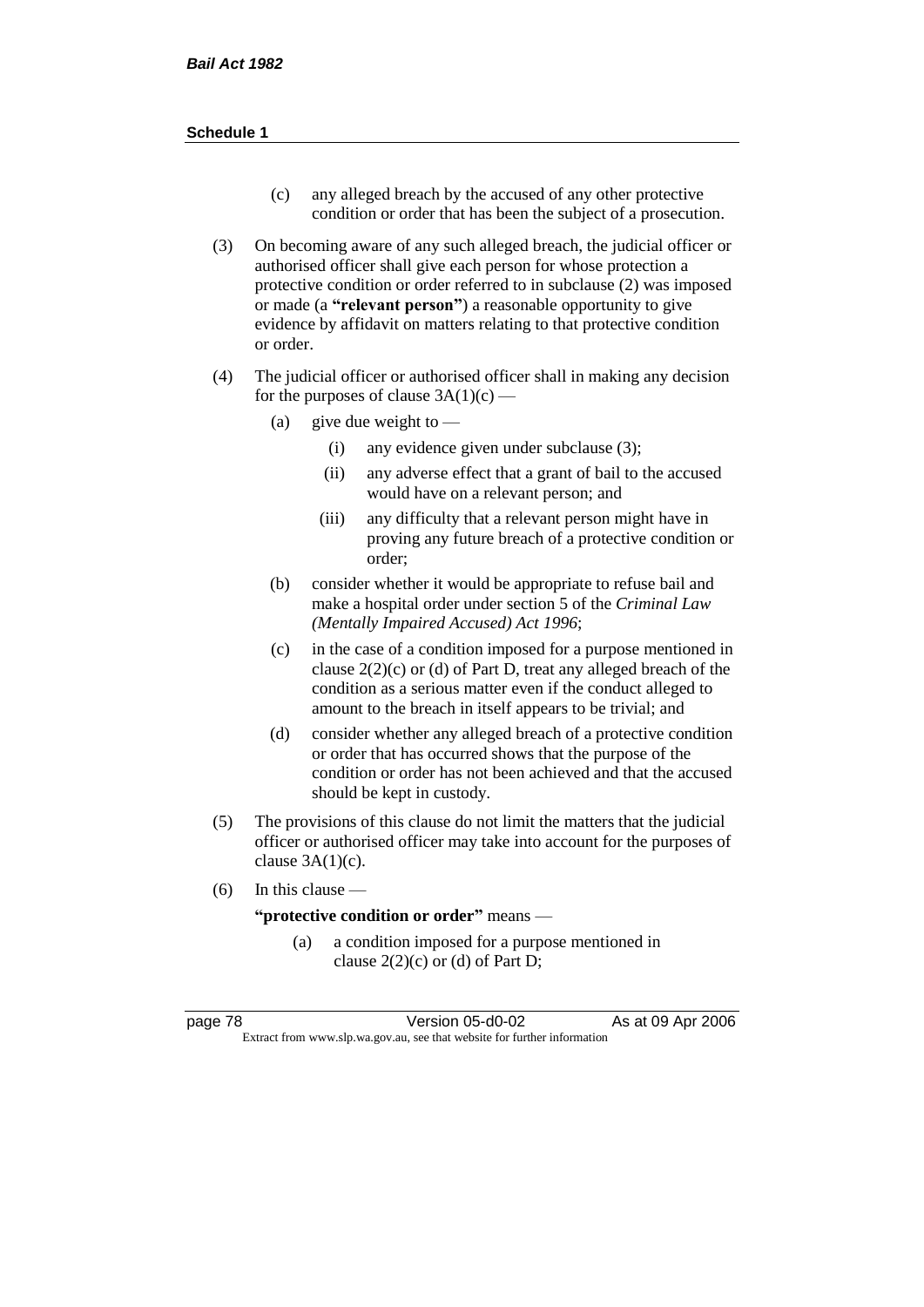- (b) a violence restraining order or a police order under the *Restraining Orders Act 1997*; or
- (c) a Part VII order under the *Justices Act 1902*
	- (i) that under section 86 of the *Restraining Orders Act 1997* is taken to be a misconduct restraining order under that Act; and
	- (ii) that shows on the face of the order that the causing or threatening of personal injury by the accused was a ground for the making of the order.

*[Clause 3B inserted by No. 54 of 1998 s. 13(2); amended by No. 38 of 2004 s. 60; No. 59 of 2004 s. 141; No. 84 of 2004 s. 11 and 82.]*

#### **4. When bail to be granted after conviction**

In deciding whether or not to grant bail to an accused who is in custody waiting to be sentenced or otherwise dealt with for an offence of which he has been convicted or awaiting the disposal of appeal proceedings, the judicial officer shall, subject to clauses 5 and 6, consider whether —

- (a) in the case of an accused waiting to be sentenced, there is a strong likelihood that he will impose a non-custodial sentence; or
- (b) in either case, there are exceptional reasons why the accused should not be kept in custody,

and shall only grant bail to him if he is satisfied that —

- (c) in the case of an accused waiting to be sentenced, at least one of those reasons exists and, in the case of an appellant, the reason mentioned in paragraph (b) exists; and
- (d) he may properly do so having regard to the provisions of clauses 1 and 3 or, in the case of a child, clauses 2 and 3.

*[Clause 4 amended by No. 84 of 2004 s. 82.]*

## **5. Exception for bail for an appeal under the** *Criminal Procedure (Summary) Act 1902*

Clause 4 does not apply to the bail of a person who is awaiting the disposal of appeal proceedings under Part 2 of the *Criminal Appeals Act 2004*; such a person shall be deemed for the purposes of this Part

As at 09 Apr 2006 Version 05-d0-02 Page 79 Extract from www.slp.wa.gov.au, see that website for further information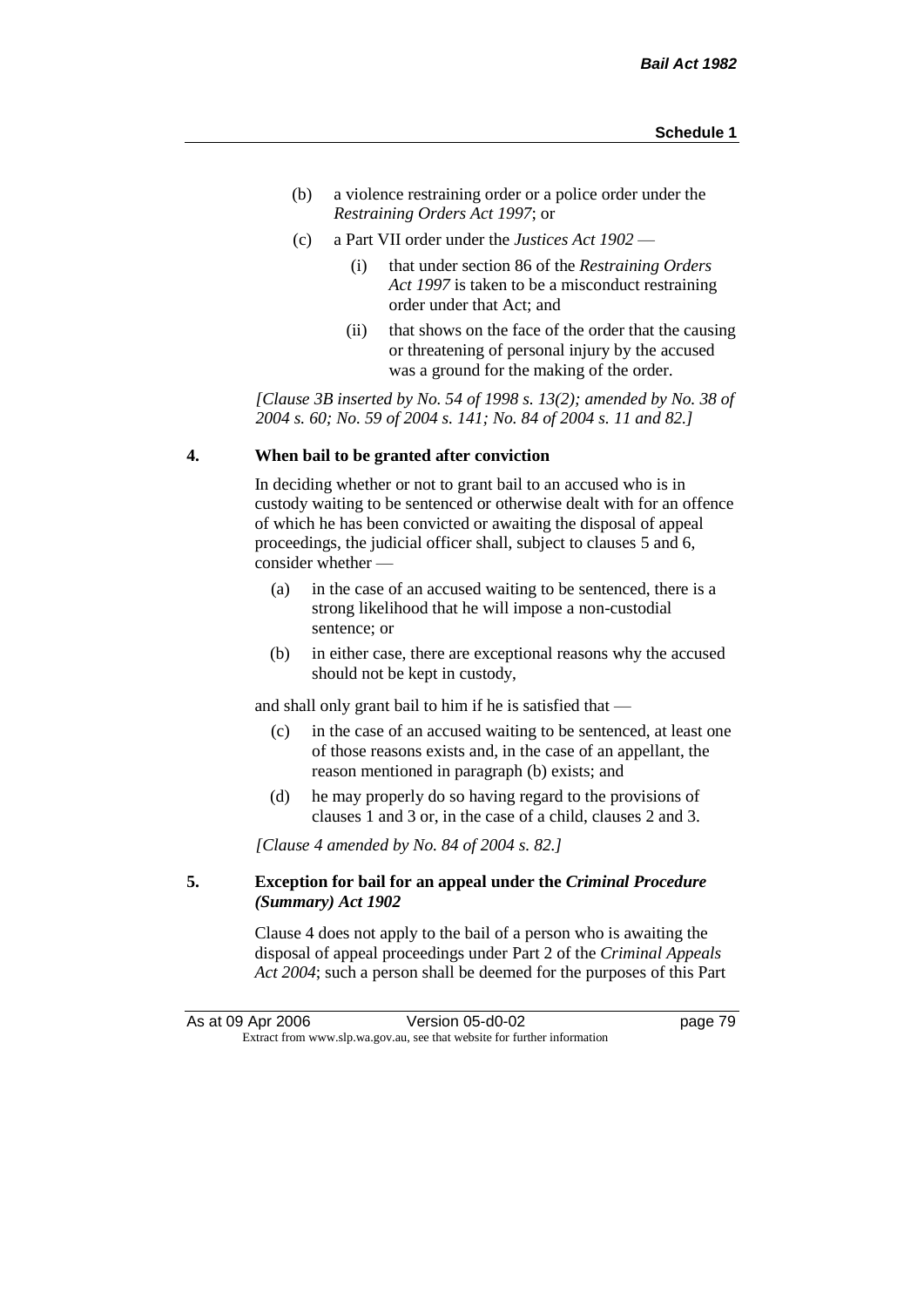to be awaiting an appearance in court before conviction for an offence.

*[Clause 5 inserted by No. 33 of 1989 s. 18; amended by No. 59 of 2004 s. 141; No. 84 of 2004 s. 11 and 82.]*

### **6. Bail of people on community orders, etc.**

For the purpose of determining whether clause 4 applies, a person in custody —

- (a) under section 50, 79, 128, 129 or 132 of the *Sentencing Act 1995* in connection with a possible breach of a conditional release order, a sentence of suspended imprisonment or a community order imposed under that Act; or
- (b) under section 43 of the *Young Offenders Act 1994* in respect of an alleged breach of a youth community based order, an intensive youth supervision order or a conditional release order made under that Act,

is to be taken as not having been convicted of the offence for which the sentence was imposed.

*[Clause 6 inserted by No. 78 of 1995 s. 8.]*

Limitation on period of bail

## **7. Bail for initial appearance to be for not more than 7 days**

In fixing the terms of bail of an accused for his initial appearance in court for an offence, a justice or an authorised officer shall require him to make the appearance within the period of 7 days commencing on and including the day on which the accused was arrested for the offence.

*[Clause 7 amended by No. 84 of 2004 s. 82.]*

## **8. Bail on adjournment in petty sessions to be for not more than 30 days except by consent**

In fixing the terms of bail of an accused for an appearance in court after an adjournment of proceedings for an offence, a judicial officer sitting as a court of summary jurisdiction shall require him to make

page 80 Version 05-d0-02 As at 09 Apr 2006 Extract from www.slp.wa.gov.au, see that website for further information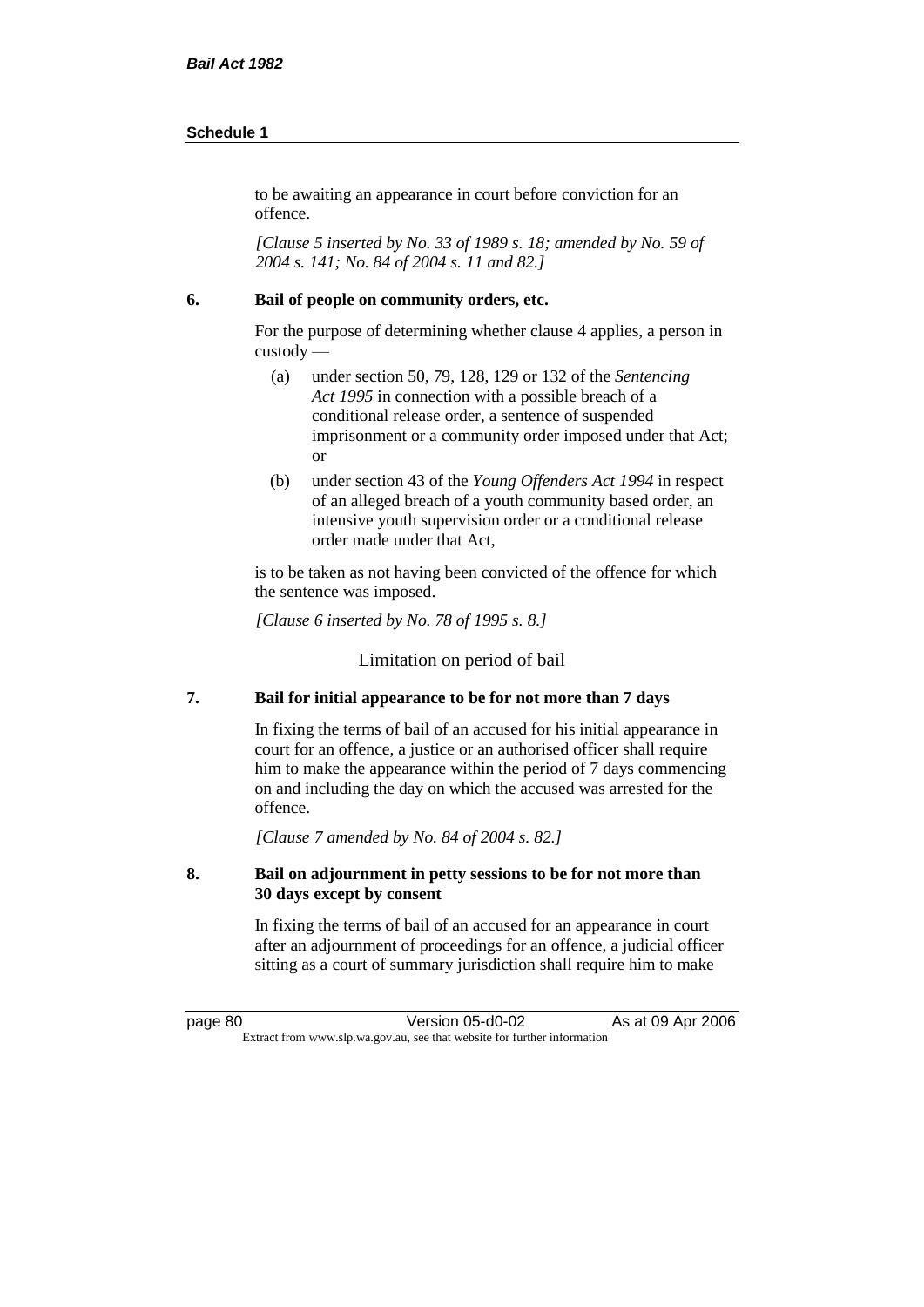the appearance within the period of 30 days commencing on and including the day on which the proceedings are adjourned, unless the accused consents to appear on a later day.

*[Clause 8 amended by No. 49 of 1988 s. 90(c); No. 59 of 2004 s. 141; No. 84 of 2004 s. 82.]*

#### **9. Provision as to calculation of time**

The periods specified in clauses 7 and 8 shall be calculated to include any Sunday or public holiday.

# **Part D — Conditions which may be imposed on a grant of bail**

## **1. Conditions as to forfeiture and giving security may be imposed on the accused and sureties**

- (1) A judicial officer or authorised officer, on a grant of bail, may impose conditions under this clause if he considers that it is desirable to do so to ensure the performance of the accused's bail undertaking.
- (2) If a judicial officer or authorised officer considers that it is desirable as mentioned in subclause (1), he may in addition to releasing the accused on his bail undertaking impose any one or more of the following conditions —
	- (a) that the accused in his bail undertaking agree to forfeit a specified amount of money if he fails to comply with any requirement of his bail undertaking mentioned in section  $28(2)(a)$  or  $(b)(ii)$ ;
	- (b) that a surety or a specified number of sureties enter into a surety undertaking or surety undertakings whereby he or they agree to forfeit a specified amount or specified amounts of money if the accused fails to comply with any requirement of his bail undertaking mentioned in section 28(2)(a) or (b)(ii);
	- (c) that any of them the accused and the surety or sureties give security of a specified value, including the deposit of a specified amount of cash, for the performance of their respective obligations;
	- (d) that any of them the accused and the surety or sureties deposit with a specified officer any specified passbook or document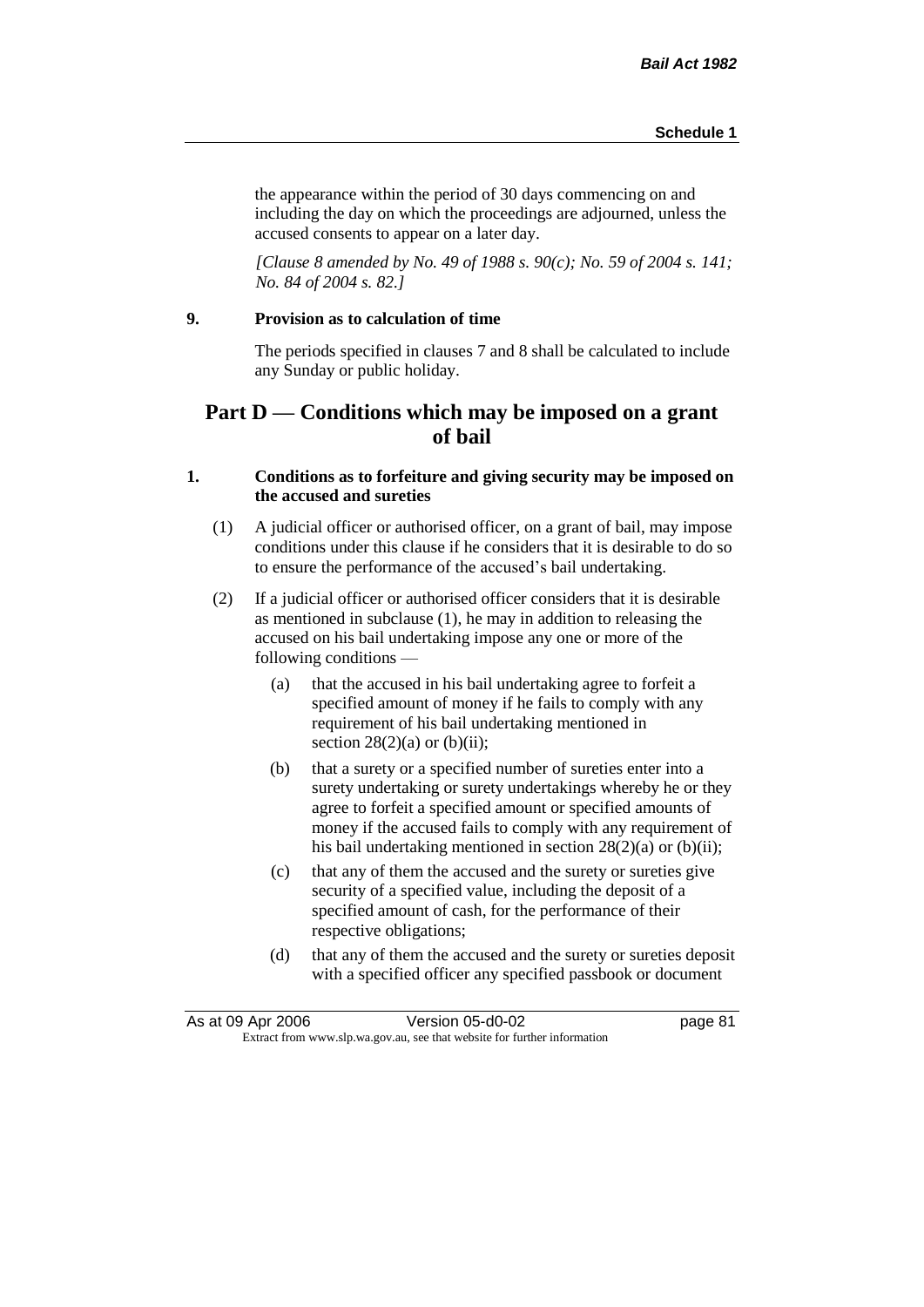relating to the title to, or ownership of, any account or other asset offered as security for the performance of their respective obligations; or

- (e) that any of them the accused and the surety or sureties, at his or their own expense or otherwise, enter into such mortgage, charge, assignment or other transaction, or take such other step, as may be required, including completion of the necessary documents, to render any security effective and enforceable by the State.
- (3) The nature and sufficiency of any security, and the documentation therefor, required under subclause (2) shall be determined by the judicial officer or authorised officer who imposed the condition or, if no determination is so made —
	- (a) by the person before whom the bail undertaking is entered into, where the security is to be given by the accused; and
	- (b) where the security is to be given by a surety, by any person authorised under section 36 to approve the surety or before whom the surety undertaking is entered into.
- (4) When a bail undertaking ceases to have effect as provided in section 34(a) to (d), or upon an accused being acquitted of a charge under section  $51(1)$  or (2) or discharged from further proceedings therefor, each of them the accused, or where section 34(b) applies his personal representative, and any surety is entitled to have returned to him any security given under subclause (2).
- (5) When a surety undertaking ceases to have effect as provided in section 47(a) to (f), a surety is entitled to have returned to him any security given under subclause  $(2)$ .

*[Clause 1 amended by No. 65 of 2003 s. 121(3); No. 84 of 2004 s. 82.]*

## **2. Other conditions which may be imposed**

- (1) A judicial officer or authorised officer, on a grant of bail, may impose conditions —
	- (a) to be complied with before the accused is released on bail or while the accused is on bail<sup>.</sup>
	- (b) as to the accused's conduct while on bail; or

page 82 Version 05-d0-02 As at 09 Apr 2006 Extract from www.slp.wa.gov.au, see that website for further information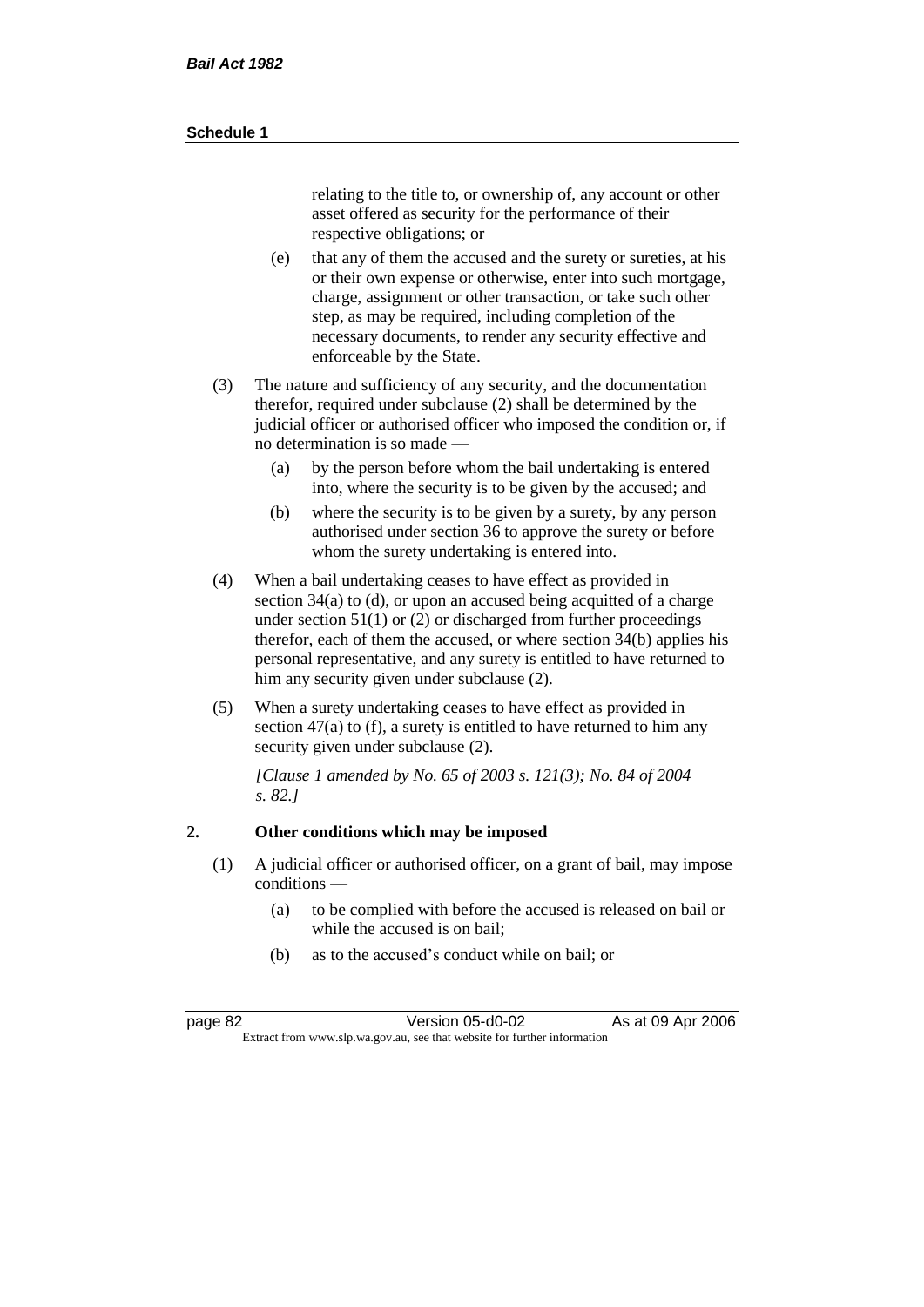(c) as to where the accused shall reside while on bail,

if he considers that it is desirable for any purpose mentioned in subclause (2), (2b), (3) or (4).

(1a) Without limiting subclause (1), a judicial officer or authorised officer shall, on a grant of bail to a child accused, consider whether it is desirable for any purpose mentioned in subclause (2) to impose a condition as to —

- (a) any period in each day during which the child is to remain at a particular place;
- (b) any person with whom the child is not to associate or communicate;
- (c) any place that the child is not to frequent;
- (d) the attendance by the child at a school or other educational institution; or
- (e) any other matter,

and the judicial officer or authorised officer may impose any such condition.

- (2) Any condition may be imposed under subclause (1) or (1a) to ensure that an accused —
	- (a) appears in court in accordance with his bail undertaking;
	- (b) does not while on bail commit an offence;
	- (c) does not endanger the safety, welfare or property of any person;
	- (d) does not interfere with witnesses or otherwise obstruct the course of justice, whether in relation to himself or any other person; or
	- (e) as regards the period when the accused is on trial, does not prejudice the proper conduct of the trial.
- (2a) Before imposing a condition on a grant of bail for a purpose mentioned in subclause (2)(c) or (d) a judicial officer or authorised officer is to consider whether that purpose would be better served, or could be better assisted, by a restraining order made under the *Restraining Orders Act 1997* and whether, in the case of a judicial officer, to exercise the power in section 63 of that Act or, in the case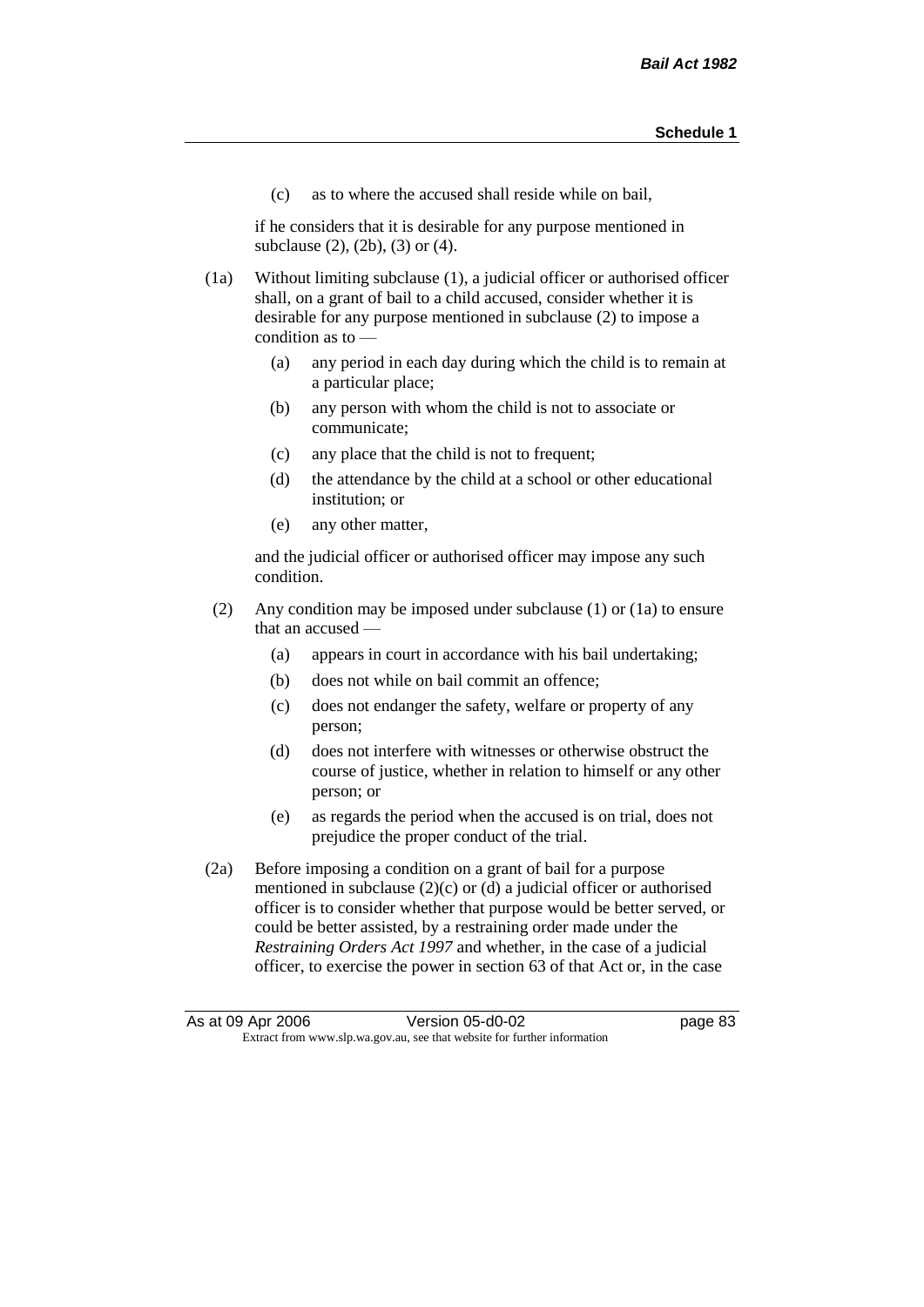of an authorised officer, to make a telephone application under that Act.

- (2b) Where a judicial officer is of the opinion that the accused should while on bail —
	- (a) be counselled for a behavioural problem; or
	- (b) attend a course or programme that may assist with such a problem,

the judicial officer may under subclause (1) impose a condition for that purpose that requires the accused to —

- (c) attend a prescribed person to be counselled; or
- (d) attend a prescribed course or programme,

that is specified by the judicial officer in the condition.

- (3) Where a judicial officer who grants bail to an accused is of the opinion that the accused's physical condition ought to be examined the officer may, under subclause (1), impose any condition which the officer considers desirable for the purpose of ensuring that the accused is examined by a medical practitioner.
- (3a) Where a judicial officer who grants bail to an accused is of the opinion that the accused's mental condition ought to be examined the officer may, under subclause (1), impose any condition which the officer considers desirable for the purpose of ensuring that the accused's mental condition is examined including a condition -
	- (a) that the accused be examined by a medical practitioner or an authorised mental health practitioner (as defined in the *Mental Health Act 1996*) for the purpose of deciding whether to make a referral under section 29 of that Act;
	- (b) that the accused be admitted to an authorised hospital (as defined in the *Mental Health Act 1996*);
	- (c) that the accused be examined by a psychiatrist.
- (4) Where a judicial officer is of the opinion that an accused is suffering from alcohol or drug abuse and is in need of care or treatment either on that account, or to enable him to be prepared for his trial, the judicial officer may, under subclause (1), impose any condition which he considers desirable for the purpose of ensuring that the accused receives such care or treatment, including that he lives in, or from

page 84 Version 05-d0-02 As at 09 Apr 2006 Extract from www.slp.wa.gov.au, see that website for further information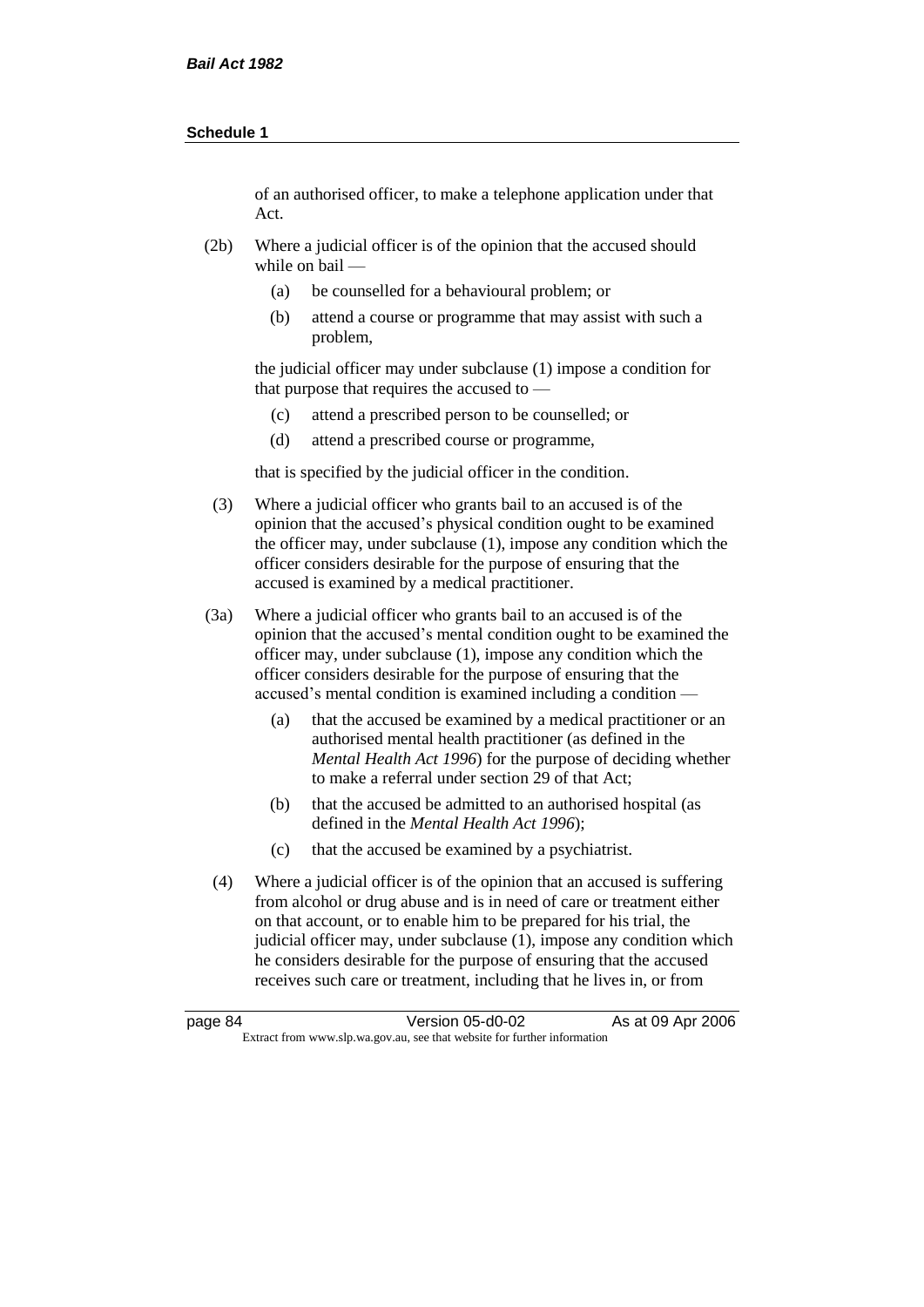time to time attends at, a specified institution or place in order to receive such care or treatment.

(5) Where a judicial officer imposes a condition for a purpose mentioned in subclause (2b), (3), (3a) or (4), the judicial officer shall cause to be sent to the person who is to counsel or examine the accused, or the place at which the accused is to attend, a statement of the reasons for imposing the condition.

- (6) Where a condition is imposed under this clause that an accused shall reside in premises established for the accommodation of persons to whom bail has been granted, that condition shall be deemed to include a further condition that the accused shall comply with such rules as are for the time being laid down for the maintenance of the good order of those premises, whether such rules are made under section 67 or by the authority responsible for the good order of the premises.
- (7) In this clause —

**"medical practitioner"** means a medical practitioner within the meaning of the *Medical Act 1894*; and

**"psychiatrist"** has the same meaning as it has in the *Mental Health Act 1996*.

*[Clause 2 amended by No. 45 of 1993 s. 10(3); No. 69 of 1996 s. 3; No. 54 of 1998 s. 12; No. 84 of 2004 s. 82.]*

#### **3. Home detention condition may be imposed**

- (1) A judicial officer may, subject to this clause, impose a home detention condition as a condition on a grant of bail.
- (2) A home detention condition shall not be imposed unless the accused is over the age of 17 years and the judicial officer is satisfied —
	- (a) after considering a report from a community corrections officer about the accused and his circumstances, that the accused is suitable to be subject to a home detention condition;
	- (b) that the place where it is proposed the accused will remain while subject to the home detention condition is a suitable place; and

As at 09 Apr 2006 Version 05-d0-02 Page 85 Extract from www.slp.wa.gov.au, see that website for further information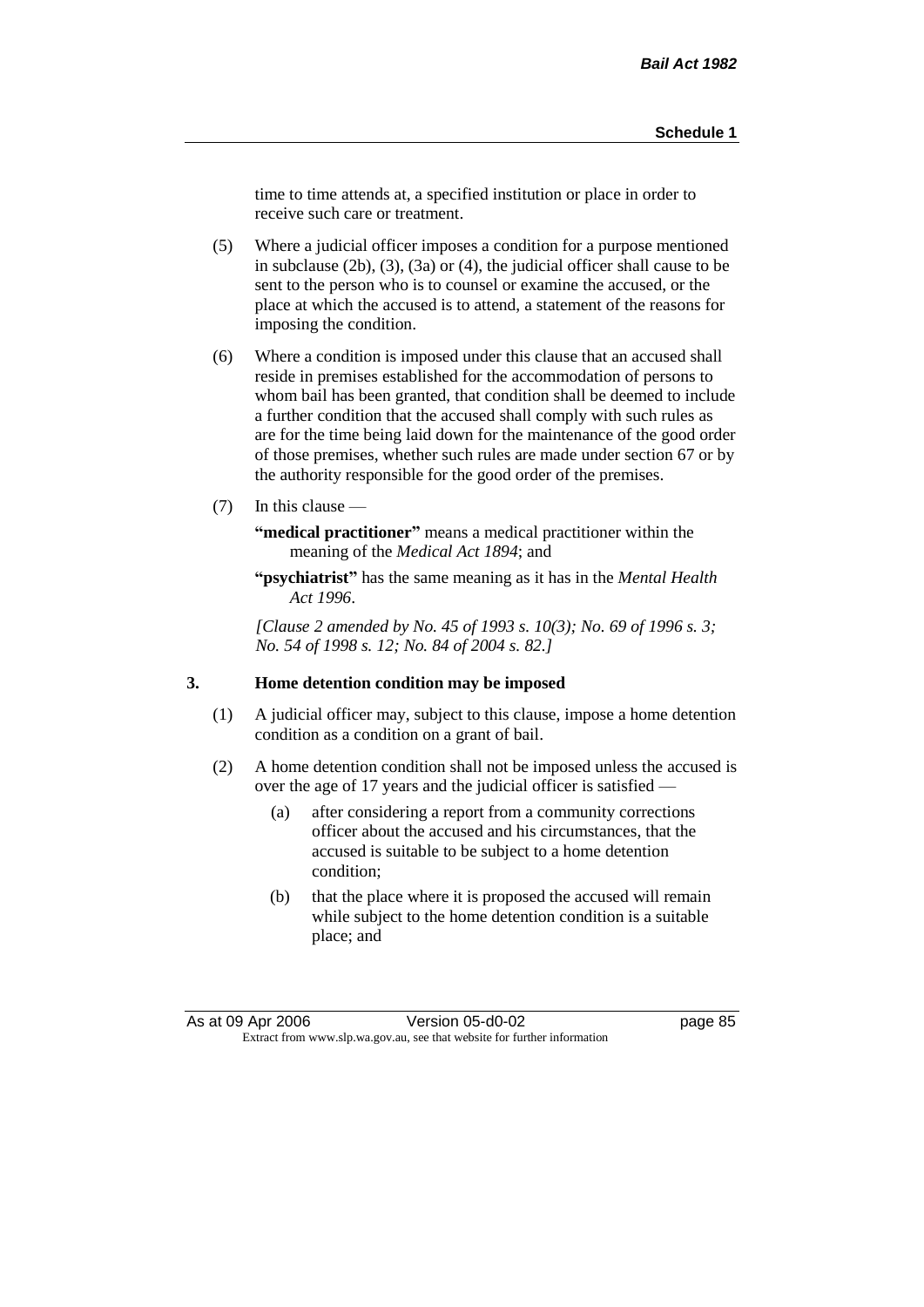- (c) that unless a home detention condition is imposed, the accused will not be released on bail.
- (3) A home detention condition is a condition that while the accused is on bail the accused shall —
	- (a) remain at and not leave the place specified in the bail record form and in the bail undertaking (or in a notice under section 50E) until the time specified, or deemed by section 31(3) to be specified, in the bail undertaking except —
		- (i) to work in gainful employment approved by a community corrections officer;
		- (ii) with the approval of a community corrections officer, to seek gainful employment;
		- (iii) to obtain urgent medical or dental treatment for the accused;
		- (iv) for the purpose of averting or minimizing a serious risk of death or injury to the accused or to another person;
		- (v) to obey an order issued under a written law (such as a summons) requiring the accused's presence elsewhere;
		- (vi) for a purpose approved of by a community corrections officer; or
		- (vii) on the direction of a community corrections officer;
	- (b) not leave the State;
	- (c) comply with every reasonable direction of a community corrections officer;
	- (d) comply with such of the conditions specified in the list provided under section 24A(4) as may be specified in a notice given under section 50E(b); and
	- (e) when requested to do so, produce a copy of his bail undertaking and any notice by the CEO (Justice) under section 50E for inspection by a community corrections officer or a member of the Police Force.

*[Clause 3 inserted by No. 61 of 1990 s. 15; amended by No. 31 of 1993 s. 9; No. 84 of 2004 s. 82.]*

| page 86                                                                  | Version 05-d0-02 | As at 09 Apr 2006 |
|--------------------------------------------------------------------------|------------------|-------------------|
| Extract from www.slp.wa.gov.au, see that website for further information |                  |                   |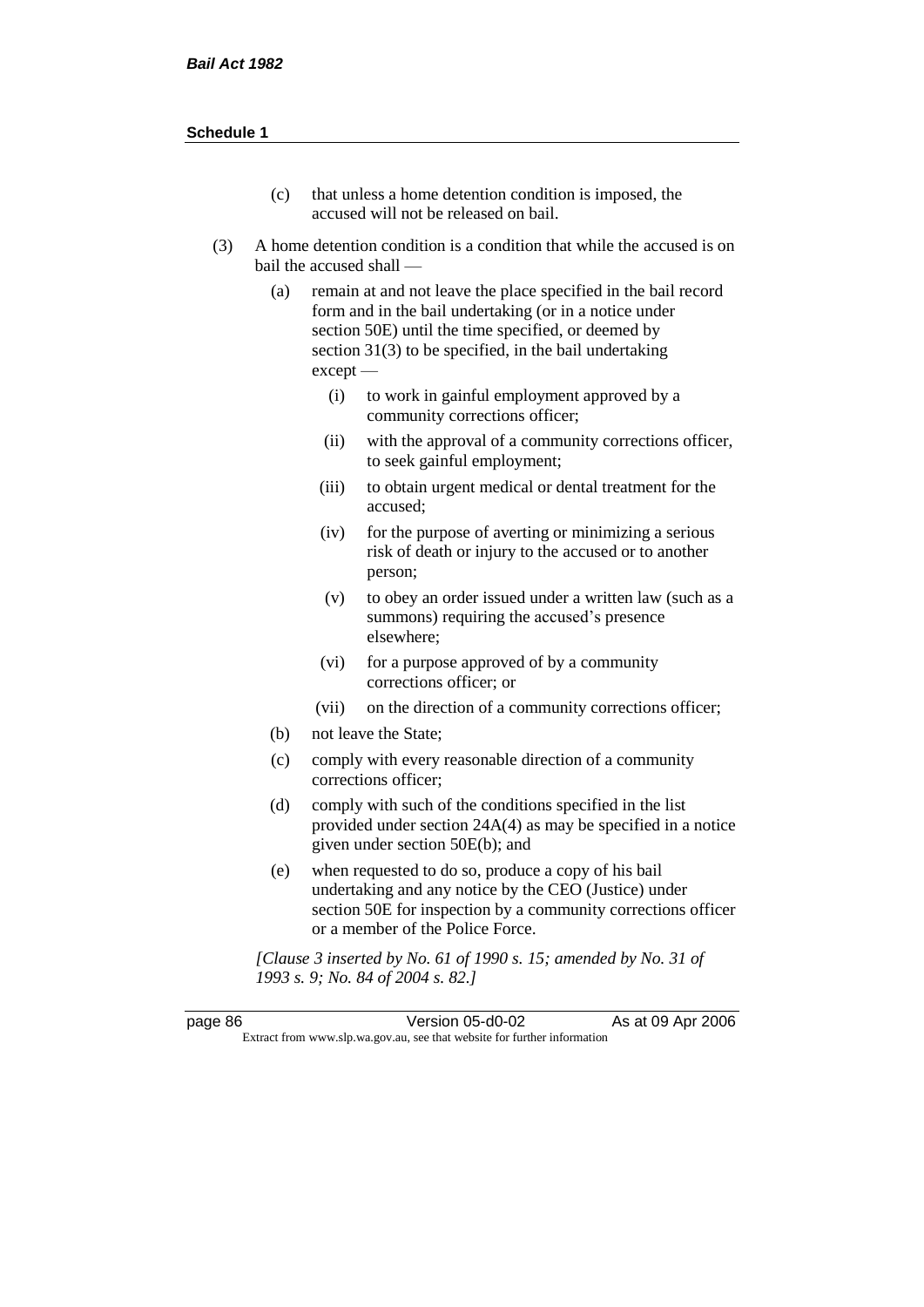# **Schedule 2**

*[Heading inserted by No. 45 of 1993 s. 11.]*

[Section 3(1)]

# **Serious offences**

|                              | <b>Description of offence</b>                                                    |
|------------------------------|----------------------------------------------------------------------------------|
| <b>The Criminal Code</b>     |                                                                                  |
| s. 278 (as read with s. 282) | Wilful murder                                                                    |
| s. 279 (as read with s. 282) | Murder                                                                           |
| s. 280 (as read with s. 287) | Manslaughter                                                                     |
| s. 292                       | Disabling in order to commit<br>indictable offence                               |
| s. 294                       | Acts intended to cause grievous<br>bodily harm or to resist or prevent<br>arrest |
| s. 297                       | Grievous bodily harm                                                             |
| s. 301                       | Wounding and similar acts                                                        |
| s. $304(2)$                  | Acts or omissions, with intent to<br>harm, causing bodily harm or<br>danger      |
| s. 317                       | Assault occasioning bodily harm                                                  |
| s. $317A(a)$                 | Assault with intent to commit or<br>facilitate a crime                           |
| s. $317A(b)$                 | Assault with intent to do grievous<br>bodily harm                                |
| s. 318                       | Serious assaults                                                                 |
| s. 323                       | Indecent assault                                                                 |
| s. 324                       | Aggravated indecent assault                                                      |
| s. 325                       | Sexual penetration without consent                                               |
|                              | <b>Enactment</b>                                                                 |

As at 09 Apr 2006 **Version 05-d0-02 page 87** Extract from www.slp.wa.gov.au, see that website for further information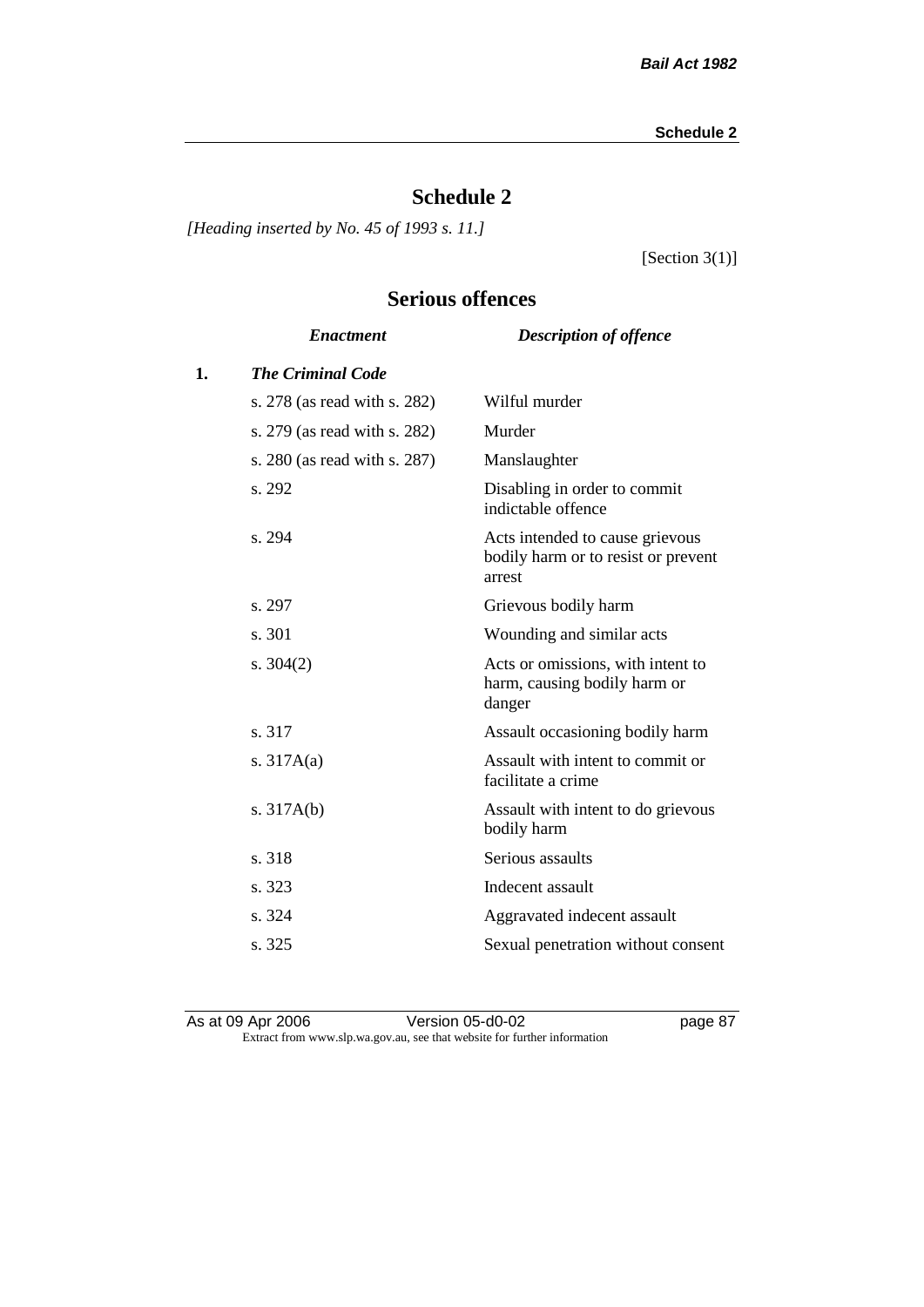|                  | <b>Enactment</b>                | <b>Description of offence</b>                                                                                                                      |
|------------------|---------------------------------|----------------------------------------------------------------------------------------------------------------------------------------------------|
|                  | s. 326                          | Aggravated sexual penetration<br>without consent                                                                                                   |
|                  | s.331B                          | Sexual servitude                                                                                                                                   |
|                  | s. 331C                         | Conducting business involving<br>sexual servitude                                                                                                  |
|                  | s. 331D                         | Deceptive recruiting for<br>commercial sexual services                                                                                             |
|                  | s. 332                          | Kidnapping                                                                                                                                         |
|                  | s. 333                          | Deprivation of liberty                                                                                                                             |
|                  | s. 338E                         | Stalking                                                                                                                                           |
|                  | s. 378                          | Stealing a motor vehicle                                                                                                                           |
|                  | s. 392                          | Robbery                                                                                                                                            |
|                  | s. 393                          | Assault with intent to rob                                                                                                                         |
|                  | s. 401                          | <b>Burglary</b>                                                                                                                                    |
|                  | s. 444                          | Criminal damage, if the property is<br>destroyed or damaged by fire                                                                                |
| $\overline{2}$ . | <b>Bush Fires Act 1954</b>      |                                                                                                                                                    |
|                  | s. 32                           | Wilfully lighting a fire or causing a<br>fire to be lit under such<br>circumstances as to be likely to<br>injure or damage a person or<br>property |
| 2a.              | <b>Misuse of Drugs Act 1981</b> |                                                                                                                                                    |
|                  | s. $6(1)$                       | Offences concerned with<br>prohibited drugs generally                                                                                              |
|                  | s. $7(1)$                       | Offences concerned with<br>prohibited plants generally                                                                                             |
|                  | s. $33(1)(a)$                   | Attempting to commit an offence<br>under section $6(1)$ or $7(1)$                                                                                  |

page 88 Version 05-d0-02 As at 09 Apr 2006 Extract from www.slp.wa.gov.au, see that website for further information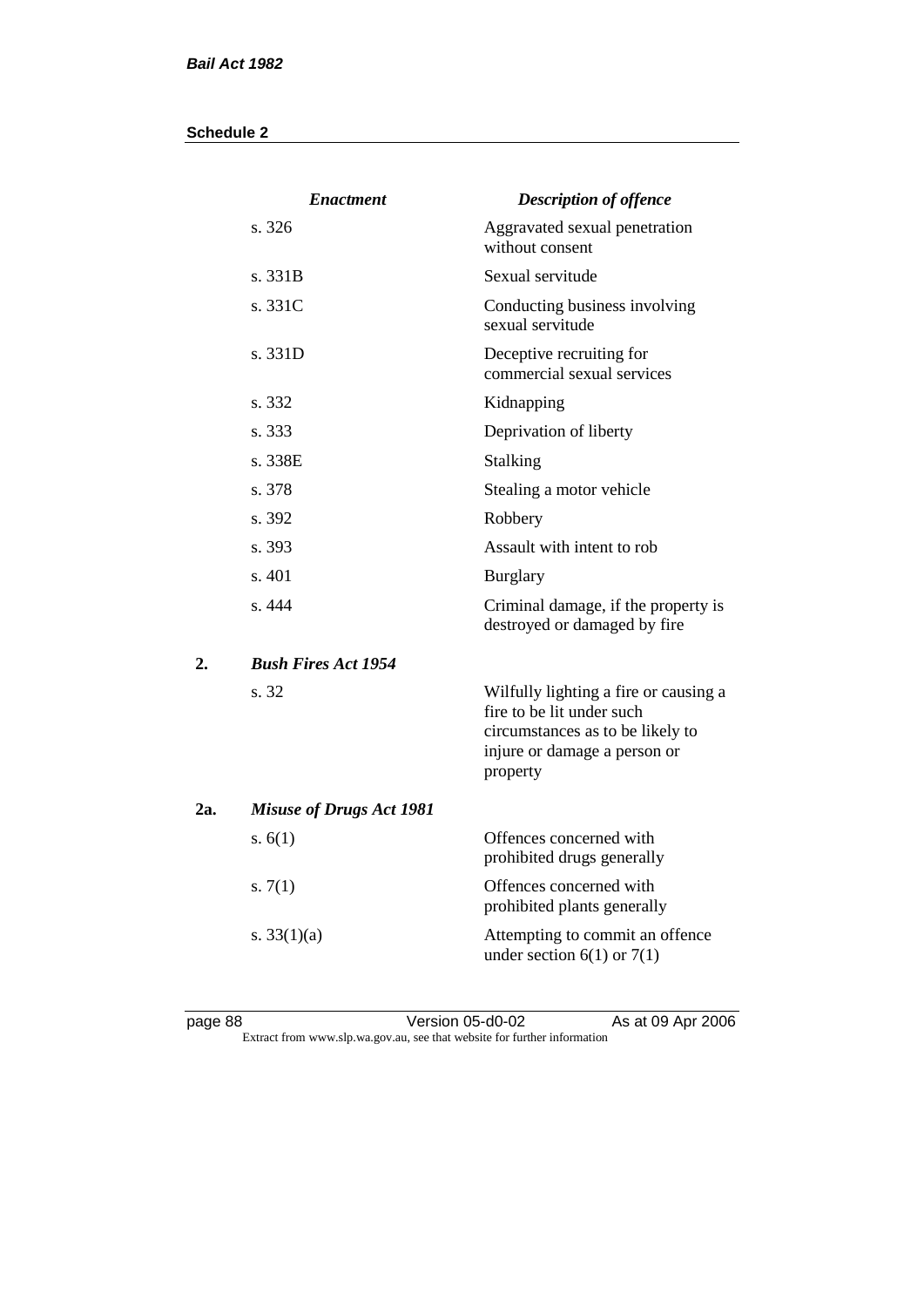|     | <b>Enactment</b>                   |       | <b>Description of offence</b>                                                                                                                                  |
|-----|------------------------------------|-------|----------------------------------------------------------------------------------------------------------------------------------------------------------------|
|     | s. $33(2)(a)$                      |       | Conspiracy to commit an offence<br>under s. $6(1)$ or $7(1)$                                                                                                   |
| 2b. | <b>Restraining Orders Act 1997</b> |       |                                                                                                                                                                |
|     | s. $61(1)$                         | order | Breach of a violence restraining                                                                                                                               |
|     | s. $61(2a)$                        |       | Breach of a police order                                                                                                                                       |
|     | s. $86(2)$                         |       | Breach of a Part VII order under<br>the Justices Act $1902$ —                                                                                                  |
|     |                                    | (a)   | that under section 86 of the<br><b>Restraining Orders Act 1997</b><br>is taken to be a misconduct<br>restraining order under that<br>Act; and                  |
|     |                                    | (b)   | that shows on the face of the<br>order that the causing or<br>threatening of personal<br>injury by the accused was a<br>ground for the making of the<br>order. |
| 3.  | <b>Road Traffic Act 1974</b>       |       |                                                                                                                                                                |
|     | s. 59                              |       | Dangerous driving causing death,<br>injury, etc.                                                                                                               |
|     | s.59A                              | harm  | Dangerous driving causing bodily                                                                                                                               |

*[Schedule 2 inserted by No. 45 of 1993 s. 11; amended by No. 82 of 1994 s. 13; No. 38 of 1998 s. 4(2); No. 54 of 1998 s. 15; No. 23 of 2001 s. 10(1); No. 4 of 2004 s. 24 and 26; No. 38 of 2004 s. 61; No. 62 of 2004 s. 9(1); No. 84 of 2004 s. 82.]* 

| As at 09 Apr 2006 | Version 05-d0-02                                                         |
|-------------------|--------------------------------------------------------------------------|
|                   | Extract from www.slp.wa.gov.au, see that website for further information |

page 89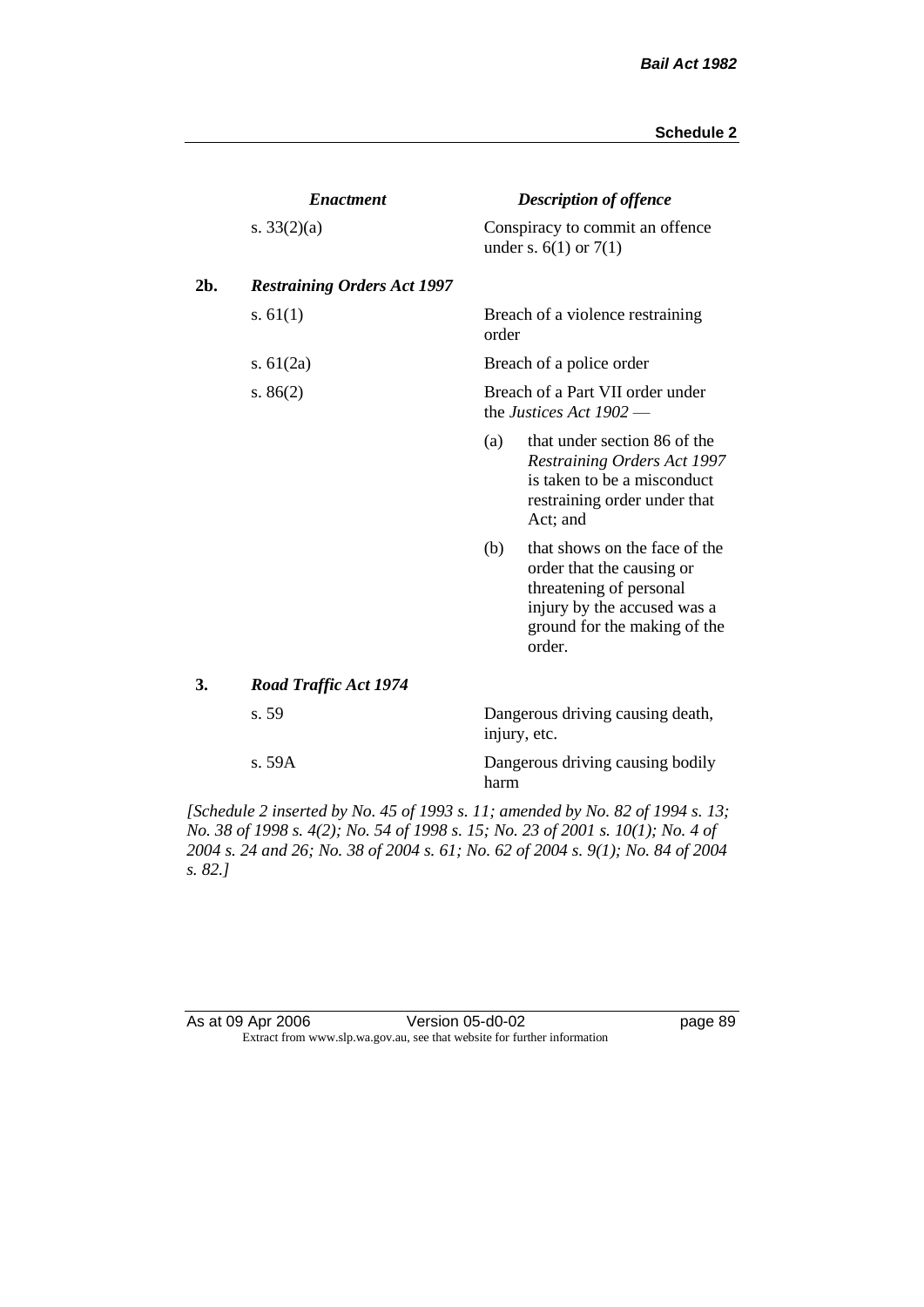# **Notes**

<sup>1</sup> This is a compilation of the *Bail Act 1982* and includes the amendments made by the other written laws referred to in the following table <sup>1a</sup>. The table also contains information about any reprint.

## **Compilation table**

| <b>Short title</b>                                                          | Number<br>and year | Assent     | <b>Commencement</b>                                                        |
|-----------------------------------------------------------------------------|--------------------|------------|----------------------------------------------------------------------------|
| Bail Act 1982                                                               | 86 of 1982         |            | 18 Nov 1982 6 Feb 1989 (see s. 2 and<br>Gazette 27 Jan 1989 p. 263)        |
| Acts Amendment<br>(Abolition of Capital)<br>Punishment) Act 1984<br>Pt. III | 52 of 1984         | 5 Sep 1984 | 3 Oct 1984                                                                 |
| Bail Amendment<br>Act 1984 <sup>2</sup>                                     | 74 of 1984         |            | 29 Nov 1984 6 Feb 1989 (see s. 2 and<br><i>Gazette</i> 27 Jan 1989 p. 263) |
| <b>Bail Amendment</b><br>Act 1988                                           | 15 of 1988         | 6 Sep 1988 | 6 Feb 1989 (see s. 2 and<br><i>Gazette</i> 27 Jan 1989 p. 263)             |

**Reprint of the** *Bail Act 1982* **under the Reprints Act 1984 and s. 21 of the Bail Amendment Act 1988** <sup>3</sup> (includes amendments listed above)

| Criminal Law<br>Amendment Act 1988<br>Pt. 4                                       | 70 of 1988 | 15 Dec 1988 | 6 Feb 1989 (see s. 2(2)(b) and<br><i>Gazette</i> 27 Jan 1989 p. 263) |
|-----------------------------------------------------------------------------------|------------|-------------|----------------------------------------------------------------------|
| Acts Amendment<br>(Children's Court)<br>Act 1988 Pt. 13                           | 49 of 1988 | 22 Dec 1988 | 1 Dec 1989 (see s. 2 and<br><i>Gazette</i> 24 Nov 1989 p. 4327)      |
| Justices Amendment<br>Act 1989 s. 18                                              | 33 of 1989 | 22 Dec 1989 | 1 Jun 1991 (see s. 2 and<br><i>Gazette</i> 17 May 1991 p. 2455)      |
| <b>Community Corrections</b><br><b>Legislation Amendment</b><br>Act 1990 Pt. 2    | 61 of 1990 | 17 Dec 1990 | 3 Apr 1991 (see s. 2 and<br><i>Gazette</i> 22 Mar 1991 p. 1209)      |
| Child Welfare<br>Amendment Act (No. 2)<br>1990 s. 15                              | 83 of 1990 | 22 Dec 1990 | 1 Aug 1991 (see s. 2 and<br><i>Gazette</i> 1 Aug 1991 p. 3983)       |
| Children's Court of<br>Western Australia<br>Amendment Act<br>$(No. 2)$ 1991 s. 21 | 15 of 1991 | 21 Jun 1991 | 9 Aug 1991 (see s. 2(2) and<br><i>Gazette</i> 9 Aug 1991 p. 4101)    |

**Reprint of the** *Bail Act 1982* **as at 17 Oct 1991** (includes amendments listed above)

page 90 Version 05-d0-02 As at 09 Apr 2006 Extract from www.slp.wa.gov.au, see that website for further information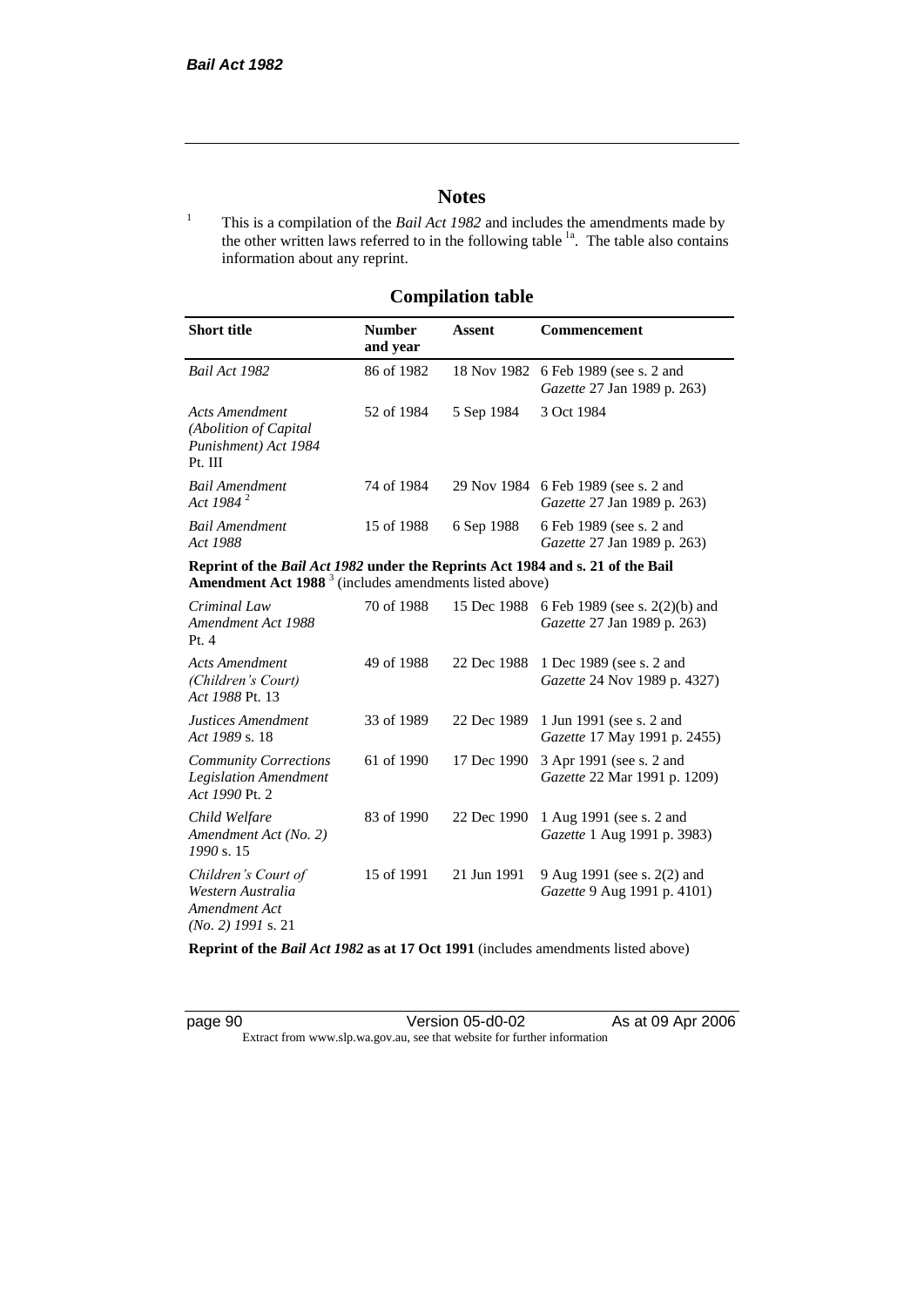| <b>Short title</b>                                                                         | <b>Number</b><br>and year | <b>Assent</b> | <b>Commencement</b>                                                                                                                                                     |
|--------------------------------------------------------------------------------------------|---------------------------|---------------|-------------------------------------------------------------------------------------------------------------------------------------------------------------------------|
| <b>Acts Amendment (Sexual</b><br>Offences) Act 1992 Pt. 3                                  | 14 of 1992                | 17 Jun 1992   | 1 Aug 1992 (see s. 2 and<br>Gazette 28 Jul 1992 p. 3671)                                                                                                                |
| <b>Acts Amendment</b><br>(Ministry of Justice)<br>Act 1993 Pt. $3^4$                       | 31 of 1993                | 15 Dec 1993   | 1 Jul 1993 (see s. 2)                                                                                                                                                   |
| Criminal Procedure<br>Amendment Act 1993<br>Pt. $2^5$                                      | 45 of 1993                | 20 Dec 1993   | Act other than s. 7-9 and<br>10(2)(b): 17 Jan 1994 (see<br>s. $2(1)$ ;<br>s. 7-9 and $10(2)(b)$ : 4 Mar 1994<br>(see s. $2(2)$ and <i>Gazette</i><br>4 Mar 1994 p. 915) |
| Criminal Law<br>Amendment Act 1994<br>s. $13(1)$ and $(2)$                                 | 82 of 1994                | 23 Dec 1994   | 20 Jan 1995 (see s. 2(2))                                                                                                                                               |
| Acts Amendment (Fines,<br>Penalties and<br><b>Infringement Notices</b> )<br>Act 1994 Pt. 3 | 92 of 1994                | 23 Dec 1994   | 1 Jan 1995 (see s. 2(1) and<br>Gazette 30 Dec 1994 p. 7211)                                                                                                             |
| Sentencing<br>(Consequential<br>Provisions) Act 1995<br>Pt. 5                              | 78 of 1995                | 16 Jan 1996   | 4 Nov 1996 (see s. 2 and<br>Gazette 25 Oct 1996 p. 5632)                                                                                                                |
| Coroners Act 1996 s. 61                                                                    | 2 of 1996                 |               | 24 May 1996 7 Apr 1997 (see s. 2 and<br>Gazette 18 Mar 1997 p. 1529)                                                                                                    |
| <b>Mental Health</b><br>(Consequential<br>Provisions) Act 1996<br>Pt. 2                    | 69 of 1996                |               | 13 Nov 1996 13 Nov 1997 (see s. 2)                                                                                                                                      |
| Reprint of the Bail Act 1982 as at 13 Mar 1997 (includes amendments listed above           |                           |               | except those in the Coroners Act 1996 and the Mental Health (Consequential Provisions)                                                                                  |

*Act 1996*) (corrections to reprint in *Gazette* 25 Jul 1997 p. 3909 and 14 Nov 1997 p. 6426)

| <i>Statutes (Repeals and</i><br>Minor Amendments)<br><i>Act 1997 s.</i> 21 |                                    | 57 of 1997 15 Dec 1997 15 Dec 1997 (see s. 2(1)) |
|----------------------------------------------------------------------------|------------------------------------|--------------------------------------------------|
| Criminal Law<br>Amendment Act (No. 1)<br>$1998$ s. 4(2)                    | 38 of 1998 25 Sep 1998 23 Oct 1998 |                                                  |

| As at 09 Apr 2006 | Version 05-d0-02                                                         |
|-------------------|--------------------------------------------------------------------------|
|                   | Extract from www.slp.wa.gov.au, see that website for further information |

page 91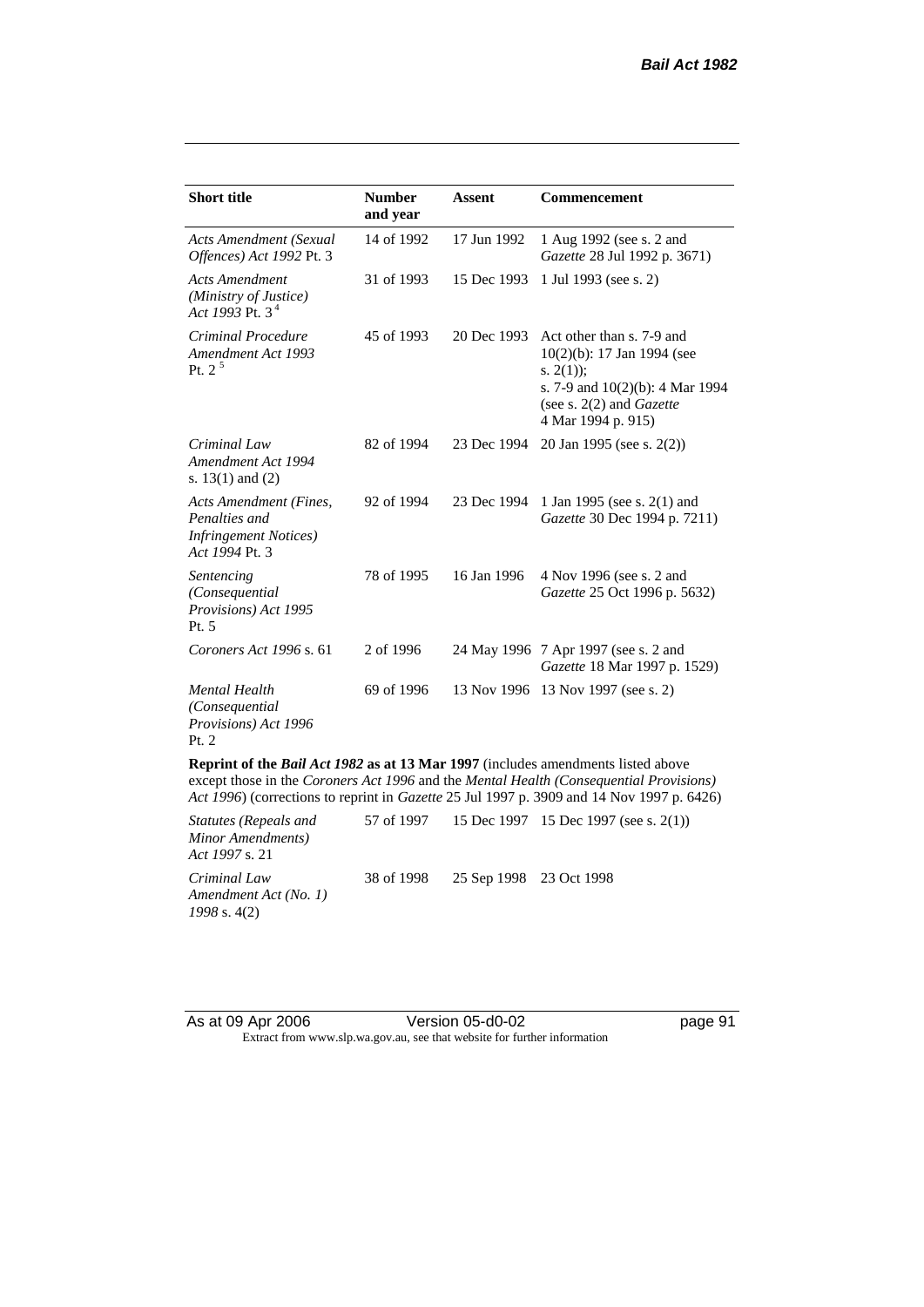| <b>Short title</b>                                                                                | <b>Number</b><br>and year | Assent                  | <b>Commencement</b>                                                                                                                                                                                                                                                                                                         |
|---------------------------------------------------------------------------------------------------|---------------------------|-------------------------|-----------------------------------------------------------------------------------------------------------------------------------------------------------------------------------------------------------------------------------------------------------------------------------------------------------------------------|
| Bail Amendment<br>Act 1998 <sup>6</sup>                                                           | 54 of 1998                | 11 Jan 1999             | Pt. 4 and 7: 15 May 1999<br>(see s. 2 and <i>Gazette</i> )<br>11 May 1999 p. 1905);<br>Pt. 2, 3 and 5 (other than s. 12):<br>8 Mar 2000 (see s. 2 and<br>Gazette 7 Mar 2000 p. 1039);<br>s. 12: 1 Sep 2000 (see s. 2 and<br>Gazette 29 Aug 2000 p. 4985);<br>Pt. 6: 4 Dec 2000 (see s. 2 and<br>Gazette 4 Dec 2000 p. 6799) |
| Reprint of the Bail Act 1982 as at 27 Aug 1999 (includes amendments listed above)                 |                           |                         |                                                                                                                                                                                                                                                                                                                             |
| Court Security and<br><b>Custodial Services</b><br>(Consequential<br>Provisions) Act 1999<br>Pt.3 | 47 of 1999                | 8 Dec 1999              | 18 Dec 1999 (see s. 2 and<br>Gazette 17 Dec 1999 p. 6175-6)                                                                                                                                                                                                                                                                 |
| Criminal Law Amendment<br>Act 2001 s. 10(1)                                                       | 23 of 2001                | 26 Nov 2001 24 Dec 2001 |                                                                                                                                                                                                                                                                                                                             |
| Criminal Investigation<br>(Identifying People)<br>Act 2002 s. 96                                  | 6 of 2002                 | 4 Jun 2002              | 20 Nov 2002 (see s. 2 and<br>Gazette 19 Nov 2002 p. 5505)                                                                                                                                                                                                                                                                   |
| Criminal Law (Procedure)<br>Amendment Act 2002 Pt. 4<br>Div. 1                                    | 27 of 2002                | 25 Sep 2002             | 27 Sep 2002 (see s. 2 and<br>Gazette 27 Sep 2002 p. 4875)                                                                                                                                                                                                                                                                   |
| Sentencing Legislation<br>Amendment and Repeal<br>Act 2003 s. 29(3) and 37                        | 50 of 2003                | 9 Jul 2003              | s. 29(3): 31 Aug 2003 (see s. 2<br>and Gazette 29 Aug 2003<br>p. 3833);<br>s. 37: 15 May 2004 (see s. 2 and<br>Gazette 14 May 2004 p. 1445)                                                                                                                                                                                 |
| Acts Amendment and<br>Repeal (Courts and Legal<br>Practice) Act 2003 s. 88,<br>97, 121            | 65 of 2003                | 4 Dec 2003              | 1 Jan 2004 (see s. 2 and Gazette<br>30 Dec 2003 p. 5722)                                                                                                                                                                                                                                                                    |
| Statutes (Repeals and<br>Minor Amendments)<br>Act 2003 s. 29                                      | 74 of 2003                | 15 Dec 2003             | 15 Dec 2003 (see s. 2)                                                                                                                                                                                                                                                                                                      |
| Criminal Code Amendment<br>Act 2004 s. 24, 26 and 58                                              | 4 of 2004                 | 23 Apr 2004             | 21 May 2004 (see s. 2)                                                                                                                                                                                                                                                                                                      |

page 92 Version 05-d0-02 As at 09 Apr 2006 Extract from www.slp.wa.gov.au, see that website for further information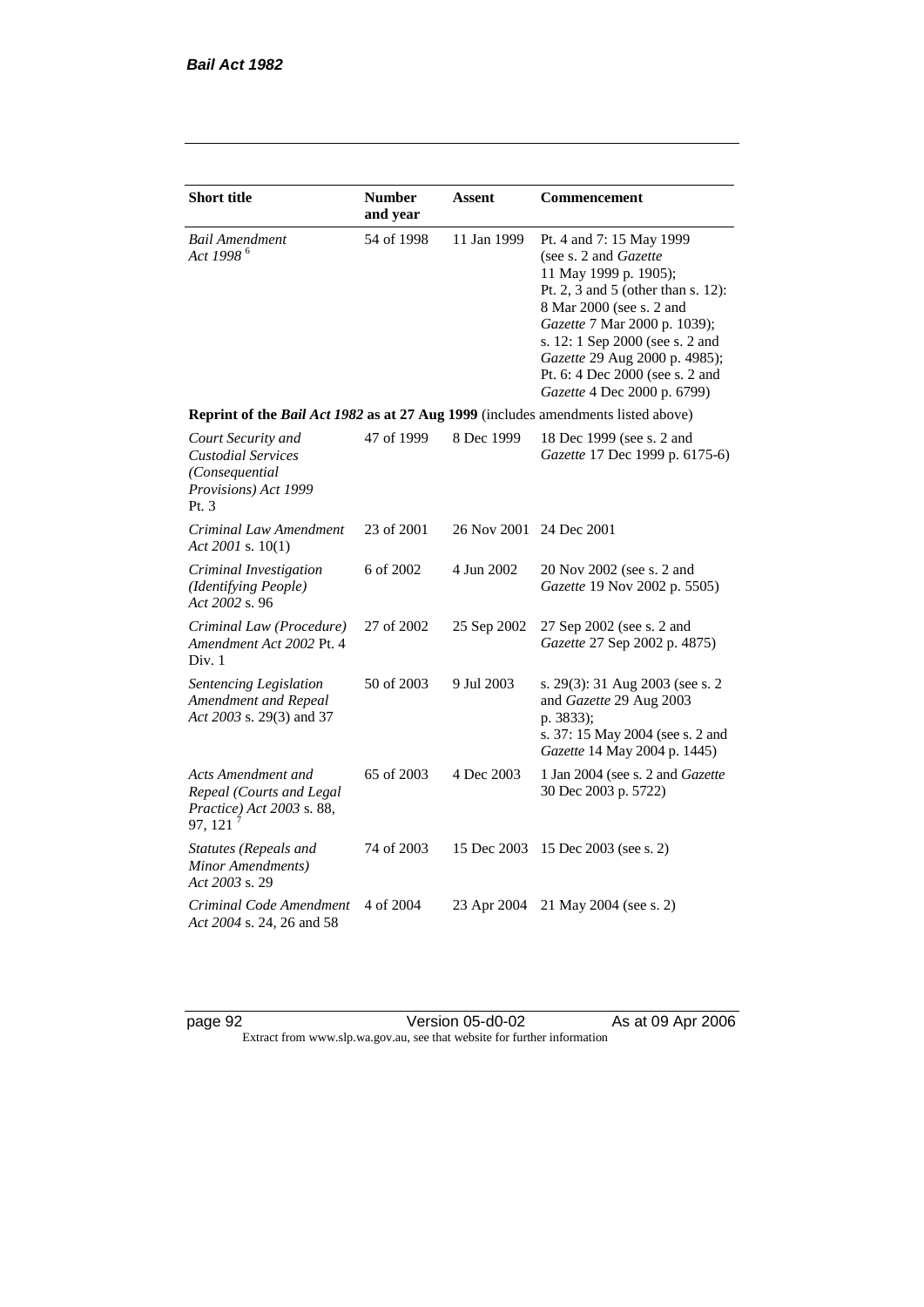| <b>Short title</b>                                                                                                                                                                      | <b>Number</b><br>and year | <b>Assent</b> | <b>Commencement</b>                                                                                                                                                                                                                                     |
|-----------------------------------------------------------------------------------------------------------------------------------------------------------------------------------------|---------------------------|---------------|---------------------------------------------------------------------------------------------------------------------------------------------------------------------------------------------------------------------------------------------------------|
| <b>Acts Amendment (Family</b><br>and Domestic Violence)<br>Act 2004 Pt. 3                                                                                                               | 38 of 2004                | 9 Nov 2004    | 1 Dec 2004 (see s. 2 and<br>Gazette 26 Nov 2004 p. 5309)                                                                                                                                                                                                |
| Children and Community<br><i>Services Act 2004 s. 251</i>                                                                                                                               | 34 of 2004                | 20 Oct 2004   | 1 Mar 2006 (see s. 2 and<br>Gazette 14 Feb 2006 p. 695)                                                                                                                                                                                                 |
| Acts Amendment (Court of<br>Appeal) Act 2004 s. 28                                                                                                                                      | 45 of 2004                | 9 Nov 2004    | s. $28(1)$ , (2) and (4) (other than<br>the amendment to s. $7A(1)$ :<br>1 Feb 2005 (see. s. 2 and<br>Gazette 14 Jan 2005 p. 163)<br>s. $28(3)$ and $(4)$ (the<br>amendment to s. $7A(1)$ : 2 May<br>2005 (see. s. 2 and Gazette<br>14 Jan 2005 p. 163) |
| <b>Courts Legislation</b><br>Amendment and Repeal<br>Act 2004 s. 141                                                                                                                    | 59 of 2004                | 23 Nov 2004   | 1 May 2005 (see s. 2 and<br><i>Gazette</i> 31 Dec 2004 p. 7128)                                                                                                                                                                                         |
| Misuse of Drugs<br>Amendment Act 2004<br>s. $9(1)$                                                                                                                                      | 62 of 2004                | 24 Nov 2004   | 1 Jan 2005 (see s. 2 and <i>Gazette</i><br>10 Dec 2004 p. 5965)                                                                                                                                                                                         |
| Criminal Procedure and<br>Appeals (Consequential and<br>Other Provisions) Act 2004<br>Pt. 3 and s. 82 and 83                                                                            | 84 of 2004                | 16 Dec 2004   | 2 May 2005 (see s. 2 and<br>Gazette 31 Dec 2004 p. 7129<br>(correction in Gazette 7 Jan<br>2005 p. 53))                                                                                                                                                 |
| <b>Reprint 5: The Bail Act 1982 as at 1 Apr 2005</b> (includes amendments listed above except<br>those in the Acts Amendment (Court of Appeal) Act 2004 s. 28(3) and (4) (the amendment |                           |               |                                                                                                                                                                                                                                                         |

to s. 7A(1)), the *Children and Community Services Act 2004*, the *Courts Legislation Amendment and Repeal Act 2004* and the *Criminal Procedure and Appeals (Consequential and Other Provisions) Act 2004*)

*Planning and Development*  38 of 2005 12 Dec 2005 9 Apr 2006 (see s. 2 and *(Consequential and Transitional Provisions) Act 2005* s. 15 *Gazette* 21 Mar 2006 p. 1078)

<sup>1a</sup> On the date as at which this compilation was prepared, provisions referred to in the following table had not come into operation and were therefore not included in this compilation. For the text of the provisions see the endnotes referred to in the table.

| As at 09 Apr 2006 | Version 05-d0-02                                                         |
|-------------------|--------------------------------------------------------------------------|
|                   | Extract from www.slp.wa.gov.au, see that website for further information |

page 93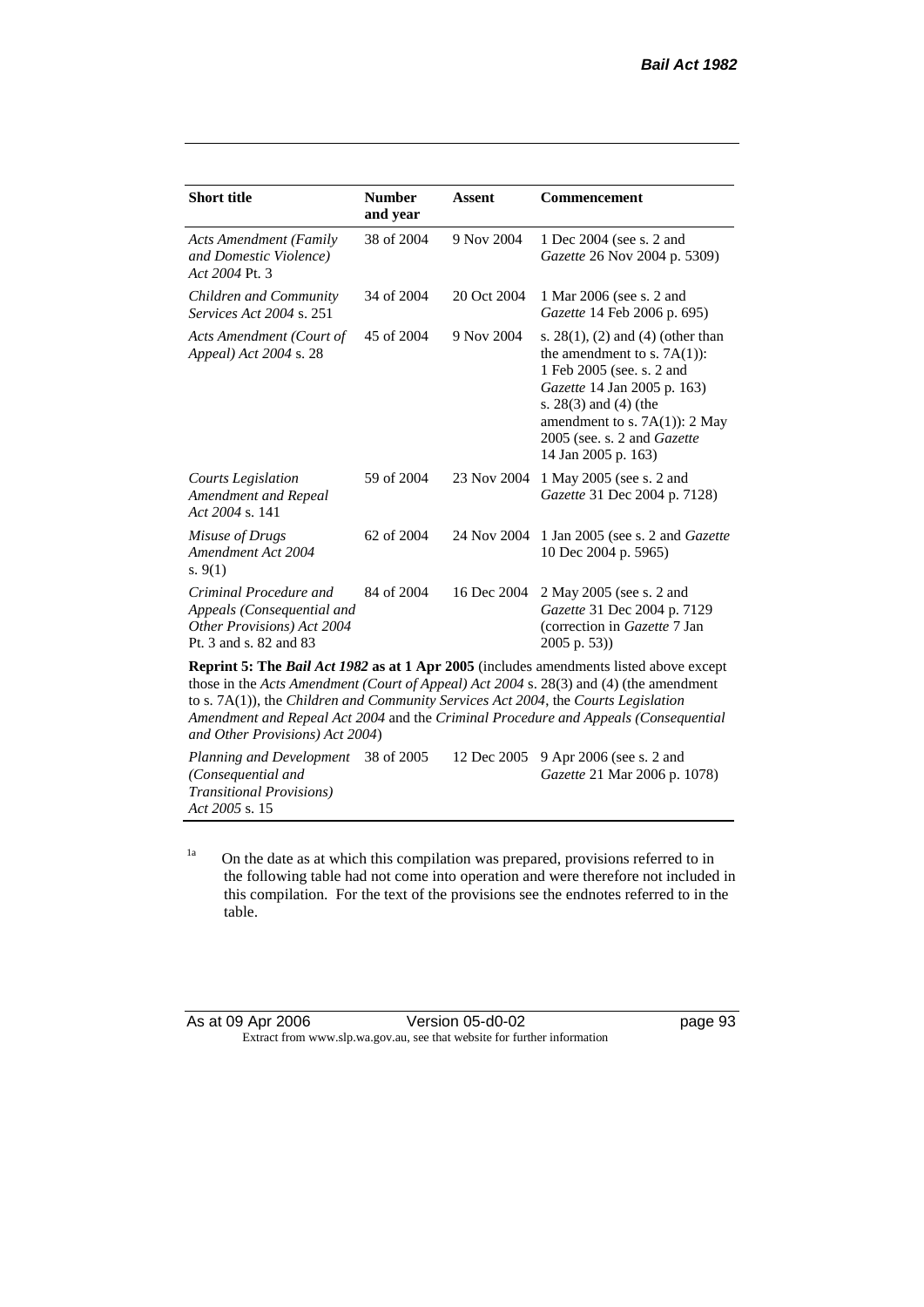|                                                   | <b>Short title</b>                                              |                                                                                                                                                                                                                           | <b>Number</b><br>and year                    | Assent                                                | Commencement                                                                                                                                                    |
|---------------------------------------------------|-----------------------------------------------------------------|---------------------------------------------------------------------------------------------------------------------------------------------------------------------------------------------------------------------------|----------------------------------------------|-------------------------------------------------------|-----------------------------------------------------------------------------------------------------------------------------------------------------------------|
|                                                   | Sentencing Legislation<br>Amendment Act 2004 s. 13 <sup>8</sup> |                                                                                                                                                                                                                           | 27 of 2004                                   | 14 Oct 2004                                           | To be proclaimed (see s. 2)                                                                                                                                     |
| $\sqrt{2}$                                        | Act 1988 s. 20.                                                 |                                                                                                                                                                                                                           |                                              |                                                       | The Bail Amendment Act 1984 s. 10 and 11 were repealed by the Bail Amendment                                                                                    |
| 3                                                 |                                                                 |                                                                                                                                                                                                                           |                                              |                                                       | The Bail Act 1982 was not in operation at the time when the reprint was compiled,<br>but the reprinting was authorised by s. 21 of the Bail Amendment Act 1988. |
| $\overline{4}$                                    |                                                                 |                                                                                                                                                                                                                           | provision that is of no further effect.      |                                                       | The Acts Amendment (Ministry of Justice) Act 1993 Pt. 19 is a transitional                                                                                      |
| 5<br>$\epsilon$                                   |                                                                 |                                                                                                                                                                                                                           |                                              |                                                       | The Criminal Procedure Amendment Act 1993 s. 13 reads as follows:                                                                                               |
|                                                   | 13.                                                             | <b>Transitional</b>                                                                                                                                                                                                       |                                              |                                                       |                                                                                                                                                                 |
|                                                   | (1)                                                             | (a)<br>(b)                                                                                                                                                                                                                | this Part apply in relation to —<br>offence, | a child arrested for any offence; and                 | The amendments to the principal Act effected by a provision of<br>a person, other than a child, arrested for a serious                                          |
|                                                   |                                                                 |                                                                                                                                                                                                                           |                                              |                                                       | on or after the day on which that provision comes into operation.                                                                                               |
|                                                   | (2)                                                             |                                                                                                                                                                                                                           | meanings as in the principal Act.            |                                                       | In subsection (1) "child" and "serious offence" have the same<br>,,                                                                                             |
| 6<br>$\epsilon$                                   |                                                                 |                                                                                                                                                                                                                           |                                              | The Bail Amendment Act 1998 s. 6(2) reads as follows: |                                                                                                                                                                 |
|                                                   | (2)                                                             | Section 16A inserted by subsection (1) applies to persons arrested<br>for an offence referred to in subsection $(2)(a)$ or $(3)$ of that section<br>on or after the day on which this section comes into operation.<br>,, |                                              |                                                       |                                                                                                                                                                 |
| $\overline{7}$                                    | as follows:                                                     |                                                                                                                                                                                                                           |                                              |                                                       | The Acts Amendment and Repeal (Courts and Legal Practice) Act 2003 s. 97 reads                                                                                  |
| $\boldsymbol{\varsigma}$ $\boldsymbol{\varsigma}$ |                                                                 |                                                                                                                                                                                                                           |                                              |                                                       |                                                                                                                                                                 |
|                                                   | 97.                                                             |                                                                                                                                                                                                                           | <b>References to Crown Solicitor</b>         |                                                       |                                                                                                                                                                 |
|                                                   |                                                                 |                                                                                                                                                                                                                           |                                              |                                                       | If in a written law or other document or instrument there is a<br>reference to the Crown Solicitor that reference may, where the                                |

## **Provisions that have not come into operation**

page 94 Version 05-d0-02 As at 09 Apr 2006 Extract from www.slp.wa.gov.au, see that website for further information